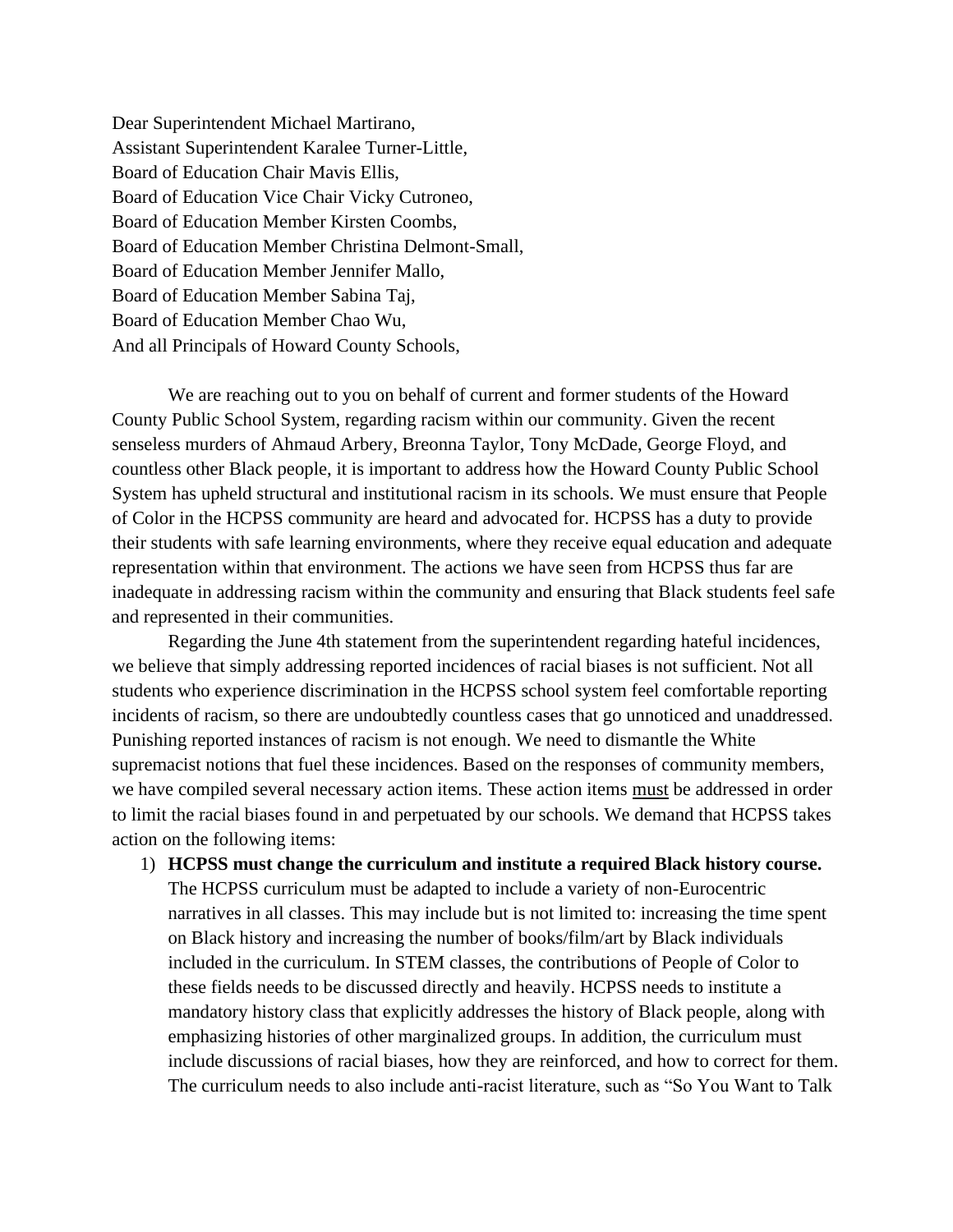About Race" by Ijoma Oluo. The curriculum must address how racism continues to be perpetuated in our society by the criminal justice system, the education system, and the housing market. "The New Jim Crow" by Michelle Alexander addresses many of these topics and should be introduced in High School English classes as a required reading. In addition, race and bias needs to be addressed in regards to all extracurricular activities.

- 2) **HCPSS must identify and correct for racial bias in the HCPSS hiring process**. In the testimonials below, many students have highlighted the lack of diversity in HCPSS staff. In addition, your website suggests that in 2018, only 40% of high school students were White, yet over 80% of your teachers are White. There are similar patterns in your middle and elementary schools. Your staffing currently vastly underrepresented People of Color, and that must be rectified immediately by increasing your efforts to hire People of Color.
- 3) **HCPSS must require all staff to undergo comprehensive diversity & inclusion, cultural proficiency, bystander intervention and conflict mediation training**. Cultural proficiency training is currently optional for HCPSS staff. The training mentioned above must be mandatory and conducted by an expert. The training must occur on at least a yearly basis (if not much more often). Training needs to include discussions of unconscious and implicit bias and how these biases affect interactions both within and outside the classroom. These classes shall be held in-person to ensure engagement with the material. Students need have discussions of cultural proficiency and bystander intervention in their core classes. We note that our teachers should not bear undue burden and thus they should be compensated for this training.
- 4) **HCPSS must hire more DEILS and increase the number of opportunities for students/ faculty / staff to discuss race**. HCPSS must promote culturally minded, equitable practices both inside and outside of the classroom. Speakers and assemblies need to be utilized to highlight the experiences of non-White individuals. Classroom discussions must emphasize diverse voices. HCPSS needs to hire more specific and generalized diversity, equity, and inclusion liaisons (DEILs), including black student and family liaisons, in all schools and increase the compensation they receive for their work. Liaisons will be responsible for increasing opportunities to discuss race and better utilizing existing venues (such as assemblies and field trips) to address race.
- 5) **HCPSS must provide the public with regular updates and easily accessible deliverables**, showing that progress has been made towards accomplishing these and other goals, such as the ones voted on by the Committee for Diversity and Inclusion in the school year 2016-2017 (included on the HCPSS website). It is unacceptable that the most recent information regarding diversity and inclusion on your website is nearly three years old. Additionally, the most recent information regarding staff diversity is two years old. Information on your website must be updated each year and the Committee for Diversity and Inclusion needs to meet regularly.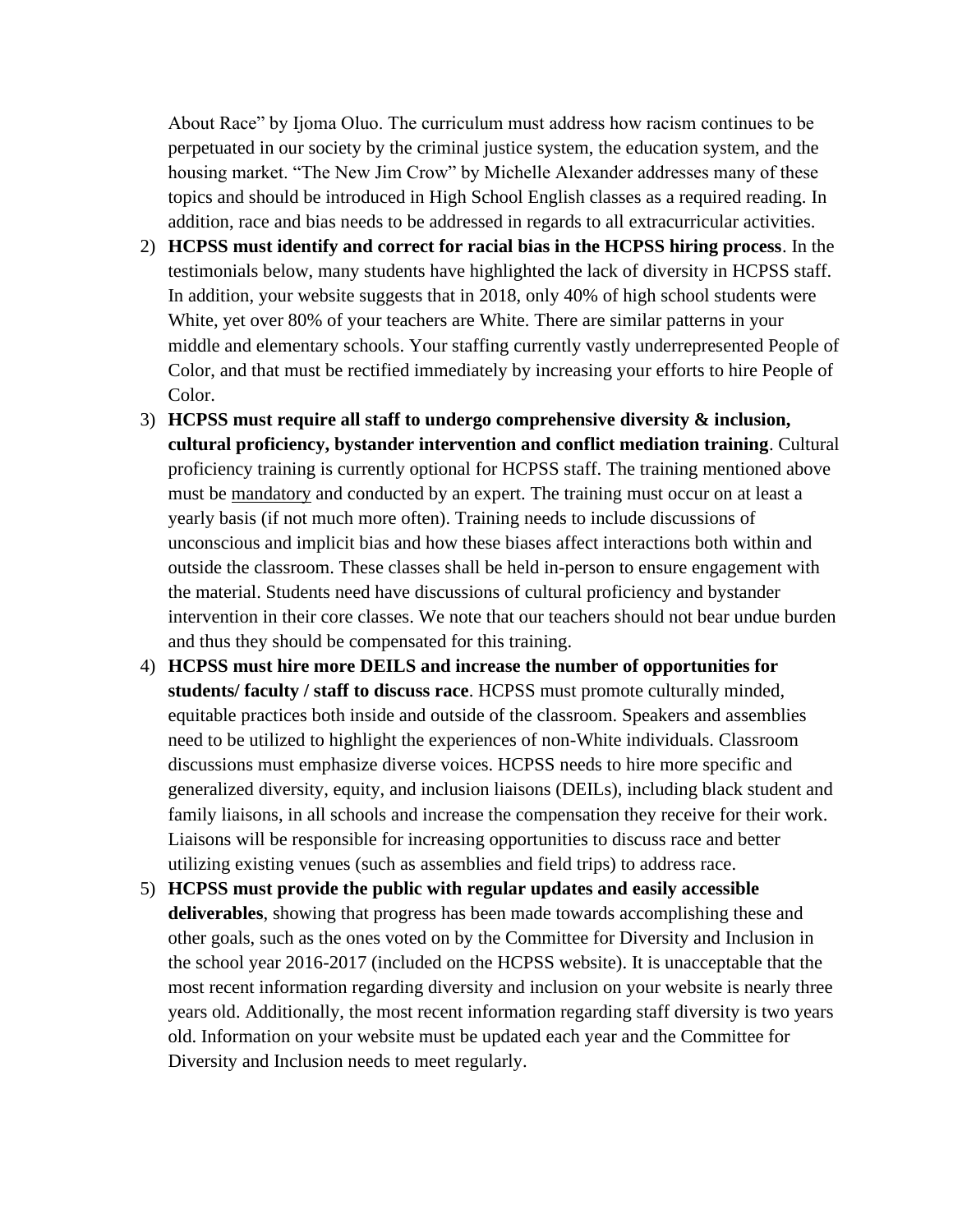- 6) **HCPSS must implement an anonymous reporting system for instances of discrimination.** This system would allow students, faculty and staff to submit any complaints about discrimination, microaggressions or blatant racism. All complaints submitted to the system must be investigated. This system would allow for an additional level of accountability from all members of the school system. This would also protect students who do not feel comfortable reporting instances of discrimination. Findings of the investigation must be made public (but conceal names and identifying information). Information on action taken after the incident must be recorded in the report.
- 7) **HCPSS must examine how the presence of School Resource Officers perpetuates discrimination and violence against Students of Color.** The presence of School Resource Officers is often threatening to Students of Color. Having Resource Officers in our schools subjects Black and other marginalized individuals to the devastating effects of racial profiling at an incredibly young age, which further perpetuates the school-toprison pipeline for Students of Color. HCPSS should remove School Resource Officers and redistribute the money towards other initiatives, such as hiring additional school counselors and psychologists, behavior specialists, and support professionals and providing conflict mediation training for all faculty and staff.

We want to address the possibility that the Board of Education for HCPSS may already be making progress on some of the action items highlighted above. However, the information on the HCPSS website is outdated and thus it is hard to tell what, if any, progress is being made regarding reducing racism in our community. Moving forward, HCPSS needs to improve transparency and accountability by maintaining updated information about diversity initiatives on your website, in addition to providing information on how actions taken by HCPSS impact reported cases of racism in our schools.

The HCPSS website states "HCPSS is committed to creating an inclusive environment for all students and ensuring that all backgrounds and interests equally represent the voice of the student body. Students have the opportunity to share their experiences both inside and outside of school and to contribute to programs that promote positive behavior in their school community and foster respect for all cultures and diversity throughout the system." Many students feel that the environment is neither inclusive or safe for them if they are non-White. HCPSS states its commitment to diversity and inclusion, yet many deliverables on these initiatives are yet to be seen.

Included with this letter, you will find testimonies, experiences and suggestions of current and former students of HCPSS. These testimonies are unedited, other than removing specific names or identifiers of the people who wrote or were mentioned in these testimonies and fixing spelling errors. The names of some of the individuals below have not been included upon their request. Many students shared stories with me that they do not wish to share with the public. I implore you to read the stories and suggestions of these current and former students. Many describe horrific incidents of racism, some of which were never dealt with. Action must be taken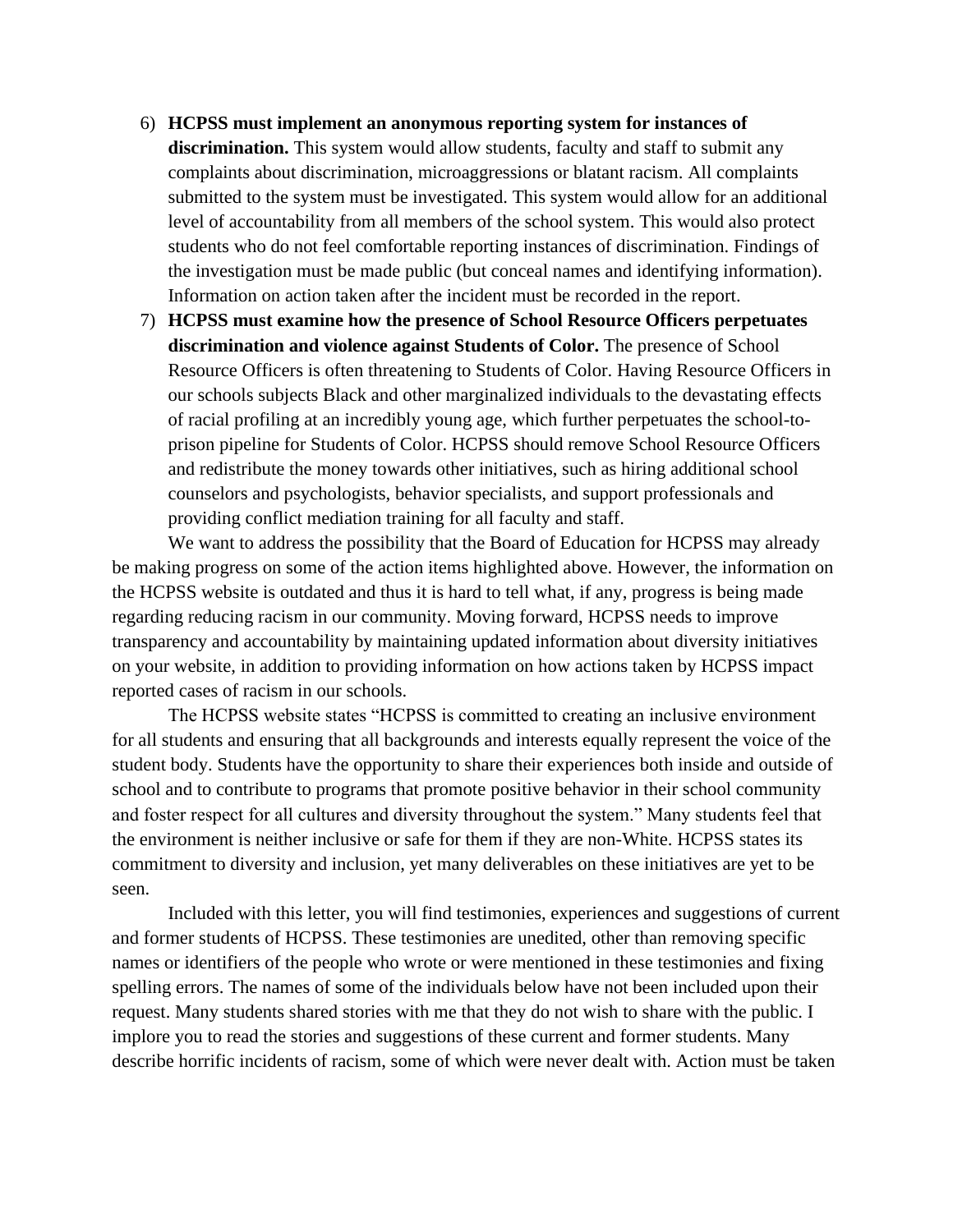to protect Students of Color and to better our schools and students. If you do not take action, you are complicit.

## Sincerely,

Current and Former students, faculty and staff of the HCPSS community

Victoria Owens (Glenelg '15) Abigail White (Hammond '17) Aboli Dahiwadkar (Mount Hebron '20) Alex Borleis (Long Reach Staff, Reservoir '07) Alex Koontz (Glenelg '15) Alex Wang (River Hill '12) Alexander Anderson (Glenelg '14) Alexandra Berges (Marriotts Ridge '13) Alexandra Kelly (Glenelg '12) Alexia Petasis (Centennial '15) Ali Mallo (Wilde Lake '15) Alice Choe (River Hill '16) Alice Joo (Centennial '17) Alicia Bazell (Atholton '14) Allison Krein (River Hill '15) Allison Lloyd (River Hill '13) Ally Piper (River Hill '12) Alyssa Stanek (Wilde Lake '09) Alyssa Walter (Howard '16) Amber Khan (Atholton '10) Amy Blanchard (River Hill '19) Amy Hairston (Oakland Mills '01) Amy Upchruch (Glenelg '16) Ana Cunningham (Centennial '21) Anna Gipsov (Atholton '14) Anna Hovet (River Hill '18) Anna Mateo (Marriotts Ridge '12) Anne Harshbarger (Glenelg '15) Anthony Chadwick (Oakland Mills '05) Anusha Nathan (Centennial '14) Apoorva Ajith (Centennial '20) Ari Harris (Howard '15) Austen Roberson (Howard '19) Avery Bazell (Atholton '18) Azmeena Rao (Marriotts Ridge '20) Becca Kaylie (Reservoir '17) Bella Onwumbiko (Glenelg '12) Ben Anderson (Marriotts Ridge '18)

Berit Batterton (Howard '16) Bianka Onwumbiko (Glenelg '16) Blaire Ridgely (Mount Hebron '19) Bradley Hennessie (Oakland Mills '04) Breanna LaTondre (Marriotts Ridge '13) Bria Warren (Glenelg '13) Brianna Stanley (River Hill '18) Brittany Bryson (Howard '15) Caitlin Kelly (Glenelg '10) Camryn Long (Glenelg '13) Caroline Simon (Glenelg '15) Carolyn Bevans (Wilde Lake '09) Carson Blasko (Long Reach '12) Casey Wilson (Glenelg '16) Charissa Zhu (Centennial '18) Chris Buckley (Glenelg '14) Christina Kim (Atholton '20) Christine Shen (Marriotts Ridge '14) Ciara Davis (Glenelg '13) Claire Costa (Glenelg '19) Clarie Valdivia (Wilde Lake '06) Claudia Carman (Glenelg '17) Cloe Dixon (Long Reach '15) Colleen Higgins (Howard '12) Connie Chen (River Hill '12) Corinne Krushinski (Glenelg '16) Cynthia Pope (Oakland Mills '05) Daniel Kundrat (Long Reach '19) Darsh Patel (Atholton '14) David Valdivia (Wilde Lake '02) Davida Schiffer (Howard '12) De'Asia Gloria (Howard '15) Deeba Jafri (Parent of '20 Grad) Demetria Fortson (Glenelg '13) Derry MacDermott (Glenelg '12) Diana (Fooksman) Forbus (Wilde Lake '99) Diana Budman (Glenelg '15) Dorothy Callahan (Wilde Lake '15) Dr. Jenan Holley-Cuthrell (Long Reach '07) Eddy Choe (Centennial '16)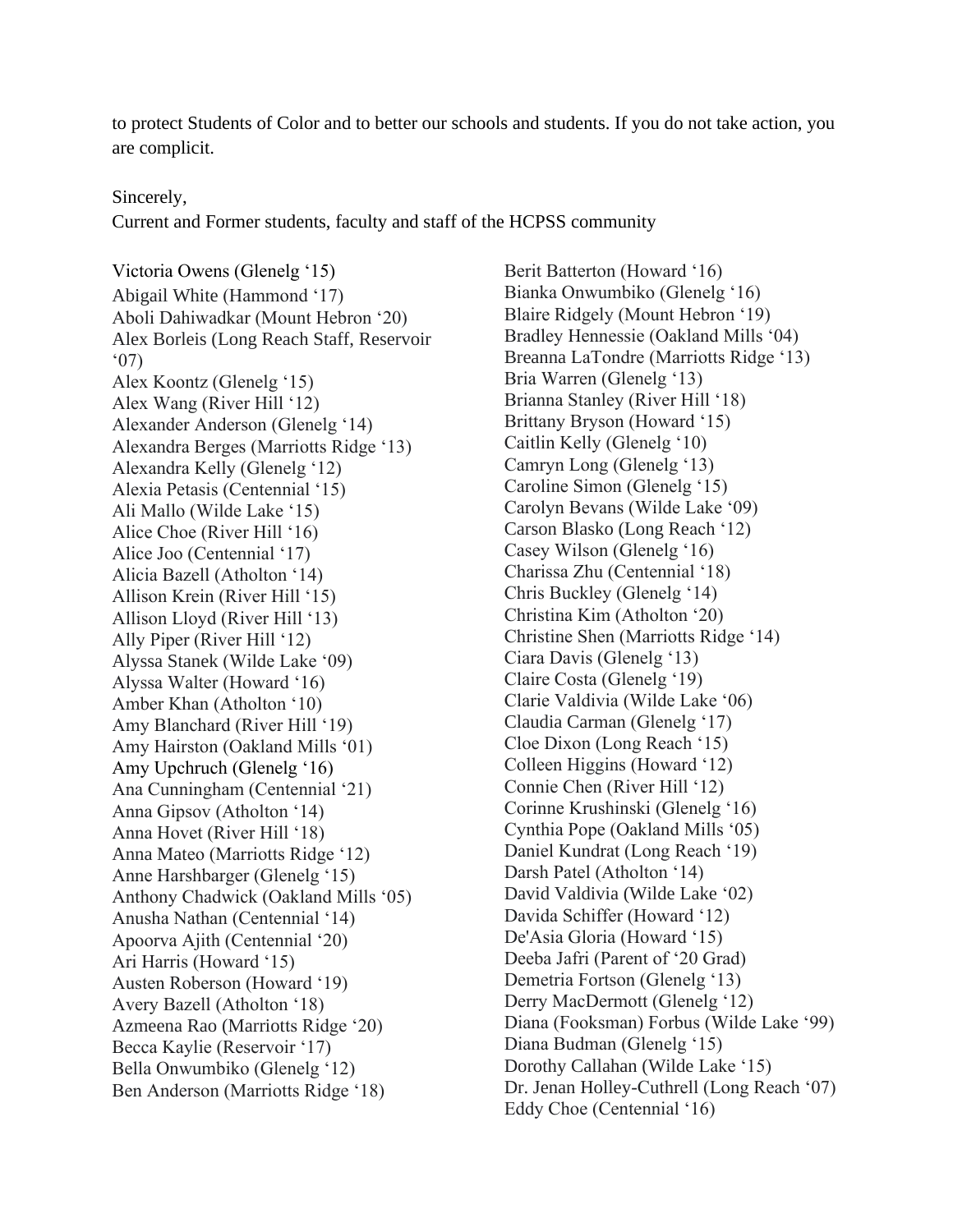EJ Taylor (Glenelg '13) Elasia Jackson (Wilde Lake '23) Eleanor (Mount Hebron '21) Elissa Dorsey (Glenelg '15) Elizabeth Kwon (Centennial '16) Elizabeth Nguyen (Wilde Lake '16) Emaan Bhutta (River Hill '18) Emily Allen (Oakland Mills '11) Emily Blakely (Oakland Mills '00) Emily Buckley (Glenelg '17) Emily Chandler (Glenelg '17) Emily Gorey (Glenelg '16) Emily Heleba (Centennial '20) Emily Long (River Hill '13) Emily Waters (Oakland Mills '04) Erika Koontz (Glenelg '13) Erika Laux (Marriotts Ridge '11) Erin Cutroneo (Glenelg '17) Erin Mahoney (Wilde Lake '11) Evelyn Chen (Centennial '15) Farah Helal (Centennial '20) Farhan Bader (Centennial '14) Farhan Bader (Centennial '14) Fransiska Dale (Centennial '17) Gabreielle Griffith (Glenelg '16) Gabriella Nowicki (Atholton '12) Gabrielle Garofolo (Glenelg '18) Genevieve Jones (Atholton '15) Genevieve Mansfield (Glenelg '15) Grace Ganel (Calvin) (Oakland Mills '12) Greta Sobieski (Glenelg '13) Gwen Kokes (Marriotts Ridge '11 Hali Kim (Centennial '16) Hannah Blumenthal (Atholton '22) Hannah Cash (Glenelg '13) Hannah Kim (Marriotts Ridge '20) Hannah Lee (Centennial '15) Hannah Seen (Mount Hebron '23) Hannah Tralka (Glenelg '16) Harper Montgomery (Glenelg '15) Heejin (Long Reach '14) Hyejin Yoo (Centennial '18) Iftekar Husain (Oakland Mills '10) Isa Carunungan (Long Reach '16) Jacklyn Clark (Howard '12) Jacqeline (Mount Hebron '08)

Jake Bart (Marriotts Ridge '12) James Newton (Glenelg '15) Jane Hilger (Wilde Lake '18) Janell Winkowski (Long Reach '07) Janette Yacynych (Mount Hebron '15) Janie Shih (River Hill '14) Japjyot Singh (Hammond '14) Jasmin Gashti (Howard '15) Jasmyn Thomas (Hammond '15) Jayme B. (Glenelg '11) Jeanine Gezelle (Glenelg '15) Jeff M (Centennial '11) Jenna Boule (Wilde Lake '10) Jennifer Solan (Centennial '19) Jennifer Thai (Glenelg '15) Jenny Haynes (Atholton '14) Jess Goldstein (Wilde Lake '07) Jessica Jiang (Centennial '16) Jessica King (Glenelg '15) Jessica Smith (Wilde Lake '14) Jessie Link (Centennial '14) Jillian Schulyer (Glenelg '15) Jisoo Choi (Centennial '18) Jivana Jasthi (Glenelg '14) Jody Cole (Wilde Lake '15) Jonathan Reyes (River Hill '10) Josephine Stommel (Glenelg '15) Josie Yodzis (Marriotts Ridge '20) Joy Scalabrin (Marriotts Ridge '13) Julia Decre (Long Reach '15) Julia Dembowski (Long Reach '11) Julia McCready (Parent) Julia Rankin (Glenelg '17) Julia Valdivia (Wilde Lake '09) Julia Zhen (Centennial '15) Julie Etheridge (Centennial '11) Karina Joseph (Hammond '20) Katelin Phelps (Centennial '18) Katerina Havlik (Centennial '14) Katharyn Volz (Glenelg '10) Katherine Murbach (Glenelg '16) Katherine Yi (Mount Hebron '19) Kathleen Hogan (Centennial '18) Katie Waddel (Glenelg '13) Katrina Jolly (River Hill '18) Kavya Sundar (Centennial '12)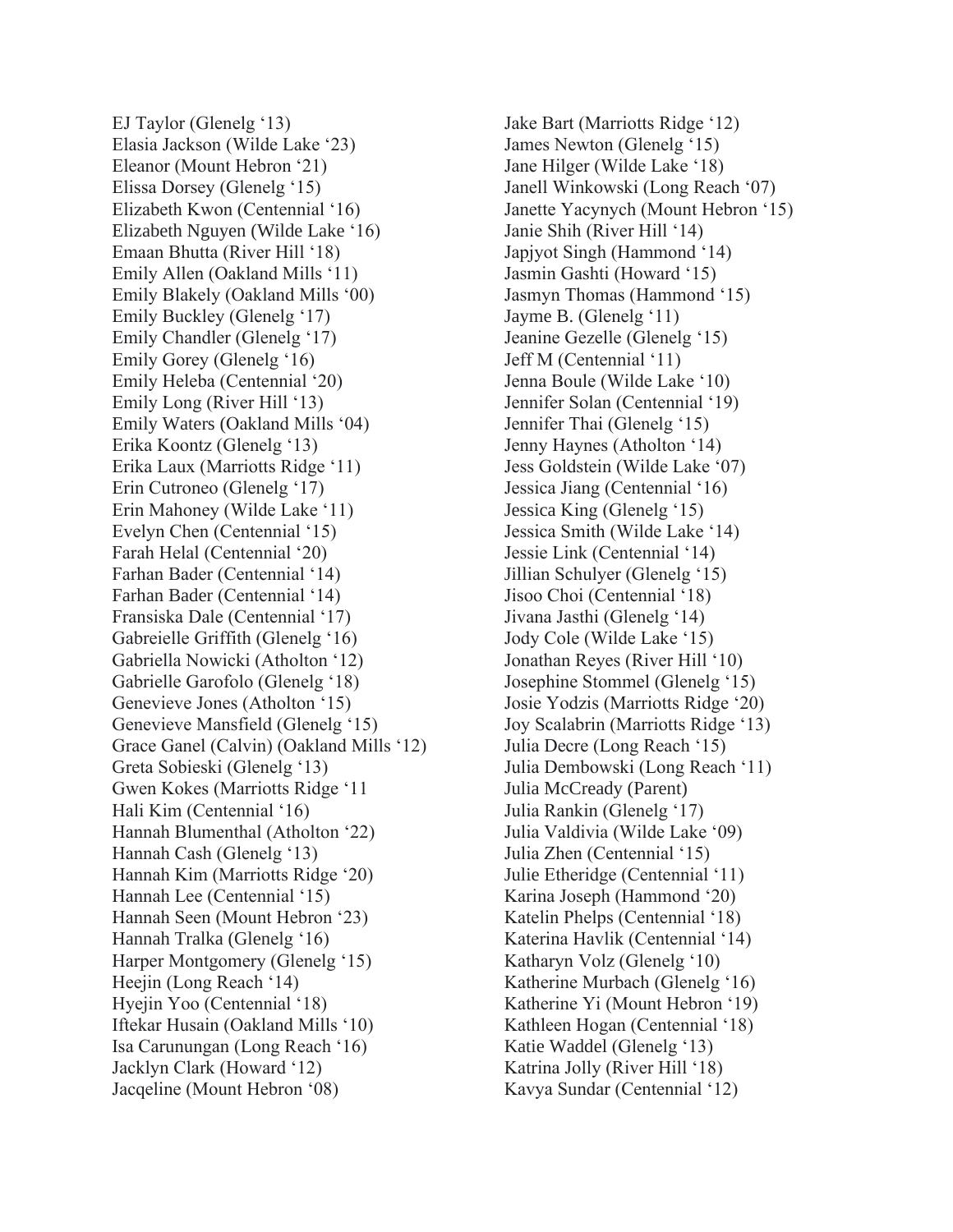Kaylee Dungan (River Hill '10) Kayleigh Decker (Marriotts Ridge '11) Kayleigh Hasson (Centennial '18) Kaylin Craine (Glenelg '17) Kelly Granahan (Atholton '10) Kevin Costello (Centennial '16) Kimby Josephson (Wilde Lake '09) Krista Pecenka (Wild Lake '13) Krista Wessinger (Mount Hebron '08) Kristen Volz (Glenelg '13) Kristin Li (River Hill '15) Lane Schanck (Marriotts Ridge '21) Laura Horowitz (Wilde Lake '07) Laura Royden (Wilde Lake '09) Lauren Arena (Glenelg '16) Lauren Yarnall (Marriotts Ridge '12) Lauren Young (Centennial '16) LeAnne Young (River Hill '12) Lekha Tantry (Centennial '16) Leslie Decker (Marriotts Ridge '09) Leyla Babaturk (Wilde Lake '09) Libby Norford (Marriotts Ridge '13) Lily Barragan (Glenelg '19) Lindsay LeTellier (Glenelg '17) Lindsey Siferd (Wilde Lake '09) Luke Byrne (Centennial '12) Luke Spence (Marriotts Ridge '11) Lynzee Louden (Mount Hebron '20) Maddie Caldis (Centennial '17) Madeline Judd (Glenelg '15) Mai-Han Trinh (Wild Lake '14) Maison Holcomb (Mount Hebron '20) Maison Holcomb (Mount Hebron '20) Majid Waheed (Oakland Mills '09) Mallory Baldwin (Mount Hebron '14) Mallory Jobb (Glenelg '19) Manzano Akhtar (Centennial '15) Maria Ayoub (Centennial '14) Marina Glennon (Centennial '15) Mark Levender (Wilde Lake '10) Martha Girard (Glenelg '17) Mary Lewis (Wilde Lake '09) Mathavi Sankar (Centennial '14) Matt Stillwell (Glenelg '15) Matthaeus Dale (Centennial '21) Matthew Hulett (Glenelg '18)

McKenzie Scott (Wilde Lake '16) Mechelle Williams (Wilde Lake '09) Meera Mazloom (Atholton '09) Megan Daugherty (Centennial '18) Megan Fabbri (Atholton '13) Megan Haley (Long Reach '15) Megan Jackson (Reservoir '11) Meghan Maloney (Howard '11) Meghna Manohar (Wilde Lake '16) Megumo Fukuzawa (Centennial '19) Melissa Schoppet (Reservoir '15) Mengyuan Sun (Centennial '15) Meridian Kenol (River Hill '15) Michael Havlik (Centennial '16) Michael Hudson (Long Reach '15) Michael Mazzullo (River Hill '11) Michelle Liu (Marriotts Ridge '20) Mitchell Skopic (Marriotts Ridge '14) Molly Fabbri (Atholton '10) Muftiat Ogunsanya (Reservoir '14) Naomi Chao (Centennial '21) Naomi Lilly (Howard '16) Naseem Ahmadi (Glenelg '15) Natalie Cross (River Hill '20) Natalie French (Howard '15) Natalie Romine (Glenelg '14) Natalie Van Horn (Oakland Mills '09) Natasha Kumar (Atholton '11) Nathan Bruns (Glenelg '16) Neena Sengupta (Marriotts Ridge '20) Nick Haley (Glenelg '13) Nicole Lee (Centennial '18) Nicolette Wolfrey (Glenelg '14) Nina Parekh (Centennial '16) Nina Ross (Reservoir '13) Nishy Hosamane (Marriotts Ridge '17) Noelle Mitchell (Centennial '22) Nora Ezzat Cizzillio (River Hill '10) Olivia Graziano (Glenelg '15) Olivia Kuykendall (Hammond '16) Oluwakamiyefogo Runsewe (Marriotts Ridge '20) Pamela Winter (Wilde Lake '09) Pamela Winter (Wilde Lake '09) Pari Kumar (River Hill '12) Patrice Blake (Long Reach '15)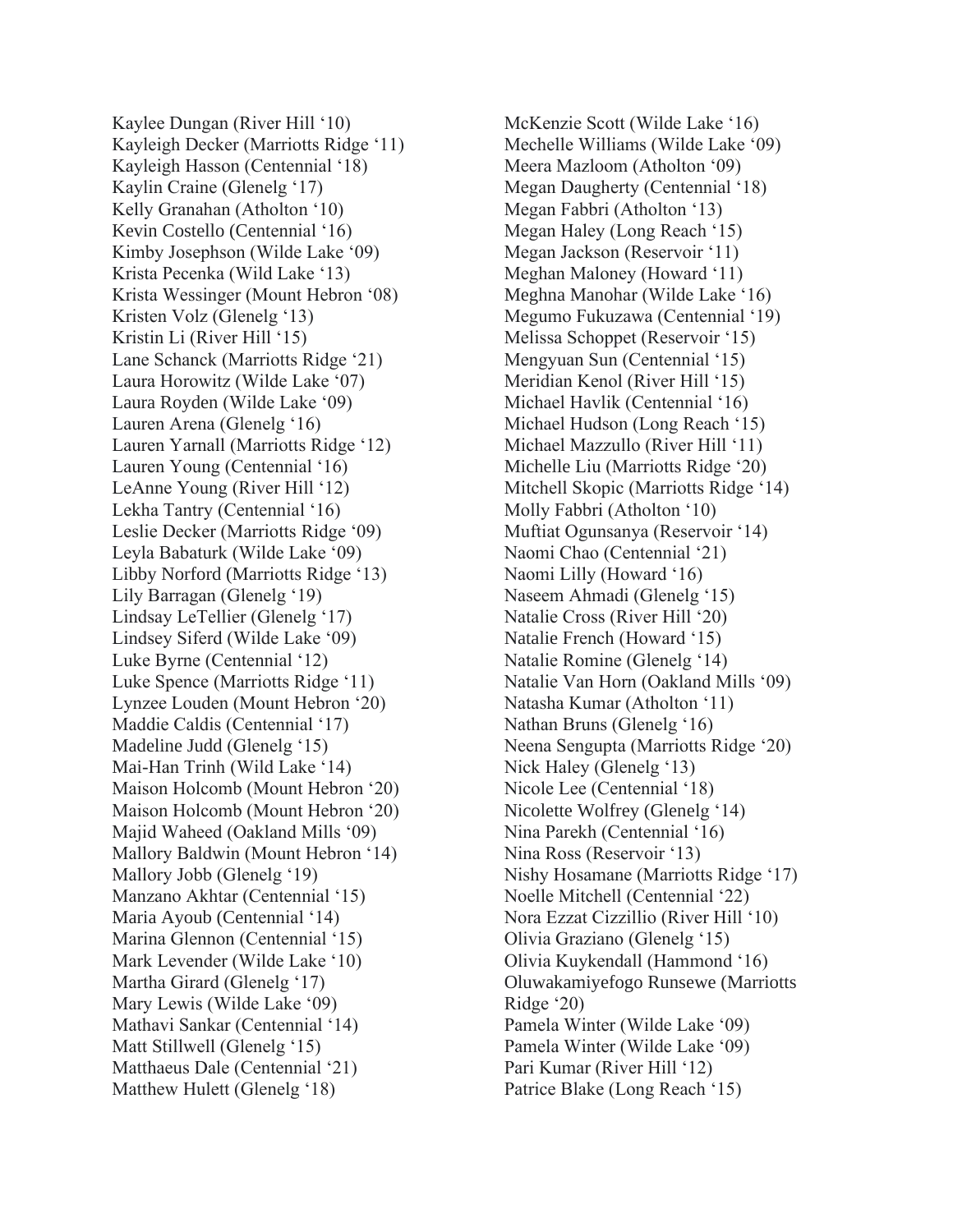Praxedes Osong (River Hill '10) Rachel Dooley (Howard '16) Rachel Harris (Centennial '19) Rachel Herron (Glenelg '10) Rachel Kim (River Hill '13) Rachel Knobel (Atholton '13) Rachel McGrain (Wilde Lake '09) Rachel Swearingen (Marriotts Ridge '12) Rachel Winter (Wilde Lake '10) Rebecca Lee (River Hill '14) Regina Wang (Centennial '20) Rhea Sirithara (Centennial '17) Riley Matties (Centennial '15) Rima Teymourlouei (Glenelg '15) Robin Cargle (Centennial '14) Ryan Jose (Howard '13) Sally Kim (Centennial '18) Samantha Mosley (Oakland Mills '21) Samuel Paul (Howard '15) Samya (Wilde Lake '23) Sara Baloch (Marriotts Ridge '18) Sara Josephson (Wilde Lake '04) Sarah B Ferrell (Marriotts Ridge '11) Sarah Boone (Wilde Lake '09) Sarah Cagas (Centennial '14) Sarah Girard (Glenelg '15) Sarah Klyap (Oakland Mills '04) Whitney Lewis (Hammond '02)

Sarah Moore (Wilde Lake '16) Scott Beottinger (Glenelg '16) Sean Danaher (Centennial '10) Sean Higgins (Howard '15) Serena Lao (Wilde Lake '13) Shannon Long (Glenelg '12) Shanvi Panda (Centennial '20) Sheetal Chopra (River Hill '11) Sibi Gnanasundaram (Centennial '05) Siri Rao (Mount Hebron '20) Sophia Ross (Glenelg '16) Stephanie Choi (Marriotts Ridge '19) Storm Blanco (Mount Hebron '21) Summer Romack (Oakland Mills '91) Suzie Byun (Centennial '17) Sydney Ziegler (Centennial '15) Sylvia Hennessie (Oakland Mills '04) Talia Schwelling (Glenelg '15) Thomas Kato (Oakland Mills '19) Timothy Baker (Hammond '15) Tony Terrasa (Hammond '17) Unnati Mehta (River Hill '12) Venya Gushchin (Marriotts Ridge '14) Victoria Airapetian (Reservoir '17) Victoria Prather (Reservoir '13) Vyshnavi Kosuri (Marriotts Ridge '17) Weijia Cheng (Centennial '15)

And many anonymous members of the HCPSS community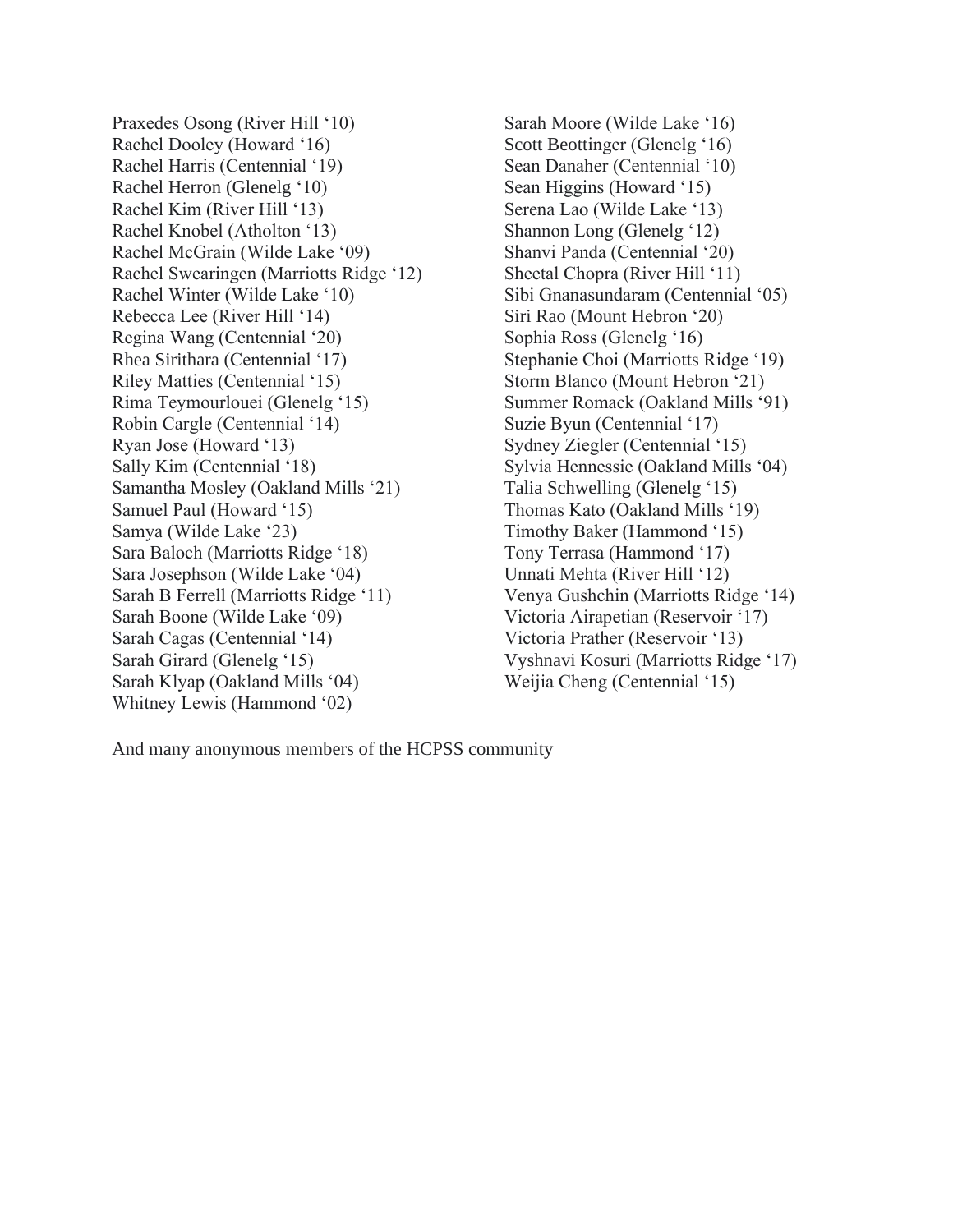## **Victoria Owens, Glenelg High School, Class of 2015**

"I have written this petition to demand change within our schools. Over the past week, I have received over 400 testimonials of individuals who either experienced or witnessed racism within HCPSS schools and wished to support this petition. I hope that the testimonies below will convince you that racism is still a serious problem in our schools. I hope that this will compel you to take action. As an alumnus of the Howard County Public School system, I want to see HCPSS institute changes that will help our community be more inclusive, more accepting, and less blatantly prejudiced. HCPSS has an obligation to educate our children to the best of their abilities. A Euro-centric curriculum and ignoring racism in our schools does not reflect the best efforts of HCPSS to educate or prepare children for the world.

During my time at Glenelg High School, I was unaware at how inadequately race was being addressed. During my 12 years in the HCPSS school system, I do not think I had a single Black teacher. In fact, my teachers were predominantly White males. I did not have a Black professor until I was in college. In addition to Black individuals not being represented in the staff during my time at Glenelg, they were rarely represented in the literature that we read, or the other academic material we consumed. The Black history I was taught was limited to slavery, Rosa Parks, and Martin Luther King Jr. I did not realize the injustices of the euro-centric curriculum until college, where I was taught about Black history, racial injustice, and respecting diverse viewpoints. Glenelg High School is sending its students out into the world unprepared.

In my time at Glenelg, I vividly remember someone bringing a confederate flag to a football game. The next day, a group of students wore various confederate flag apparel during lunch. To my knowledge, there was no discussion about the implications and history of the confederate flag. Additionally, staff took little effort to address other instances of discrimination. As an alum, I am continually disappointed by the Howard County Public School System's hesitation and reluctance to act. It is not enough to reprimand someone after they target someone. HCPSS needs to be actively working to prevent instances of racism instead of retroactively handling it. HCPSS needs to be working to hire a more diverse staff, along with diversifying its academic materials."

## **Anonymous, referring to their experiences with racial bias**:

"It was crazy. But (a Hammond Faculty member) handled it fast." "Black people need to be heard"

#### **Anonymous**:

"The problems that I saw over and over again in high school, reflected on school culture and climate. Being in a rural area, it's not surprising that students' worldviews developed from ignorance and the racism of the community that they lived in. However, the acceptance of racist speech and actions throughout the school buildings and campuses was inexcusable. It was often that I heard racial slurs as I walked through the hallways, often met with joking and joviality. The people around them were usually uncomfortable, but the popularity of the people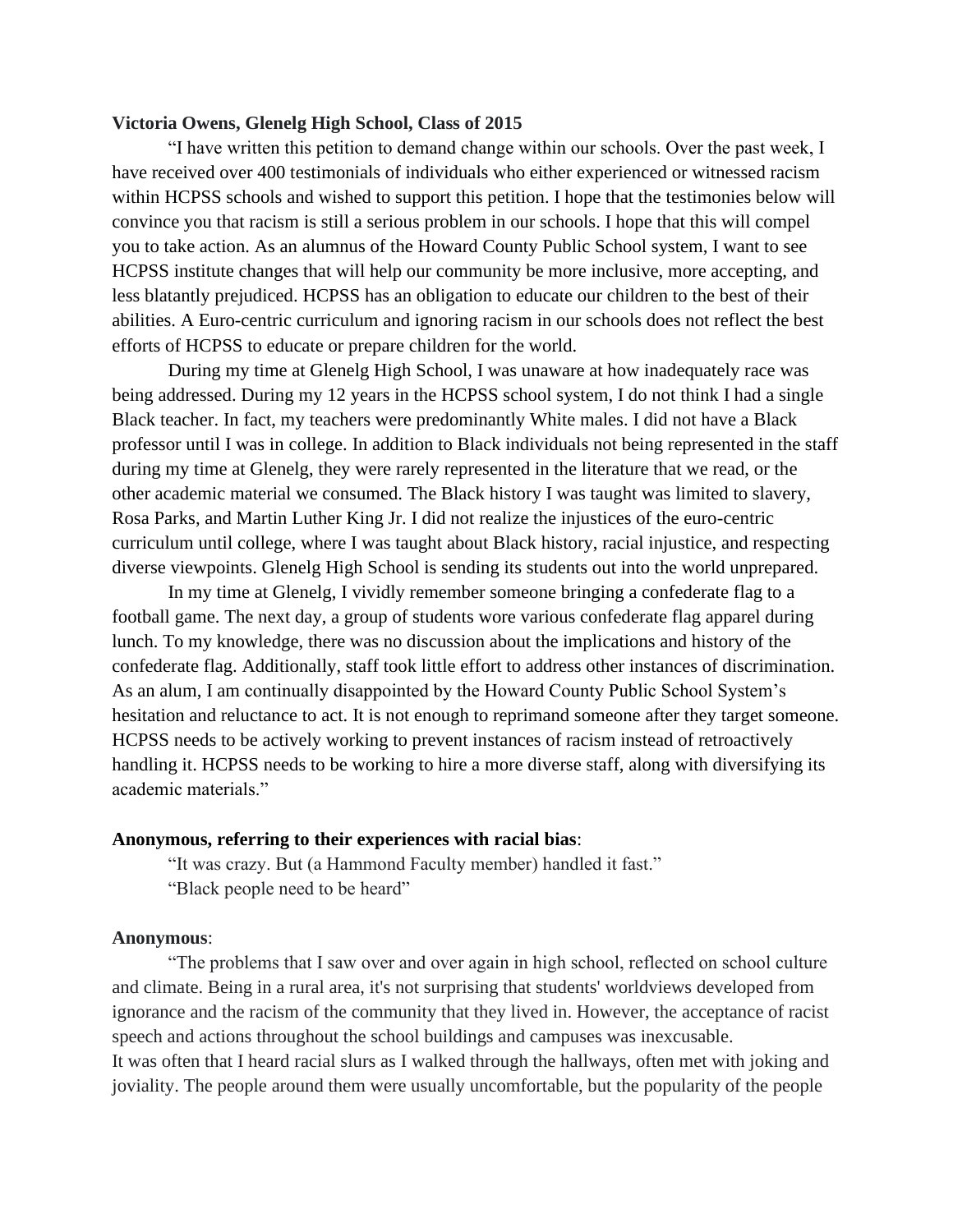speaking hate drowned out anyone who remarked against it. Small groups of privileged White boys, raised to believe that no one could touch them, because in practice, no one could. They'd be openly hateful and racist in the halls, then call to arms students around them for support, drowning out the noise of those opposing it.

But it'd always escalate. From bringing a confederate flag to football games to spray painting swastikas and racist slang all over the school. I remember vividly having a boy on my bus talk about his father's involvement in the KKK and the murder of Black people in our community. To this day I think about it every time I drive my old bus route. I can only imagine the way my Black friends on that bus felt.

HCPSS needs to do better. There are not enough candid, passionate conversations between teachers and students about the immensity and severity of this problem. Instead, White students are allowed to get away time and time again without consequence. Maybe it's not just about saying "don't write any more referrals for the Black kids so that our numbers look good." Maybe it's taking trauma into consideration, and holding all students accountable, and taking a long hard look at how being in school might be CAUSING trauma for Black kids."

### **Anonymous**:

"In terms of curriculum, Howard offered an AP European History class, but I do not recall another class about other regions of the world outside of US and World History classes. On the social side, there were always comments of microaggressions when it came to rumors of fights between students. People would comment that there were weaves left in the girls bathroom sinks, which everyone knew meant two Black women were fighting, and people would laugh about it."

#### **Anonymous**:

"In my 3 years at Glenelg (yes, 3 because I graduated early due to the problems I experienced while there), I witnessed several racially driven incidents. The most memorable being a White male that wore a confederate flag as a cape to school one day. Our school had been vandalized with racial slurs and the next day, this White male wore the flag to school with pride. I saw him walking around the hallway with it on for at least 1-2 periods. From what I heard; no actions were taken against him. I also feel that one specific teacher would invalidate people of color in her classroom in reference to any past events referencing race. I felt that students in her classroom felt unsafe to speak up on current events (which was literally half of the point of our class given the fact that we had to do current events presentations in the class). I felt that in our predominantly White school, if any person of color spoke out on racially charged events, they would be ridiculed by classmates and sometimes even the teacher with comments similar to current events. For example, the "all lives matter" comments or closest racist remarks from White students that insinuated their racist views. I know several of my friends that were subject to the n word being thrown around at them and having to "be okay" with it because it was "just a joke". Glenelg has always been a primarily White, Christian school from what I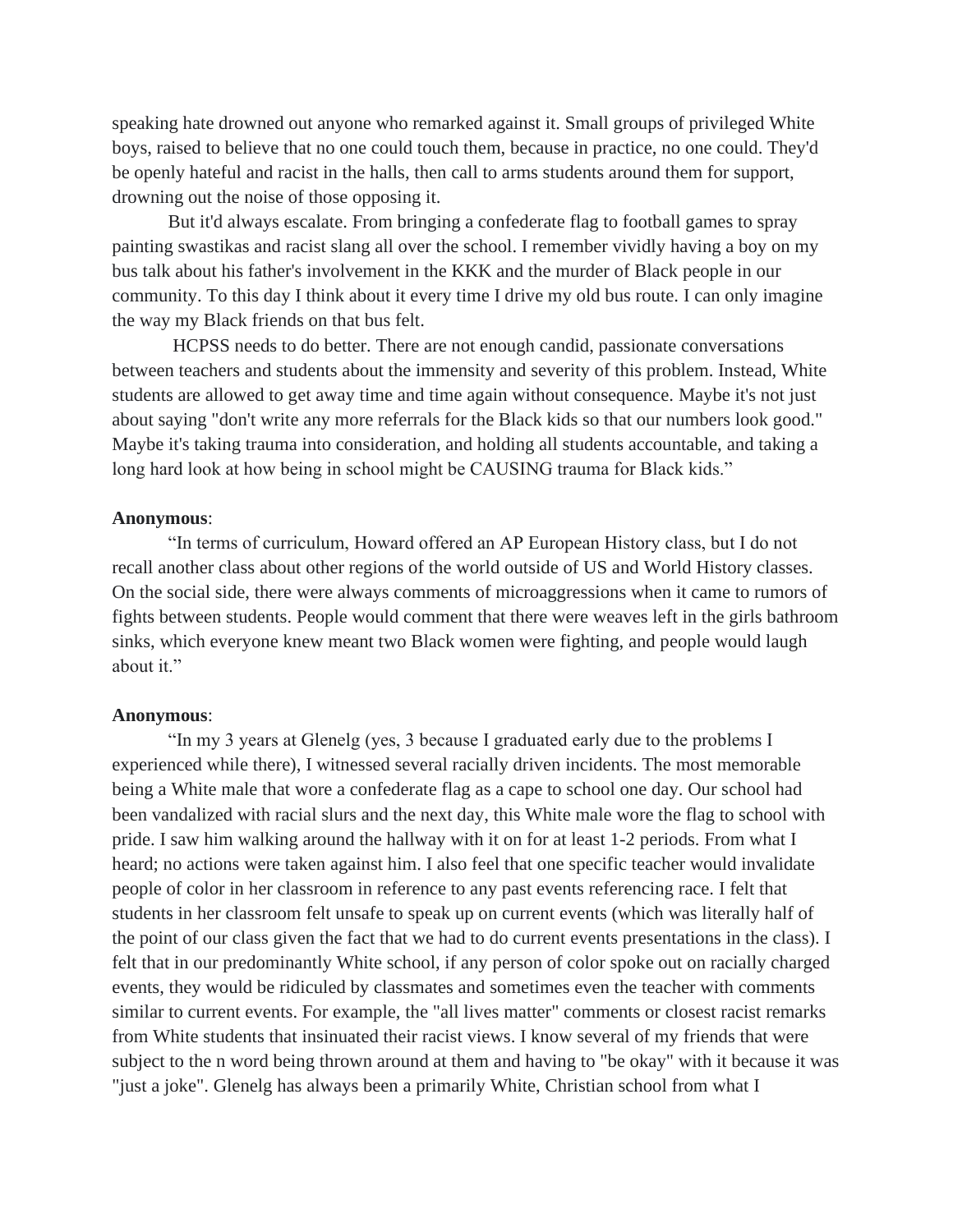experienced, and I am grateful for my decision to graduate early and get out of there. I wouldn't want to personally speak out as an advocate for my friends in fear of being bullied on my bus ride home by the local farmers. I am grateful to have gotten out of that school and into Towson where there is a larger demographic for POC, and professors were not afraid to speak out and keep their White students in check. HCPSS is not a good school system unless you're White and that's that."

## **Amy Upchurch, Glenelg High School, Class of 2016:**

"I feel that the exposure to diverse cultures in Howard County Schools (and especially Glenelg) is incredibly limited. There was a very clear and strong focus on European historical events, as well as a downplay on the history and cultures of any non-European country. This can be found in most of our other classes, with books by mostly White authors and instruction by mostly White teachers. Growing up in the Howard County School System, I'm not sure I ever had a Black teacher, and I can recall very few non-White teachers overall. Being that I was a student of HCPSS for over 12 years, that is absolutely appalling. There is no way to expose students to various cultures if only one culture is being presented. This did not prepare us well for the world, and it is fostering a system of White supremacy and institutional racism. In a graduating class that was already 88% White, this made for dangerous, yet far too predictable outcomes. While I was at Glenelg, multiple incidents of blatant racism occurred (though countless issues took place behind the scenes), and I am now embarrassed to say that I attended that school. Howard County brags about being one of the best school systems in the nation, but that cannot possibly be true if we are turning our backs to so many diverse perspectives. If we still wish to lead the way in education, we need to make significant improvements to the way we address race in our schools."

"I believe that revamping the hiring process in schools is absolutely imperative, and that would be a strong first step. I also believe that inviting speakers with different backgrounds than the students would also be wildly beneficial. I think the "Howard County bubble" is all too real and students need to be brought out of their privilege at a younger age. I surely wish they had done this while I was in school. So many of the students in our county are White and come from a wealthy family, and this narrows their worldview significantly. When they only interact with individuals with a similar upbringing, it leads to the idea that everyone has this same background, and that could not be farther from the case. Howard County residents are extremely privileged and not recognizing this privilege is one of the largest problems I see with students I graduated with. Additionally, humans tend to fear what they don't know, which explains (but does not excuse) the racist behaviors by so many in the area. We cannot allow these issues to continue for even one more school year. Being exposed to individuals from various walks of life is necessary to their success in life, in and out of the classroom. Being able to empathize and communicate effectively with people who look or behave differently than you is a necessary skill for both human decency and success. Introducing students to more Black artists and authors would also go a long way to expanding their worldview. This is not an exhaustive list by any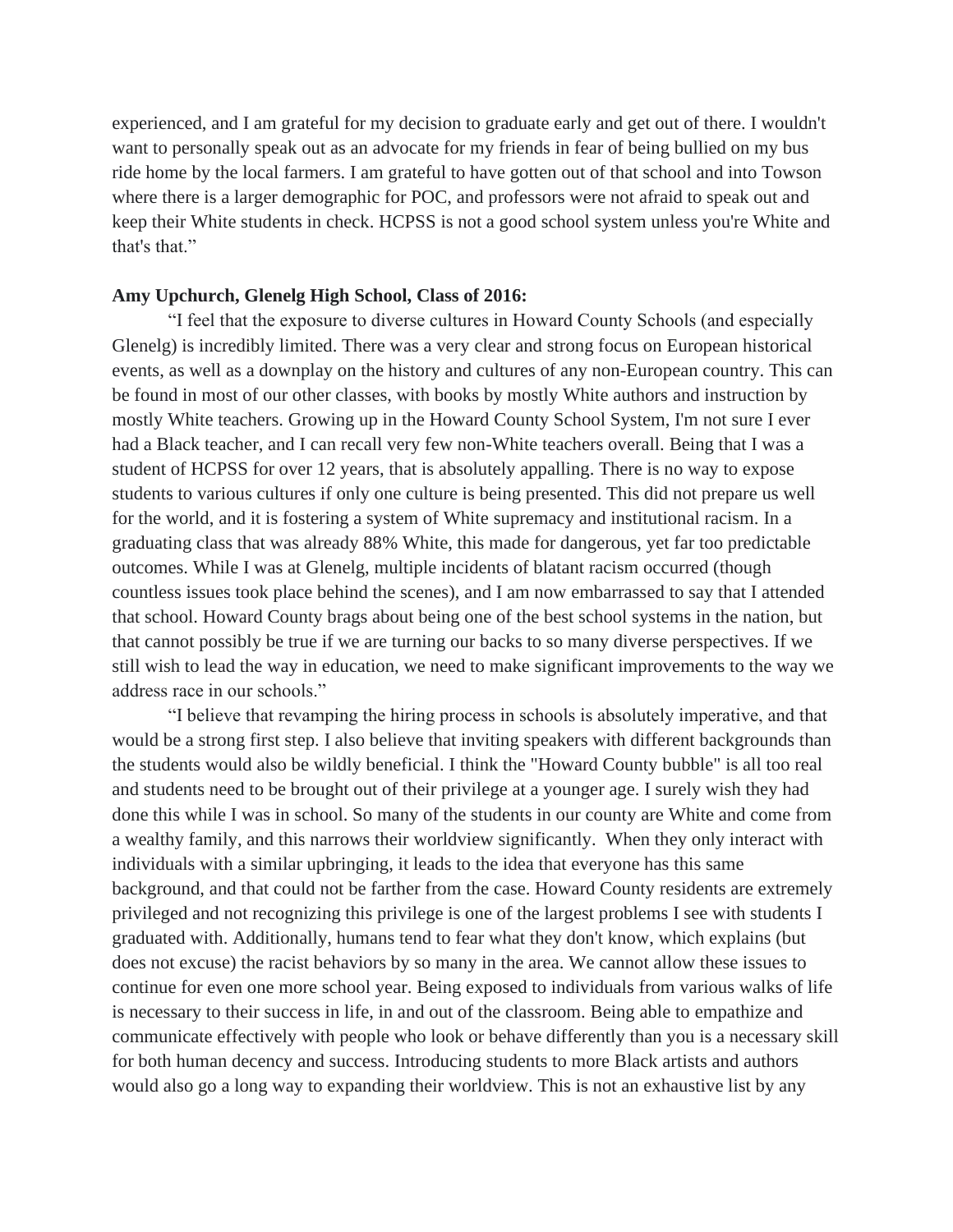means, but I feel that it would certainly be a good start to improving our (currently non-existent) race education in Howard County. "

## **De'Asia Gloria, Howard High School, Class of 2015**

"I felt like I had less of a chance of succeeding at Howard compared to the White students even though I tried hard my entire year. I had a guidance counselor tell me I don't know if I am going to be able to get accepted to the schools, I wanted to go to discouraging me. I ended up going to a HBCU where I graduated with an accumulated GPA of 3.6 graduating as Magna Cum Laude. I also felt overall uncomfortable in my classes being the only Black person hearing inappropriate things from my White classmates."

### **Ari Harris, Howard High School, Class of 2015**

"As a Black, female student I had a White teacher call me "ghetto" and ask if my hair was a weave. During that time, I did not feel supported by the administration. I have also seen the words "NIGGER" spray painted on a student's locker. To uphold this facade of a "reputation", Howard never addressed the issues. I have never seen Howard's Administration take action on race related matters. Also, during the Trayvon Martin case in an effort to remain "unbiased" nobody spoke on the matter. Black students were hurting during this time and fearful of police. Howard's administration ignored it while continuing business as usual."

(HCPSS should institute) "a "No-Tolerance" policy in which students/ teachers who use hate speech or act in a racist manner are expelled/ terminated. Also, requiring all administration to take "Unbiased training" in which they learn to equally educate and cater to all students fairly."

#### **Anonymous:**

"I don't remember there being much emphasis on Black history month until my mother started poetry slams during Black history month. During these poetry slams, we would highlight African American poets by reciting their poetry. I remember my 9th grade year, I was called "ghetto" by a teacher for being too talkative with my African American peers."

## **Emily Gorey, Glenelg High School, Class of 2016:**

"It took getting to college to recognize the privileged bubble I grew up in. Reflecting now, it is difficult to come to terms with the repetitive instances of racism at Glenelg throughout the years. However, it does not surprise me knowing how the lack of diversity in Glenelg's halls goes unacknowledged. I wish I understood that my POC classmates had a different experience. I wish I felt a pause during this formative time in which I was able to listen and understand just a little more. I wish Glenelg gave me the tools to be a good ally and be actively anti-racist in an environment that fosters a narrow worldview. I wish my HCPSS education went beyond doing me so much good and did good for those less advantaged."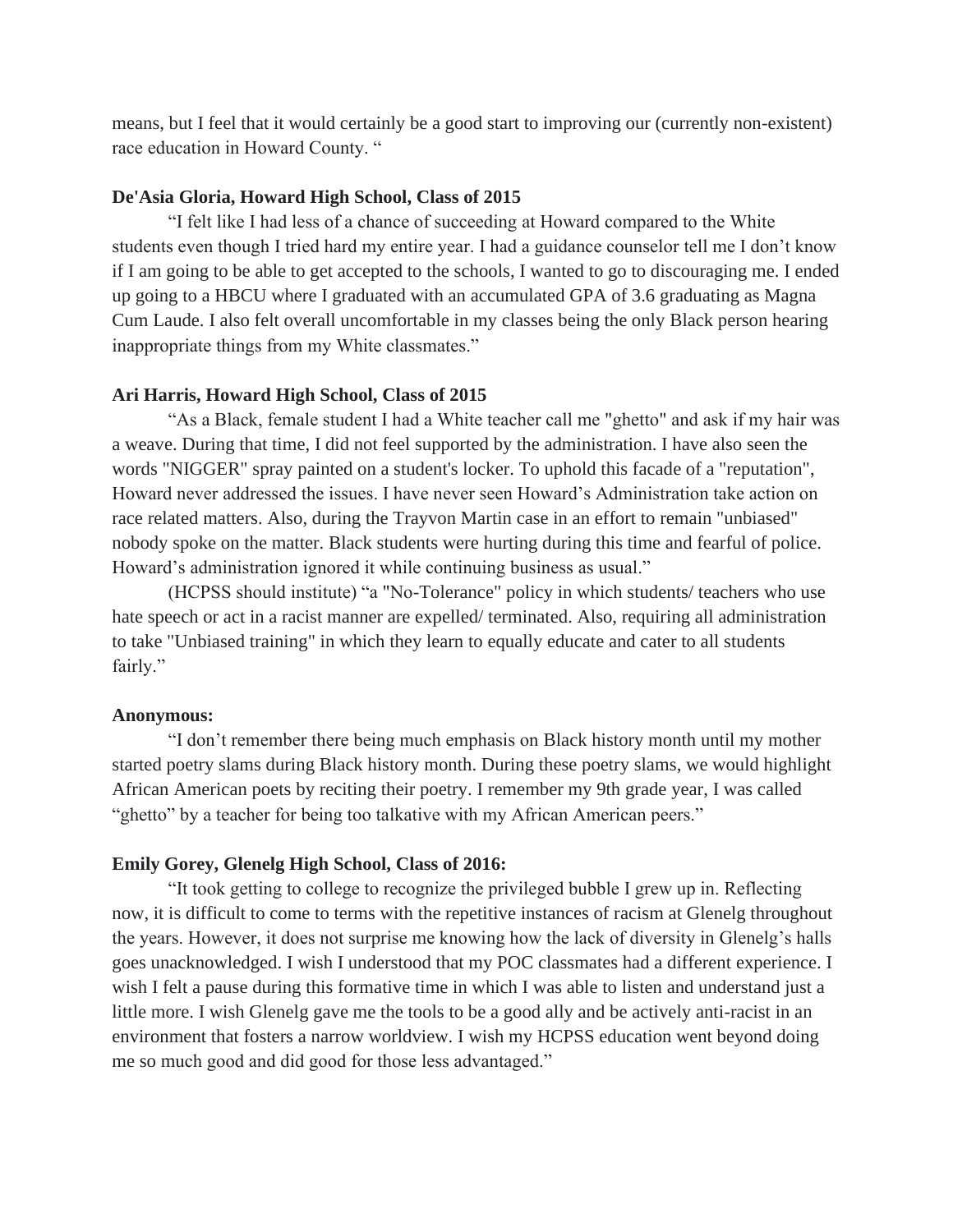#### **Anonymous:**

"Glenelg HS is full of racist rednecks who only care about themselves, they are not taught any different. They proudly wave confederate flags and do not see the repercussions of these actions because there is not diversity in the school. There are only about 20 African American students in the entire school if that and they are much better people than half the hicks yet who get suspended and disciplined the most, not the students waving confederate flags. The school system feeds into this because they do not educate students of the values of other religions and races. We only talk about Europeans conquering new wonderful lands and not the massacres they created in the name of God. As well as HCPSS typically employing White straight female teachers. Then when they do get a more diverse group of teachers students vandalize the school with hate symbols and words because no one has taught them better and that it is okay to be different."

## **James Newton, Glenelg High School, Class of 2015:**

"I vividly remember the incident in 2014 when students brought a Confederate Battle Flag to a football game and came to school wearing them a few days later. The incident sparked in me an interest in the complex history of race in the country. I had known prior to the incident that the flag was seen by many as a symbol of racism, but I did not know much of the history behind it. Through research, I learned that the flag was one of the many symbols used by exconfederates to uphold racism in the Jim Crow south and is used by present-day hate groups. I also learned more recently that it stood for something else: treason. I believe the school system I attended for 13 years must be more serious about teaching students about this history. After all, America's founding fathers believed an informed citizenry was a prerequisite for democracy."

#### **Anonymous:**

"Like many others have already voiced, I witnessed far too many racial instances within my 10 years as a student of HCPSS, and to this day I cannot believe how boldly and blatantly racist some of my peers were - from everyday conversation to the deep Confederacy pride and flag-waving. From an official standpoint, HCPSS was not racist, but they must do more - they must actively fight the systemic, institutional, and interpersonal racism within our county. I'd like to touch specifically upon a microaggression that has stayed with me, 10 years later.

As the Glenelg area is predominately White, my classes rarely had more than a handful of minorities; including myself, it would probably be around four students in a class of twenty-five. Specifically, in my 7th grade reading class, I was one of two Asian American girls. Because our seating assignments were alphabetical, we were seated right next to each other. While we didn't look alike (and to make things even easier, only I wore glasses), my teacher was not able to tell us apart. If she called me the other girl's name, she would apologize but would not make additional effort to correctly learn how to tell us apart. While this may be common in the first few days of school, it took this teacher over four months before I was no longer called the wrong name.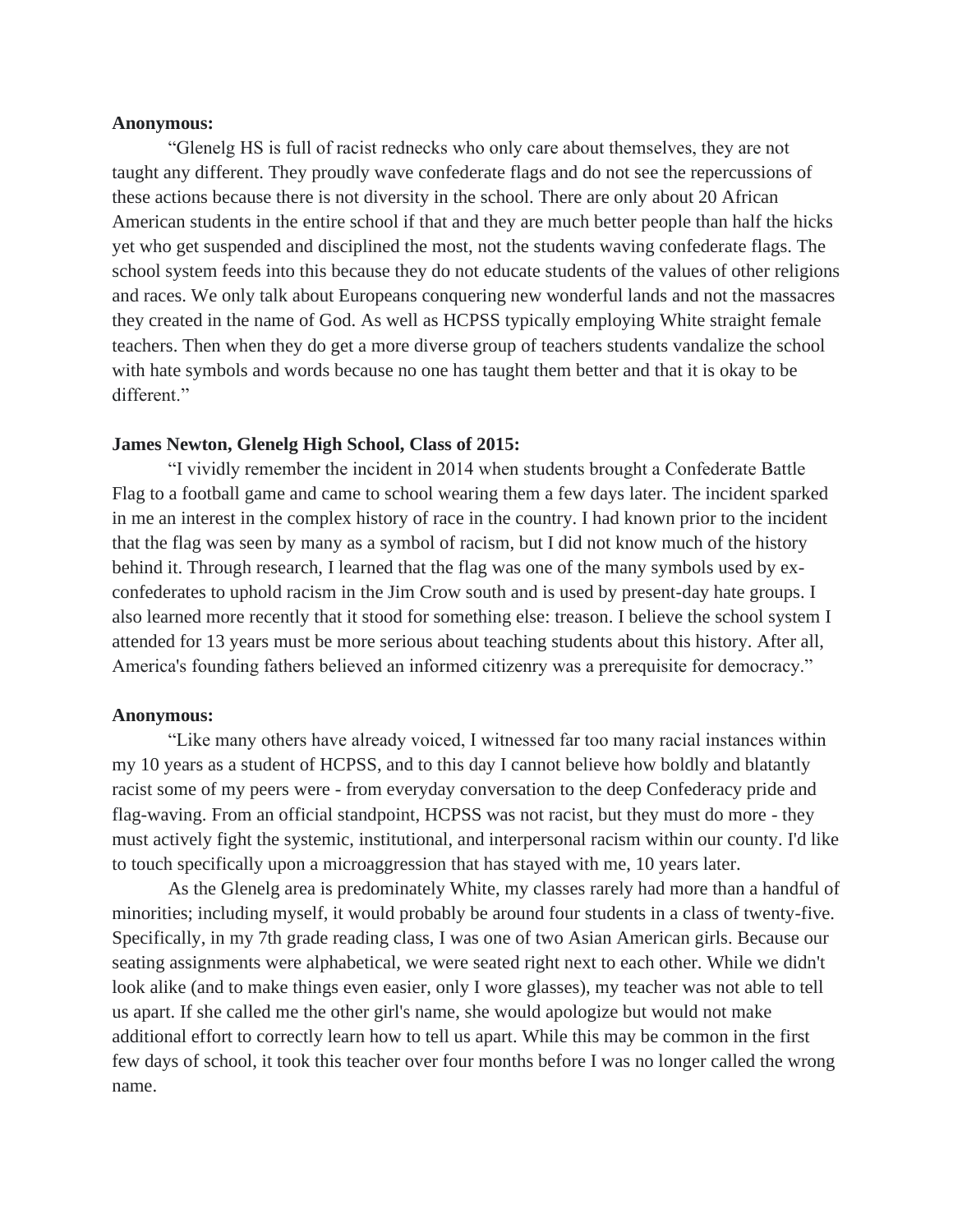I was very visibly frustrated as she repeated her mistake over and over in a class I had three times a week, because as a young student, it was hard for me to process how my White teacher could easily identify and differentiate twenty White students, and yet struggled on (and visibly did not care) how to differentiate between two Asian American students. Her apathy towards my frustration made it difficult for me to feel valued as her student, nor did I feel comfortable in this exclusive environment. Though she may not be intentionally malicious, I can only imagine this was not her only microaggression towards non-White students.

By requiring teachers to undergo comprehensive diversity and inclusion training, I hope that microaggressions like this won't happen, and with HCPSS taking a stronger stand against racial bias of any sort, I hope this will allow students to feel more comfortable expressing instances if they ever do encounter them."

### **Natalie French, Howard High School, Class of 2015:**

"I do not remember learning much at all about Black history in high school; I know that the Civil Rights Movement was covered in my 9th grade US History class but do not remember if there was any attention paid to the continued effects of racism in US society beyond the assassination of Dr. Martin Luther King, Jr. Most of what I now know about Black history I have learned since graduating high school. The history narrative we learned was incredibly Whitewashed and painted the United States in as favorable of a light as possible. In all of my English classes I can only recall being assigned one book written by a Black author and a brief unit on the poets of the Harlem Renaissance. There needs to be a diversification of curriculum in HCPSS and recognition of the fact that there still remains much, much more work to be done in dismantling the systemic racism upon which this country was built.

In addition to the White-washed curriculum, I only had one Black teacher in all four years in high school; the rest were White. HCPSS needs to diversify its hiring practices to provide more opportunities for teachers of color."

### **Genevieve Mansfield, Glenelg High School, Class of 2015:**

"I began my education in HCPSS at Bollman Bridge Elementary School & Patuxent Valley Middle School. Both of these schools were considerably more diverse than the high school I would end up going to: Glenelg. In fourth grade, I began taking GT classes and I saw that these classes were considerably LESS diverse than my general homeroom class, though at the time I did not recognize it. When my family moved to the Glenelg area in 8th grade, I started school at Folly Quarter MS. I immediately noticed that students at this school were treated with much more respect from faculty, given more freedoms, and supplied with more resources. This was in stark contrast to Patuxent Valley where students often had freedoms and resources limited. The difference being Folly Quarter's wealth and predominantly White student body.

At Glenelg High School, a very conservative, White, and oftentimes overtly racist institution, I witnessed my classmates run through the halls wearing confederate flags and often walked by them attached to cars in the parking lot. After this happened, the principal refused to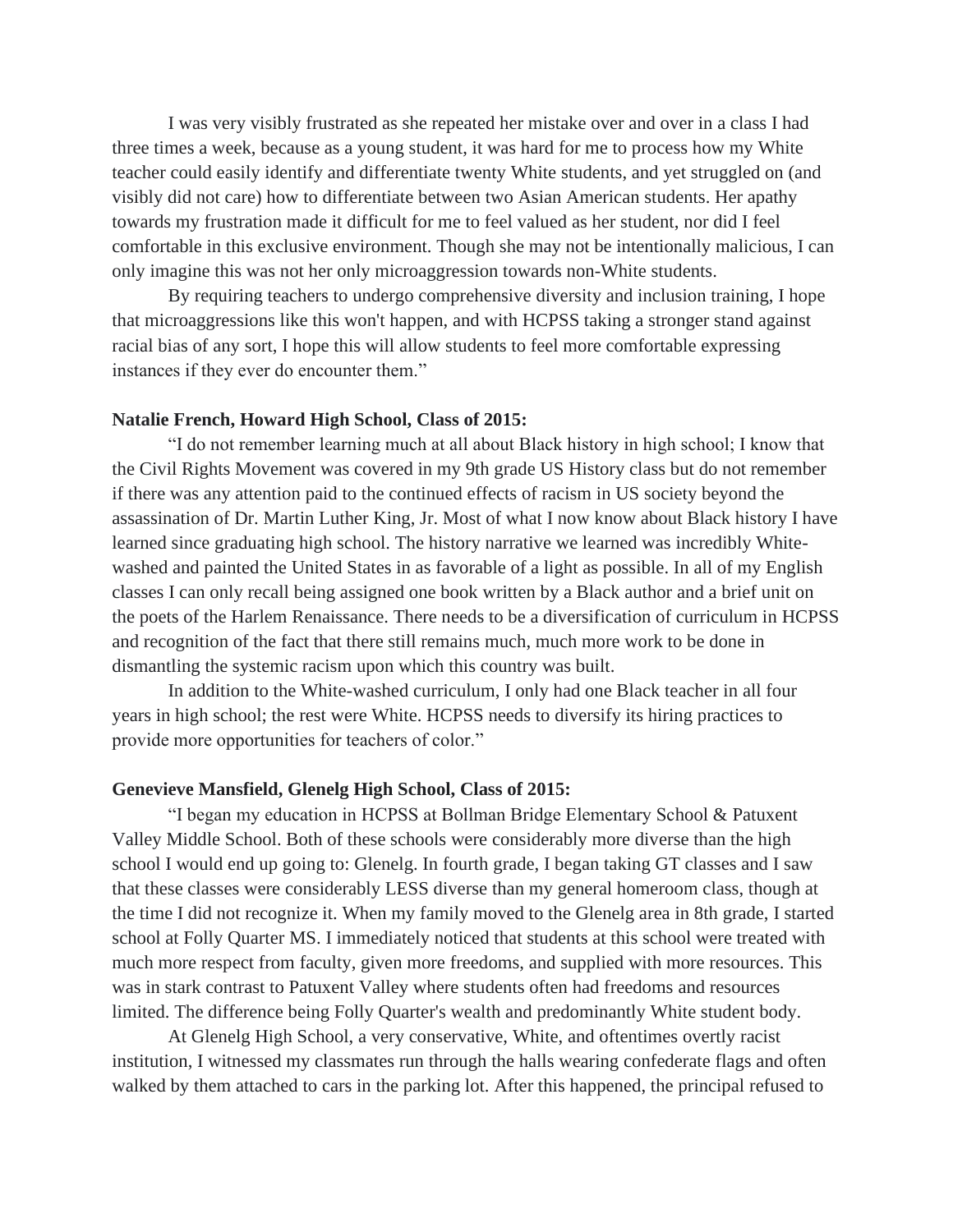educate the student body on why the confederate flag is a hate symbol. This and many other moments throughout my education in the HCPSS showed that staff and administrators were unconcerned with actually educating us about the need for racial justice even though they claimed to care about 'diversity.' My Black history education in HCPSS was extremely limited, including only slavery and highlights of the Civil Rights Movement. When we were taught about the Civil War, I remember teachers giving credence to the idea of 'states rights' as well.

Howard County has an obligation to provide its students with a genuinely anti-racist education. The status quo is wholly inadequate."

#### **Anonymous:**

"I have seen the words White power and nigger lover written on school property that only got painted over and never addressed or publicly announced as if they never happened. When bigger incidents like confederate flags and sprayed painted racial slurs that targeted the African American principal by name happened the school had to publicly make a statement, but then no discussion about it with the students took place as if nothing happened. Students and staff were left traumatized. There was no support team that came. When a student or faculty dies there is a support team but when a hate crime happens everyone is just to ignore it like it never happened. I have been very vocal about how there is not a Black history month assembly or school wide event during the day at Glenelg High School. Information about Black Historical figures are sometimes played on the announcements and one year teachers were invited to decorate their doors. it is not normal for HCPSS to be a county that prides itself on being diverse to have a High School that is more than 80% one race."

## **Naomi Lilly, Howard High School, Class of 2015:**

"During many of the walkouts in 2016, a Black staff member stopped me and a group of protestors to let us know if we engaged in any protests, we would be suspended or expelled.

In my AP Government course, a group of White boys would regularly shout nigga every day in class to incite responses from myself and the other two Black students in class.

After running for an SGA President role, a White teacher met me with hostility to note my campaign (devoted to diversity and inclusion) was aggressive. After our meeting, a student on the board let me know she did not address any other candidates with the same hostility.

During a spirit week event our school step show performed. The performance was met with boos and jeers noting the students needed to "take that to Long Reach." Nothing was done by administrators.

After I was accepted into Duke University, a White math teacher expressed his shock. "You got into Duke!? Hmm." His response suggested everything I needed to know about his emotions towards my acceptance as a Black woman.

Black friends of mine who did not share the same AP and GT courses, regularly expressed their experiences with teachers who instead of encouraging them to test into higher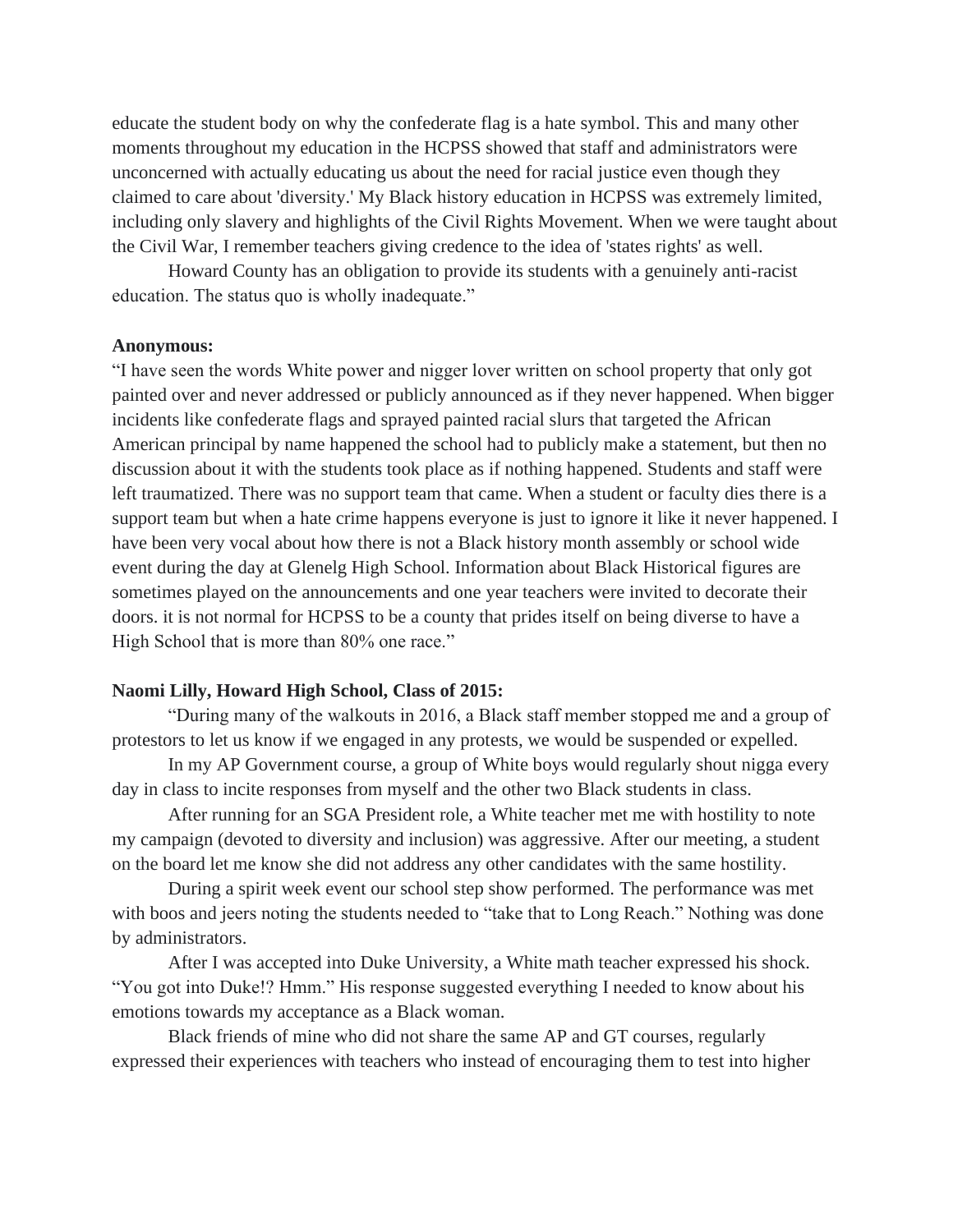courses, expressed that they didn't have a chance. I always wondered if those suggestions helped to keep the quota of AP and GT classes to what always seemed like less than 5 students per class.

In one of my Spanish courses a student regularly told me I was darker than a rusted penny and joked about how I belonged on a plantation. Our teacher, a White woman, never said anything."

(Change within HCPSS should include) "Inclusion of texts by Black authors, especially in reference to parts of US history that seek to sell repetitive, and often incorrect stories about slavery and the civil rights movement, regular Unconscious Bias Training for staff and students (&) a larger county wide coalition that includes teachers and Black students to monitor the environment for Black students within schools.

#### **Anonymous:**

"I think all the big incidences have already been spoken about but one thing I'd really like to emphasize is that I spent 12 years in HCPSS schools and I did not have a single Nonwhite teacher until my senior year of high school. Let's get some diverse voices teaching our kids about the world bc right now the casual racism and hatred that exists in Howard county is shameful. I do not feel proud when I tell people from the area where I'm from or where I went to high school. I recognize that I was lucky to receive the public school education that I did but my god when the (world history) teacher doesn't even mention any country south of Egypt in their curriculum there are some major problems there. Do better, make your students proud to tell people where they're from."

(HCPSS should) "Hire non White teachers (ESP Black teachers), require Black history to be included in our American history courses and offer a class entirely devoted to the subject  $(\&)$ do literally anything when students come to you about issues relating to race"

### **Anonymous:**

"Going to Howard High, there was a cult of White boys, usually identified by camouflage clothing that everyone knew was racist. I remember when our Black assistant principal came into the auditorium and the boys started whispering "Here comes the N-word" and laughing. And they kept saying the N-word over and over as if it was some type of inside joke. There were some other instances of microaggressions, but this was the most blatant example I have witnessed."

## **Erika Koontz, Glenelg High School, Class of 2013:**

"I remember learning about the Black Panther party as being overtly violent and negatively represented in history class. I learned that they were citizen outcasts with crazy ideas. This is only true in the sense that their idea to police the police was crazy. Their group identity was not defined by violence. Their cause was just and needed in the 60s-80s (and earlier) as it is needed in present day. I also remember learning about 'peaceful' protests involving Rosa Parks and MLK, where they ONLY were peaceful. They participated in riots and other forms of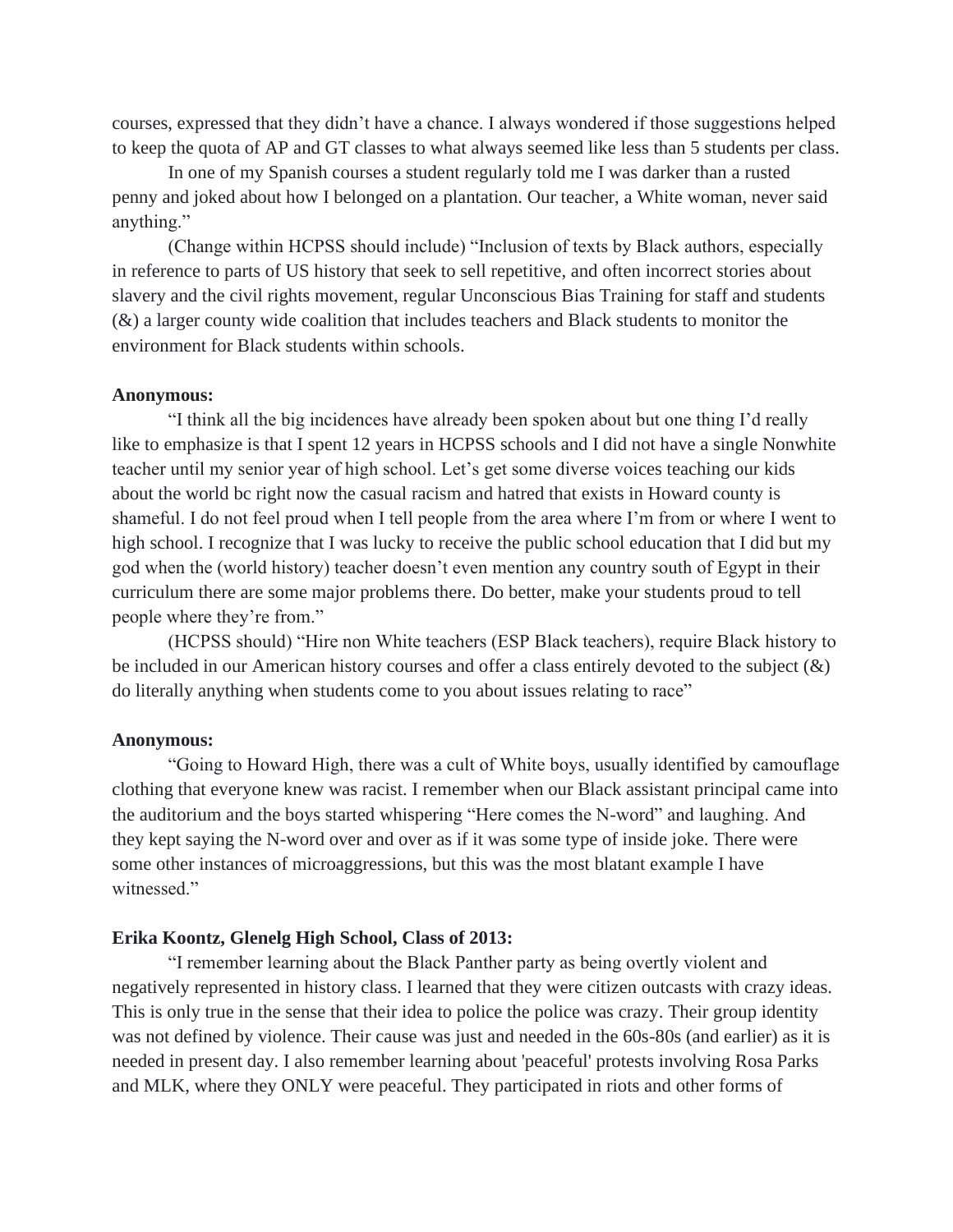protests that did not err on the side of peaceful- where those protests made the difference in political change. I am recalling these specific memories to describe why I feel lied to and blindsided by my public education from HCPSS relating to the history of race, racism, and people of color in this country. It is certainly not fair to me, my fellow students, and then the people that are in my life for me to perpetuate false and incomplete history lessons that I learned in public school. I demand change in the format of a more holistic education concerning race and racism in America. We need to know the full story. We need to know the truth about the Black Panther party, about Rosa Parks, and about MLK. So much history has been left out- so much IMPORTANT history. It is clear from the senseless killings of people of color to the present day that no one has learned the full history, let alone the perils of an incomplete picture of knowledge."

### **Anonymous:**

"There was a clear absence of curriculum that specifically focused on Black history. While there were some efforts by teachers to tailor their curriculum to focus on Black novelists (example: an AP Literature teacher teaching Beloved by Toni Morrison) the curriculum was heavily Eurocentric. If history courses included a mention of Black history and achievements, it was only amidst a larger framework of largely-White historical events and figures in the United States. There were no opportunities to focus IN-DEPTH on the experiences of persons of color, either in English or History courses. The history of persons of color and minorities was not humanized, but simply acknowledged. For example: discussing how the government forcibly removed indigenous Americans from their homes, but not really expanding and going into depth on the impact this had on people, then and now. Additionally, I did not learn about redlining, housing discrimination, and other aspects of structural and systemic racism until college. If I was educated about privilege and race during my high school years, it was outside of the school system, and this learning really only began in-earnest during my college years. The school system must do better in providing opportunities to foster this learning and awareness amongst their students. There are so many opportunities to recognize the amazing work of persons of color in Maryland, in particular, as well as to acknowledge the history of slavery, segregation, and racism in Howard County that continues to affect our present. But the school system did not provide us with outlets to learn this history and explore this reality. Finally, the school system must do a better job of supporting students of color, particularly Black students. Especially at Glenelg High School, a predominately White school, I could tell that there were few spaces where Black students felt welcomed. The 2018 incident that occurred with the defacing of Glenelg by students who drew symbols of hate (which was deeply offensive to myself as a Jewish alumnus, but also to many students of color and particularly to the Principal, a Black man), must never happen again. I cannot imagine how students and staff of color must feel during this time, but they should be given space as a part of HCPSS, to feel this way. Change must occur, for the good of our community."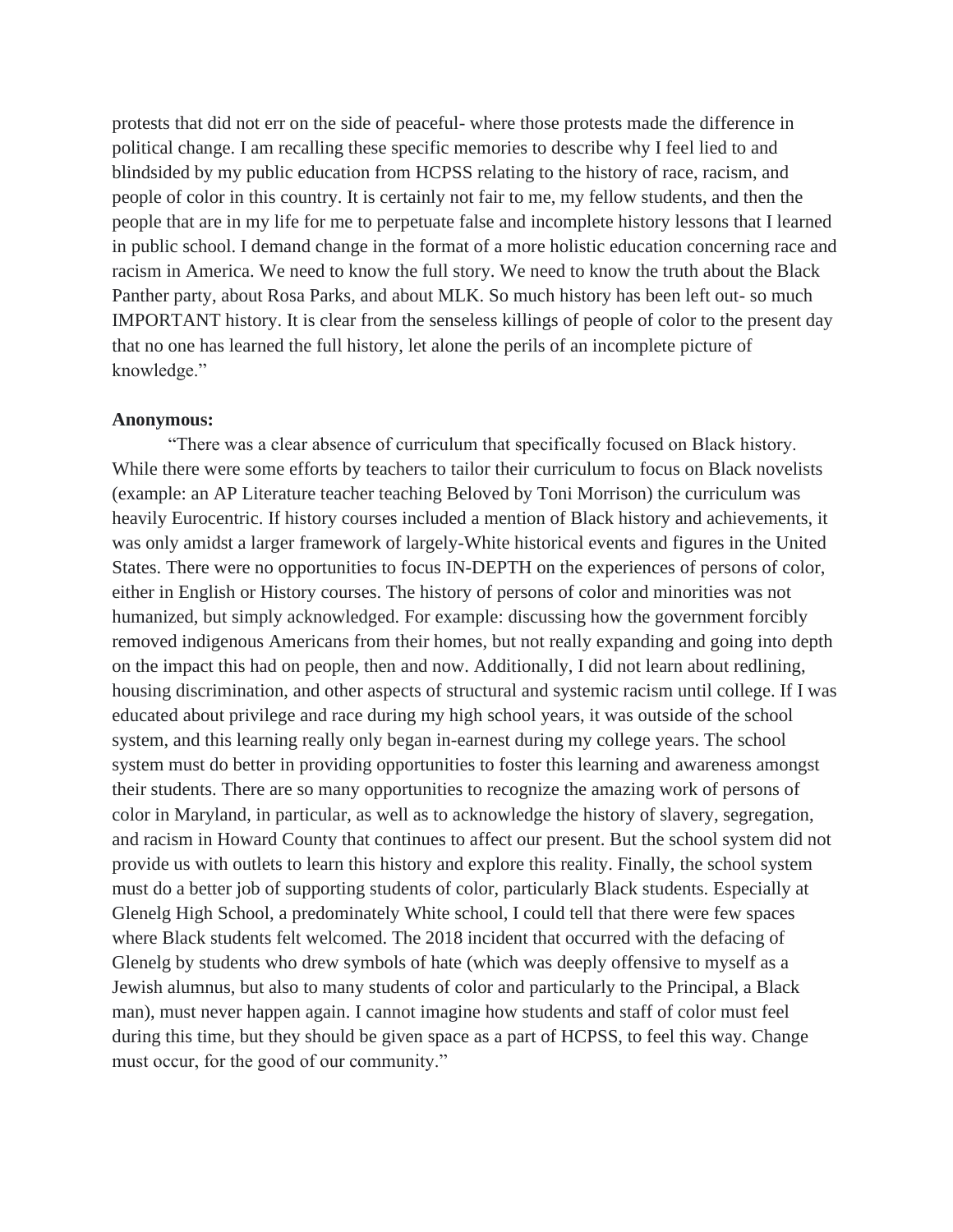(HCPSS should expand) "the United States history course into two years to focus more deeply and intentionally on the experiences of persons of color - particularly Black history. Additionally, or alternatively, making the African American history course into a FULL YEAR (I can't believe it's just a half year elective) that all students must take before graduating. Also, ensuring that there is greater diversity amongst the hiring of staff and teachers in the school system - all subjects need to be taught by diverse teachers and all subjects must incorporate diverse history and viewpoints within them (ex: recognizing the contributions of African American inventors in a technology or engineering course, such as Benjamin Banneker, who was born and raised in Maryland). Finally, the elimination of school resource officers, in favor of greater investment in counseling and support staff."

### **Anonymous:**

"People were very disrespectful to Muslims like me and would make very ignorant comments regarding Muslims. My sophomore year, these two people dressed up as Muslim for Halloween by attaching a crescent moon to a trash bag and wearing it. I was made aware of it when I saw the person post a picture on Instagram. Back then, I was very soft spoken and being a part of the very few Muslims at school, I feel that even if I did expose them, there would be more backlash towards me. Lots of people I knew though commented on the picture laughing and "going along with the joke". It was left up for a good while I will say, and I think as the person grew older, he knew that was inappropriate and took it down. The post in general made me very embarrassed because I thought that people at school would view me through that lens, as a trash bag, and not someone welcome there. I never felt proud of my upbringing until I went to college, where people knew not to do stuff like that."

"There needs to be cultural awareness classes in Howard county in addition to privilege seminars."

## **Sophia Ross, Glenelg High School, Class of 2016:**

"During my time at Glenelg High School (2012 to 2016) I witnessed numerous instances of racism. These instances and the administrator's inadequate responses to these incidents sent a clear message that racism was okay. Recalling my time at Glenelg, it was sickening to see students wearing confederate flags on their clothing, and to have our school in the newspaper because students brought confederate flags to a football game. Glenelg had amazing teachers, staff, and students who have made me proud to be a product of our school system. But I am ashamed at the response, or the lack of a response, which has come from the Howard County Public School System in response to racist incidents. No student or staff member should have to fear going to school. I also want to recognize the lack of acknowledgement of practices such as redlining and mass incarceration of Black and African American individuals in the history curriculum I was taught. There has also been a lack of diversity in the literature we were required to read for English courses.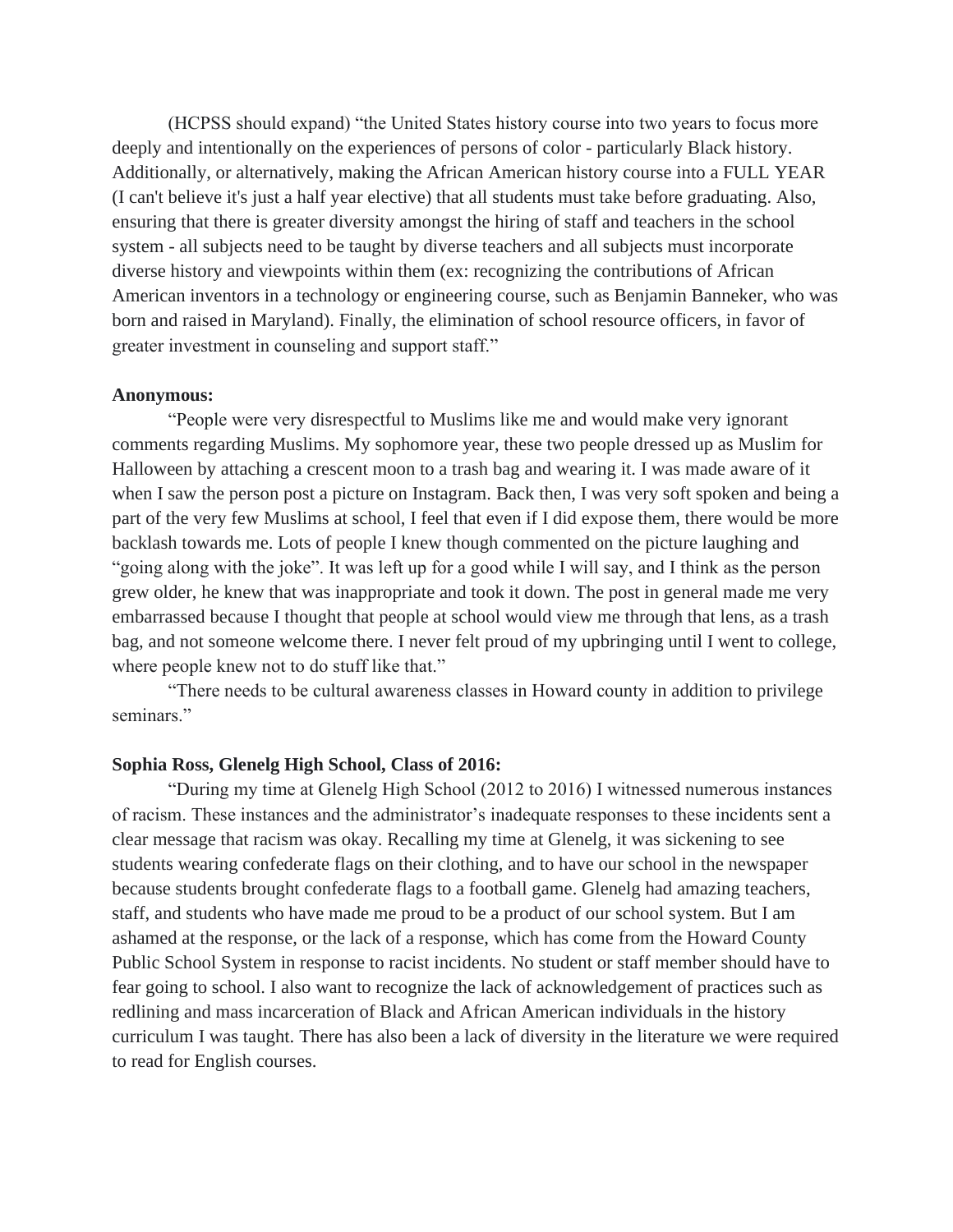I was privileged to have the opportunity to attend Towson University for the last four years, during my time at Towson I became a part of a student body with 18% of students who identified as African-American or Black.\* A stunning shift from Glenelg High School, which is currently made up of less than 5% African American or Black students.\* At Towson I was also exposed to Black and African American culture and history. College should not be the starting point for learning and being exposed to diversity. Especially because students may not get the opportunity to attend college.

The Howard County Public School System MUST do better in providing opportunities for students to learn about the significant contributions of Black and African American individuals to our society. The Howard County Public School System should recognize the amazing work of persons of color in Maryland, in particular, and acknowledge the history of slavery, segregation, and racism in Howard County that continues to affect our lives today. The Howard County Public School System did not provide us with outlets to learn this history and explore this reality. Finally, the school system must do a better job of supporting students of color, particularly Black students.

\*Sources:

[https://www.towson.edu/ir/documents/f\\_hdct\\_car\\_coll\\_eth.pdf](https://www.towson.edu/ir/documents/f_hdct_car_coll_eth.pdf)  [https://www.hcpss.org/f/schools/profiles/prof\\_hs\\_glenelg.pdf"](https://www.hcpss.org/f/schools/profiles/prof_hs_glenelg.pdf)

## **Matt Stillwell, Glenelg High School, Class of 2015:**

"I remember an incident involving one of my classmates who had brought a Confederate flag to one of the River Hill vs Glenelg football games. In the days following I remember several of my other classmates supporting his decision by walking around the halls with hats and gear with the confederate flag. I remember them making racist comments regarding the support of the flag. Also, while we are on the topic of unjust actions. I very clearly remember a handful of students actively mocking and trying to sabotage the Day of Silence which was to help show solidarity around LGBT rights. Unfortunately, there were undoubtedly several discriminatory students in Glenelg in the 4 years I attended. It made it worse by the fact that were so few minorities in the school and the years of discrimination handed down by the families for generations."

## **Anonymous:**

"Many people have experienced racism at Glenelg high school. This is a known fact, yet the administration (at that time) and the current administration have not rightfully reprimanded these racist groups/people. We can remember the confederate flag issue in 2015, which was claimed to be "an expression of southern pride" and "freedom of speech violation" when confronted. The situation began with the confederate flag at a RH vs GHS football game and continued spreading through the school. Uneducated teenagers started supporting the wearing of confederate flags baselessly. We could not defend ourselves from the looks and glares from the confederate students. The school was truly divided. GHS's ~20% minority students often formed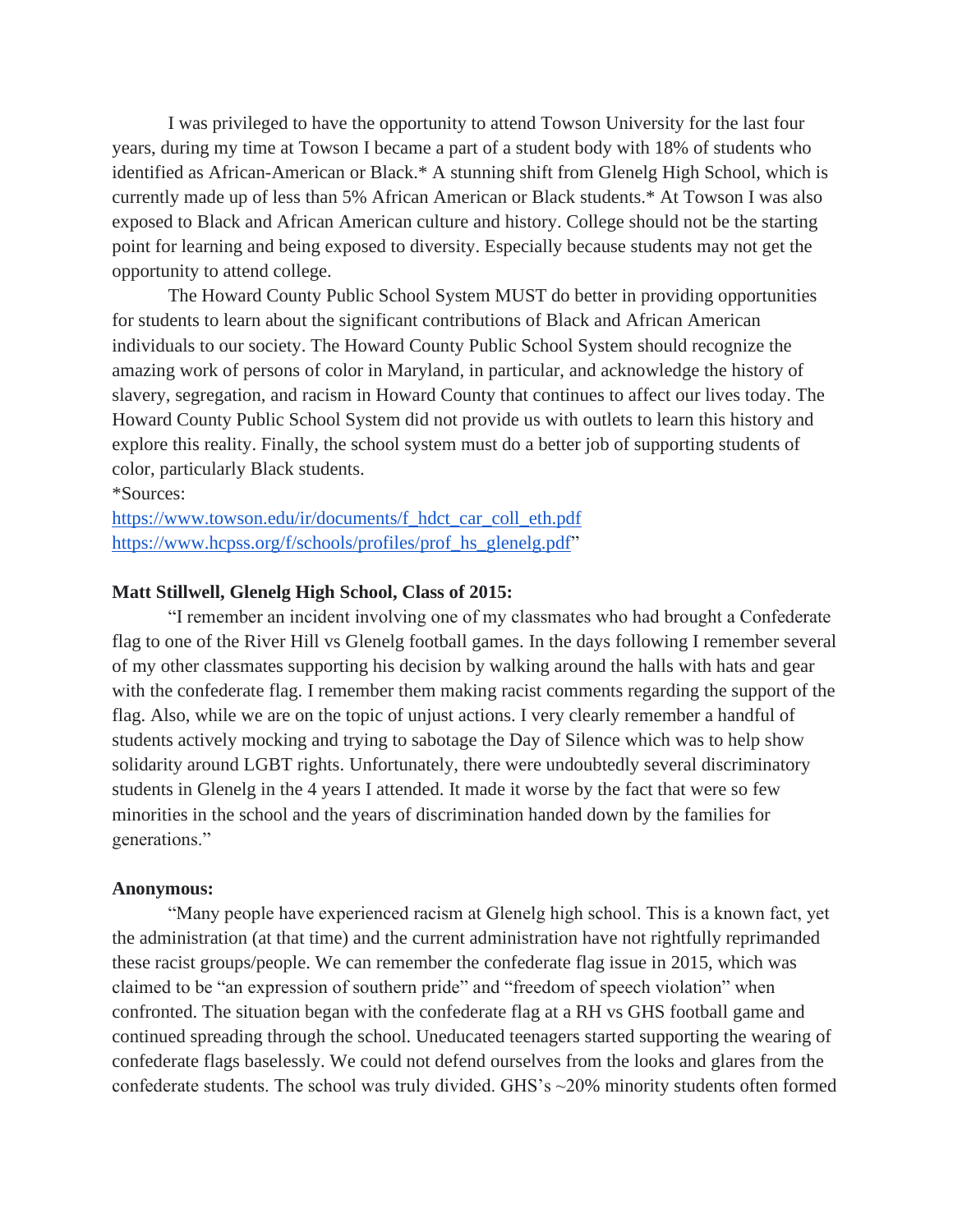groups together, with people that understood them, could relate to them. They felt safe. Others assimilated to the majority group and internalized racism against their own kind in order to fit in. One day at lunch (in the midst of the confederate flag situation) a group of White confederate flag supporters walked past our minority group table and said, "this is only happening because of people of YOUR kind". At the time we brushed it off, not realizing the importance of using our voices in that moment. The education on SYSTEMIC racism needs to be updated. Overt racism is only a part of the issue. Whites at GHS do not understand that slavery and its effects are STILL PRESENT!!! WE ARE STILL LIVING IN IT! Change can be made but it starts with education."

### **Margaret Blount, Howard High School, Class of 2017:**

"My experience at HHS was one of almost entirely White teachers and a few NBPOC. The curriculum focused mainly on White history and White stories. If we can read about WW2 concentration camps in 6th and 9th grade, we can read more about slaves and other Black experiences throughout our education.

I would also like to address that I learned to view natural Black hair as unprofessional while attending HHS through incredibly racist enforcement of the dress code. No head coverings were allowed at all (due) to possible "gang affiliation." Spare me. It was used as a way to degrade and distract Black young women from their education.

While many people had a positive relationship with our campus policeman, I think funds for student management could be better spent on extra support workers such as social workers or a full time psychologist, who could both lend their expertise to extra anti-racism training for staff and students. I am ashamed of some of the things I said to and about fellow students in high school and learning more about specific racist actions and microaggressions would have gone much further than a few anti-bullying gatherings.

There are many things HCPSS do well but addressing the deep seated racism within their hiring process and school policies must continue to be discussed and addressed."

(HCPSS needs to) "address the racial biases included in the dress code."

### **Abigail White, Hammond High School, Class of 2017:**

"I have lived down the street from Hammond High my whole life. And growing up, I had many friends who lived in my neighborhood but eventually moved away because their parents did not want their child attending Hammond. So, even as a kid, I was aware that Hammond had a bad reputation, and as I grew older, I began to put together why that was. There was a reason Hammond used to be nicknamed the "Jungle on 32." People in this community saw that Hammond had a majority of Black students, and thus they inherently had racist notions about the culture of the school.

Besides the racism outside of Hammond, there is also a power structure that exists within its walls. As an upperclassman, most of my classes were AP courses. Because of this, I got to be a part of a bubble that consisted of mainly White students, like myself. I came to realize that it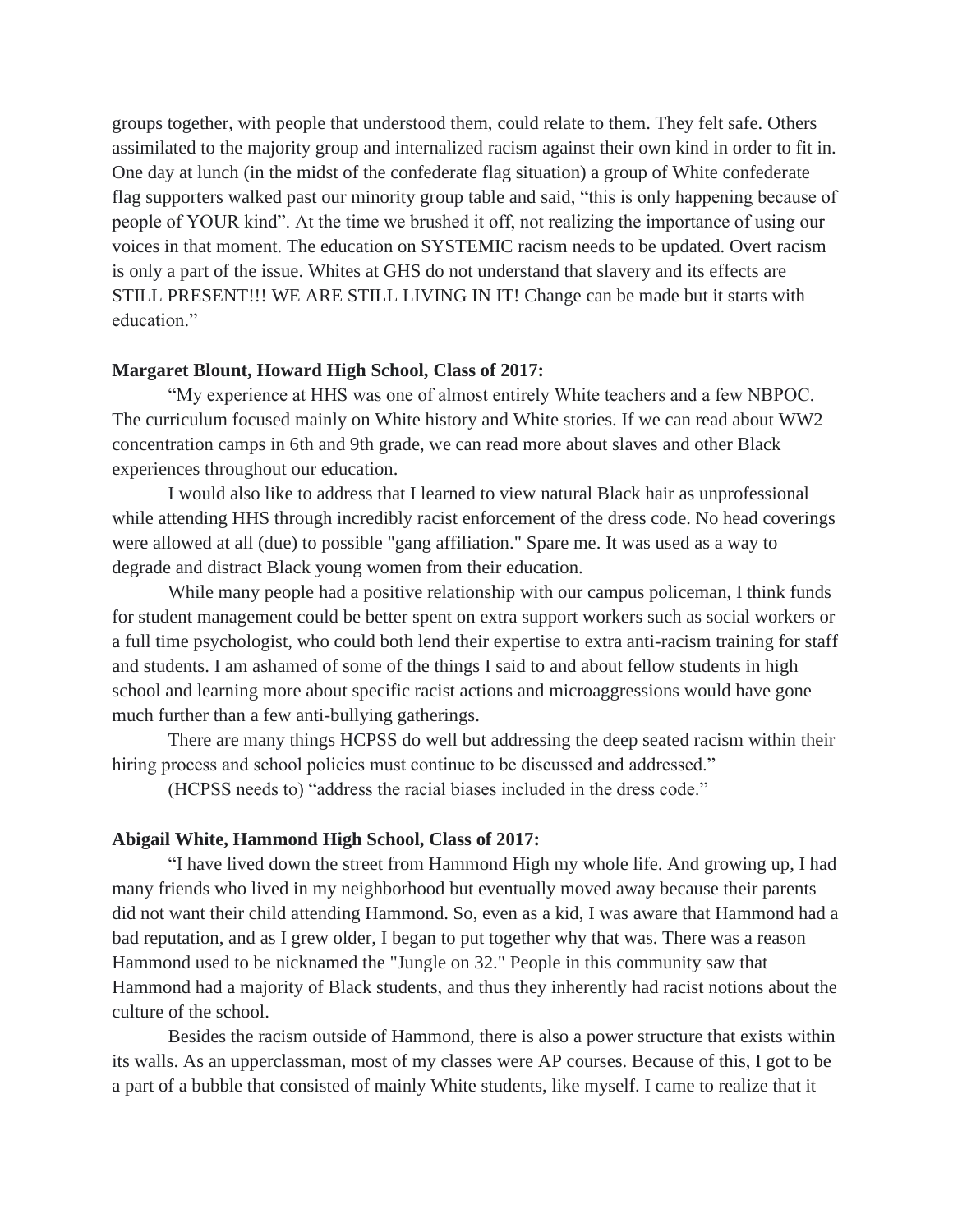was not an accident that the student body was segregated in this way. My senior year, there was a Black student my age who claimed that implicit bias existed within the school, because when he asked a teacher for a recommendation for an AP class, that teacher told him that he didn't have what it took. I came to believe that his race was a factor in this teacher's decision to doubt his abilities. And I believe that this doubt begins at a very early age. As an aspiring educator, I have become increasingly aware of the gap in opportunities between Black students and their White counterparts. Just one of the many opportunities that we fail to give equally to our Black students is simple belief in their abilities. The truth is academic talent cannot flourish and develop unless it is nurtured. If a teacher has low expectations, this will most likely result in a self-fulfilling prophecy.

There is a reason that there were so few Black students in my upper level courses. It is the same reason that people move out of Hammond's district, and it is the same reason that rich, White families are angered when the school board attempts to enact redistricting to balance the populations of disadvantaged students. There are certain assumptions that are made about people based on the color of their skin. And this has permeated the Howard County School System, to such a degree that we cannot even see that it's there. It is just a part of the norm. And this is not acceptable."

(HCPSS should balance) "the funding that each school receives. Because schools are funded by property taxes, there is a huge disparity in wealth across the county. This contributes significantly to racial inequity."

### **Anonymous:**

"In 8th grade US history, we spent a day picking cotton and listening to songs that would have been sung by slaves. Even to us as 8th graders with little experience of the true nature of race in history, it felt wrong. In high school, we discussed the murder of Emmitt Till, but things like the LA riots in the 1990s and the war on drugs were never discussed at all. Black history month was an opportunity for the administration to force us all into the auditorium to watch and listen to predominately Black media and art, which was incredibly interesting and empowering, but the manner in which it was approached and the lack of conversation outside of that made it seem like it was basically a diversity checkbox, the appearance of caring."

(HCPSS should) "include teaching about race as it relates to other topics, such as music, art, science, and technology. It is not enough to just have classes about African American history, race and other discriminating factors have continually played a role in the development of many other disciplines."

## **Patrice Blake, Long Reach High School, Class of 2015:**

"My first experience with racial bias with HCPSS was in elementary school and my mom noticed but I had no idea what was going on. That was my first lesson in life where I realized "I can't do what the White kids do". In high school I had a science teacher go as far literally segregating the class. White /Asian kids on one side Black/POC on the other side. She even tried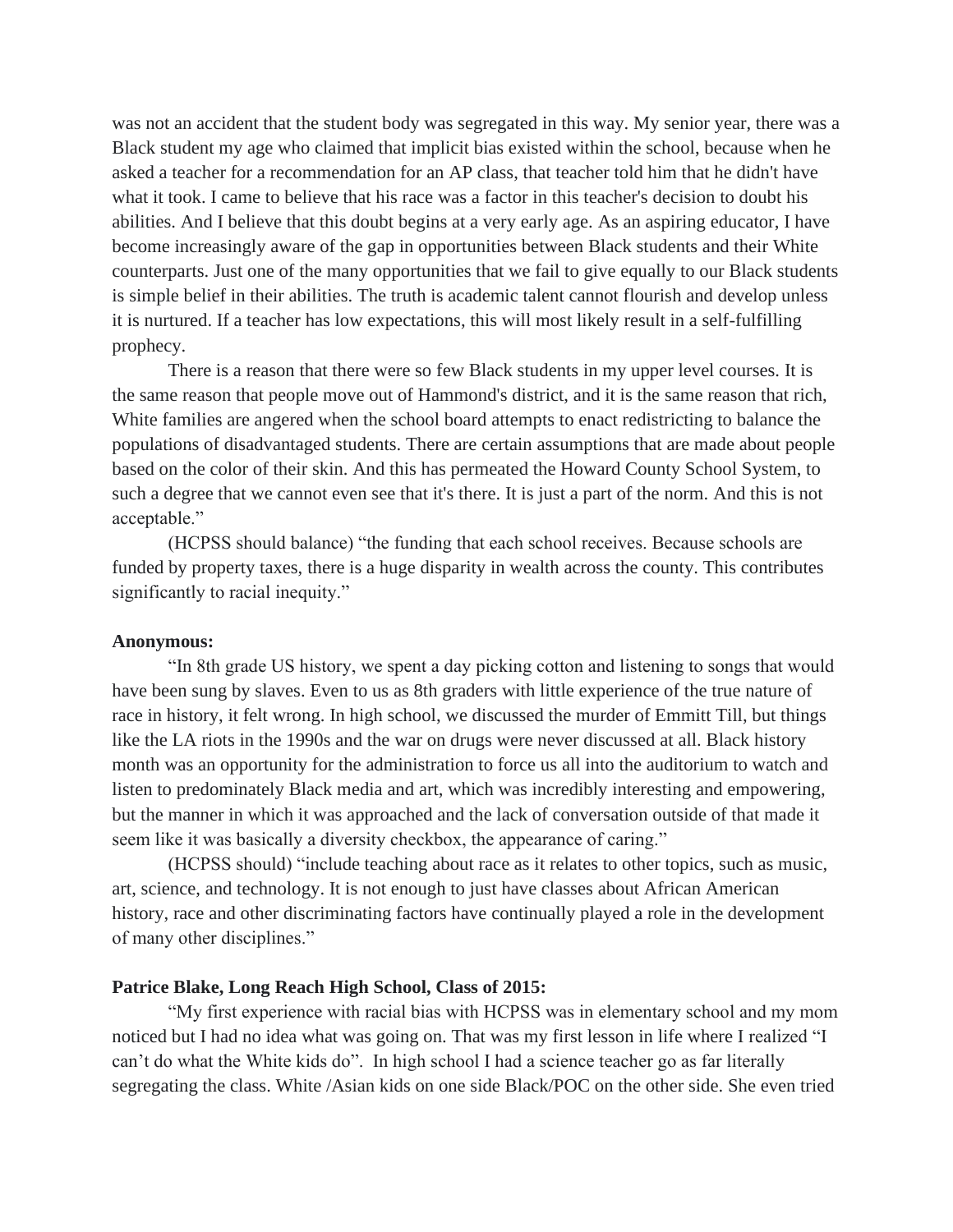to say that it was random, and she just made the seating chart at random BUT at that time teachers made them on the computer IN COLOR with our pictures. We noticed as a class she literally wasn't even teaching in our direction and We were being penalized for the labs and class work that wasn't being done or done incorrectly because she was refusing to really teach us. Finally, we started making a ruckus in the classroom until she called 2 assistant principals and Security and we told them what was going on and they could see they had a problem and it wasn't the kids. They called the parents and told them they had a problem and that they were sending the teacher for a few weeks of diversity training, but I honestly don't know if that was enough. I know we really truly felt as if we were fighting for our rights to learn in this class and I know I think about this incident often, it was like I knew I was in a predominantly White school system but I thought I was safe in that predominantly Black school...but I wasn't."

(HCPSS should) "hire more Black teachers"

#### **Meghan Maloney, Howard High School, Class of 2011:**

"I echo so many stories that I am reading on this document and so inspired and proud of the community for being agents of change. While growing up I didn't realize all of the injustices, as an adult I am learning and growing, and I see how harmful the system wide racism is. I encourage everyone reading this to watch the 13th on Netflix, it is the most eye opening documentary I have seen.

Regarding the handling of racial situations, I feel that Howard county has worked hard to sweep instances of injustice under the rug. They blow off situations as only reflecting one individual instead of the situation as a whole. When racial situations occur, we need to educate and grow from them (we are a school system after all) we need to not only give students of color a voice but listen to that voice, respect that voice, and change from that voice. We need to realize that it is the time to admit we were wrong, change, and not keep justifying our poor actions.

Regarding the curriculum, not only is POC's history widely ignored but We are also taught to pity and feel bad for them (slavery, civil rights, etc.) as opposed to respecting their fight and reveling in them as the hero's they truly are. We are taught that violence is okay with war and when White people initiate it but when POC initiate it (Black panthers, "riots", etc.) it is unacceptable. We were not taught about current racial injustices, how to be anti-racist, or systematic racism. I also have a very clear memory of a debate that we had in English class about whether the N word was wrong.... That is not up for debate. A huge learning opportunity was missed to explain how much hate the meaning of one word has and how important it is that the Black community took back the word. What an opportunity missed to give Black students a voice. By putting this up for debate the teacher gave a hateful voice to White students who should have no voice in this matter but to support our Black communities. I hope the curriculum provides more opportunities for learning about the countries non-White history, because it is important.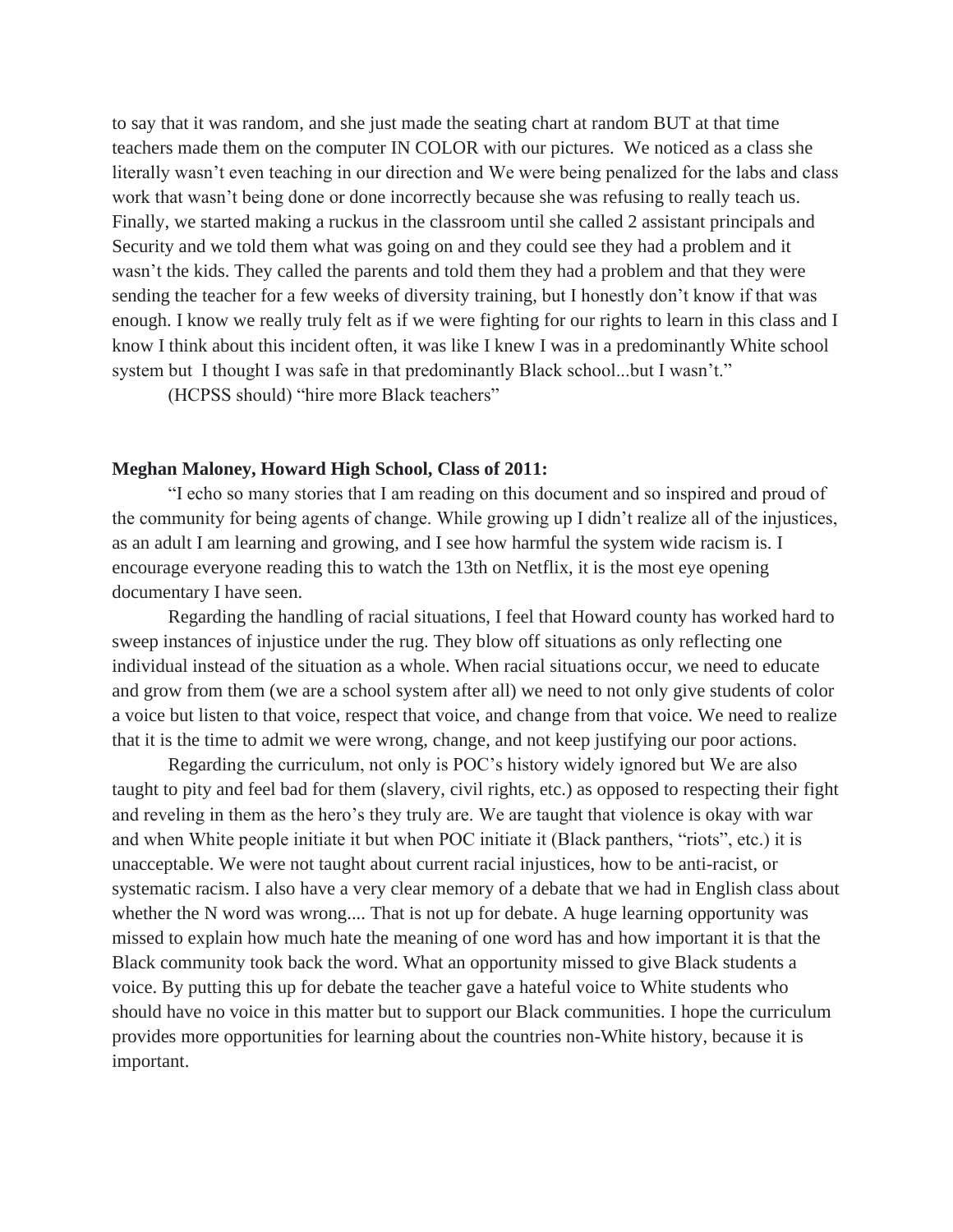As a teacher myself (in Montgomery county) I see firsthand how impactful it is for students to have teachers that reflect them in gender, sexuality, and race. When hiring I hope that the county searches for a more diverse workforce to help students be able to see themselves in a teacher and staff, and have an ally who can understand because as a White teacher I will never understand what a student of color goes through. I can be an ally and stand with them, but it is more important that they have someone who understands.

I hope that our county changes. I hope that our county no longer shies away from making White people uncomfortable and pushes their community members and students to address their biases and fix them. As a once again resident of Howard county I hope that the system makes changes to support the POC living in our community."

(HCPSS should insist) "on community building around hard topics."

### **Bria Moss-Wilkerson, Oakland Mills, Class of 2010:**

"In 10th grade, my grade on a paper was lower than it should have been because I used the word "toggle" to talk about an author shifting between ideas. My teacher (who I won't name because they passed away) circled the word and wrote a note about how plagiarism is punishable.

When I brought the paper home and noticed the comment, my mom was HOT and explained why that was wrong (I was oblivious). She made me dispute it with the teacher.

The teacher explained that "toggle" was a really mature word and they thought it must have been plagiarism. I explained that I used the thesaurus so I could use a better word to make my point. My grade was changed."

## **Anonymous:**

"As a Black teacher who grew up in Columbia, I have consistently felt paralyzed in situations where kids have wanted or needed my support, but I feared losing my job if I spoke honestly about the racism in my county. I've sat in teachers lounges where teachers have made fun of students' names, called students thugs, and laughed at the concept of microaggressions as though they were not the main perpetrators of them. This year I started at a different school in the county. In the beginning of the year when, I expressed to my Teacher Development Liaison that I was having some behavior problems in my room with a few girls, and I was looking for suggestions on how to build relationships with them, the only advice I got back was "well you just named 4 Black girls who can get all Black girl attiudey and you're Black, so why don't you get all Black girl attitude right back on them?" But the same woman claimed she couldn't be racist because she had a Black boyfriend. I constantly have been asked to mentor "tough Black kids" solely on the basis that I'm Black and will be able to break through to them, as if I'm going to go militantly harsh on my students in need. As a Black teacher I want my Black students to succeed and see there's no one way you have to be in order to be "Black," and that all of their Black identities are valid from the most socially accepted to the least. But the only advice given to me from someone who should have been able to help me was to just play into stereotypes and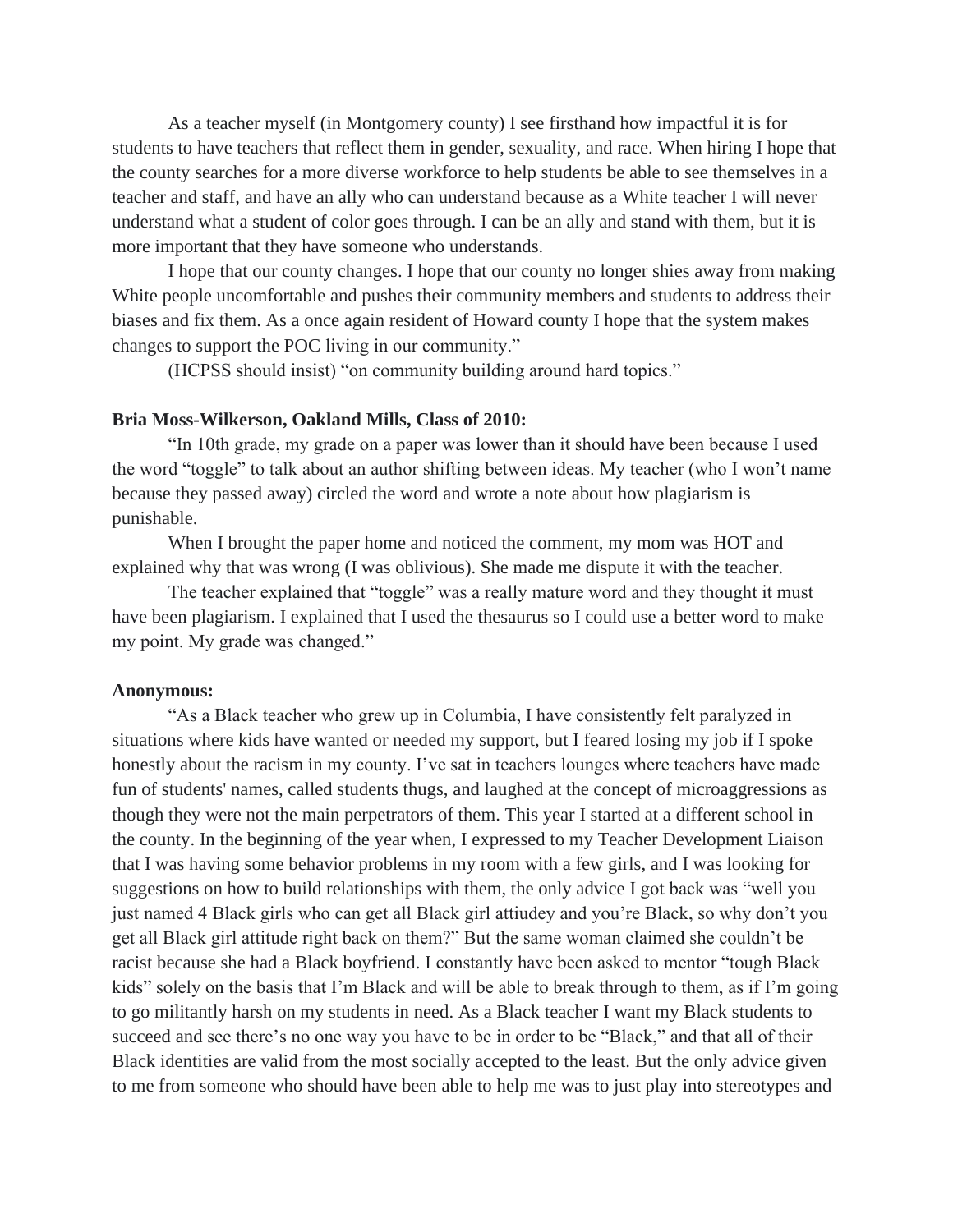not address the relationships or needs of a student struggling. I also feel like my administration makes excuses for some students of color with the message of "students like those can't help it" but at the same time doles out harsher punishment to students of color. I've suggested that students of color that may have difficulty in other classes but do well in mine go out for certain after school activities, and have gotten the response from teachers running it of "oh no don't you stick them with me. Don't you do that to me." I have a principal who says that we shouldn't be using our RSO to manage student behavior but the minute the hallways seem a little too chaotic is in the walkie talkie calling for the officer. Things need to change. Teachers need to confront their White fragility and privilege. All teachers need to tackle any elements of anti- Blackness that they may have and be willing to confront it daily, not just put on a fake face during training."

"Black, Hispanic and Asian achievement liaisons need to receive livable salaries. Every BSAP I know needs multiple jobs to survive. LGBTQ+ liaisons need to exist as well. Optional cultural proficiency training over the summer isn't enough. Class sizes need to be made smaller and standardized testing emphasis needs to decrease so teachers can focus on having these more valuable conversations in the classroom."

## **Jasmyn Thomas, Hammond High School, Class of 2015:**

"When people from predominantly-White schools learned I went to Hammond, they'd always sneer and ask, "What's it like going to school with Black people?" The most valuable thing I gained from my HCPSS education wasn't anything I learned in the classroom. It was learning to be around and appreciate diverse people.

Even at Hammond, our classes were Eurocentric. I took Chinese History in college. Every single lesson I thought, "How was this not mentioned in high school?" It's abhorrent I didn't know anything taught in that course except for the Silk Road. I should've learned some of it in my "World" History class. I also took African American History in college, and again, it was more transformative than it should've been. In my Government and US History classes, I should've learned how deeply invested the US and Americans were in racism. I should've learned how the Black community (among other marginalized groups) have been so resilient over and over again- not just in the Civil Rights Movement. I am half-Black, and HCPSS failed to educate me on the history of my own people."

"People in predominantly-White schools need to be exposed to more diversity continuously."

"Diversity & implicit bias training should be required continuously and in-person (so people can't just skip through). This could be implemented as a required training at the beginning of each school year, required professional development, or a requirement for license renewal."

## **Anonymous:**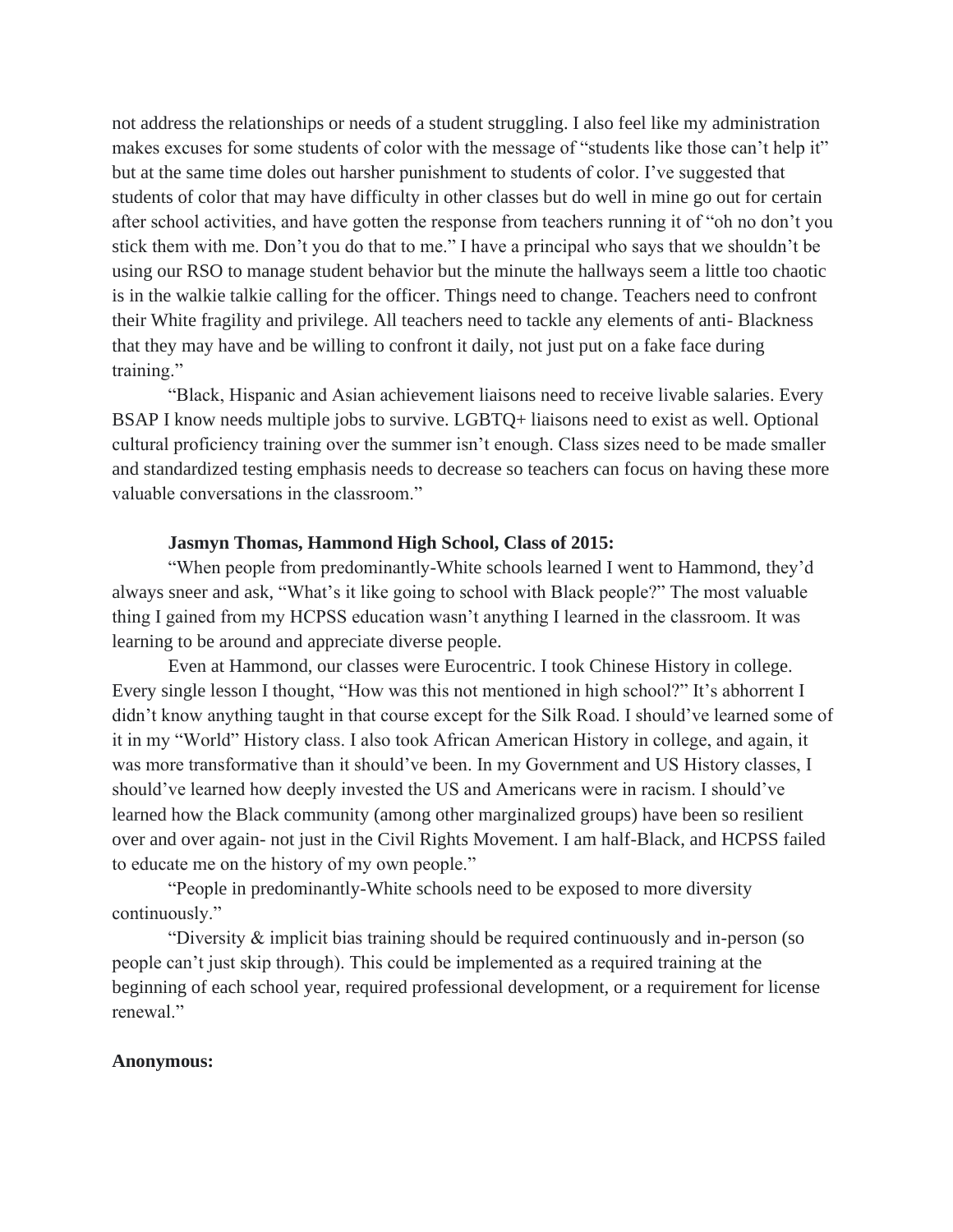"Students in middle school commonly used insensitive language about Black students and it was not until a few years ago that I realized how messed up it all was. Teachers could have had the power to stop this and educate students better on the power of their words, and on the wrongness of their thoughts. I'm sure some things have changed a little bit at this point, but bigger change needs to happen and the conversation about race needs to be faced, not ignored. In addition, Black history needs to be taught better, and many other cultures and histories outside of White America."

#### **Anonymous:**

"Hammond and other minority-majority schools are under-resourced and suffer from a reputation based in racist beliefs. Many Howard County students/parents actively disparage Hammond (formerly known as "The Zoo on 32") for its diverse demographics and insist that their children be districted to the surrounding schools (this should surprise no one).

While most of the educators and faculty mean well, there is little structural initiative taken to include Black topics/culture in history/English/psych/government.

The largest and most pervasive structural problem I witnessed was the demographic asymmetry between advanced (AP/GT/Honors) classes and the "on-grade-level" equivalents. AP classes I took at Hammond often bore no resemblance to the overall demographics of the school."

"HCPSS should definitely add a required African American studies class"

## **Hannah Tralka, Glenelg High School, Class of 2016:**

"Glenelg High School and the Howard County School Public System in general abounds with both overt and covert racism. As a White person who benefited from these systems, I want to speak out against this and also put my support behind any person of color's experience with racism that they present in this letter. I have learned so much since leaving HCPSS and have so much more to continue to learn regarding race, but I will attempt to outline some of my observations and demands, as informed by the BLM movement, below.

Confederate flags, graffiti, and racial slurs are common in GHS and no accountability is demanded from the perpetrators of that violence. There is also a clear lack of Black people and people of color as both students and staff, creating White supremacist power dynamics and racist situations. Glenelg High School teaches White-centered lessons, excluding Black history and conversations about racism. The lessons that do mention things like slavery do not include critical analysis of how these systems continue today and what we should be doing about it.

People of color, including queer people of color, should feel comfortable going to school in this county instead of needing to be constantly vigilant in the face of discrimination. Howard County is raising racist White children to be racist White adults, with the power to implement discriminatory policies on top of individual disrespect/discrimination. They have the opportunity to change this on the institutional, county-wide, school-wide, and individual level. Howard County overall needs to implement a diverse, better hiring process and include people of color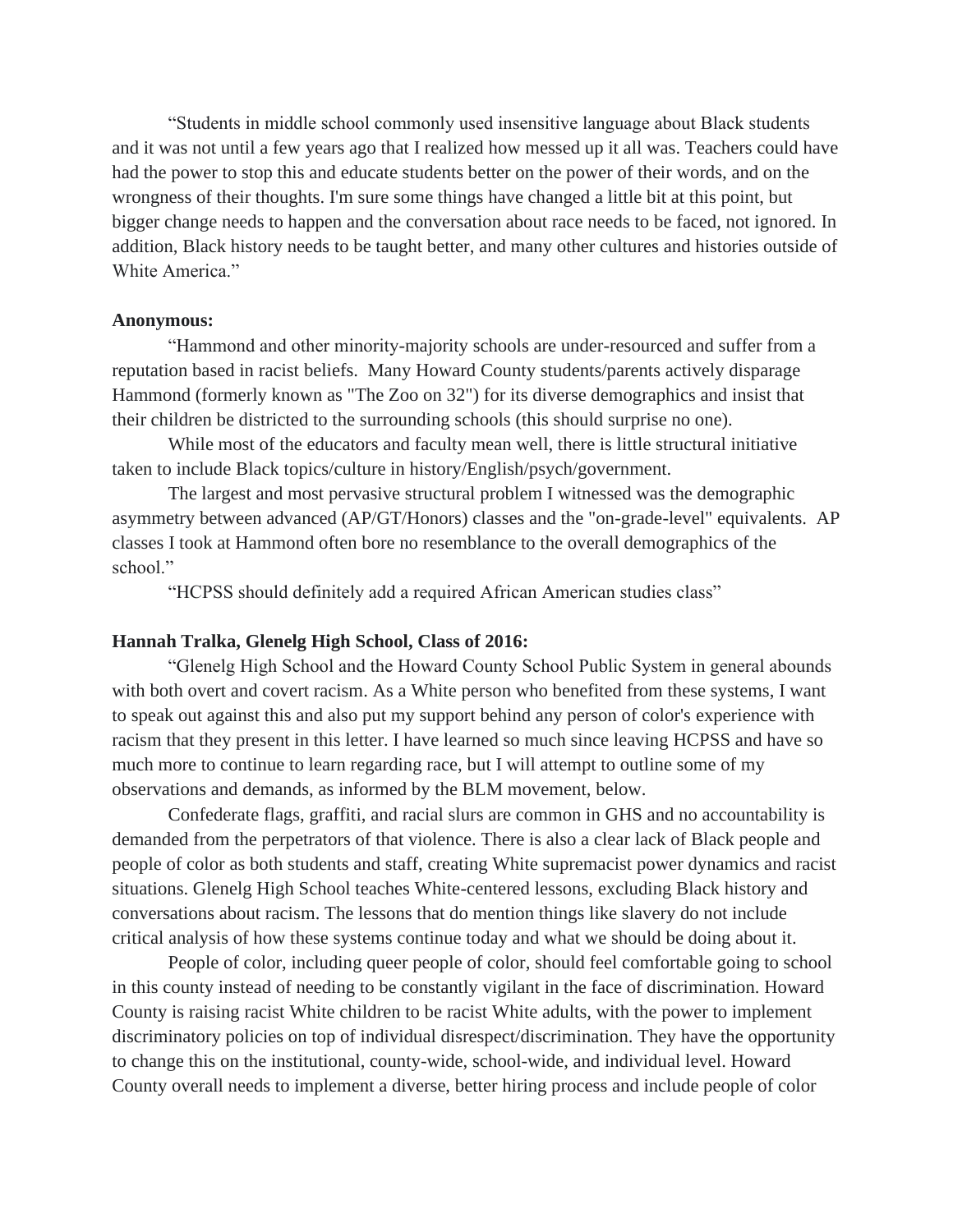when creating lesson plans (listen to people of color!)- specifically making sure to educate White teachers on Black history and anti-racism, especially implicit bias. There are teachers and administrators out there that wish to create a more inclusive space, so give them the tools to do so.

Space also needs to deliberately be made in curriculum for naming privilege- something that was never addressed at my school. The Whiteness and wealth at Glenelg must be pointed out and used for dismantling the current system. There also needs to be explicit support systems in place for people of color at Howard County Schools- systems that listen to community needs proactively. These systems can also help break down the clear, unwarranted, and wrong racial segregation created by the county between "lower level" an "upper level" classes, which ultimately can significantly impact an individual's health and life. This can start with officials and administration connecting with local BLM groups and Black teachers/students and listening to their demands, creating lesson plans and policies all without taking the emotional and intellectual free labor of people of color (aka please PAY POC for their hard work once you hire them!).

Finally, the presence of police in schools should be eliminated. Police presence has been shown to lead to violence against people of color, whether that be physical or systemic. Howard County should instead invest in other community support such as more mental health care professionals (which is very much needed, as proven by the high percentage of those struggling with mental illness and suicide attempts/ideation who are not supported or even noticed, made worse by facing daily discrimination--I can personally attest to this as a queer woman who struggles with mental illness), anti-racist education professionals, homelessness support, LGBTQ+ support, and domestic violence support (all issues that are ignored by the county). Addressing BLM will, in turn, address these issues too- as oppressions, although different, are connected.

I have witnessed this racism first-hand and can confidently state that Howard County is complicit. There is so much more that I could say and I'm sure I don't know half of what my classmates of color experienced. All in all, Howard County has a lot of changes to make and I demand that the voices of people of color, especially Black people, be heard and that actual, sustainable, long-lasting action is taken."

(HCPSS must) "removes ties with the police and invests in community organizations instead."

## **Derry MacDermott, Glenelg High School, Class of 2012:**

"Teachers should be required to teach systemic racism and injustice. It goes hand in hand with teaching about MLK and Civil Rights. All history should be shown, not just the comfortable conversations.

Also, Glenelg High School where I attended needs to take better action in accounting for racism and students who align themselves with White supremacy. As a school with majority White students, this needs to be a requirement."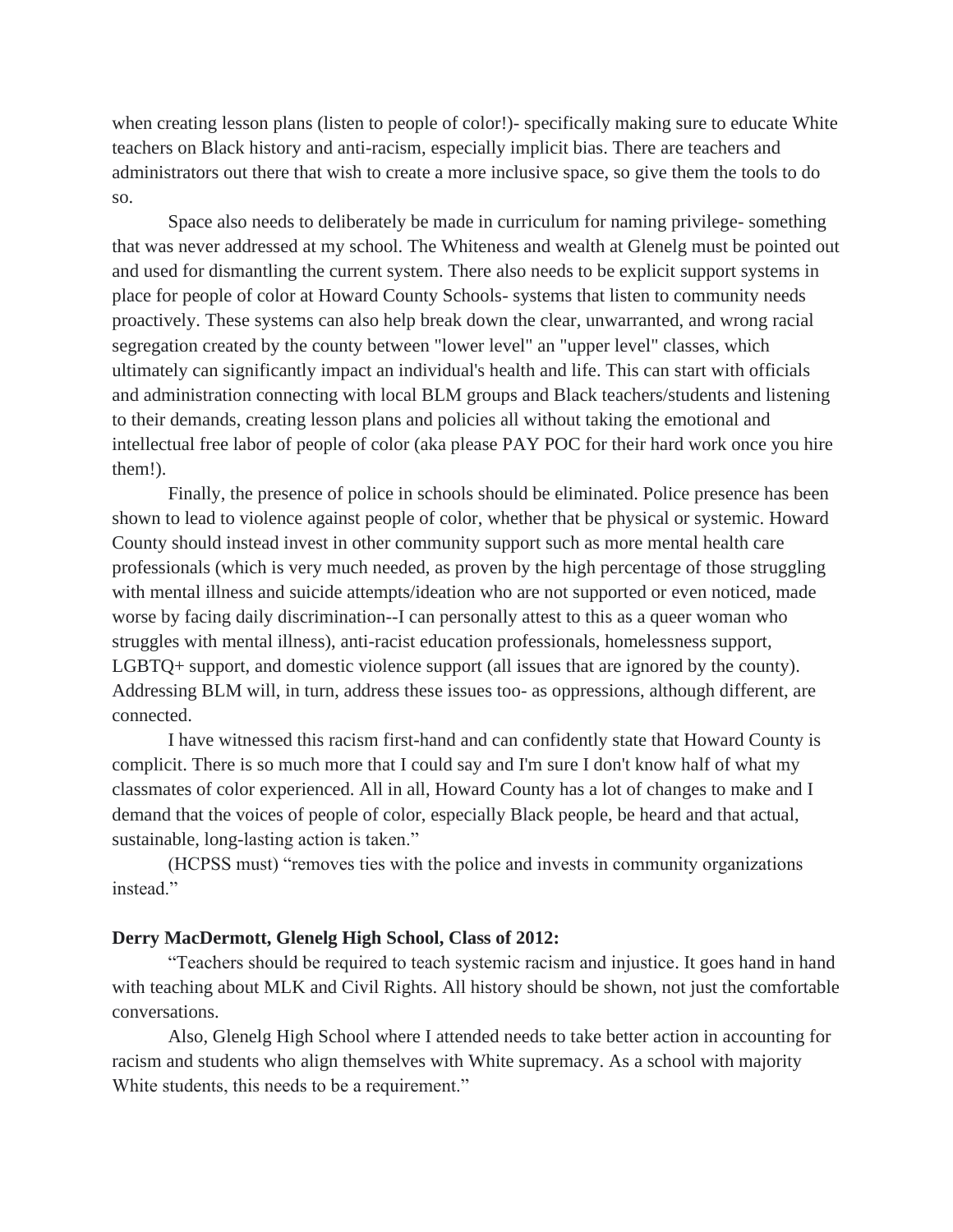## **Iftekar Husain, Oakland Mills High School, Class of 2010:**

"My experience with racism in the school system was at the structural and individual level. My first major concern was the presence of a police officer in the school who usually followed Black students around and made many of my peers feel targeted and under surveillance in a place that's supposed to be a learning environment. The random drug searches with canines are also unhelpful and criminalizes students with substance abuse issues rather than treating it as a health issue. When I attended high school there wasn't a major focus on Black or Indigenous American History in our required social studies classes. Sure, we glossed over the Civil Rights Movement in the 60s and slavery before the Civil War, but we didn't delve too deeply into those topics or actually talk about how those events influence what we still experience today. If you wanted to have a fuller understanding of that history, you had to take an elective. I was also concerned with how segregated our AP classes were in comparison to the regular or remedial programs. The AP courses were usually composed of mostly White students who were thusly prepared for AP tests and college level curricula while many Black and Latino students were discouraged from taking those same classes. On the individual level, other students have called me a terrorist or homophobic slurs online and in-person, and I also think that is because of a lack of early education about people from different faiths and nationalities or around LGBTQ+ experiences. None of those (White) students were held accountable for what they said."

(HCPSS should) "remove police officers from the schools and stop the random drug searches. Hold students, teachers, and staff accountable for hate speech."

## **EJ Taylor, Glenelg High School, Class of 2013:**

"During my time at Glenelg, I witnessed multiple instances of bullying towards minority classmates and repeated instances of White students dismissing non-White focused history and experiences. During my freshman year American History class, a classmate gave a presentation about reverse racism and the plight of White Americans, specifically discussing how he felt White Americans were being hunted down by minorities. Though the teacher disagreed with the presentation, it was permitted and there was no discussion about how irresponsible, incorrect, and dangerous the presentation was. After the death of Osama bin Laden in May of 2011, Middle Eastern friends disclosed that they had received anonymous calls referring to bin Laden as their father/uncle/cousin/etc. and veiled references to how they should watch their backs, despite not even being the same ethnicity as bin Laden. When we were to read The Adventures of Huckleberry Finn in 11th grade, the discussion surrounding the use of the N-word was led by a White teacher to a majority White class, with pressure put on the few Black students present about whether or not the use of the word was acceptable. My Black classmates were forced to shoulder the responsibility of teaching everyone and alleviating their guilt, even though it was well known that multiple students in that class used racial slurs with reckless abandon. When students revealed their colleges every year, a discussion inevitably followed during which it was declared that any non-White student that was set to attend a good school or received a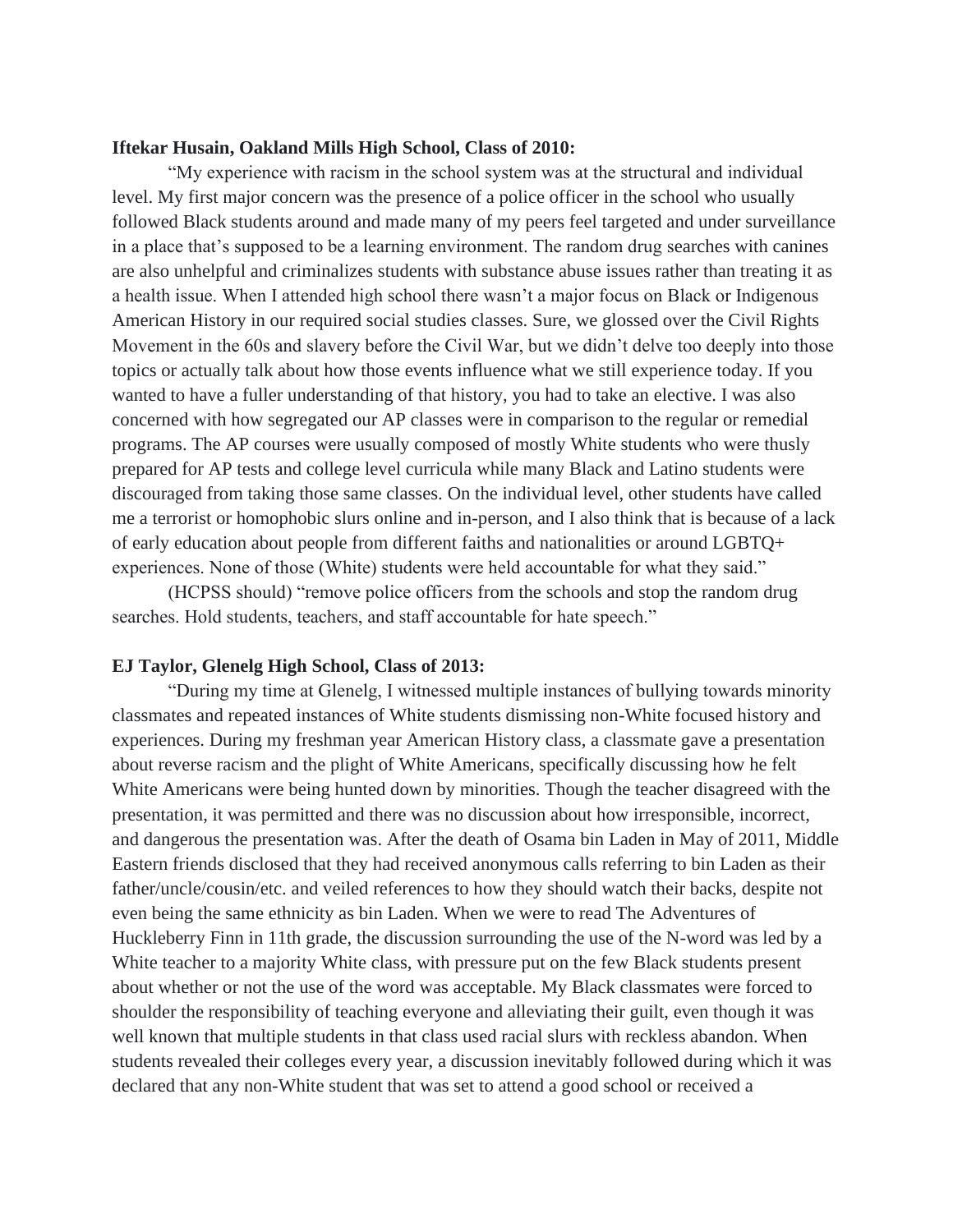scholarship only got there as part of affirmative action. The back hallway where drama students would paint bricks upon graduation has a brick painted with the Confederate flag. I'm certain there are thousands upon thousands of other examples, ranging from daily microaggressions to overt language and actions, that students faced that I did not notice or do not recall. Part of this failure to contemporaneously recognize the violence faced by students is due to my own failure to educate myself, and part of it must be placed at the feet of an administration that showed no interest in educating me. Systematic racism pervades our culture and educational system, and the examples of it in our curricula could fill volumes. These are specific examples of what I saw in my time there. Examples that went unreported to teachers and administration (as well as examples that teachers and administration were clearly aware of at the time), because it was known that nothing would be done. Glenelg and HCPSS did nothing to rise above such hate. Glenelg was (and I'm sure continues to be) a "good old boys" club with racist hate and violence passed down over generations, masquerading as if it didn't exist. Were we ever taught that the desegregation of Glenelg occurred within the lifetime of many of our parents? Were we ever told about the burning cross that was placed on school grounds in 1990? I felt no surprise when students committed hate crimes by spray painting racist slurs and symbols on school grounds; I was surprised when people pretended to be shocked. Glenelg High School has racism, sexism, homophobia, and intolerance woven into the fabric of its existence. It's well past time to do and be better."

### **Anonymous:**

"As a White female, who attended HCPSS K-12, I did not experience racial injustices but have been told by others I know who have. I cannot begin to imagine or know all they went through during those years. I also shudder to think that, if at any time I may have said something insensitive, laughed at their expense, or anything else to make them feel unheard. I want to apologize for my ignorance; I am still learning and am working to know more; to be more informed and know what I can do for my fellow man, especially for people of color. As a former student of this school system, I feel that it is of the utmost importance to teach about systemic racism and the injustices in our schools/county/state/country. We may learn about the Civil Rights Movement as a whole but each day, I am learning more about how the injustices did not end after the 1960's and 1970's. I wish that I had known more prior to this point in my life. I believe that our students truly need to understand how systemic racism began and how it is still affecting our lives today. I want the future students of the HCPSS to be well informed members of society, more than myself and others who were taught with, before and after my time. Howard County prides itself on diversity and inclusion, yet, more and more, I know that this was not the case. Also, after reading the entries above, the HCPSS needs to hold their schools accountable for racism. I sign this petition in hopes that everyone is heard, and real change can begin."

## **Anonymous:**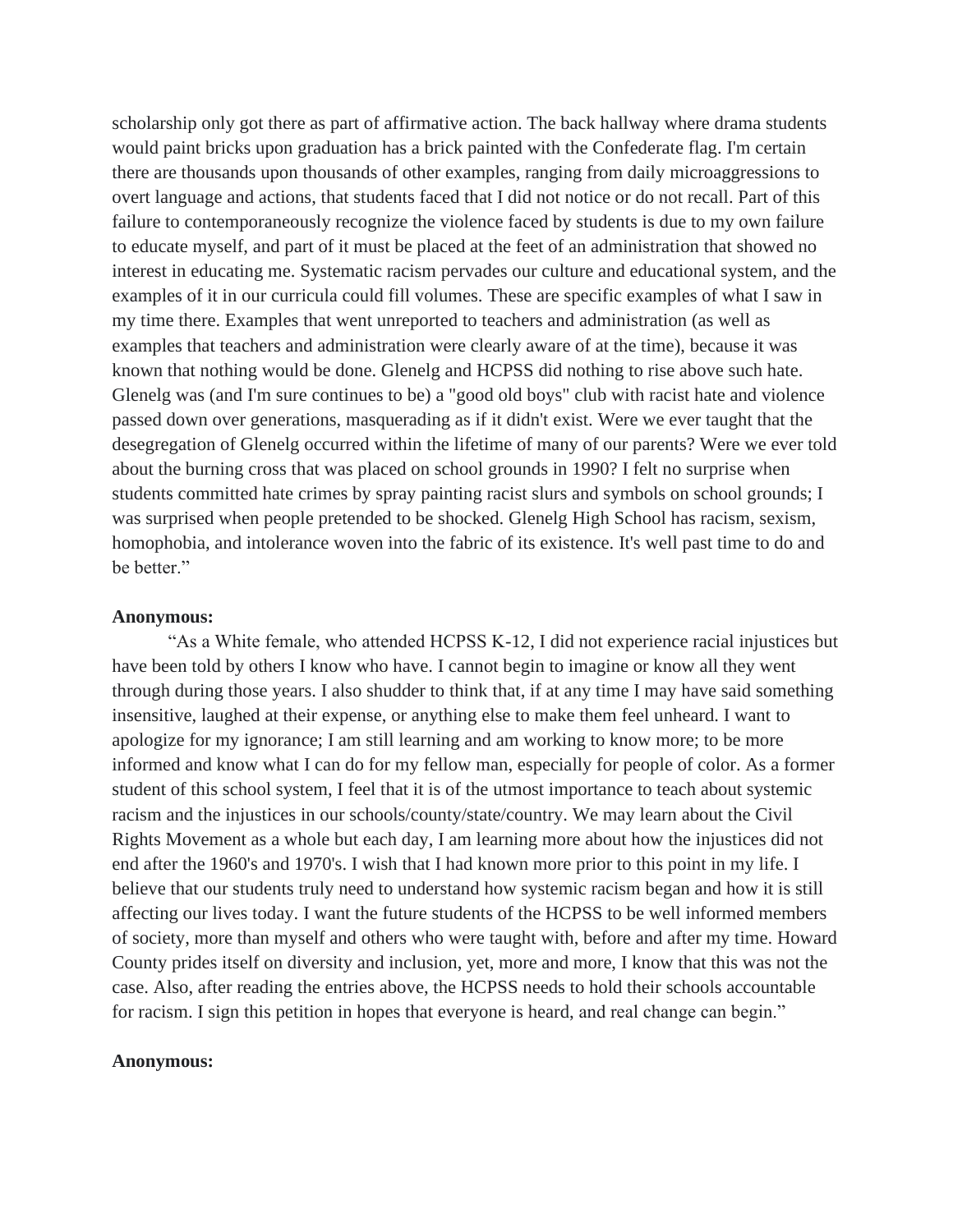"Generally speaking, I do not recollect any egregious racist act while attending MRHS. However, this is not to suggest that they did not occur or that I did not witness them— I am sure that I did. As a White teenager who had not yet been introduced to the concept of anti-racism, it is likely that microaggressions, and even more aggressive incidents, were normalized and rendered invisible in my memory. What I do know for sure— (1) students of color who I know have experienced racism at the hands of both students and faculty, and there was a general culture of insensitivity amongst the students. This is why it is important to note that, (2) the curriculum has been White-washed. I remember reading only two written works from Black writers. Any history class I had was, ultimately, a joke. The only class where I recall actively learning about other countries and religions was in my government class with Reynard Parson. Most of what I have learned about Black history, Black art, anti-racism, and the like has been done either through higher education or personal reading. This is a huge issue— many students (especially now, what with a global pandemic) may not attend college or put it off for a year or two. While White people need to put in their own time and effort to educate themselves about anti-racism and the cultures of other races, it is imperative that this learning begins in the classroom. All educators must be compelled to update their curriculums, regardless of which subject they teach— English teachers should teach written works from People of Color, history and government teachers must teach about the Black Power movement and about Black history outside of the Civil War and the institution of slavery, as well as the feminist movement and its waves, the genocide of Native Americans and Native culture in general, Apartheid, and Japanese internment. Science and math classes must actively reach out to Black students, as well as girl students (studies show women and Black students are actively discouraged from studying these subjects). All educators should have required diversity training in regards not only to race, but socioeconomic status, gender, sexuality, disability, nationality, and all various and intersecting identity markers. Health and sexuality classes need to undo the racist and homophobic associations with HIV and AIDS and include homosexuality in its curriculum. And that's just what I can think of off of the top of my head— there is much more to be done when it comes to the curriculum. I understand that this letter is specifically about race, but it is impossible to discuss racism without also including homophobia, transphobia, misogyny and other bigotry specifically because People of Color who are not straight, cis males are often rendered invisible and receive inordinate abuse. You cannot address racism against Black people without also addressing misogynoir (racism against Black women specifically). Racism is not a universal experience, and different intersecting factors of identity will affect how a Person of Color experiences racism. Hopefully, you catch my drift— the male-centric, heterosexual, Whitewashed curriculum is actively harmful towards its students, both in that it either ignores or targets groups of students who are not straight, cisgender, and White, and that it upholds White supremacy and validates internalized racism in its students. Additionally, HCPSS should be far more inclusive in regards to its staff— I myself have only had two Black teachers, one (to my knowledge, though I acknowledge I may have had teachers who are considered White-passing)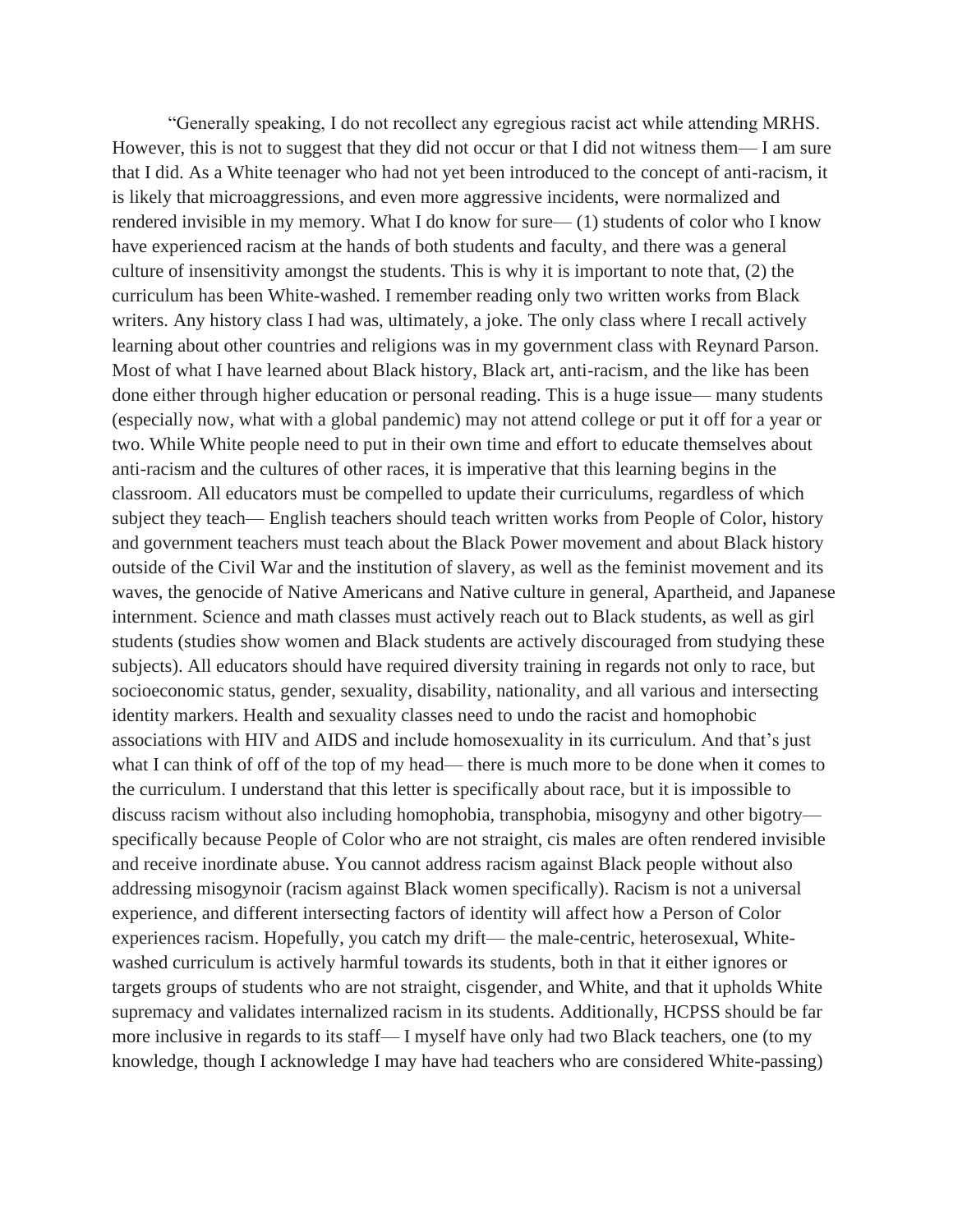biracial teachers, and one Asian teacher. This is unacceptable, and again, upholds White supremacy. Overall, HCPSS needs to do much better for its students and faculty."

#### **Anonymous:**

"I attended two different HCPSS schools during my high school career. During my first year and a half, I attended Mt. Hebron High School, and afterwards I transferred to Long Reach High School. I think it's safe to say that race is treated vastly different between the 13 high schools in HCPSS. During my short tenure at Mt Hebron, one of my classmates broke into the school after hours, stealing computer equipment and graffitiing racist symbols and messages all over the walls of the school. I had no teachers of color during my time at Mt. Hebron, and when I was in the process of transferring to Long Reach, I was told to "not get shot", presumably because Long Reach is located in an area with lower socioeconomic classes and more people of color.

I feel incredibly blessed to have graduated from Long Reach High School. I do feel that race is not only acknowledged but CELEBRATED there. From the vast amount of student organizations to the events that honored the eclectic mix of cultures like the BSU fashion show and the Culture show to just open ongoing conversations about race, I left Long Reach with the ability to healthily dialogue about race.

Meanwhile, I heard my classmates of color describe microaggressions they experienced while at other schools in the county. A Black classmate of mine described a time he was at River Hill High School for an event, and students he interacted with there told him that they were surprised he went to Long Reach because he was "so well spoken". A Filipino classmate of mine who had transferred from Centennial described feeling ostracized from the Asian community because he grew in one of the "poor Asian countries".

Now, hearing about all of the fuss from Western Howard County parents about redistricting, I see nothing has changed in the 8 years I've been out of high school. Something needs to be done, and people need to be honest with themselves about the REAL reason they're worried about redistricting. Because based on my experience, it wouldn't be such a bad thing. Long Reach isn't perfect and could benefit from some of the action items listed in this letter. But maybe take a look and see what's working there. Some of these Western Howard County schools have a long way to go."

#### **Anonymous:**

"There were many times I faced racism. But there are two incidents that specifically come to mind.

My sister is 5 years younger than me and went to Mayfield Middle School. During the summer, she wanted to change her schedule, so my mom drove me and my sister to Mayfield. When we got there, my sister and I went into the front office to explain the situation. The lady told me that we needed an adult with us in order for them to proceed. I told her my mom was in the car waiting for us and I could get her. She then asked if my mom could speak English (we're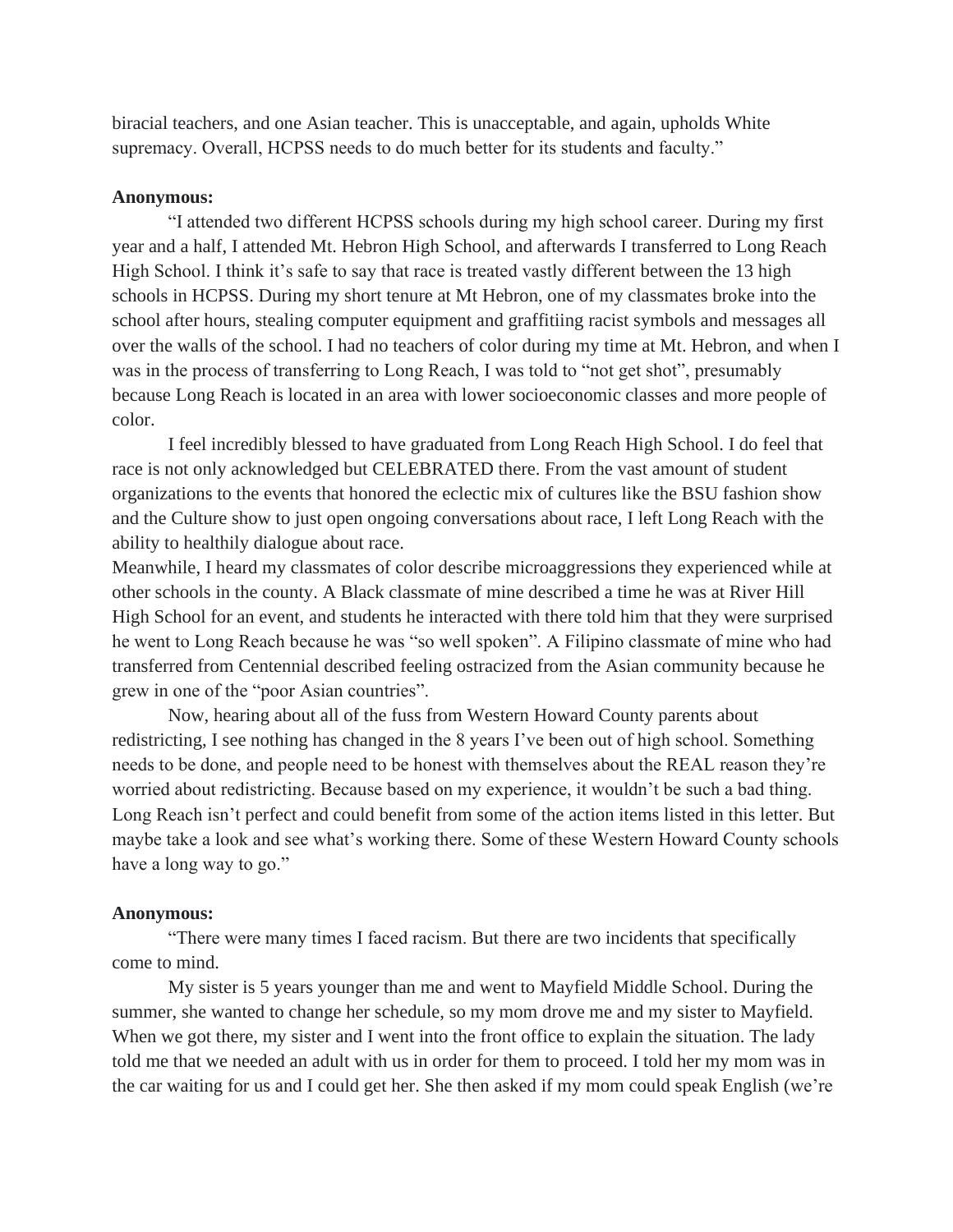Asian). When I told her, my mom was not fluent, the lady told me "Don't even bother then. I'll just process this." At the moment, I just let the situation pass and went home. However, the more I thought about it, I was disgusted with her racism.

Another time I encountered racism at HCPSS is when I was in elementary school (Deep Run Elementary), the teachers put me in an ESOL class because I was Asian. However, English is my first language. The teachers quickly realized I didn't need to be in ESOL and took me out after a week. But regardless of that, my teachers judged me for my race that I was not good at English (which made absolutely no sense because I have always been in English GT).

I was too young to understand but I know my parents have faced racism at HCPSS during conferences as well. They had an interpreter, but I know there were faculty members who definitely made racist remarks or did an action to show their racism."

## **Anonymous:**

"After my friends found out in middle school about my Puerto Rican heritage, I became immediately pegged as the "poor Mexican" of the group. If I showed up with new shoes to school or something more than a sandwich for lunch, I would be told "wow I didn't know that poor Mexicans could afford [\_\_\_]." I felt invalidated, hearing my friends group me as well as any other Hispanic as Mexican. I also now know the terrible implications associated with perpetuating such a stereotype about people actually of Mexican descent.

My US history teacher took the time to make us the point that we were taught incorrectly about the Civil War up until that point and that in fact, the Civil war was about "states' rights." Lying to children in the classroom leaves us entirely unarmed to combat racial bias in ourselves and those around us. It perpetuates the violence of the society we live in.

In a class I took my sophomore year, a White teacher frequently made a point of correcting a Black student's pronunciation in front of the class. The student repeatedly responded to the teacher that it was his accent. The teacher consistently denied this and continued correcting him publicly. This continued for a long time and the relationship between the student and the teacher continued to grow adversarial throughout the year.

As a Hammond grad, I encourage anyone looking for manifestations of racism in HCPSS to look at the demographic representations of students in and the variance in the physical condition of the schools in Howard County. You'll notice blatant segregation of marginalized communities into schools like mine. Every time it is time to draw the school districts, we see the onset of activists attempting to stop the mixing of students at schools like mine with students at schools like River Hill, and the school board caves over and over to the privileged and ignores the voiceless. It is not a coincidence that we are one of the schools that is always overcrowded and chronically told that our building's renovations will have to get pushed back."

## **Jillian Schuyler, Glenelg High School, Class of 2015:**

"In the Glenelg/ Glenwood/ Lisbon system, students were taught to call Black people "African American". That is an aggressive assumption of students' ethnicity and nationality and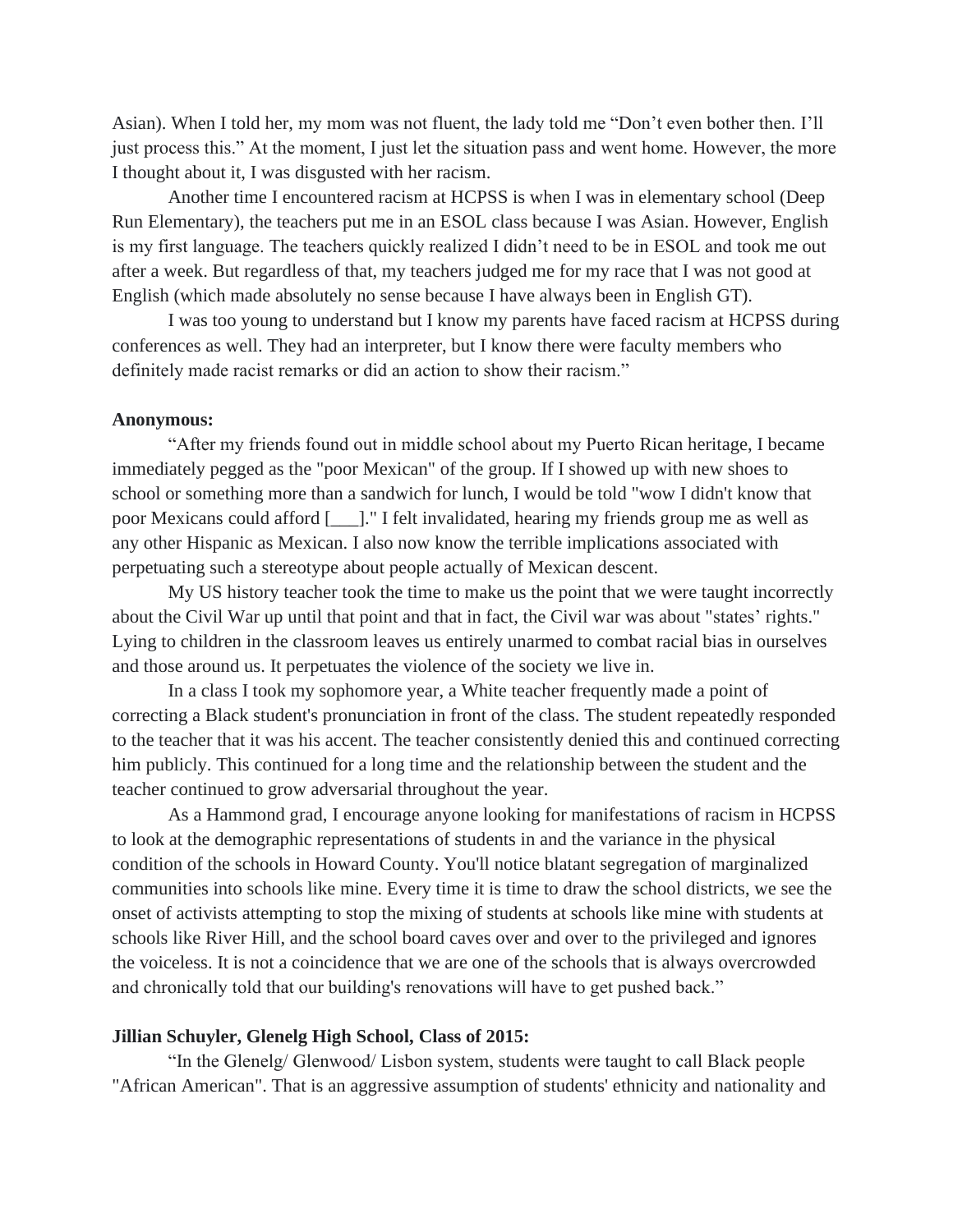it is not correct. The overall education on ethnicity was Whitewashed and "timid". It placed the impression that talking about skin color was "hush hush". This muted BIPOC children's' conversation on their cultural background and emotions toward what was taught. Furthermore, we were not told the truth about White inventors, entrepreneurs, or leaders stealing their ideas or not giving credit toward BIPOC in history. The diversity in the teaching staff was continually lacking and insensitive toward BIPOC history and current events. We didn't have to watch movies on all history, just Black history (12 Years a Slave). At Glenwood middle students we watched a series of clips from 12 Years a Slave, while our White male teacher remained quiet. The terms oppression and racism were NEVER used or explained. This same teacher would teach other subjects with fervor and class discussion, but slavery was on a screen that young minds didn't discuss. The education system is flawed by the curriculum, educators, and counselors. The blatant hateful racism enacted by students is encouraged by the silence of Howard County education."

## **Rima Teymourlouei, Glenelg High School, Class of 2015:**

"During my 12 years as a student in the HCPSS school system I noticed issues of diversity in both curriculum and the student body. I had the unique opportunity of attending different HCPSS schools across the county. I attended Deep Run Elementary & Mayfield Woods Middle up until 7th grade, where I had classmates from multiple racial and socioeconomic backgrounds. I had peers that I could relate to, and then peers I could learn from. This is not to say my experiences at these schools were perfect, or that no race issues exist. But these experiences did positively impact how I view people from different backgrounds than I. In my opinion, racial bias often exists in people with a lack of exposure to diverse cultures or backgrounds. Looking back the exposure I had was key in my development and helped widen my worldview. If my classes weren't teaching me about race, then at least I learned from experiences with my peers and classmates who looked different than I. In 8th grade my family moved to western Howard County where I attended Folly Quarter Middle & later Glenelg High School, which was obviously an incredibly different landscape. I felt that the students in that area were not exposed to other races, cultures, or backgrounds, and as a result were living in a "privilege bubble". There was very little diversity in the student body and the staff, so these students weren't getting exposed to issues of race or even really talking about it. It came as no surprise that there were, and still are, multiple incidents of hate at Glenelg High School."

## **Anonymous:**

"I am ASIAN and WHITE. I've been called racial slurs and fetishized by classmates. Private photos were spread through the school and my phone was taken by the police and the boys were never in trouble. I didn't learn anything about Black history in class. Confederate flags were waved in the football stands EVERY SINGLE home game and displayed on student's vehicles. Racial slurs were written in the bathrooms, lockers, stalls, etc. People got very violent during spirit week and wrote whatever they could everywhere."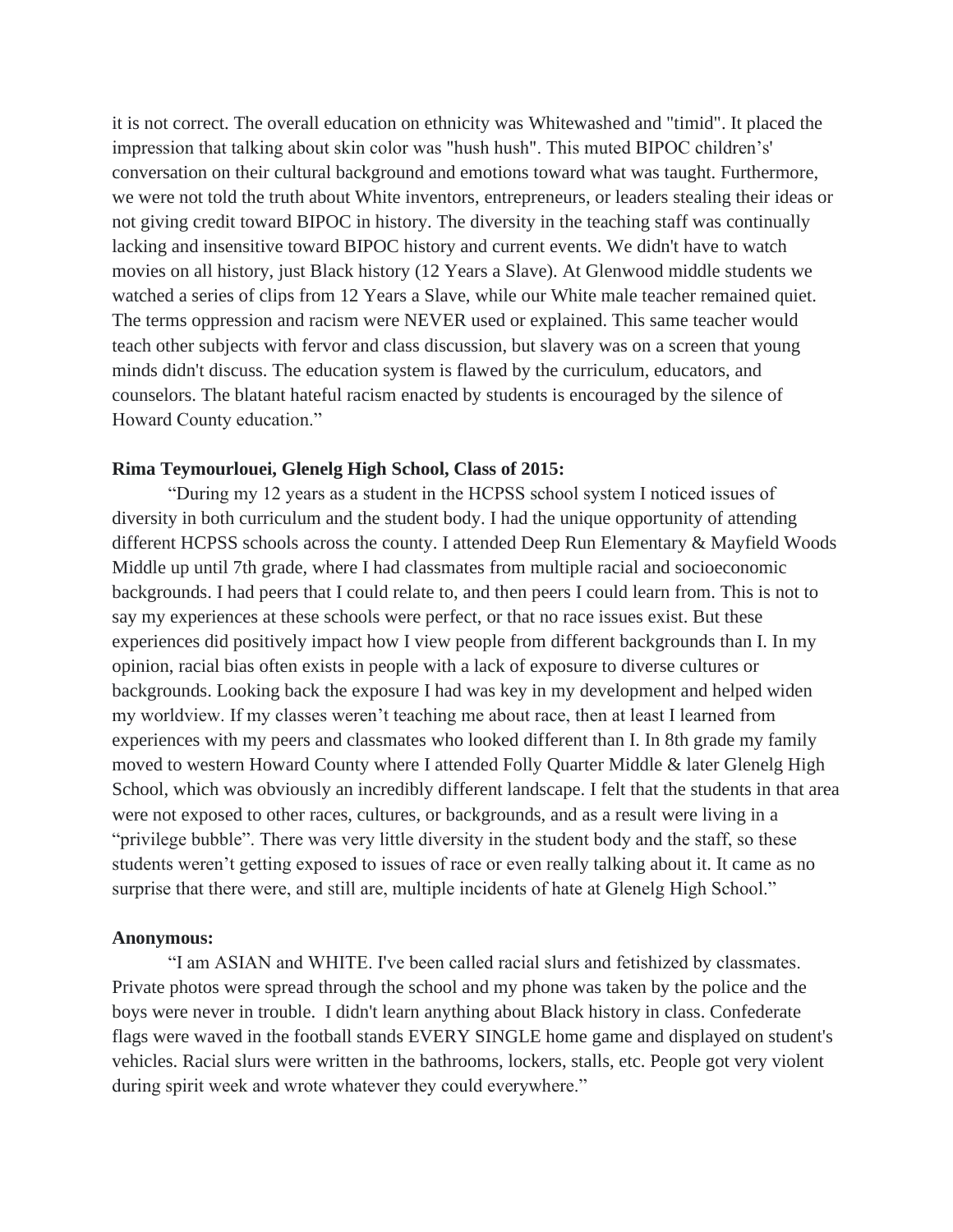"Educate the next generations PROPERLY AND EFFECTIVELY. DO NOT LEAVE ANYTHING OUT."

# **Natalie Van Horn, Oakland Mills High School, Class of 2009:**

"While I remember OMHS as diverse on a variety of levels and had the privilege to call people friends who came from all backgrounds, it does not mean that they had that same utopian feeling. Knowing I have former classmates who are now teachers who are doing this work, I have also heard that the population of the school has shifted and that a lot of faculty are not equipped to deal with their needs. It is critical that OMHS and all HCPSS schools teach students about anti-racism and continue to celebrate diversity in a tangible way."

# **Anonymous:**

"First and foremost, I will say that I went to one of the best high schools in the county, at the time. My overall Howard County school experience was positive, and I have them to thank for foundational education. This preface is to convey my disappointment upon finding out what little history I actually knew in my adulthood.

I learned about world history, and I mean actual world history, in pieces, through specified college courses, and general curiosity. I started to resent the fact that Black history was isolated into one month of curriculum, not to mention my overall lack of international insight and the influences people of color had on the building of our country.

I learned on my own, and I am better for it, but there is something to be said about a curriculum that overlooks key parts of a legitimate happenings and passes it off a well-rounded education.

Now, in my time I also experienced direct racism, and gained an understanding as to how seriously the collective took such things.

I was lucky enough to go 17 years only experiencing microaggressions, and back-handed compliments. I grew up, quite literally, with most of my senior class. Through adolescence and young adulthood, we shared memories, and classrooms.

You can imagine my surprise when a student, one who I knew since I was 10, looked me in my face and called me a "Fu\*king Ni\*\*er," at a party. In anger, shock, and hurt, I hit him.

So, I'm not condoning my actions. You don't hit people, it's not right. I don't see it necessary to defend myself any more than that, because to this day, it has been the only time I have lashed out like that.

His, friends helped him up, and as he rose, he repeated, "did that Fu\*king Ni\*\*er, just hit me?"

I have a name. It's Praxie. Everyone knows my name; everyone knows how to say it. Everyone knows who I am. Especially this student. I know him, I know his brother, he's my classmate.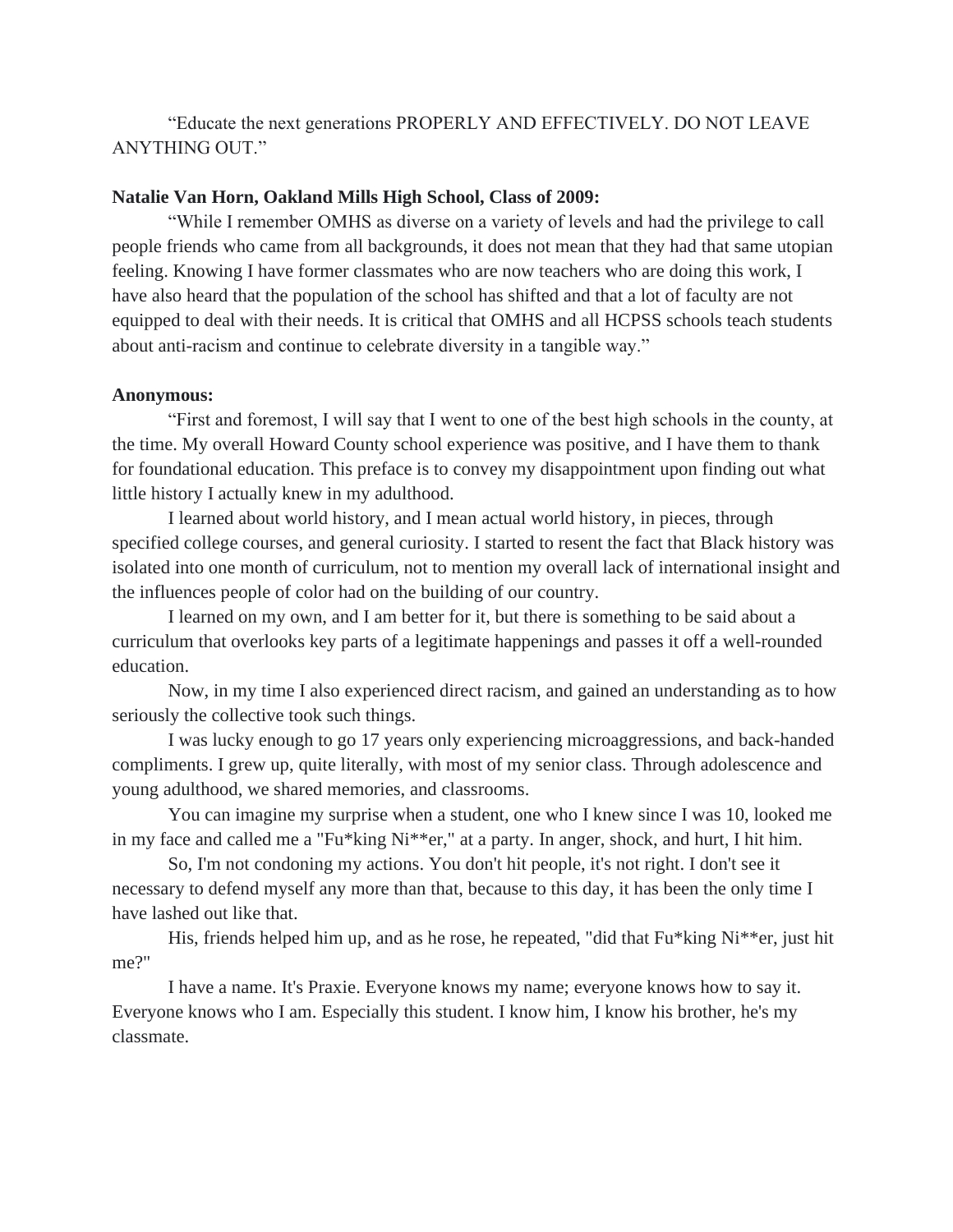My classmate that night reduced me to a racial slur in front of everyone and thought nothing of it. My classmate referred to me like I was dirt for doing nothing but existing in the same space as him. He took it upon himself to deduce me to my skin color.

You can imagine the scandal and the excitement. It was not one that could be contained come Monday at school. So much so, that several students and teachers were made aware.

I would like to reintroduce myself. I am Praxie Sugar Ray Rocky Ali Osong. Not only was I made to be the focus of the incident, it was turned into a running gag. Whenever I raised my hand in class people jokingly ducked and flinched, because "look out" Rocky is swinging again. Ali is ready to fight. Sugar Ray is out to play. Was I like that before? Violent, aggressive? No. No I wasn't. Was I like that after? No. No I wasn't.

Except I was to them.

My momentary act of, in my opinion, justified violence, eclipsed a racists words. I hit a boy, and others saw. My action and consequence are laid out in front of me in the form of a person I knocked down and the subsequent jokes that ensued at my expense.

What about him? No one called him wrong, no one challenged his words, no one sought to correct his rhetoric. Not even the teachers who asked me to share my exciting and violent story to the entire class.

Yes, I told two teachers and two classrooms, back to back, 3rd period and 4B, my story. I admitted what I did, and I said why I did it.

He never looked me in the eye after that. I never got an apology, nor do I want one. The school never dealt with it, and my peers carried the joke to the end of the year. We were even a suggested nomination for "Best Future Couple." That got a lot of laughs.

The only people I know who openly condemned this person's words were a fellow Black student and my cousin who just happened to be there when it was said. My best friend didn't even say a word.

I learned a couple of things that year. As a Black woman, I will be made to look angry at every chance. It will stick to me like a stain and whatever I do, I am my actions. I also learned that I am and, in that moment,, was a spectacle. That night I did something exciting. The following week I retold the story like I was on stage performing for people to ooh and ahh.

I thought at first it was cool, but years later as I carry deep regret and shame about how I didn't speak up. I wish I fought for my dignity. I wish I fought for my race. I wish I actually fought and not reacted.

I realize it was not only up to me.

When presented with an opportunity to correct a deeper issue, River Hill chose to let it simmer down. They did nothing.

You could say I got off lucky. I don't think so. My school and the people in it, knew I was not a violent person. They knew I didn't go around lashing out at people. That's why I didn't get punished. They knew why I did it. They understood why I did it. They just didn't think it was serious enough to address. Being called the N word to my face was a casual racist incident. Not one, to write home about.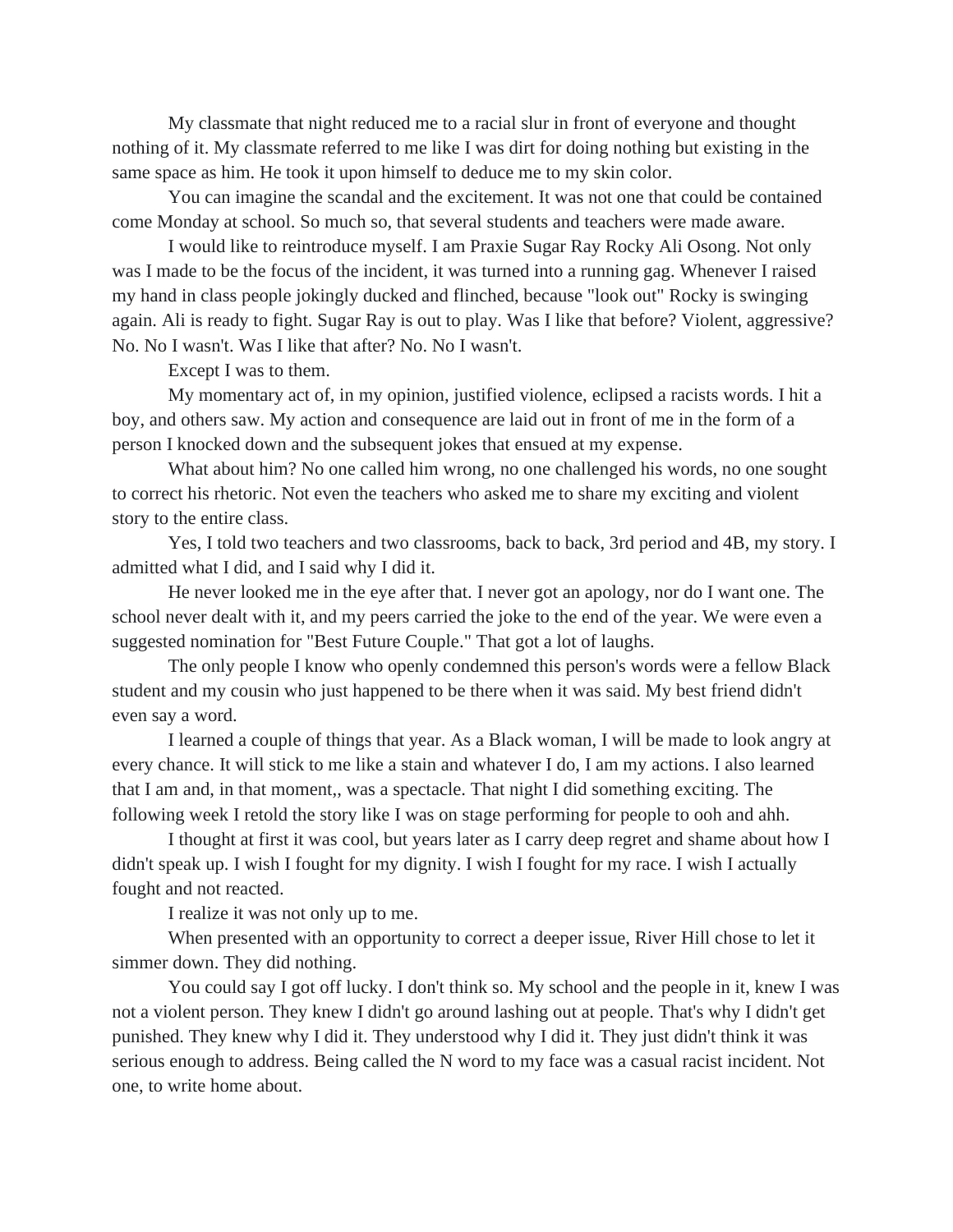Two teachers, probably more, chose to exploit an incident and focus on an angry Black girl and not the racist White boy.

It's not like a racist White boy can ACTUALLY do that much damage in the world, right?

#Blacklivesmatter

#changethecurriculum"

## **Nicolette Wolfrey, Glenelg high School, Class of 2014:**

"I am a White graduate of Glenelg High School, a school with a public reputation for racism. When I attended Glenelg, the school was 80% White and I believe that demographic limitation severely impeded the learning experiences of students. This was worsened in that the school never openly addressed the limitations of learning in such a segregated environment. I think that if teachers and administrators had taught students to be self-aware of their learning environment it could have helped White students hopefully begin to unpack some of their implicit and explicit biases. Our history classes were Whitewashed, and I think that an adequate history course would have explained how racism is still very much so alive. I did not learn until going to college and then later law school, that schools are still largely segregated and that systematic racism is prevalent in almost every aspect of society from healthcare, housing, environmental concerns, etc. While I also bear individual responsibility in learning this information and my failure to do so earlier in life is a result of my own White privilege, I think that high schools in HCPSS have an obligation to incorporate information on the continued prevalence of racism in their classrooms if they truly want to prepare students to be contributing and informed members of society."

"I would recommend that all students are required to take a course specifically dedicated to teaching about the current presence of racism in our society, the importance of voting and civic engagement, and the need to continually engage and educate oneself on politics and the experiences of people who are different from them."

### **Anonymous:**

"As a straight White male, I didn't suffer from racial biases in the HCPSS school system or at MRHS, nor was I likely as aware of racial biases as I am today. Nonetheless, it's easy to remember the lack of real Black history being included in history curriculum outside some of the atrocities that the community has suffered over the past several hundred years. Thinking back, there could easily have been much less focus on the commonly known White European history and contributions that dominates all the classes and more focus on the contributions made by people of color throughout American and Global History. I see no need to learn the same European history every year you have to take a social studies class. Additionally, English classes never seemed to celebrate great authors other than mostly White authors, books by which seem to have become staples in English classes.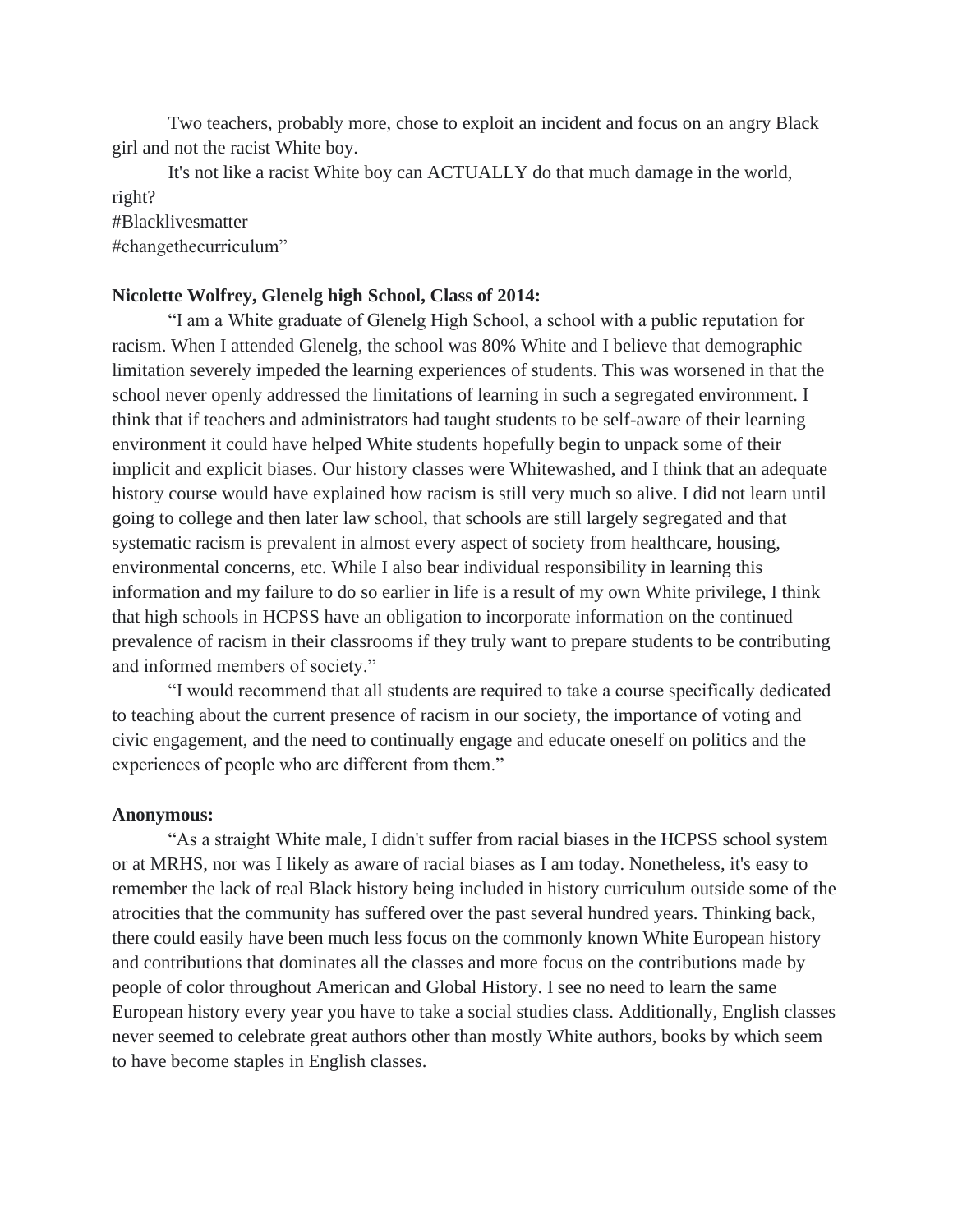There were also certainly more direct racist incidents, including participation or encouragement by bus driver(s) that I had witnessed before. It's embarrassing to think back to those moments and both not have intervened nor had actual adults intervened when they were certainly around. Based on what I've seen more recently, I highly doubt anything has even remotely changed in the system and it likely has gotten even worse. I hope HCPSS listens to the communities that are asking for change in the school system and believes every word they choose to share rather than continue to push it under the rug in favor of the rich and/or White parents that don't want things to change."

#### **Anonymous:**

"The tracking by race is profoundly troubling in our district."

## **Anonymous:**

"One experience with racial bias that particularly sticks out was regarding a staff member hired to help teach the marching band. He frequently singled out the only Black student within our subgroup of the band and did so in a joking manner as to normalize his racist behavior with the other students and encourage it as playful mocking. It resulted in the student leaving the marching band and music programs all together and the staff member being let go with no repercussions as far as I am aware. I believe he continued to teach at other high schools in the county, although I don't know that for a fact."

"There are many instructors involved in extracurricular activities that may not be tracked as official staff members by the county. There needs to be a more official hiring process for these people as they interact with students in a much more direct and unfiltered manner than most teachers do. Any racial bias training or vetting of these instructors is therefore potentially even more important than normal staff members."

## **Hannah Cash, Glenelg High School, Class of 2013:**

"from an academic perspective - race was near non-existent. I remember vague "one class talks" perhaps once a year and depending on the teacher. but I cannot remember a single history lesson that explicitly and openly discussed race coming from Glenelg high school. the entirety of my education re: race in this country came from the continuation of my education in college. this should not be so. I did not begin reading works by Black authors until I was in college. Why is Huckleberry Finn the token "African American" story to teach us about race, when we have brilliant authors like James Baldwin? There is no excuse for this. and while in college, I looked back in awe (and worry) that such important lessons could be swept under the rug. I missed fundamental educational lessons during my time at HCPSS.

From a personal and humanist perspective - i had friends teased and bullied because of their race and sexuality. there was never any follow-through on reprimanding these bullies either. as a teenager, you (should) know what is right, and what is wrong, and I often felt confused and powerless that I saw my friends being treated by their peers in such a way, with no correction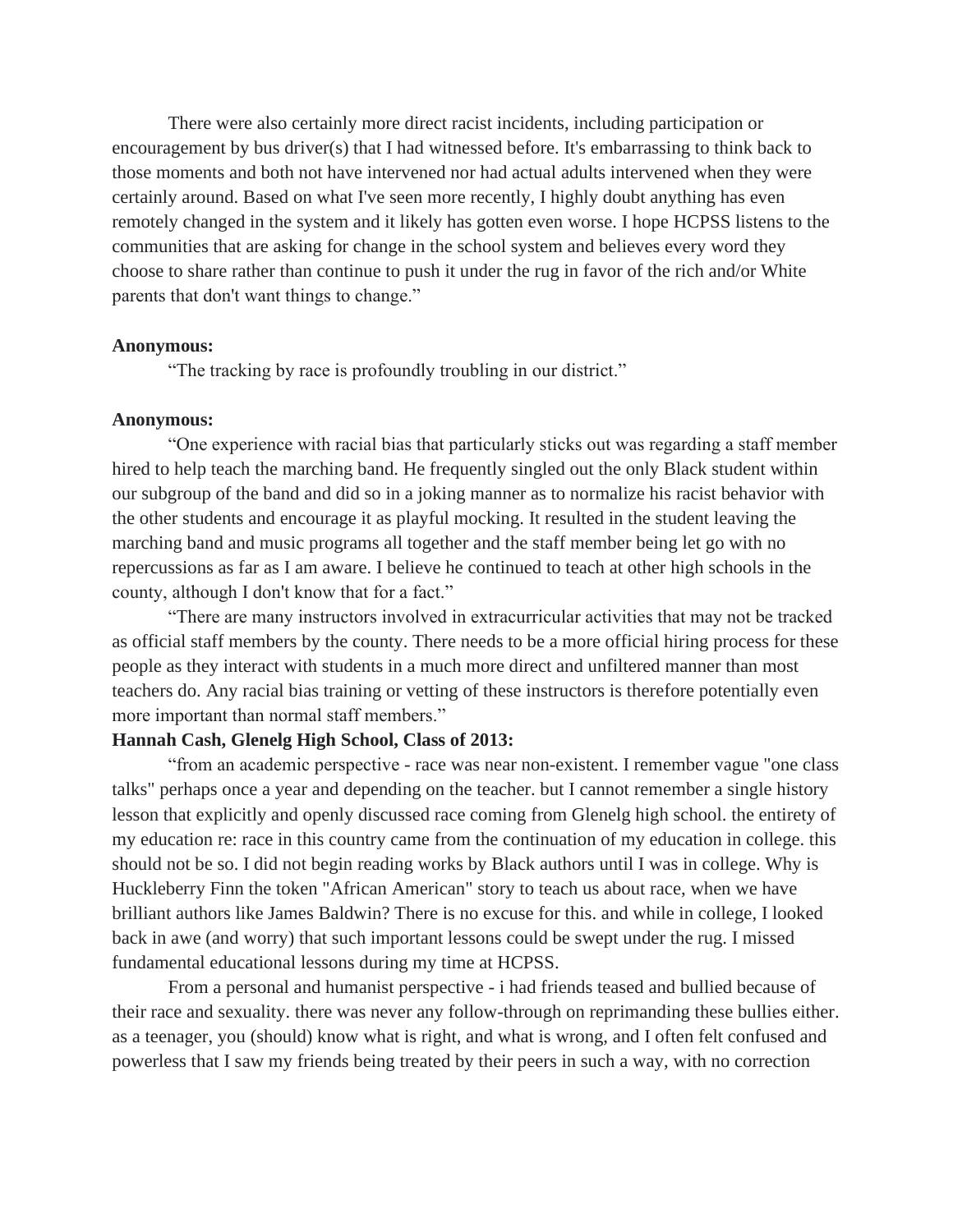from the same people who are meant to support and educate us. it not only confused and angered me, but it created a negative learning environment for all.

I became closer friends with a few people from my high school in college, and I was horrified hearing their experiences. they had a hard time coming to school and felt very isolated. and a year after i left Glenelg high school, there was a confederate flag at a football game. but that too was 'explained' for.

how can HCPSS claim to have such an excellent school system, when it builds a school system that occludes such an essential part of our history. and a history in which the ugly roots continue to grow. you can do a quick google of Glenelg racism, and reports of hate crimes come up. just last year, there were swastikas spray painted around the school

I attribute very little of all that I have learned from my time at Glenelg high school - if anything, I can be grateful for learning how not to act or treat others."

(HCPSS) "should include sexuality (in the curriculum). i.e. lessons about gay rights"

### **Anonymous:**

"I very clearly remember being used to racism in school. I did not experience it, but I remember witnessing it in some way almost every day. Some of it was ABHORRENTLY violent and outright, but a large majority of it was complicit and implied. This comes from many different places: the gentrification of this part of the county forcing lower-income families out of their homes, and excluding people of different socio-economic classes from moving in; the delusion of many of the White people living here that just because they don't scream from the rooftops that they hate people based on their race and have a token POC friend doesn't make them racist; the fact that, as of 2016 when I began looking into the disparities of the county, 40% of the Howard County student population was White and at Glenelg High school that figure rose to 80%, just 20 minutes away from schools with a majority minority population. I'm not asking that we bus students all over the county to find perfect balance. People should be able to thrive in the communities that they live in and have school and work easily accessible to them. BUT we NEED to make a concerted effort to be anti-racist, especially in places like Glenelg. We need to be transparent. Because I was privileged to attend college after graduating, I have been able to learn bits and pieces of the Black, African, Native American, Hispanic, Asian, Pacific Islander, Female, Non-Binary, LGBTQ+ and more histories and stories and perspectives that were SYSTEMATICALLY excluded from my education in HCPSS. There is no excuse for this. I spoke in front of the Board of Education in 2016 complaining of the lack of diversity in the literature curriculum for 10th Grade English. That year I didn't read a single book by a woman or a person of color (but TWO by Ernest Hemingway), let alone someone of the LGBTQ+ community. In 12 grade AP English, I didn't read a single PIECE of literature by a woman for the first 3 months of class. I will say, when I brought this to the attention of my teacher, he made every effort to change this and allowed me to help choose new material to add to the class. I believe that if the majority of what we read and work into our brains as canon is written by the White-Cis-Straight Man, that becomes our "standard." It becomes the lens, especially as a White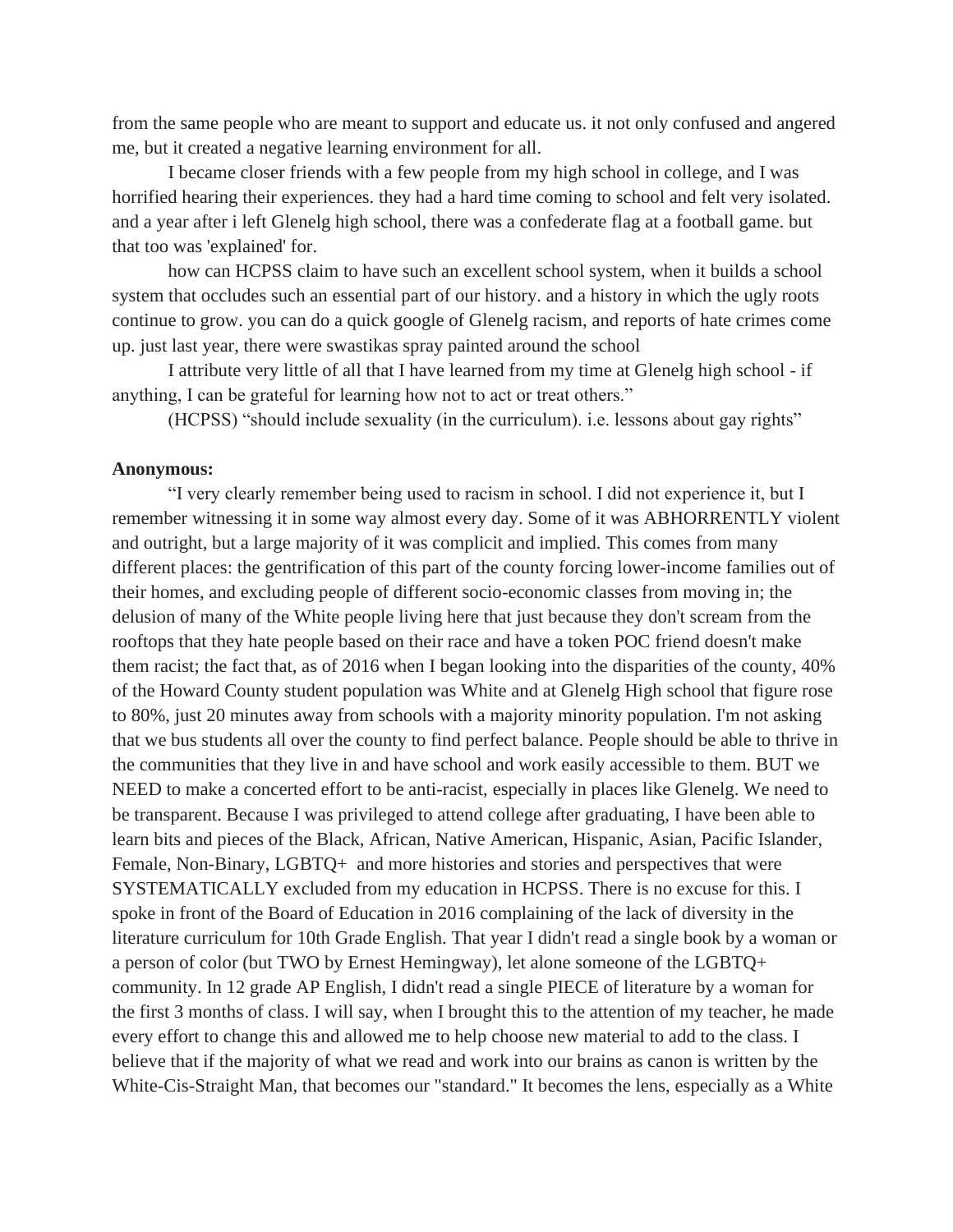person, by which we are taught to see the world, and therefore, our standard for what the Human Experience means. So, when we read a piece by a POC or non-man, we do so primarily to understand the "alternative" perspective, not to add to a collective knowledge of human experience. It marginalizes minorities through implication. This is just one example of how our curriculum is failing HCPSS students. We need to learn Black and Brown history, not the Whitewashed version of it. HCPSS taught me MLK was a hero because of his plea for peace in resistance (which wasn't as straight forward as we were taught) and that Malcolm X and the Black Panthers were more extremist and more akin to terrorists. The TRUTH is NOT too complicated for teenagers. What is complicated is to teach them the White way and leave them ignorant of the true realities of the world, leading them to be more likely to become hateful and lacking empathy because their privilege allows them to ignore injustice. To teach students to address their implicit bias and to work to change them is part of a school system's primary RESPONSIBILITY to its students and the world they prepare them for, and cannot be achieved by simply checking a box on a "Diversity Inclusion" requirement. We need to change the system as a whole."

# **Sarah Girard, Glenelg High School, Class of 2015:**

"I will start by acknowledging the privilege I grew up with as one of the few Asian Americans in my year. While I faced many instances of racial stereotyping, as well as anti-Asian comments and behaviors, no one ever perceived me as dangerous or limited my academic growth due to their perception of me as less capable than my peers. If anything, the stereotypes associated with Asian Americans (hardworking, good at math...etc.) likely helped me excel as an individual in the Howard County school system.

That being said, I want to emphasize that my education at Lisbon Elementary School, Glenwood Middle School, and Glenelg High School utterly failed to educate me on matters related to race, inclusion, privilege, and empathy. Every day, I become more grateful that I was able to attend a college where these issues were not only a focus in classes, but also regularly discussed amongst students, coaches, and professors. However, the fact that it took a 4 year degree at a private college to make me aware that systemic racism continues to harm Black Americans in this country - that it took a private college for me to be taught by a Black educator for the first time - is inexcusable by any standard.

During my time at Glenelg, there were several incidences of students bringing confederate flags to school and football games. These are well recorded, so I won't spend too much time elaborating on how the students responsible were not held accountable, nor were these issues addressed by faculty or HCPSS in a sufficient manner. I want to focus more on the issues that were not documented by major news sources.

First, there was a girl on my bus in elementary school who openly stated, "I am racist, and proud." I specifically remember challenging her, asking if I offended her by being Asian, but it seemed almost as if this thought had not occurred to her. It became clear after spending each day on the bus with her that this racism that she was so "proud" of was aimed specifically at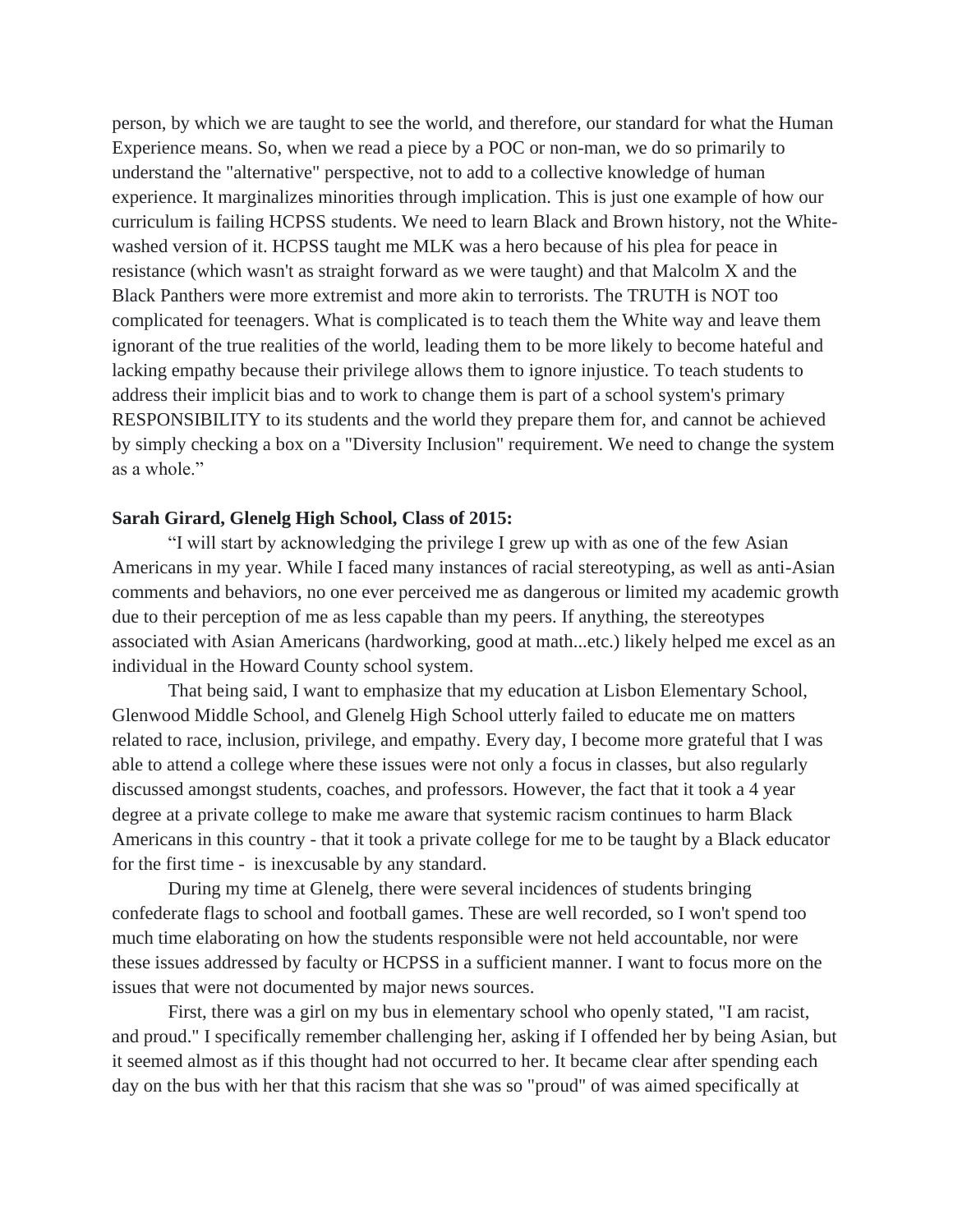Black and Hispanic students. It is likely she adopted these views from her parents, because hopefully no elementary school student would ever come to this belief on their own, but it was the school's job to rectify these beliefs. They continued at least throughout middle school (to my knowledge).

I remember in 6th grade that Roots was shown each day during the "Core +" period (the last 45 minutes of the day). I remember not being able to watch very much of it at all, that the violence, dehumanization, and abuse made me feel sick to my stomach, and I had to find other ways to distract myself during this time. Please don't misunderstand, I'm not advocating for shielding students from the atrocities that have and continue to occur, but the fact that there was NO discussion after these viewings, NO system to check on the few Black students who had no choice but to watch as 11 and 12 year olds, shows not only a lack of understanding for the material we were forced to view, but also highlights the performative nature of "education" related to these topics.

In my homeroom class in 7th grade, a White boy continued to call me a "nerd" each morning. He would say something along the lines of, "wanna see a nerd? example A!" pointing to me. Boys on my bus would say things like, "You not B-sian, you A-sian!" whenever we were sent home with progress reports or report cards. Another boy at the end of 8th grade mentioned that "Asians all have these yellow teeth," and I remember uncomfortably laughing and agreeing with him because I wasn't sure how to respond. These comments about who I must be, due to how others perceived my race, made it extremely clear to me that my peers did not view me the same way as they did their fellow White students. It forced me not only to identify with my Asian side, but to completely ignore the fact that I'm half-White. What did it matter if my family is beautifully composed of more than one race, if students and teachers would only see me as Asian anyways?

In high school, whenever a guy would show some interest in me, friends would say that he must have "yellow fever!" I honestly didn't know what this meant the first time I heard it, but quickly understood it to mean that anyone who could possibly be interested in me was only doing so because they had a thing for "yellow girls." I had never thought of my skin as "yellow," but went along with the joke because again, I was not educated or mature enough to know how to respond.

Lastly, I distinctly remember a White girl from my psychology AP class junior year tweeting that she would rather "eat glass than deal with Asians." I didn't say anything to her, just vented to my sister about why this girl had so much hate for people she clearly didn't take the time to understand. I was confused, and hurt, but ultimately decided to put it out of my mind to fit in with the status quo.

These are only the instances that I can remember, but the bottom line is that I was fully unprepared to respond in each of these instances. I was terrified of straying from the path of the "studious Asian girl," because that is where I found that I could be successful and accepted. Howard County MUST address the amount of harm that continues to impact students of color, especially Black students, and provide the resources, support, and education to better prepare us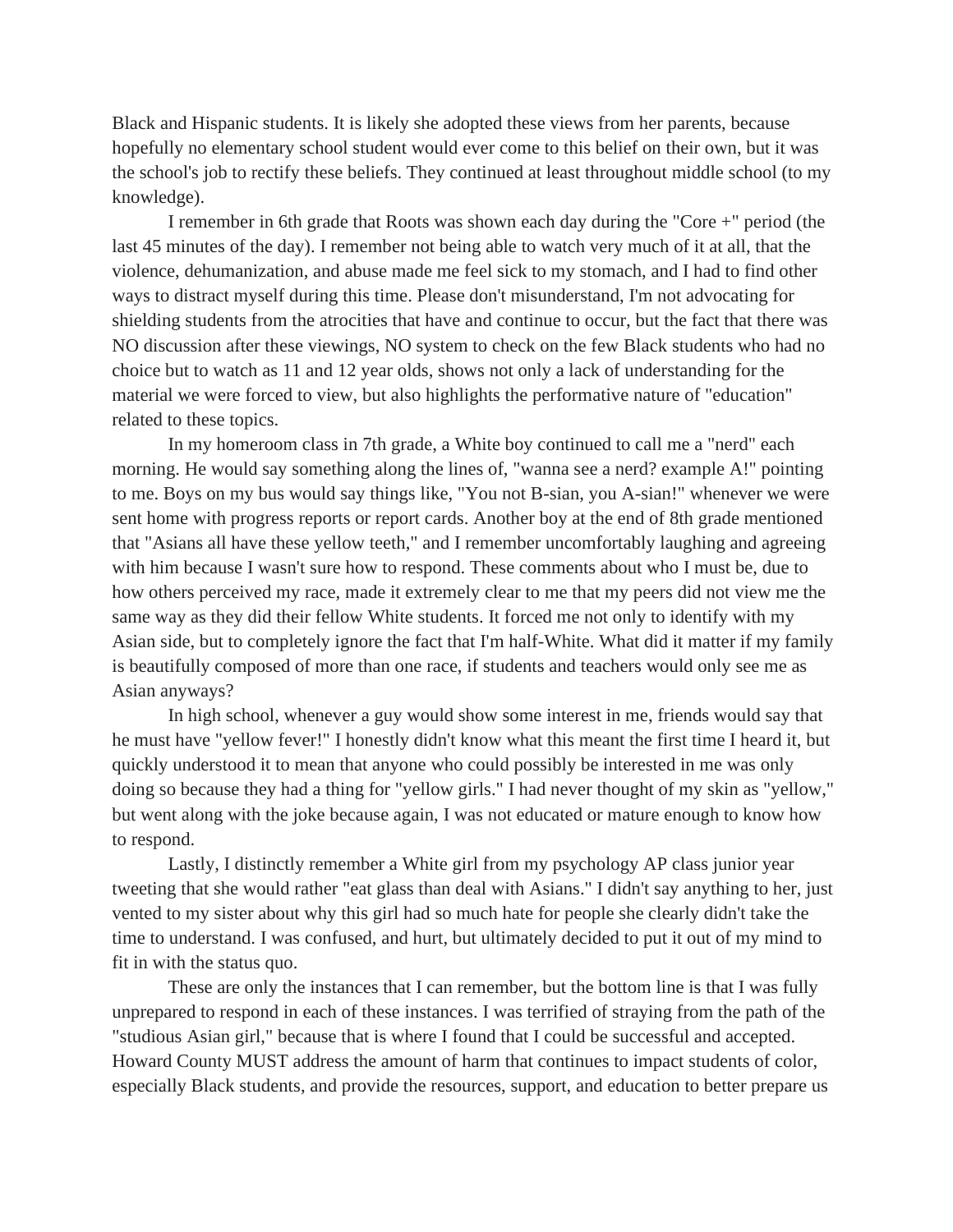all to deal with the racist reality of our world. The public school system must work for everyone, not just the rich White kids who had "crushes" on the school police officer."

#### **Anonymous:**

"I'm hoping political clothing will be banned on all School campuses, as well as on School Buses....it's often insulting and intimidating to the students to have to be exposed to political agendas. I've been insulted more than a few times by people who flaunt their agendas on their clothes. I called Calvin Ball's office last week to apologize for the deplorable attitude some people have shown him. It's hurtful and discouraging. I will also be following up on some of my concerns and suggestions as to how we can make our schools more comfortable for all students. I also will include my thoughts with the school board, the School Superintendent and other people who work for the Department of Education and Department of Transportation. And yes, I am a long time school bus driver. I am also fed up with bullies who love to denigrate others while working around students."

"Let's all work together to make sure all students, from the time they step on the school bus, or walk into a school until they leave and get home......is a positive rewarding day...it's a team effort that is needed"

## **Samuel Paul, Howard High School, Class of 2015:**

"Race has played into so many of my experiences at Howard County Public Schools. I remember, going back to elementary school, that I went by my Yoruba middle name, Seun, in school. Many of my teachers failed or simply refused to learn how to pronounce my name, and I remember that I got in trouble for correcting my teachers when explaining how my name was pronounced. It made me so ashamed that when I went to middle school, I went by my biblical first name, Samuel, to avoid controversy.

Many of my classmates at Howard High School were openly racist to me, saying the nword to my face telling me that I should not be so upset and to not let a word have power over me. Many of my classmates peddled in stereotypes about Black men, and it is with shame I admit I played along with this to fit in. I've had my own classmates tell me that I only got into college because of affirmative action. Many of the students at Howard High School had racially insensitive worldviews and I believe it is because the school system has failed to teach them about the true nature of this country.

Yes, our school system ticks off all the boxes: we learn about the horrors of slavery and the middle passage, we learn about reconstruction, and we learn about the Civil Rights Movement. But nobody teaches us about how in the post-reconstruction period African Americans were subjected to racial violence and Terror, where they were systematically denied the right to vote by being denied the right to live. Nobody teaches us how White racists in the South launched a series of coups against democratically-elected governments (Ex: Wilmington NC in 1898) that largely combined with massacres of African Americans in order to enforce a White supremacist hierarchy. Nobody taught us of the number of race riots that occurred in the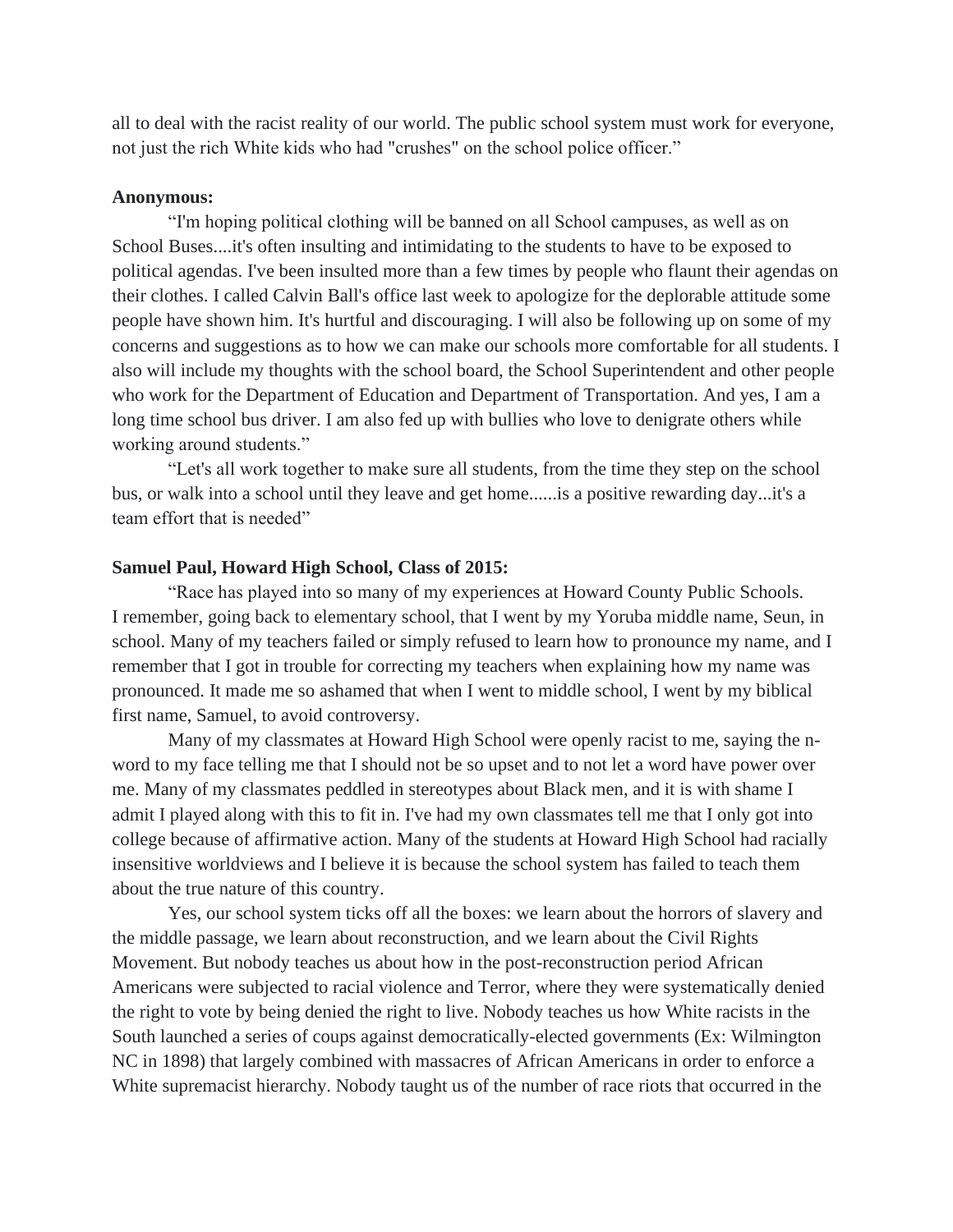late 1910s and 1920s that destroyed the prosperity in Black communities. Nobody taught us about how New Deal programs were specifically designed to leave out farmers and domestic workers because they knew it would disproportionately affect African-Americans. Nobody teaches us about the history of racial gerrymandering in our politics, nobody teaches us how current voter suppression tactics are just a nonviolent legal evolution of the forms of violent and unjust voter suppression that occurred in the 1800s. Nobody teaches us that the only bombs dropped on American soil outside of the Pearl Harbor attacks were by White rioters in the Tulsa race riot of 1921 and by the police in Philadelphia in the 1980s. Nobody tells us about how the War on Drugs was specifically designed to mobilize White anxieties against Black and brown people. This does not even begin to get into the discussions of how race has played negatively against Black Americans in education, in healthcare, in sentencing guidelines for criminal offenses, and in general American life. Not to mention this country's continued abuses against Hispanics and Asians.

In my opinion the Howard County Public School System resembles the inequality in this country. The Howard County public school system has been content with pointing out the diversity in their schools claiming that there is no hate in our community and saying that the work of the civil rights movement has been completed. But even our County's Public School System is evidence of the achievement Gap in education based on wealth and by area. We see it in the gap between the rich students that go to Centennial High School and to River Hill High School and even Howard High School while lower income students continue to languish at Long Reach or at Oakland Mills or at Wilde Lake High School. We are content with pretending1 as though those issues don't exist, while benefiting from a system funded by property taxes, that helps to reinforce inequality. Administrators are more likely to seek out and punish African American students for violating codes of conduct and they are less likely to punish White students who do the same. I have never seen a White student get punished for helping to break up a fight, but in my 9th grade English class I witnessed a Black student get suspended for putting himself in between students who were at each other's necks. I believe that this county has a long way to go before it can even claim to support or to stand with those who are fighting for equality in this country."

(HCPSS should) "Improve the curriculum to include the diverse histories of Americans in the country, and people around the world, give teachers bias and sensitivity training (&) engage students with anti-racism activities early so students grow up with an appreciation of one another."

# **Josephine Stommel, Glenelg High School, Class of 2015:**

HCPSS should "incorporate mediation strategies into disciplines: this could include mediation circles, restorative justice, and other modes."

# **Anonymous:**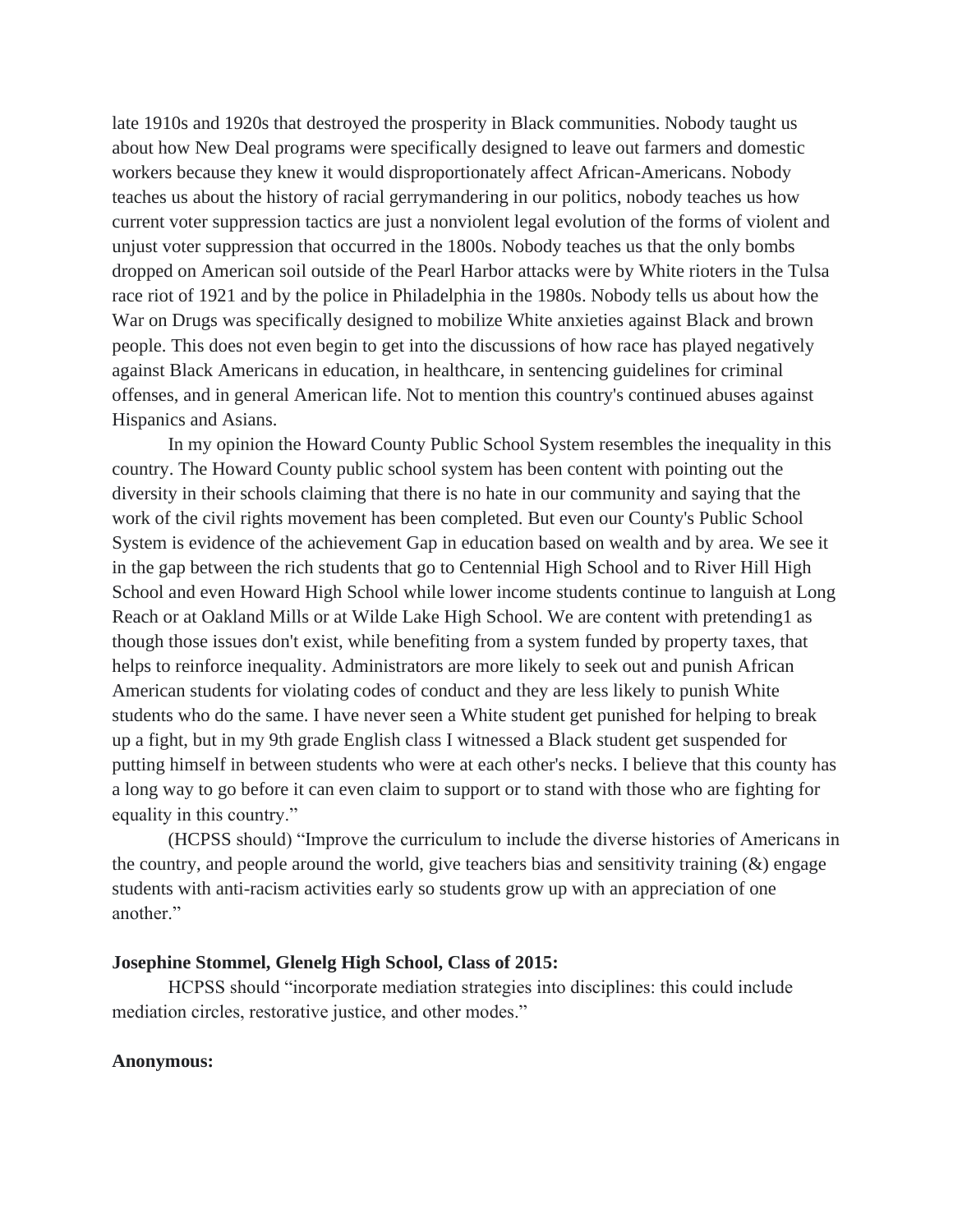"In my entire educational career with HCPSS  $(K-12)$ , I never had a Black teacher. Even if HCPSS had had a diverse curriculum, the lack of Black mentors and role models was detrimental to myself and my peers."

### **Anonymous:**

"As an African American alumnus of HCPSS, I was excited to return as a teacher in 2006; today, my children are HCPSS students but I am an employee of another school district. Although I can look back positively on most of my experiences while teaching here, there were things that I experienced that, to my knowledge, none of my other colleagues in my content area did.

After graduating from college mid-year, I was a long term sub at two HCPSS schools. I was thankful for the support and praise I got for my work, despite being in some tough situations as a new teacher. That summer, I was not hired for the positions I interviewed for. After a year in another district, I had the opportunity to come back, and I did- but after 7 years at that school, I was surplused. After 1 year at my next school, I interviewed at 2 high schools in the summer, and was told that I could not transfer because the deadlines had passed- nothing could be done. After a very difficult 2nd year, I attempted to transfer again. I ultimately decided to leave the county for a position I was offered elsewhere. After taking that position, I learned that another current employee was handpicked for a position similar to what I'd been looking to return to, after a deadline that, when I was in the situation the prior year, could not be changed for me.

I don't think rules need to be bent in my favor- but I have watched them be bent for others, and not for me. There is no way for me to prove that what I kept experiencing was because I was discriminated against. But after reflecting on how hard I had worked for my "status" as a teacher and that, despite that work, people weren't "going to bat" for me when it mattered, I developed some suspicions. After I left, I was reminded by others that I had in fact grown into an expert in my field, and that I did have a lot to offer to the school system. It was, and still is, surreal that my work was appreciated by colleagues, students and parents, but seemingly not the system itself.

I think Howard County, as a school system, works to be inclusive and fair within their staffing policies, but there is a lot of work to be done at the central office level to be sure that those policies are put into practice so that qualified educators- particularly those of color- are not passed over for "favorites." I'm a strong teacher, but not being a "favorite" for reasons beyond my control almost derailed my career."

(HCPSS should) "Create space to discuss and study implicit bias at both the school level and central office. \*This is where the majority of the county's issues with race reside. There are some blatant things that make the news, but most issues come from microaggressions and assumptions that are made. This is what is really impeding our progress here."

## **Anonymous:**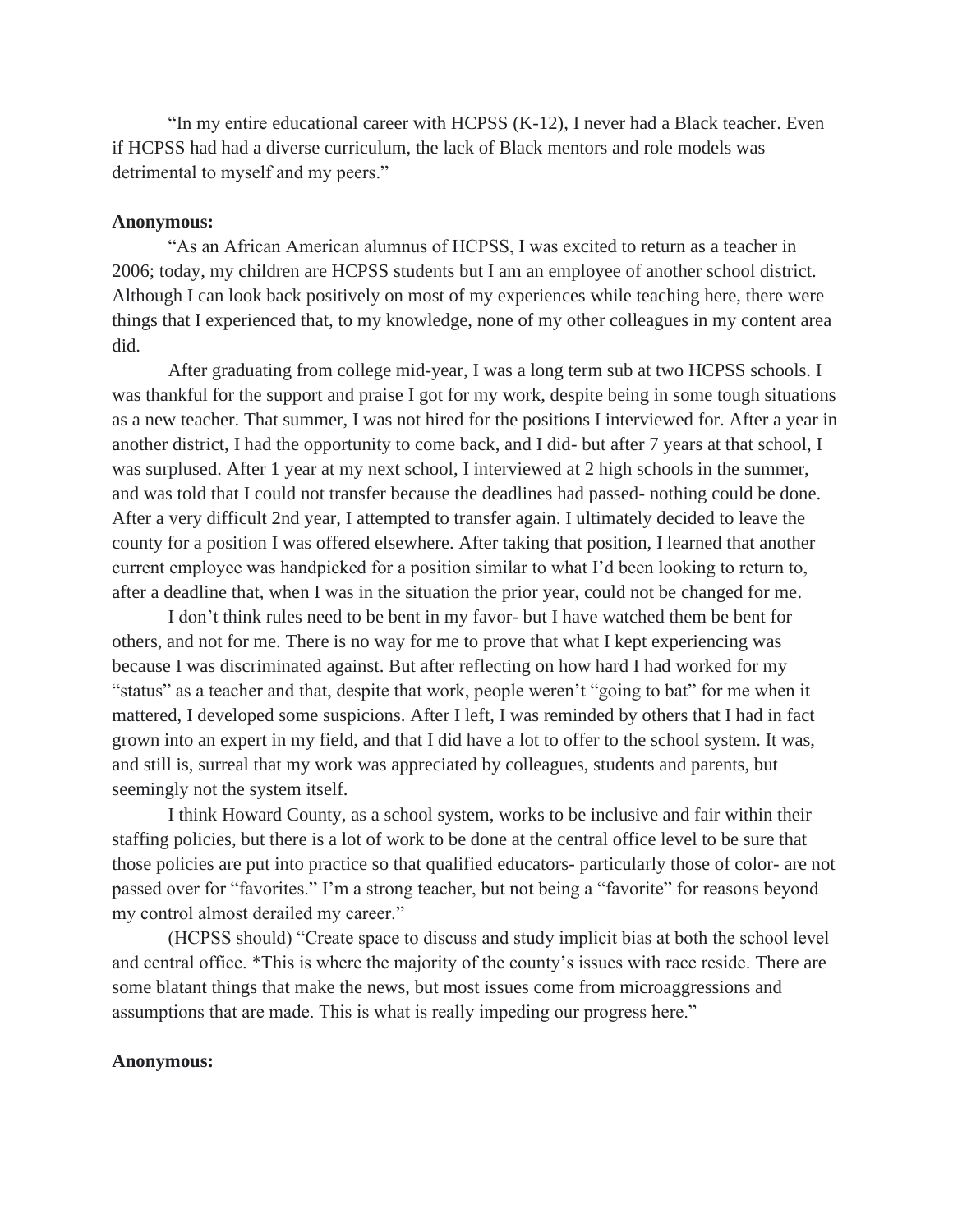"Honestly, I'm not surprised that the majority of comments about racist and intolerant attitudes are about my school. Reading through these statements made by past students, I'm not sure anything has changed, despite the newsletters touting "celebration of diversity" at Glenelg. "Developing tomorrow's leaders in a community that values scholarship, citizenship, and diversity"? Bullshit.

There is a severe lack of diversity within our school administration which hinders progress. Glenelg has a disgusting power dynamic within the student body, where those who are White are free to say anything and the teachers will look the other way. More appalling is the fact that these individuals know that they have this privilege and that they continue to vocally express racial slurs/ offensive statements. Racial minorities (African American, Asian American, Latino/Hispanic American), LGBTQ students, and even religious minorities(Jewish and Muslim students) are all subject to offensive remarks and slurs.

Aside from the swastika symbols and racist graffiti galore on school property, I have experienced multiple micro-aggressions and have witnessed multiple racist slurs. During school projects, students tend to avoid social issues such as gun rights and abortions at the risk of being made fun of. In the library, I have heard the n-word being directed at African American students. By now, I am baffled that these people can still use ignorance as an excuse for their behavior. Later this year when COVID was spreading, I remember a fellow student commenting that if Chinese people didn't have such filthy eating habits then maybe we wouldn't be in this mess. She said this, next to a group of Asians, myself included, and then proceeded to start a discussion about how Chinese consume dogs/cats with more people. From what I have seen, a large portion of the student body is openly homophobic and transphobic.

Some students outwardly claim equality for all races, religions, and minorities, and those same people who supposedly "support diversity" display a different story on the bus ride home or in the corners of classrooms.

Exposure to Black History or any other minority culture, in general, is limited to the brief/general overview of civil rights which is often shafted because it is in the latter part of the year, or through Black History Month. From what I remember, To Kill a Mockingbird was one of the only novels to have an African American with dialogue. TKAM, pigeonholes Tom Robinson as the victim and that's it, and subsequently confines him to a one-dimensional character. There are so many different pieces of literature out there that describe the POC experiences: (The Hate U Give, On the Come Up, Makes Me Wanna Holler, I Am Not Your Perfect Mexican Daughter).

Every year, we have a "so-called" anonymous survey where we are supposed to give feedback about acceptance in the school community. After the survey, one of my classmates loudly exclaimed that there was racism in Glenelg and that there continues to be no racism in our school. Similarly, in interviews for school committees, we are asked whether there is racism in the school, in front of a group of students. Realistically, Glenelg is never going to receive truthful criticism until the administration can create a safe environment for student responses.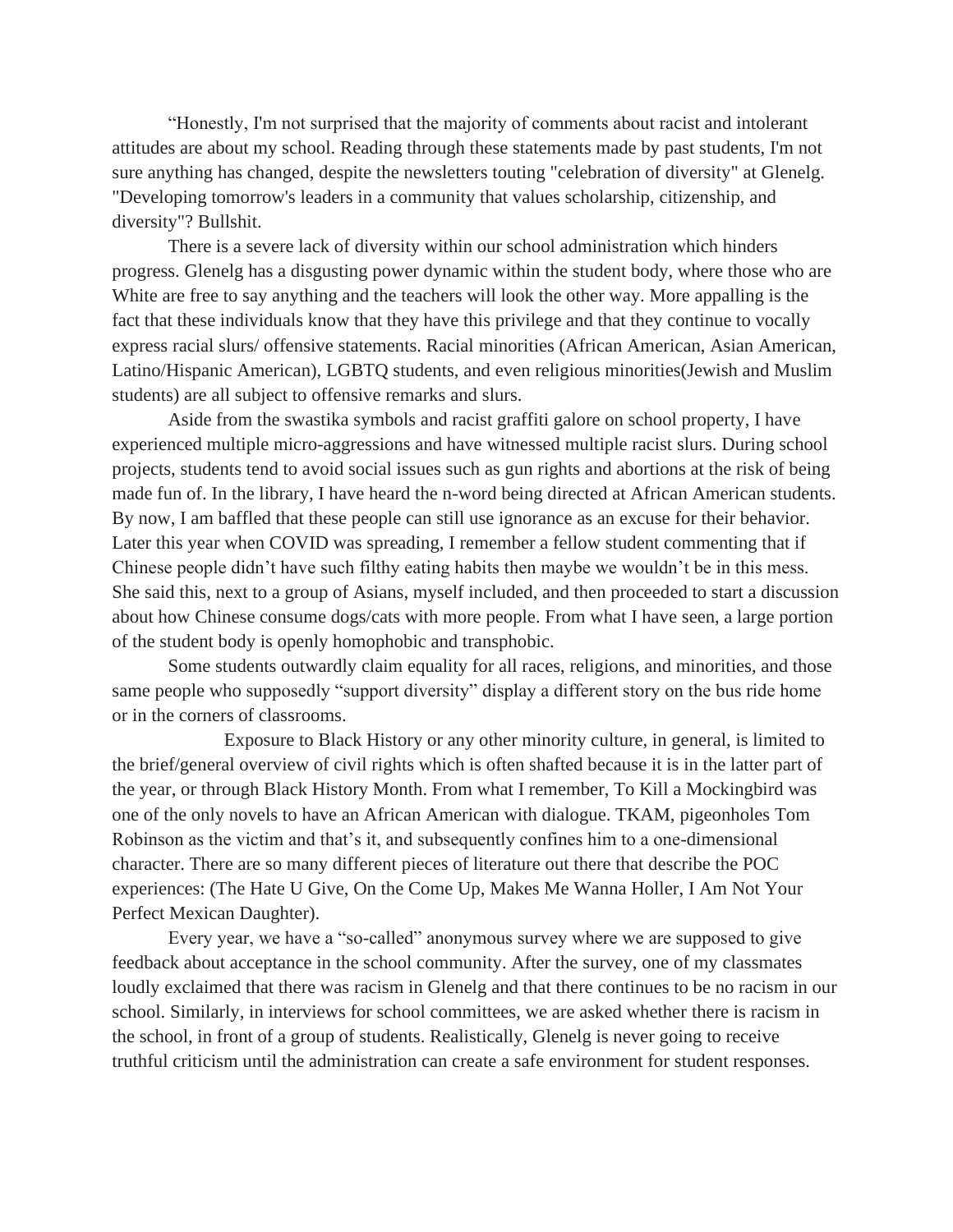The same people who deny the existence of racism in our school reap the benefits of their privilege."

## **Sarah B Ferrell, Marriotts Ridge High School, Class of 2011:**

"As a student at Marriotts Ridge High School, I witnessed far too many instances of violence towards students of color to be able to recount them all: a range of hate speech and microaggressions from peers and staff/faculty, curriculum that made invisible the contributions of people of color (in history, literature, art, science, etc.), staff/faculty not intervening in moments of race-based aggression towards students of color, no opportunities to develop students' awareness of systems of oppression, systematic racism, and the role of White Supremacy (historically & presently) at the system or individual level. The demands in this letter are essential to the physical, emotional, and psychological well-being of Black students and families in HCPSS, as well as all students who are harmed by internalize White Supremacy; all students benefit from anti-racist teaching practice.

Throughout my college and professional career, I have been filled with a growing disgust for HCPSS. Though many tout it as a strong academic public school system, I look back and can only see the harms perpetuated by the racism and classism that plague our county.

I will highlight a few examples aligned to the demands in this letter:

Demands No. 2, 3, 4: MRHS did not permit a Black Student Union. Instead, they allowed a "Mustang African-American Awareness Club (MAAAC)". This shifts the narrative and intention away from power-building by Black students. It instead centers the need for non-Black students to "be aware of" Black students and Black history. This is problematic in and of itself. As a White girl, I joined MAAAC -- though I did not have the vocabulary at the time, I was trying to be an 'ally' to address the extreme segregation I witnessed on a daily basis, without understanding that I should have been working within predominantly White spaces; unfortunately, there was no White staff at MRHS capable of leading anti-racist work for White students. This was also problematic and exemplifies the need for staff to receive routine and ongoing support for how to be effective anti-racist educators. When the MAAAC had student executive board elections, a staff member suggested I run for President instead of the Black male student that was running because "he doesn't have any leadership experience." Instead of recognizing this as an opportunity to support the leadership development of this student, the staff member wanted to continue investing in me, a White student. This was routine at MRHS, for staff to invest more time and energy in White students. This further neglects the very real lived experience of Black students that is in and of itself a valuable asset, especially in an organization like MAAAC, where my lived experience as a White student was not actually of value.

Demands No. 4 (and 2, 3): MRHS staff did not offer opportunities for student reflection on current events. Throughout the 2008 presidential election cycle, teachers did not make space to discuss the historic events. I have many memories of White students making racist comments about Barack Obama and never once did a teacher intervene.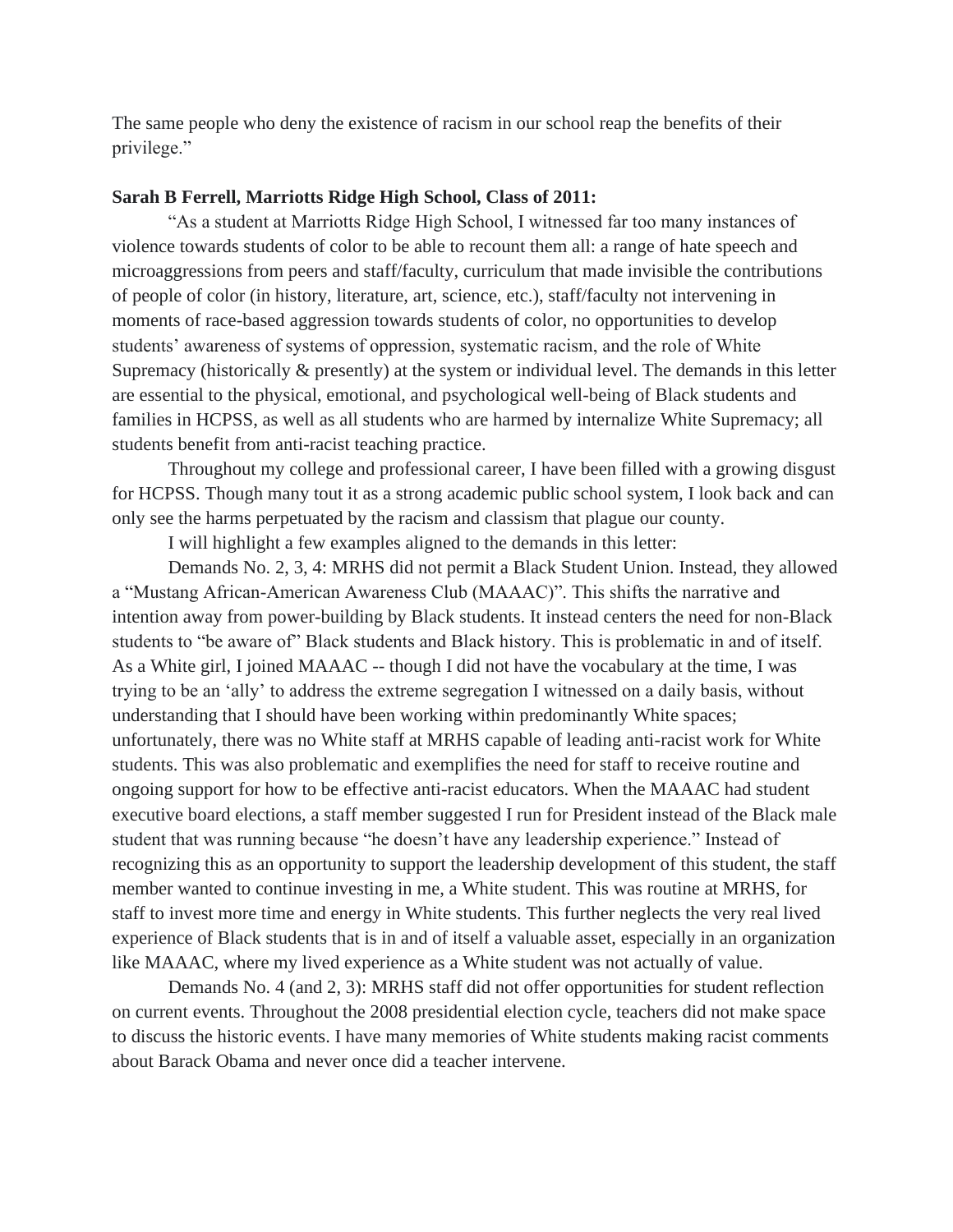Demand No. 1: During my AP Comparative Government and Politics Class, the teacher routinely made jokes and denigrating statements about other countries and forms of governments that were xenophobic. The class did not interrogate why non-capitalist and non-democratic forms of government have arisen around the world, the U.S. role in violently sabotaging these movements; rather, the teacher and the curriculum reinforced notions of American Exceptionalism.

Demands No. 1, 2, 3, 6: MRHS needs to deeply interrogate the disproportionate underrepresentation of students of color in advanced classes. Many of my peers, especially Black peers, would discuss how it felt to be in all-White classes, especially in AP or advanced classes. Tracking of students of color is a result of deeply entrenched, unconscious (implicit) bias and is not due to the abilities of students of color. Rather, all HCPSS schools must examine practices across elementary, middle, and high schools that result in the disproportionate tracking of students based on race/ethnicity, such as practices that: punish students of color ("push out" practices), undermine or denigrate students of color and their lived experiences, are unsupportive and unwelcoming for families and caregivers for students of color. Evidence-based culturally responsive teaching practices have demonstrated the ability for all students to succeed in public schools, teaching practices which were certainly not evident in my experience in HCPSS. Each individual school should collect data on the race/ethnicity of students across classes and extracurricular programming in order to examine what school-based and classroom-based practices and policies contribute to the disproportionate exclusion of Black students and families."

(The work of DEIs) "should take an explicitly anti-racist lens."

(HCPSS should) "add more data collection in order to drive decision-making and change processes related to how students of color, esp. Black students are disproportionately tracked - both in classes and in terms of career vs. college opportunities."

# **Gwen Kokes, Marriott Ridge High School, Class of 2011:**

"I cannot remember one challenging lesson on race in America in my time as an HCPSS student. I only remember talking about race as ethnicity in regards to the transatlantic slave trade or lessons on Africa in senior year literature class.

My thoughts and beliefs were never challenged. I never swallowed or confronted my biases and racism. In fact, speaking up against racism seemed ill advised in our "post racial" communities (almost all of which was White). I leaned on Black friends to explain everything to me regarding their race and what discrimination they face.

I did well in high school — grades, sports, social life and I believe almost all of those successes had to do with being a White girl who didn't speak up when she felt like it.

HCPSS needs to challenge our beliefs, challenge our students, and spread the culture of questioning.

I'm very grateful for my amazing education. I am also very sad that I didn't challenge myself and my beliefs in high school or younger."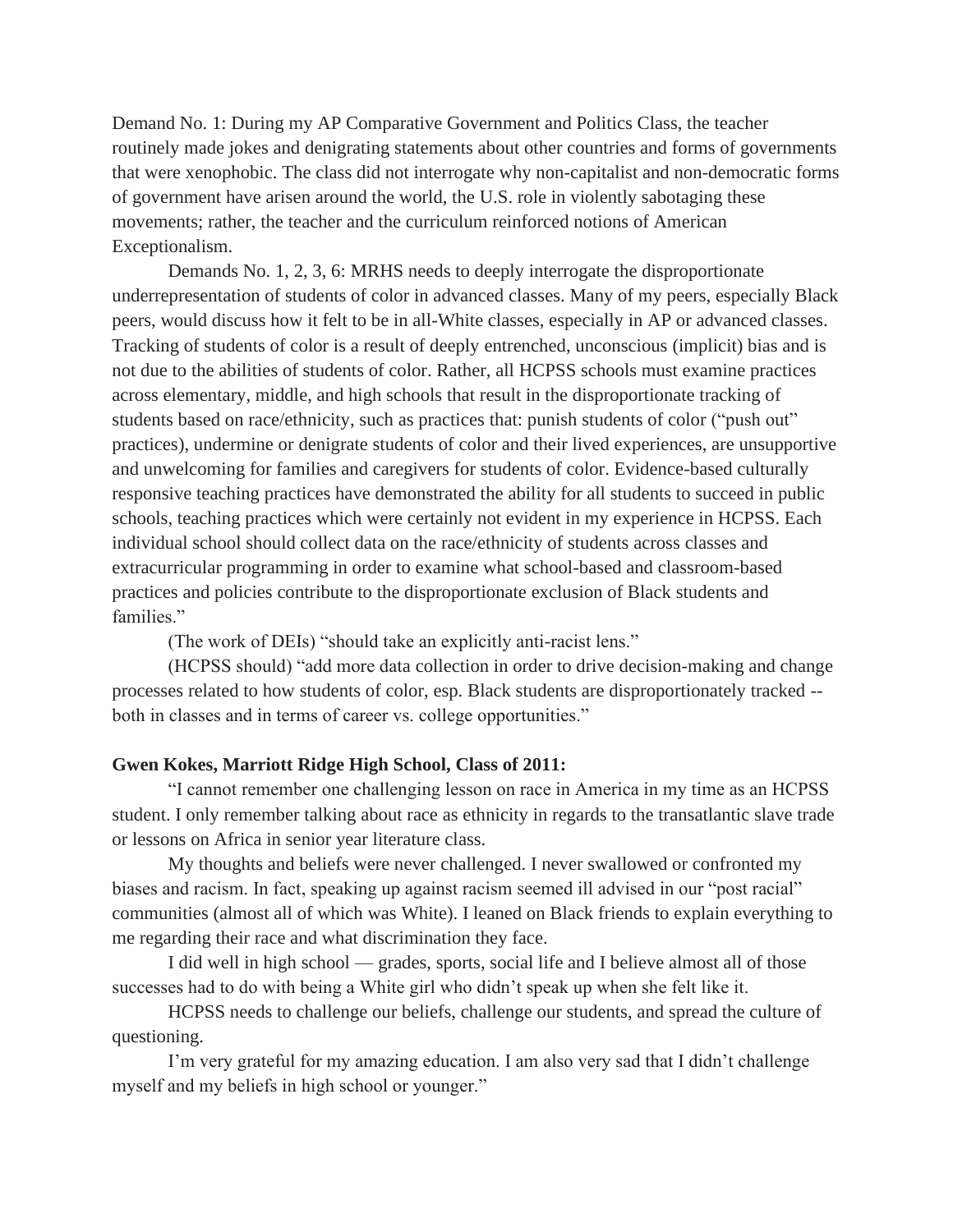#### **Anonymous:**

"I attended HCPSS schools K-12 and graduated from Glenelg in 2002. I was wholly unprepared for the diverse larger world, and I work hard now to combat prejudices and stereotypes I learned during my time in the school system. I feel so embarrassed now to think about the way I treated people of color (not poorly, but ignorantly) in my first years outside of the Howard County bubble.

As a teacher now, I am a firm advocate for the rights of all students for the opportunity to learn and feel that they have a place in school, but, honestly, not much has changed in 20-odd years. Most teachers, many similarly county-produced, do not or cannot do the hard work of pinpointing and confronting very real biases.

I sign and support this petition in hope of real change in what should be one of the greatest school systems in the country."

#### **Rachel McGrain, Wilde Lake High School, Class of 2009:**

"The percentage of my classmates who were students of color decreased dramatically between elementary school (Longfellow) and middle/high school (Harpers Choice/Wilde Lake) when I began taking GT and AP courses. If segregation by "ability" is still an issue, I would like to see greater transparency and effort put into ensuring that all students are encouraged to pursue advanced courses. This could be tied into more anti-racist training for teachers and less reliance on standardized testing (again, I'm not sure if that is how decisions are still made)."

### **Camryn Long, Glenelg High School, Class of 2013:**

"We must change the curriculums taught at HCPSS to include and emphasize our racial history and Black history! Any administrator that has borne witness to racism in our public schools and has stood by idly should be ousted. HCPSS needs to take a stand against racism."

#### **Anonymous:**

"I remember in class, we were reading "The Adventures of Huckleberry Finn," and one of the assignments we had was to write an essay about whether or not the book should be taught in classrooms due to its usage of the n-word and other controversies surrounding the book. A fellow classmate posted their "essay," which only contained the n-word repeated over and over again, and some other classmates were laughing, commenting "it only gets better." We even learned in that class, that the n-word was originally used to describe slaves. So, this incident really disturbed me not only because of its blatant racism, but also the fact that these classmates learned about the origins of the n-word but still chose to use it as a "joke"."

#### **Ciara Davis, Glenelg High School, Class of 2013:**

"Nothing about these stories surprises me. As a Black female student that went through Glenelg, I know firsthand about the racism many of us have experienced. And I know it extends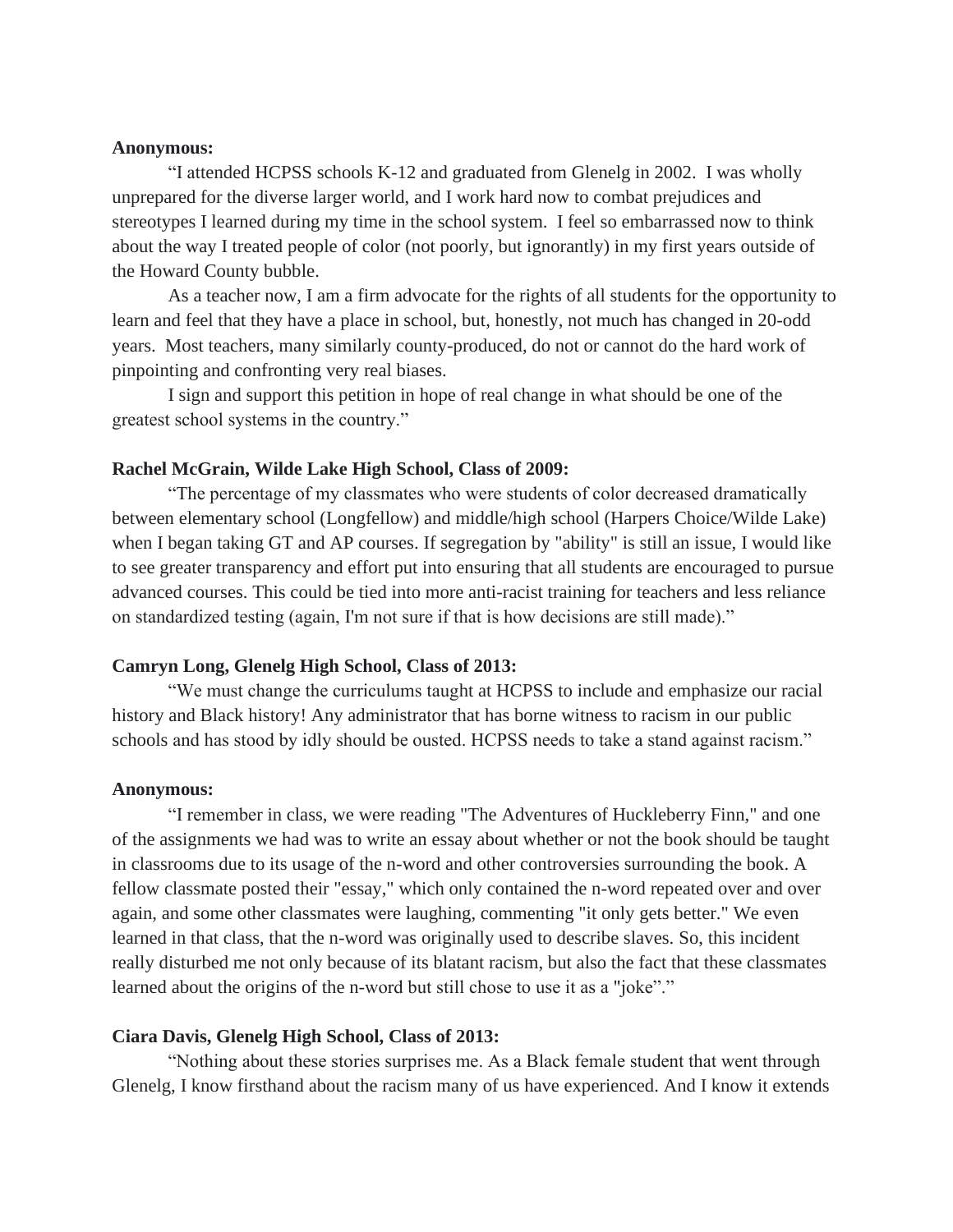all around the county. I have so many stories, and I've listed some below. I know there are some I can't even remember.

-My 9th grade English teacher repeatedly called me out and tried to embarrass me in class for "not working" and then I had to deal with her as my "guidance counselor"

-A kid on my bus called his friend the N-word and only got quiet when another African-American student called him out

-That same kid tried to bully me and another POC on the bus by throwing things at us -The Howard High School softball team said racist things about me on Twitter after a game (around 2011-12) and then tried to apologize by sending us gatorade the next time we played like

Gatorade fixes racism

-The softball coach (2012-13) called the SRO on my parents

-Constantly hearing that schools with a larger minority student population were "unsafe" and "we should hide our belongings" when we went there for events

-After graduation, while attending a football game - that my brother was playing in - the students displayed the confederate flag

-My personal favorite: I got into UPenn and had to hear that a White girl in my class who didn't get in said I only did so because I was Black

HCPSS needs to do better. The recent comments that came out about Black families during the redistricting should show you how bad it is. And if it doesn't - HCPSS, you're going to be facing much bigger problems than racist graffiti. I'm speaking up because I want the next Black student that goes through this system to know that you're not alone, and you can always reach out. And to remember to stand up for yourself."

# **Brianna Stanley, River Hill High School, Class of 2016:**

"Black history in curriculum was nonexistent, if it weren't for having a Black history teacher my sophomore year, I would have left River Hill as racially ignorant as I was when I walked in my freshman year. If it weren't for that one teacher, I would have never understood what our government was built for, and against. I remember that class being one of the best discussion based classes I had ever taken, and one of the most informative. It wasn't because of the curriculum, it was due to our teacher answering every student's questions honestly and always with the opportunity to follow up with a discussion. I look back now and realize how uninformed and ignorant some of these questions and students were. I believe it's because the majority of that classroom had never had a discussion regarding racism in our government's history. The majority of the class were White students who saw no benefit in joining the conversation of how they can acknowledge their privilege. This conversation should have started for every student, years before they entered high school. Racial bias was evident in River Hill, in every aspect of school. The entire school was drowned in White privilege, stemming from ignorant administrators, to teachers and coaches, and lastly students. Administration focused on sweeping any 'controversies ' under the rug as quickly and quietly as possible and NEVER was there a direct address to incidents at our school unless it came from the county."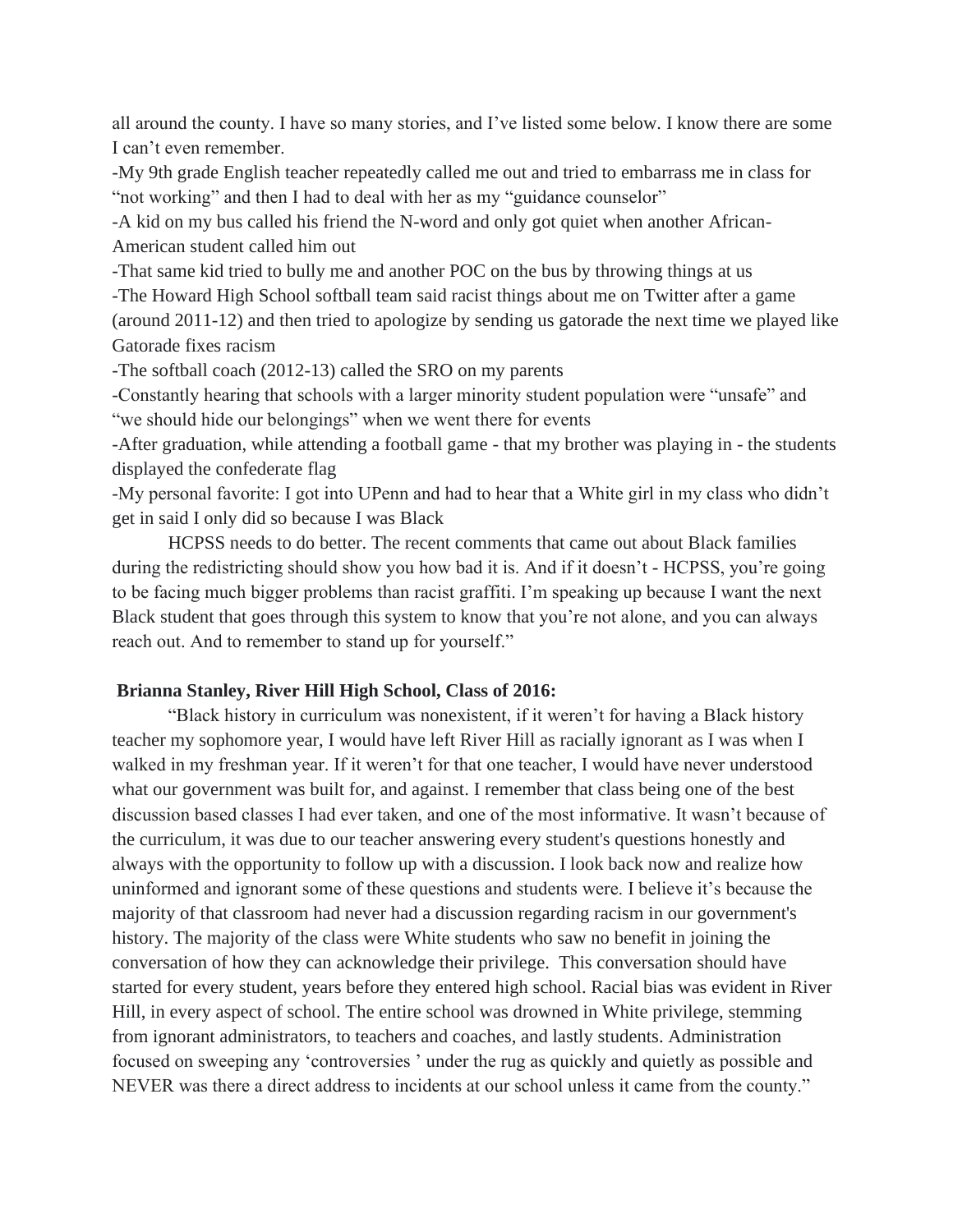# **Anonymous:**

"As a visibly Muslim student who is not Black, I experienced MANY incidents of racism, including having my hijab pulled off multiple times, being followed by older students chanting "Allahu Akbar" as I got off the bus, being called a terrorist, and more. I witnessed my Black friends being called the n word by White students when there were differences of opinion. In my government class sophomore year, a discussion arose about racism in the US and a White girl exclaimed "why don't they just go back to where they came from then". In my psych ap class senior year, the discussions surrounding prejudice and racism became so common and the refusal to believe our experiences by White people was so high, the class ended up with the right half being the White students and the left half became the Nonwhite students. That's how we all sat for the rest of the year. Throughout my education in Howard county from kindergarten to senior year, the topics surrounding racism that were discussed in class were the same things over and over again. MLK, Rosa Parks, and à watered down version of the civil rights movement. There was no discussion of how slaves had to REBEL and FIGHT. No discussion of how badly native Americans were TORTURED. No discussion of how 9/11 led to countless acts of VIOLENCE and MURDER of brown people. No discussion of how the system (laws, taxes, real estate, gentrification, etc.) was created to prevent Black people from succeeding and protect White riches. How the system allows Black people to be persecuted more for the same crimes as White people, who often walk free. How jury selection leads to bias that increases the likelihood of Black people rotting in prison. HOWARD COUNTY DID NOT EDUCATE ME NEARLY AS WELL AS THE INTERNET AND SOCIAL MEDIA DID."

(HCPSS should)"increase hiring of Black and brown teachers, expand teachings to include REAL history including DIFFICULT topics such as how Black people are persecuted unfairly and how laws are created to specifically prevent Black and brown people from succeeding."

## **Alexander Anderson, Glenelg High School, Class of 2014:**

"The summer following my freshman year, I took biology over the summer at Long Reach Highschool. The staff there was a mix of teachers and administration from a variety of HCPSS schools. An experience from this summer that stuck with me occurred during a group work session where I was paired with a Black student from our sister class. We worked well together, but the teacher yelled at us of working too quickly and accused the other student of copying off of me. Our work was confiscated- we were punished for learning. It angered me that the staff assumed the other student wasn't contributing equally or was less intelligent; I couldn't help but feel that race had something to do with it. It angered me even more how the staff spoke to the other student and that they would reprimand a student for learning instead of praising them. It was clear that some of the students that had been struggling were actually gifted, but the attitude of the staff held them back."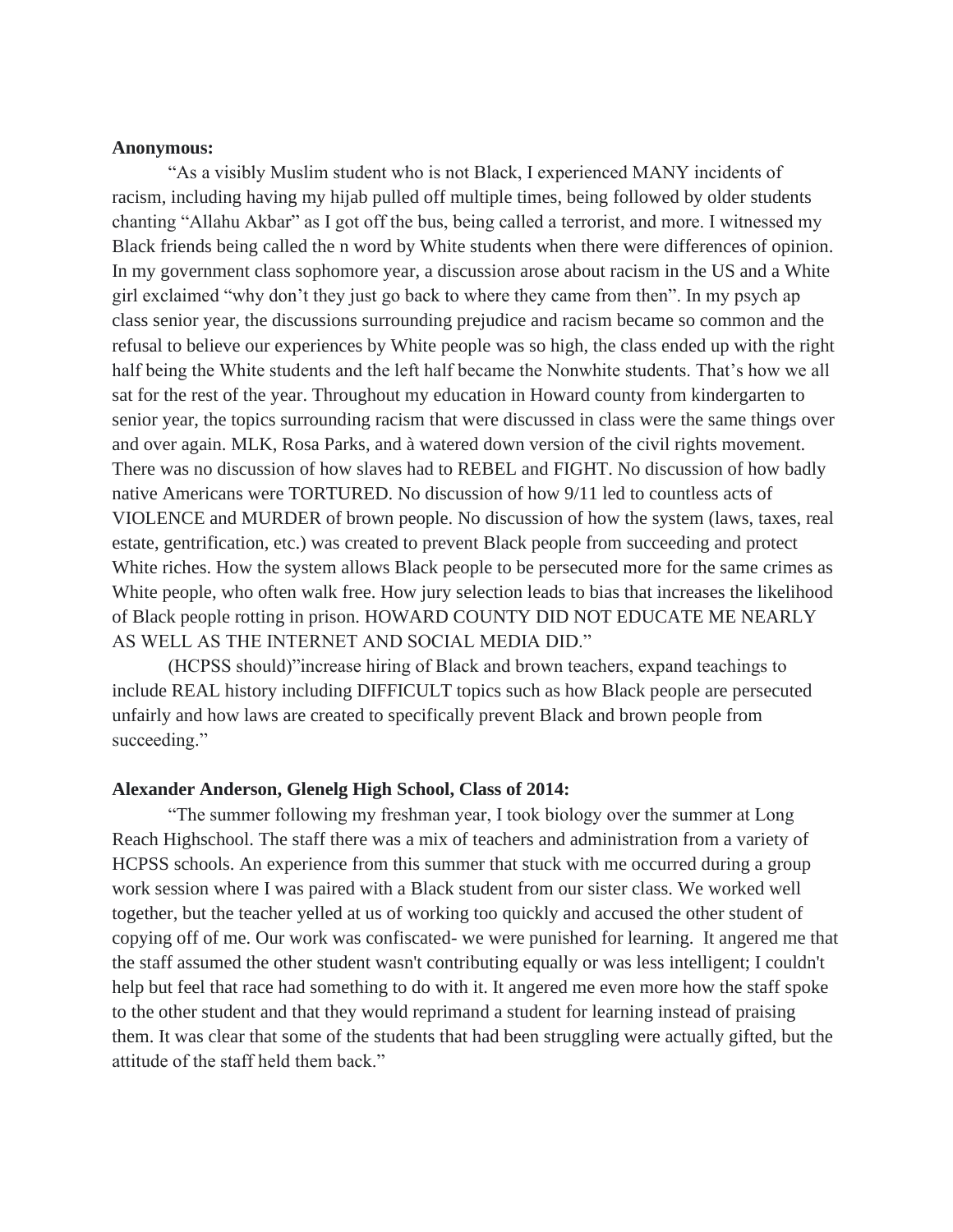# **Jessie Link, Centennial High School, Class of 2014:**

"Oh, Centennial.

Often I felt like I was the "token Black friend" of a lot of people at Centennial because the number of Black people was incredibly low. Impossibly low, in fact. Centennial is clearly not integrated with the rest of the county, and it is a disgrace. It has a "reputation" to uphold (upper middle class), and apparently this "reputation" can be upheld by continuing to have a large socioeconomic gap between schools which excludes many people of color from attending Centennial.

Being mixed, I was subject to a lot of different microaggressions at Centennial. "You're basically an Oreo." "You look Black but act White." "Where are you from?" You name it, I probably heard it. I didn't really learn about microaggressions until my race & psychology classes in college. It would be very helpful to have a larger unit on microaggressions in sociology and psychology classes which everyone should be taking.

The curriculum regarding Black history was practically non-existent, and when there was mention of Black history, it was White-washed. I don't even remember learning about anyone outside the peaceful civil rights leaders like MLK. What about Malcolm X? Marcus Garvey? These individuals were HUGE figures and completely excluded from the curriculum. Don't want to offend anyone, right? In addition, why is the focus only on social issues? What about what we contributed on the industrial side? Black history is not only about slavery and the Civil Rights movement. In addition, I think financial literacy should be added to the curriculum, as a lot of times minority communities are excluded from this arena, and that can lead to life-long problems.

I could go on forever about this, but the last thing I'm going to say is that I didn't have a single Black teacher in my entire journey through the Howard County School System (K-12; Northfield, Burleigh Manor, Centennial). Not one. I don't even need to tell you how unacceptable that is.

I loved going to school at Centennial, and I consider it to be a great privilege that my parents provided me. However, we can always do better, and we WILL do better to represent our communities of color. <3"

## **Anonymous:**

"I've been going to HCPSS since kindergarten. Never once did I have a teacher of color. Black history was a topic left out of all my history classes and I didn't start learning about the true oppression African Americans face until my freshman year of college. This is unacceptable. Black history needs to be taught in schools; the fight for civil rights, Black scientists, Black politicians, etc. The students of Glenelg are majority White and completely blind to what goes on in the world and how it affects people. The students of Glenelg live in a bubble where they are protected when they say racist things and carry confederate flags. Majority are uneducated on how these words and symbols are hurtful. I urge HCPSS to take action and implement mandatory classes on Black History."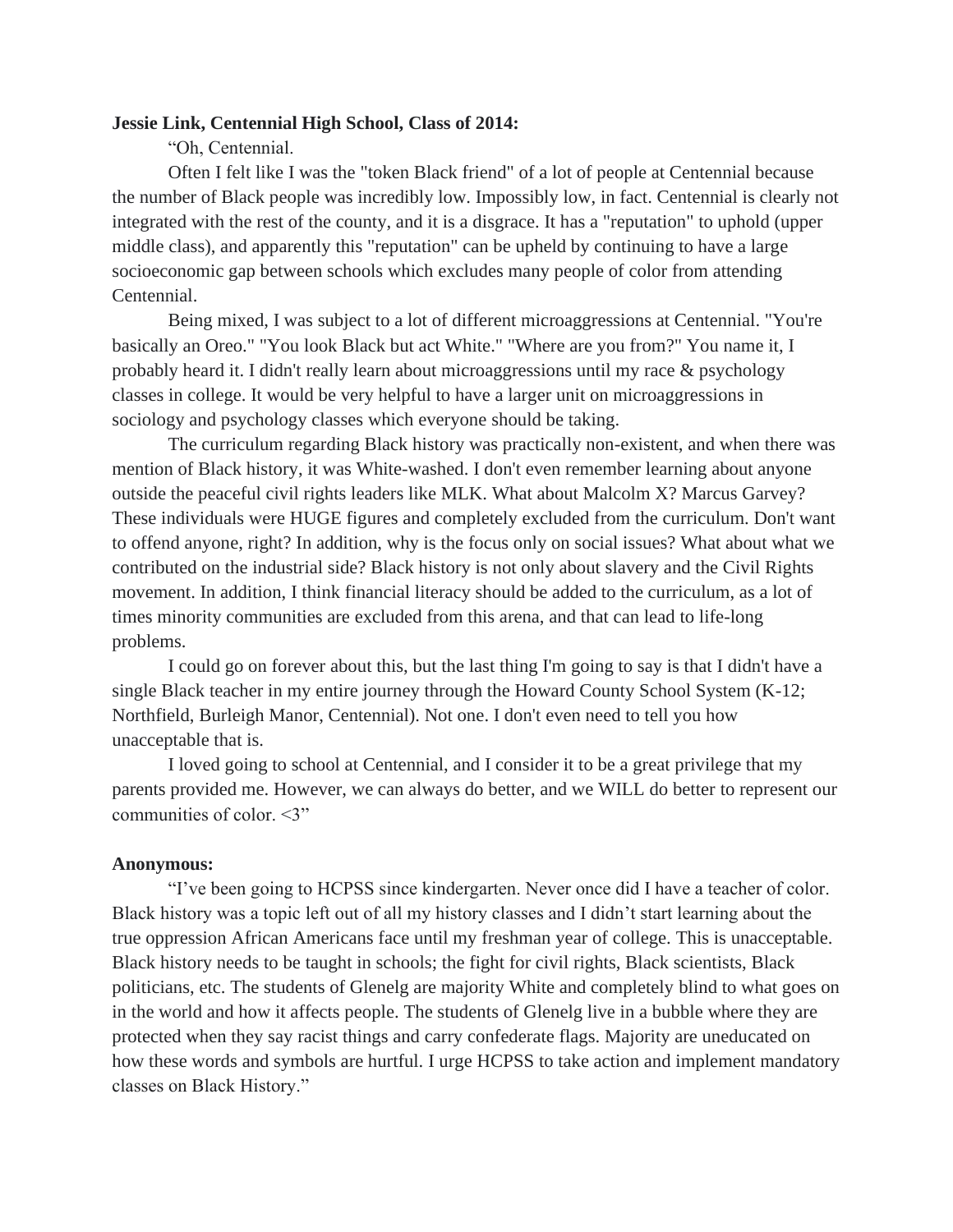# **Anonymous:**

"I did all of K-12 schooling in HCPSS schools. I went to Ilchester Elementary School and Bonnie Branch Middle School. Then, my parents decided to move when I was in eighth grade and I ended up going to Centennial High School. The one thing I noticed throughout my school years was the lack of diversity amongst the student population and amongst the staff. Racial diversity doesn't just mean non-White. In order for our schools to truly be integrated and for our student body to truly be racially diverse, the student population in each school must reflect the actual population in Howard County. In Howard County, 56.6% of people are White, 20% of people are African American, and 19.9% of people are Asian. Bonnie Branch Middle School - White (35.2%), African American (26.4%), Asian (16.3%). Centennial High School - Asian (39.7%), White (39.5%), African American (8.9%). The lack of African American students at Centennial High School was always incredibly glaring to me, especially having gone to Bonnie Branch Middle School. In my 4 years at Centennial, I only had one African American student that consistently was in the same classes as me. This should not be the case 66 years after Brown v. Board of Education. I understand the fears of housing prices dropping etc., etc. We all know how unbelievably nasty the Wilde Lake redistricting debate got last year, which made me ashamed to say that I was from HCPSS. Elected officials at all levels and school administrations should figure out a way to untie this ridiculous association between property values and school districts. Tying student wealth to public education means that the whole system of public education is a failure."

"In order for our schools to truly be integrated and for our student body to truly be racially diverse, the student population in each school must reflect the actual population in Howard County."

### **Marc Levender, Wilde Lake High School, Class of 2010:**

(There was) "far fewer BIPOC teachers than White teachers, a lack of diversity and awareness training and a lack of any multicultural considerations in any of my classes."

#### **Emaan Bhutta, River Hill High School, Class of 2018:**

"There was essentially no Black history curriculum at River Hill. I think River Hill and the White, rich culture of it failed the Black students. My junior year, there was a leaked Snapchat of a classmate which pictured her holding a gun with the Black history month Snapchat filter on and the caption she added was "I'm boutta shoot some n\*\*\*\*rs." The response from RHHS to this deeply disturbing and threatening picture was performative, in-genuine and honestly just unacceptable. The school held a time where students could go in for discussions to talk about the incident but no real, helpful conversion was really had. They then worked on creating a diversity day program with a group of student leaders who wanted to be involved. This day of diversity was skipped by most students, but even for those who were there it was rather unproductive. We started the day with a White male guest speaker then continued to do activities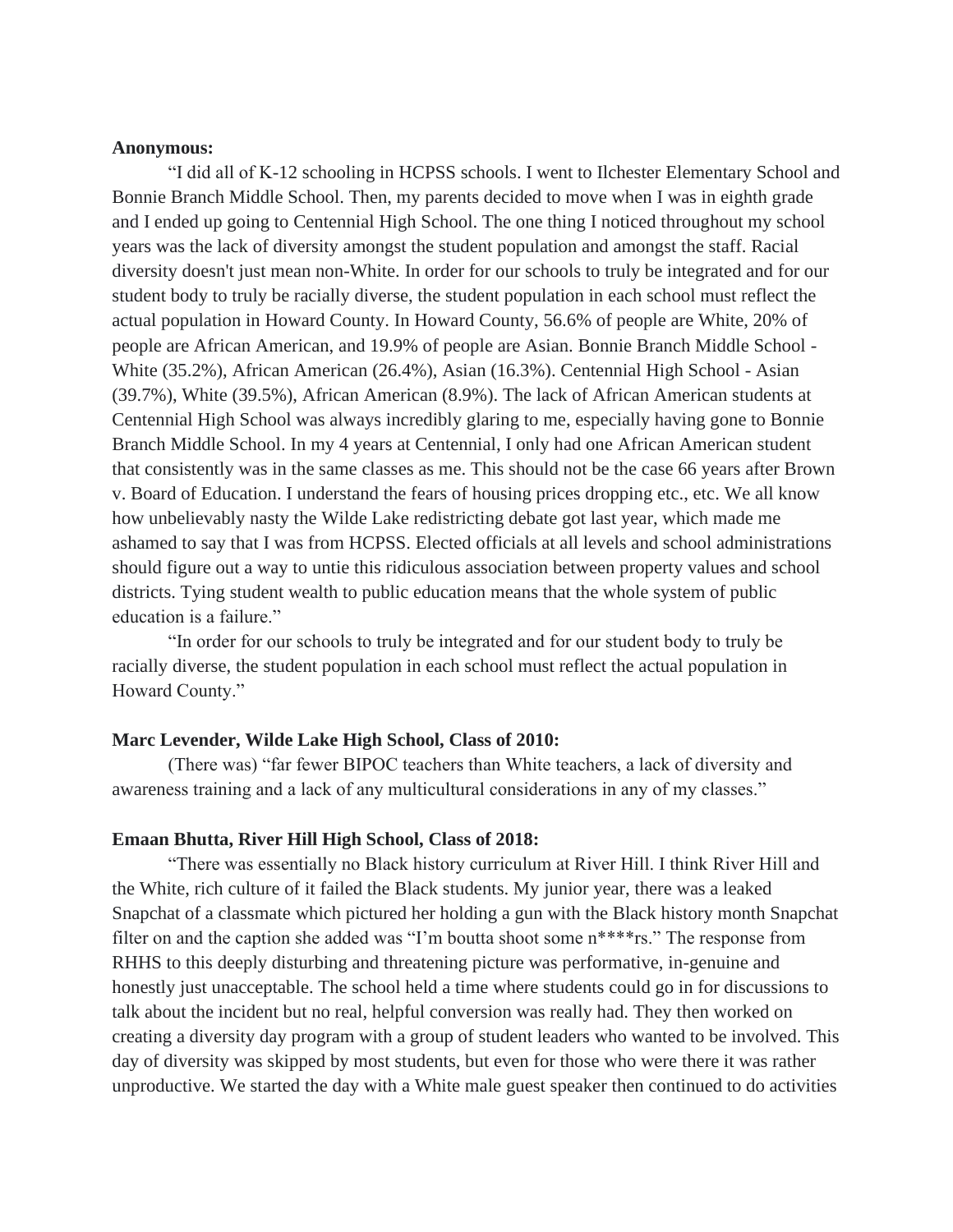in groups that were really no more than get to know me activities. In addition, RHHS administration invited the local news stations before even telling the student planners about this. They simply wanted the media coverage so that this could be swept under the rug as quick as possible. That's the kind of school RHHS was under that administration and since that was only a few years ago and I still know students there I know that's the kind of culture that is still present."

"Teach about Black history in America. Stop trying to sugar coat it. Make students read books that will help them develop into better people. Do more!"

# **Nora Ezzat Cozziliio, River Hill High School, Class of 2010:**

"I am Egyptian and Muslim and faced many issues both from the faculty and from students. I had teachers who were intolerant of me observing Islamic holidays that were never acknowledged by the school board, and have also had racial and religious epithets thrown in my face by students."

"The curriculum needs to be more well rounded to include Black history, Arab history, Mexican history, and so forth. There also needs to be a continued curriculum and discussion around human rights and the previous atrocities that have occurred that the school board has previously left unaddressed."

# **Maddie Caldis, Centennial High School, Class of 2017:**

"From Dunloggin Middle School you were filtered in to 'Chentennial,' 'Wilde Rape,' or 'Mt. Heroin.' That doesn't include the micro aggressive and offensive nicknames for other HCPSS high schools that have been passed down for decades. There weren't many Black or Latino students at CHS, and the same 2-3 in the upper-level courses that I took were tokenized and often expressed feelings of frustration or isolation. We performed a production of "Aida" with no more than 15 Black students in the cast at a school that is 40% Asian and 40% White. How did that get approved? I am thankful to have had teachers and classmates who represented different races and backgrounds but that isn't the reality in all schools. There needs to be more representation, more education surrounding the history of racism in America, and more opportunities for discussion and conversation surrounding these topics in the classroom under the guidance of a teacher trained to lead them."

## **Anonymous:**

"I grew up in Columbia, MD and followed the Swansfield- Harper's Choice - Wilde Lake chain of schools. I graduated from Wilde Lake in 2016 alongside most of my classmates from Kindergarten. Never once did I wish to go to a "Whiter" or "richer" school. While it was unfortunately evident that students at River hill were likely getting different treatment than those at Wilde Lake (which it thankfully partially addressed by this petition), I strongly believe that attending schools with such diversity fostered a strong community and taught me things about life and society that I never would have learned at other schools. While education is about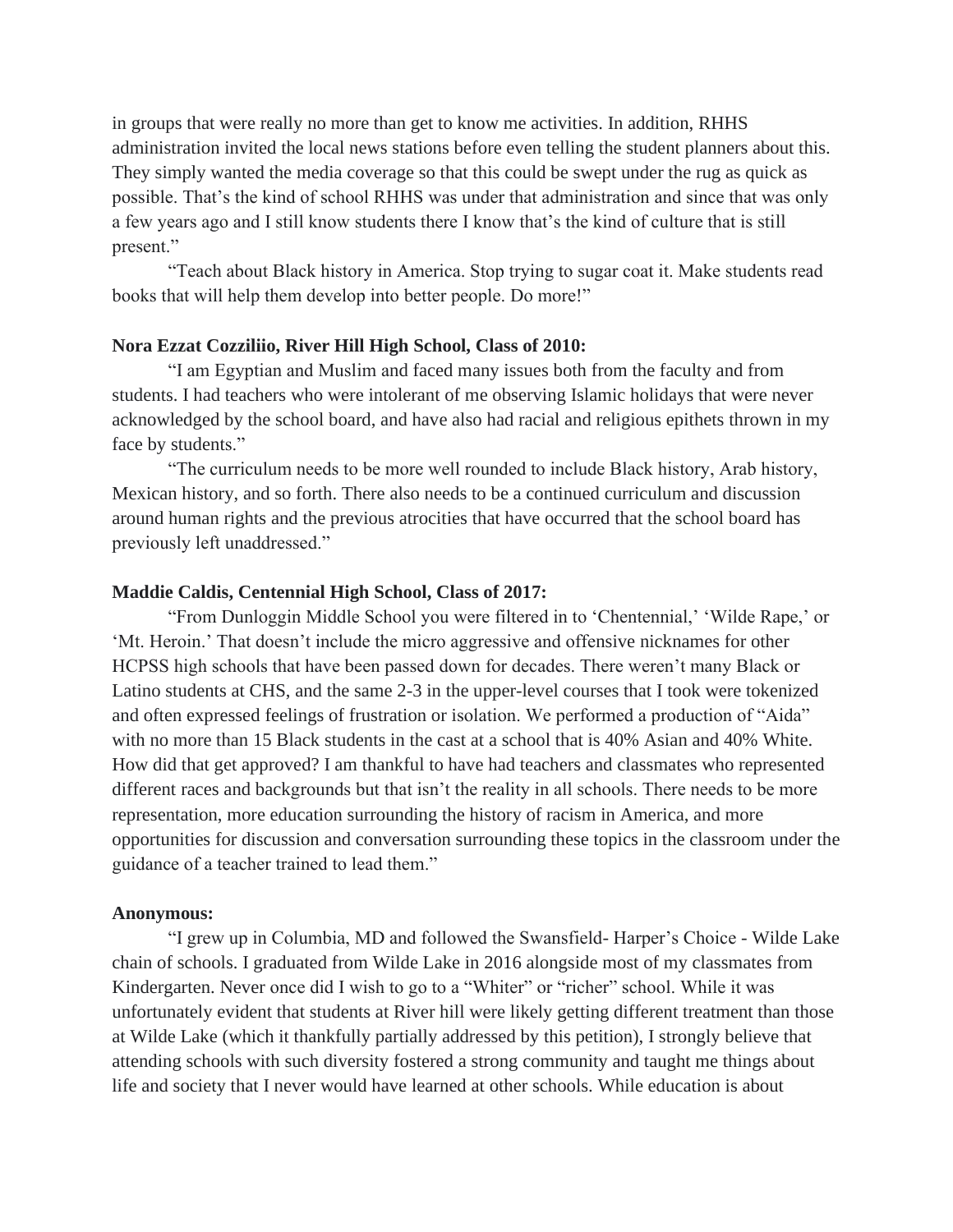subject matter, it is also about being educated about society and what real people are experiencing outside of what you normally see in your everyday life (the good and the not as good). I never would have been exposed to such important experiences inside the racial bubbles contained by most other Howard County schools. I grew up with Black people, Hispanic people, Asian people, and White people as my friends and nothing less. You don't see hate as a kindergartener unless you are taught it, and thankfully my swansfield, harpers choice, and Wilde lake communities taught me that people are people, and race shouldn't divide us. If someone is worried that their child won't get "as good of an education" because they're going to one of these schools, maybe they should reevaluate what education really is and be grateful that their children are getting any education at all."

## **Anonymous, Atholton High School, Class of 2016:**

"I grew up in Howard County never really taught to question the racial injustices and unfairness of the society we live in today. As a Black woman, I was silenced, and several times even made fun of by my peers for the color of my skin. I wasn't able to see my worth or beauty because it was never talked about and I wasn't given the support I needed to believe that as a Black woman I too had rights. I believe having more Black narratives and history taught would benefit groups of people in understanding their role in this unjust system and how to be a better ally. \*Taught as by Black teachers!!!\*

I still remember the endless jokes that were made whenever I walked into my AP class, "oh wow, are you sure you're in the right class. We don't usually see people like you here". I think more open discussions and Black narratives would also help Black students hear their voices. I think it would have made a huge difference in how I saw myself growing up, as I am still trying to unlearn all the negative things I was told and led to believe about my skin color. This is not just about White people, this is about us. Us, Black people, and anyone that has ever felt outside the margins, to regain their truth and confidence."

#### **Anonymous:**

"I believe I am a product of this:

[https://www.baltimoresun.com/news/investigations/bs-md-school-segregation-series-howard-](https://www.baltimoresun.com/news/investigations/bs-md-school-segregation-series-howard-20170325-story.html)[20170325-story.html](https://www.baltimoresun.com/news/investigations/bs-md-school-segregation-series-howard-20170325-story.html)

I'm sure you are combing through hundreds of comments right now, but if you have time, that article includes a powerful 5 minute video explaining how Howard County Public Schools was investigated and it was found that they were systematically tracking Black students into less challenging classes regardless of grades and test scores.

I remember being separated from my friends from elementary school starting in middle school- wondering why my mostly White friends were in GT classes and I was placed in all on grade level classes. I always wanted to know why. I tried hard in school...my grades were good. I distinctly remember a friend saying "it was probably a test or something that we took." I thought "What test? What were my results? What could I have done differently?"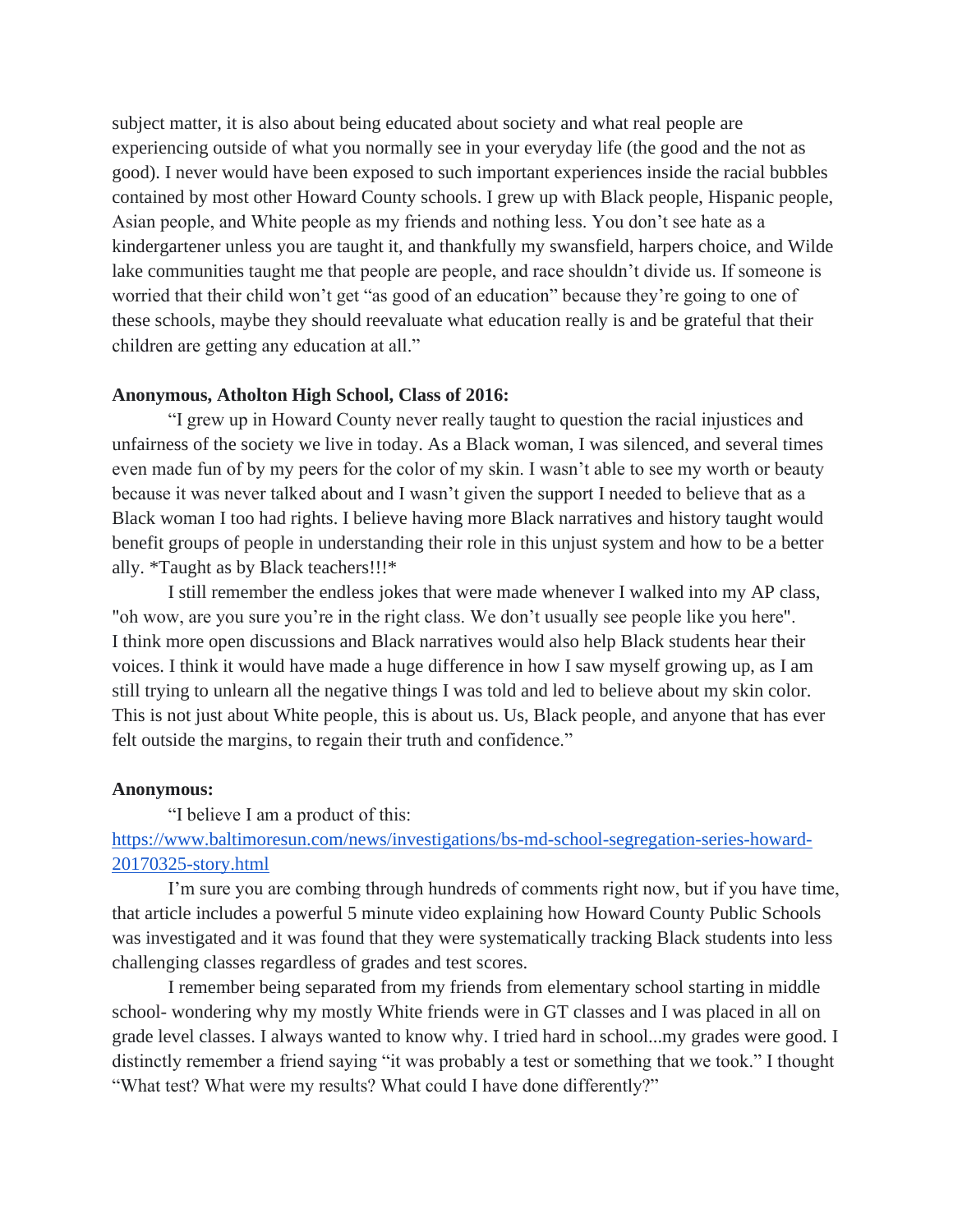I remember reading long chapter books in second grade and labeled myself as smart. But that belief in myself as a "smart girl" changed drastically during my 6th grade year. No one ever affirmed my intelligence or presented me with options for GT classes. I was a quiet Black girl, not sure of what questions to ask or how to advocate for myself. So I assumed I must've failed "The Test" and was not "smart enough".

I also remember sitting in the back of a Social Studies classroom in sixth grade all year long with another Black student who was known for her misbehavior. I knew even then that I was sitting there because I was a quiet Black girl. I was looked at as someone that this misbehaved student could "relate to" and I wouldn't "encourage" this behaved student. Myself and another Black girl sat with her. I felt like we were nothing but pawns.

I could never focus on anything that was going on and eventually opening my progress report and seeing my first handwritten D. I was in shock. This was before the time of being able to check your grade online, but I still felt a sense of betrayal. Had I known, had I been told, "I know you can do better...how can I help you to do better?" that's all it would have taken. But I remember thinking, this teacher probably doesn't think I care- she probably thinks I get D's all of the time. She knows I failed "The Test" and that's why I'm in this class anyway. And she never has the White students sit next to Jessica(misbehaved student) so she must think that they care more....my self esteem plummeted even more.

Fortunately for me, I didn't stay defeated and I did well throughout school. But even then, upon entering high school, I ruled out certain career paths because I assumed I wasn't smart enough for them. Looking back now, I could see how the entire course of my life could have been different if I had someone affirm my intelligence and push me during those very formative years of my life."

"There should be an Equity Office in Howard County."

#### **Anonymous:**

"I want to address that de facto segregation exists in the Howard County Public School Systems. As someone who has graduated from River Hill High School and has benefited from the inequitable school and housing policies in this county, I was disappointed by how many families within my neighborhoods protested angrily and vocally against the new redistricting plans just last year. Although many of these families moved into these pricier homes directly seeking "better" education opportunities for their children, as an Asian-American myself, I want to call out that these actions support and perpetuate unequal public education based on socioeconomic status, which is tied to, yes, race. I do not pretend to understand all the complexities of this issue nor do I have well-thought out solutions to this problem. In writing this, I want to say that families, especially Asian-American, cannot say that they are not involved in these issues of race and privilege when your actions contribute to the problem of inequity in this country due to systemic and structural racism."

## **Anonymous:**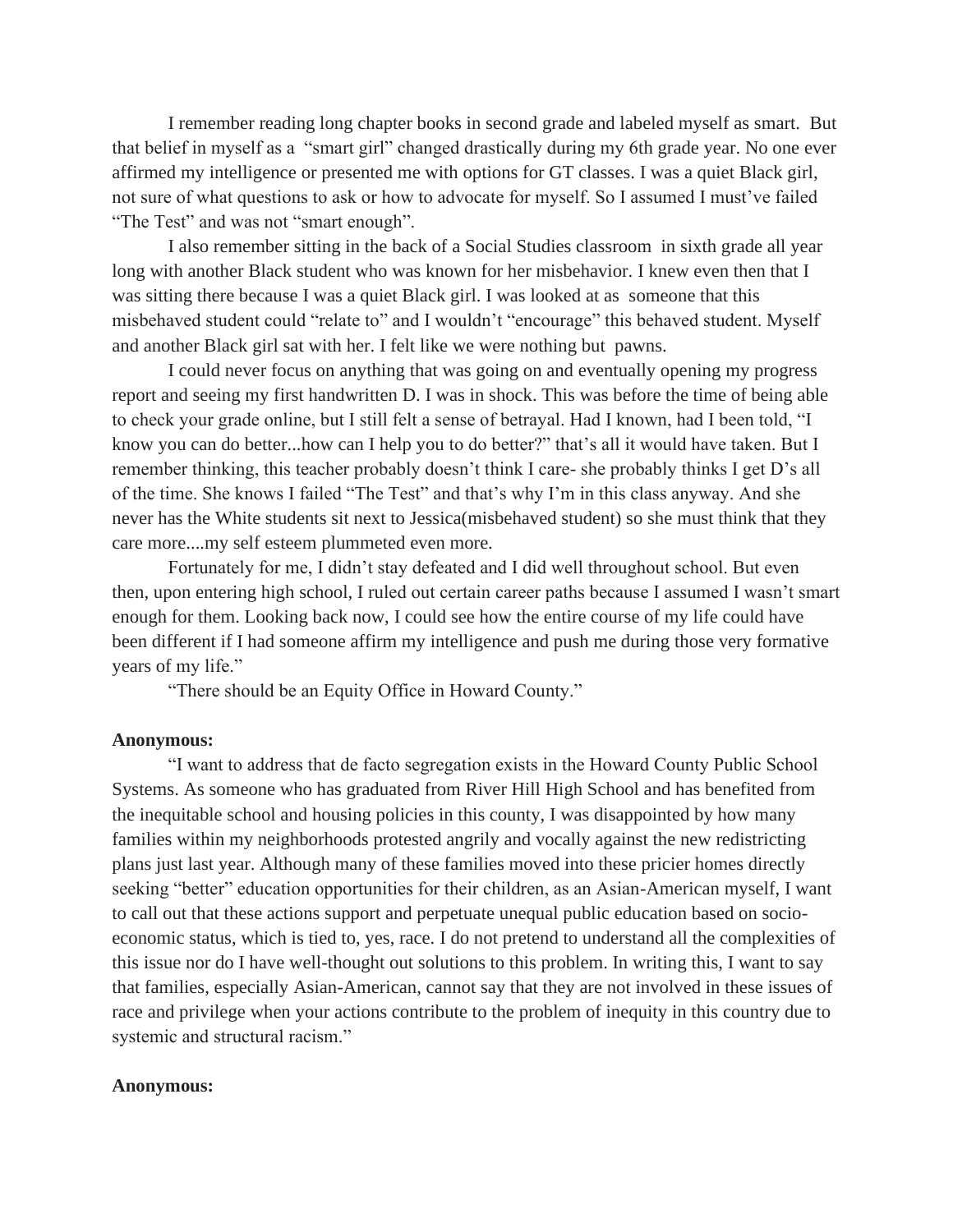"I attended Centennial High School. I initially took a lot of pride that I came from an extremely racially diverse county when I first attended college, especially coming from the community of Columbia, MD—designed and developed by James W. Rouse to be one of the first planned cities in America for racial and economic integration. However, only as I went through college and afterwards, did I realize that I did not have a single Black teacher in my elementary, middle, or high school education (I did not have many teachers that were non-Black people of color either, other than those that taught foreign languages). Nor did I really begin to understand racial issues and its impact on our country until college, when exposed to the immense diversity of students, educators, and perspectives. Looking back, I recognize even more the deep racial and economic segregation of our County's school system. Frankly, seeing the ugly and appalling side of parents during the recent redistricting debates showed the real face of many people in our community, who are not afraid to be outright racist and do not value diversity as much as they pretend they do.

I still believe I received a solid foundational education as a whole in high school. However, I do remember multiple moments of microaggressions (that I am aware of, but I know there must have been more) perpetuated by students and educators. I remember peers talking about surrounding schools that had predominantly Black students in a negative way. I do not recall any overt racially-motivated incidents in my high school (although I am sure they existed), however I've heard plenty of stories through the grapevine of such incidents in other surrounding schools, mostly perpetuated by students, that were deeply unsettling. I remember students in a nearby high school calling the hallway where some Black students hung out as the "jungle". Unfortunately, these are only some of the many comments/stories I've heard.

I also recognize how watered down Black and Native American history was taught to us. I think it's an immense failure of our national education system as a whole in teaching history and other subjects from the perspective of only White people. Nor did we really understand the gravity of the darkness of our history, which is extremely important to cover when our worldview is still being shaped/molded at that age. Although we were exposed to some Black authors in high school, many of the literature we read about Black people were written primarily by White authors. We need more exposure to authors that are BIPOC (Black, indigenous, and people of color). I don't even think some of the literature written by Black authors were properly analyzed by the predominantly White teachers in our curriculum. I do not recall having an LGBTQ+ representation in the curriculum as well. Diversity in the student body is important, but also in our educators and the content that we are taught. The County schools need to actively incorporate ANTI-RACISM into their curriculums. Curriculum changes must be made from not just high school, but from elementary school onwards.

In addition to the requests above, I recommend the county schools to sever ties with the school resource officers/police department. Based on research conducted by the Justice Policy Institute in Washington, "having officers in school lead to more suspensions, expulsions and legal actions, especially among students of color" (http://www.justicepolicy.org/news/12012).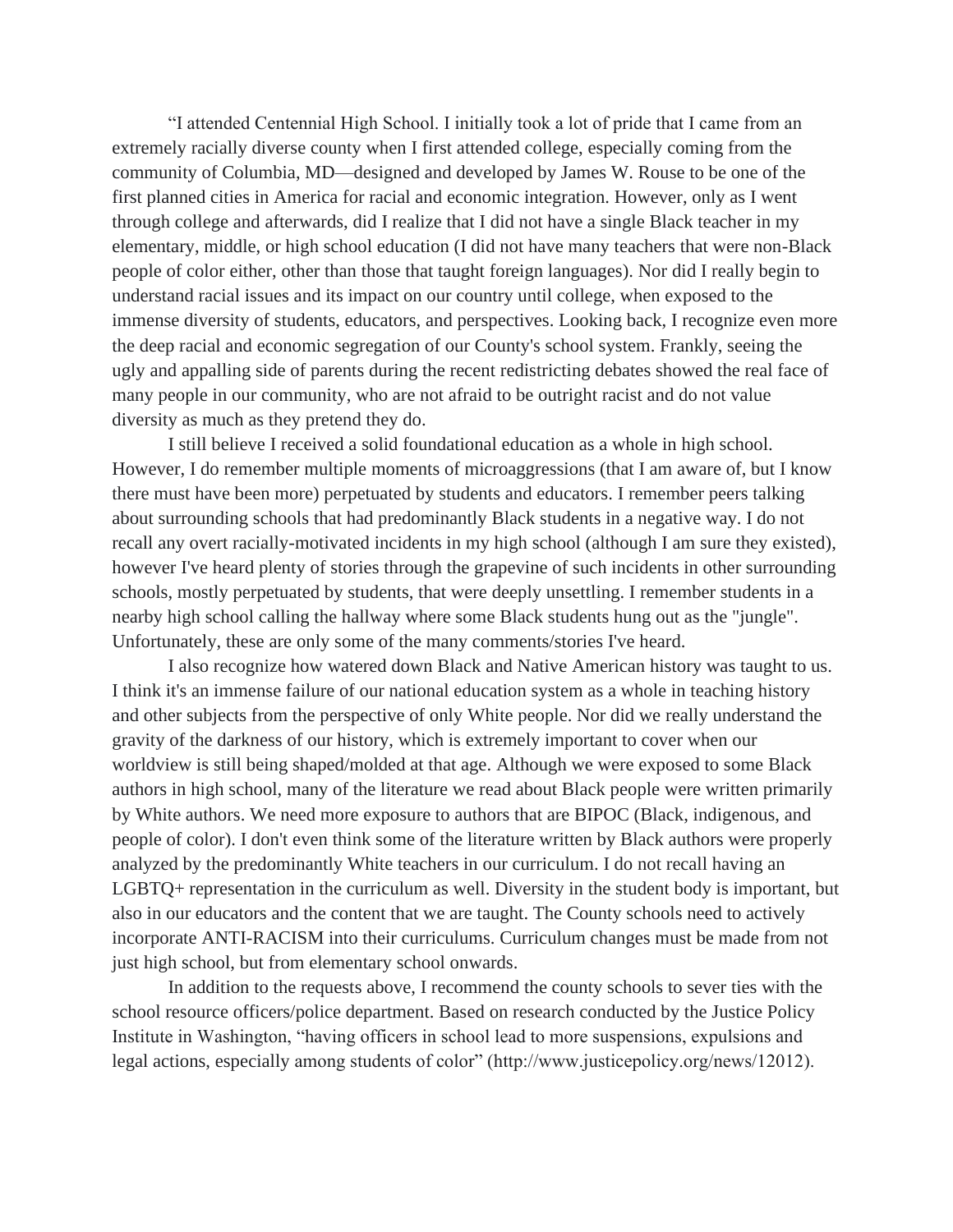Please consider severing ties with the Howard County PD as an opportunity to be an example for other Maryland districts and districts across the country."

#### **Anonymous:**

"There simply were not enough Black kids in high level classes and it really perpetuated stereotypes about Black kids not being smart. I don't think there were enough opportunities to get Black students into high level classes if they weren't previously in them. I also just feel like teachers were way more lenient with while students."

"Hire Black women"

#### **Anonymous:**

"To sum in two words, my time at Glenelg High was uncomfortable and difficult. I was one of the few Asian Americans at the time, and Glenelg lacked diversity from the bottom-up, as the majority of the faculty, staff, and students were predominantly White. I found it difficult to find members of the community that respected where I came from and who I was. The ignorance that majority of these students and staff showed was blatant towards the cultures surrounding them and depicted behaviors of White privilege. The four years I spent at the school contributed to questioning MY own identity and being embarrassed about my own culture: failing to pronounce my name correctly, repeatedly questioning and not understanding why I don't eat meat on certain days, being embarrassed by the smell of Indian food I used to bring for lunch.

From non-Black people saying the n-word (verbally and through social media) and painting racial slurs all over the school to confederate flags being raised at football games, it's really easy to notice that none of these 'mistakes' were corrected and seemed to increase every year. To this day, I see some of my White classmates post racist material on social media. So why did no one try to put a stop and educate these students? Sure, maybe it should be college or secondary education's job to teach them, but say they didn't go to college (which is a choice of their own) then who will educate them? It should be the school system's responsibility to guide these students on systemic injustices in society and the right way to treat people.

I have friends from other high schools in the county that did have similar experiences even if their high schools were more diverse. Part of the problem is due to the geographic redistricting of the students. Large opposition efforts from community members have left Glenelg in its bubble for many years. Last October, during redistricting efforts, a proposal was made to bring more diversity to regions like Glenelg. In an anonymous letter sent to the board, a resident of the county wrote "Blacks destroy school systems and schools" (New York Times). This district has been known to be home to high income families, but it seems some of them did not have the time OR money to educate their kids on cultures outside of their own demographic, but instead would rather avoid the problem by continuing to live in their bubble. HCPSS can do so much better by including race and diversity in the curriculum, especially in schools like Glenelg that have these toxic environments."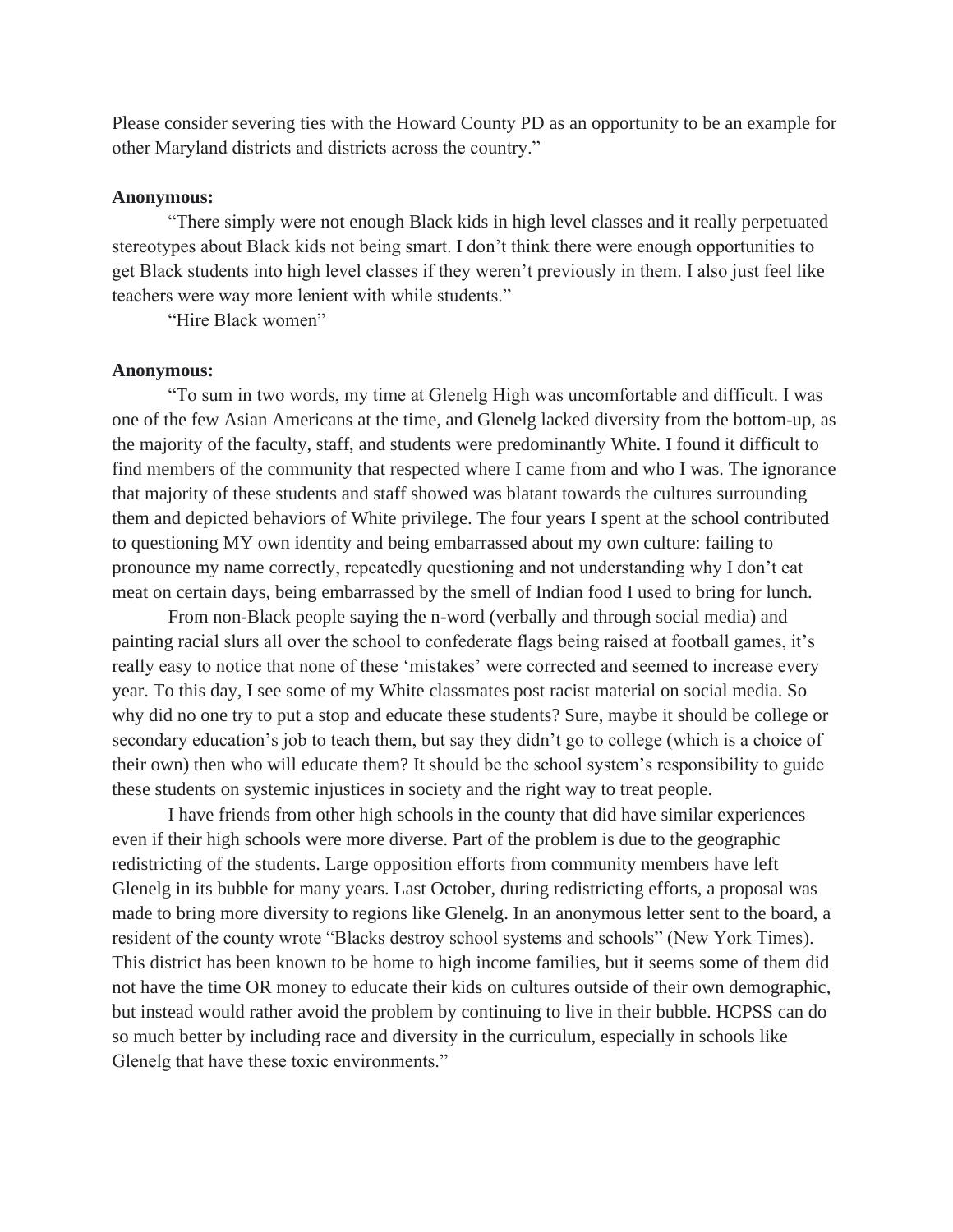# **Bria Warren, Glenelg High School, Class of 2013:**

"I went to Glenwood Middle School from 2006-2009 and Glenelg High School from 2009-2013. Generally, both of these schools were known within the Howard County community as more prejudiced and more backward than other schools in the system. I can say that the behavior I saw at both of these schools was much worse than their reputations. As a Black teenager, it was difficult to learn effectively and grow in an environment like this.

Here are a some things that were said to me during my time at Glenwood and Glenelg: In 6th grade, a girl told me I "looked like a nigger," but that I "was kind of pretty for one." In 8th grade, a boy asked me, "Are you Black? Why do you have monkey lips?" In 10th grade, a boy told me he "just fucking hated Blacks," but that I was "ok." In 11th grade, a girl said my natural hair was "too Black looking," and because of that, it was "not as cute." "It only looks good when it's straightened," she said. And worst of all, in 12th grade, a "friend" started calling me the unwanted nickname of BNB, which stood for "big nigger Bria." These are just a few of the racist things my classmates said to me during my time in school. I made the school administration aware of two of these instances, in which they did nothing more than tell the student not to say those words. Real action was never taken.

I also know that my fellow Black classmates watched the Confederate flag be flown at school football games, listened to horribly racist things being said in the hallways and in classrooms after the first Black president of America was elected and re-elected, and faced micro-aggressions daily, without administration ever stepping in.

The curriculum did nothing to help this situation either. We barely skimmed the surface of Black history, focusing only on the triumphant versions of US history which made America look not so bad. We learned nothing about the ways in which the system continues to oppress people of color today through mass incarceration, poverty, wage gaps, and job discrimination. In my opinion, students should not have to wait until college to learn about these things.

Students and faculty must be held to a higher standard. The examples I just gave show that this was the kind of language that my former classmates were taught at home and felt comfortable enough to say to their peers. This was the kind of behavior that was accepted and brushed over by the schools I attended just a few years ago. And THIS is the kind of system that molds prejudiced children into racist adults. Accountability is key. This is exactly why change is needed."

### **Erika Laux, Marriotts Ridge High School, Class of 2011:**

"My experiences with racism in HCPSS is only visible to me in hindsight, and it is all systematic and structural. The American History content taught to us was greatly Whitewashed. It shouldn't shock the people graduating from one of the best academic counties in the US when they learn about the history of people of color, indigenous peoples, and women of this country and the great roles that they played. In our reading classes, why did we not read one single book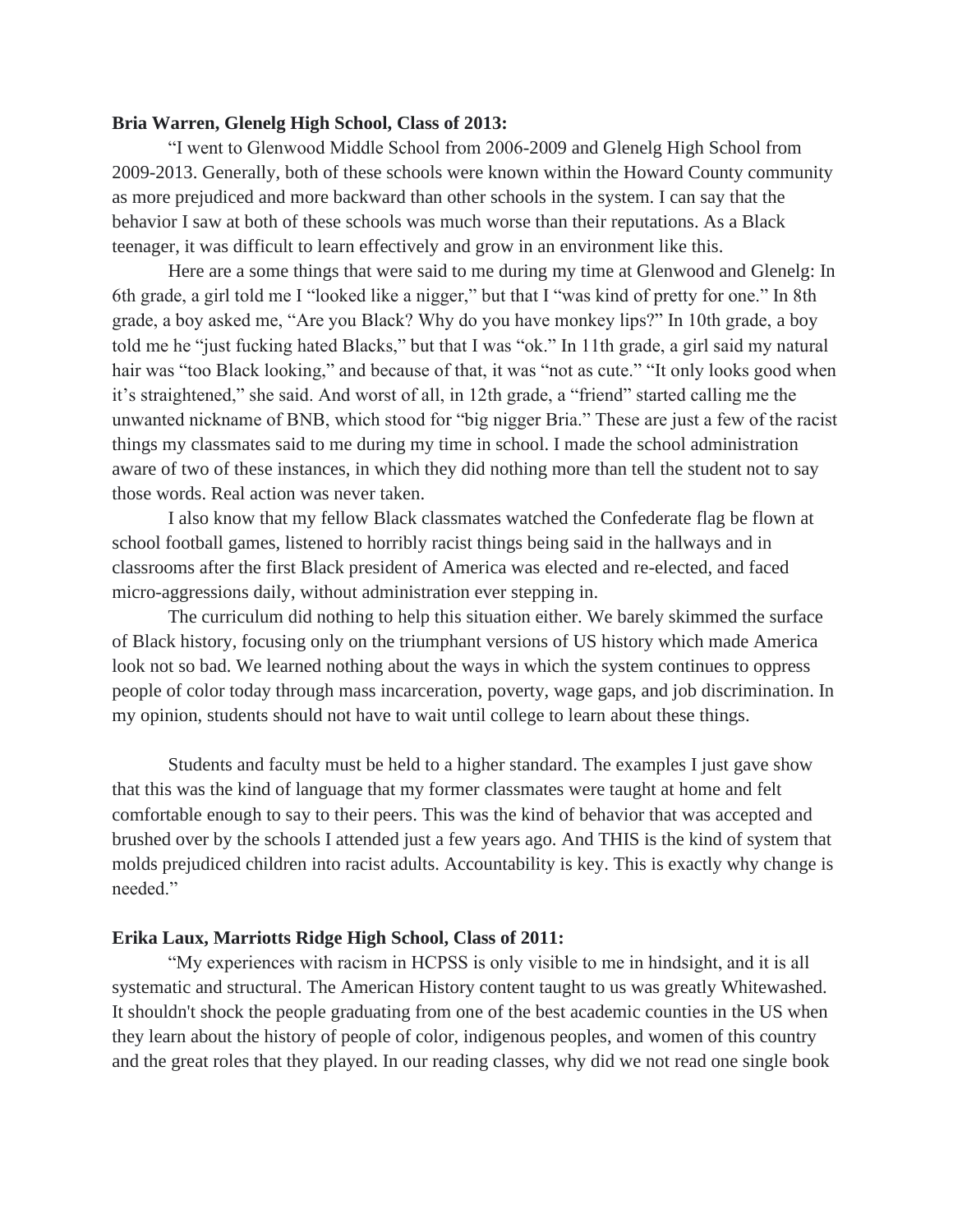from a Black author? Why was that even possible? The answer is systematic racism, and it needs to be brought to an end."

#### **Anonymous:**

"I dated a Black male throughout high school. I am a White female. On countless occasions my peers made rude comments questioning our interracial relationship."

### **Eddy Choe, Centennial High School, Class of 2011:**

"I remember my guidance counselor, when applying for colleges, saying that I shouldn't go into my field of study and that "people like" myself should try to push myself into programs primarily in STEM. When I asked her what they meant by that, she said "People of your community such as yourself would be more suited in fields such as those." I'm Asian. They meant Asian people. I will not incriminate with a specific name because I'm afraid that some teachers and faculty are actively trying to perpetuate some weird "model minority" narrative based on some backwards thinking and that students are being pushed away from their true interests because of it.

I also had a 4th grade teacher who always coincidentally called on me or another student every time to solve something math related. We were the only two Asians in our class."

#### **Anonymous:**

"I never once was taught about my White privilege. I was never taught that racism is still common today. I was never taught about the different types of racism. I was never taught about the things I said or did that showed I have racial bias even though I do not identify as racist. I was never taught how to fix my racial bias. Because it was a part of our school. Our entire school placed stereotypes on everything. Race, religion, socioeconomic status. Why did we not have conversations about this? Why was my social studies teacher the same White male for 3 years in a row? Why did he make us write about current event articles every week but never talked about "current events'' regarding racism and prejudice. Why? Why did I have to dress up as Rosa Parks in elementary school? I am glad we learned about Black figures in history like Rosa Parks, but the only reason no one saw White people dressing up as Black people as an issue is because there were no Black people around. Why did the only back teacher I remember teach special education? Why didn't you hire more Black teachers? Why didn't you have more Black counselors? Why didn't you have more Black guest speakers? Why did we only learn about Black culture as African culture? Why didn't we learn about Black culture in America? Why didn't we learn about Hispanics in America? Why didn't we learn about Jewish in America? Or Muslims in America? Or any other American subgroup besides Christian Caucasians in America? The only time we ever talked about any other race or religion or other identifying group is when we learned about their country. We didn't learn about these groups in the country we live in in the current time. Why? Why did you fail in teaching us? Why did you fail our Black peers in not giving them a voice and also allowing them to be abused?"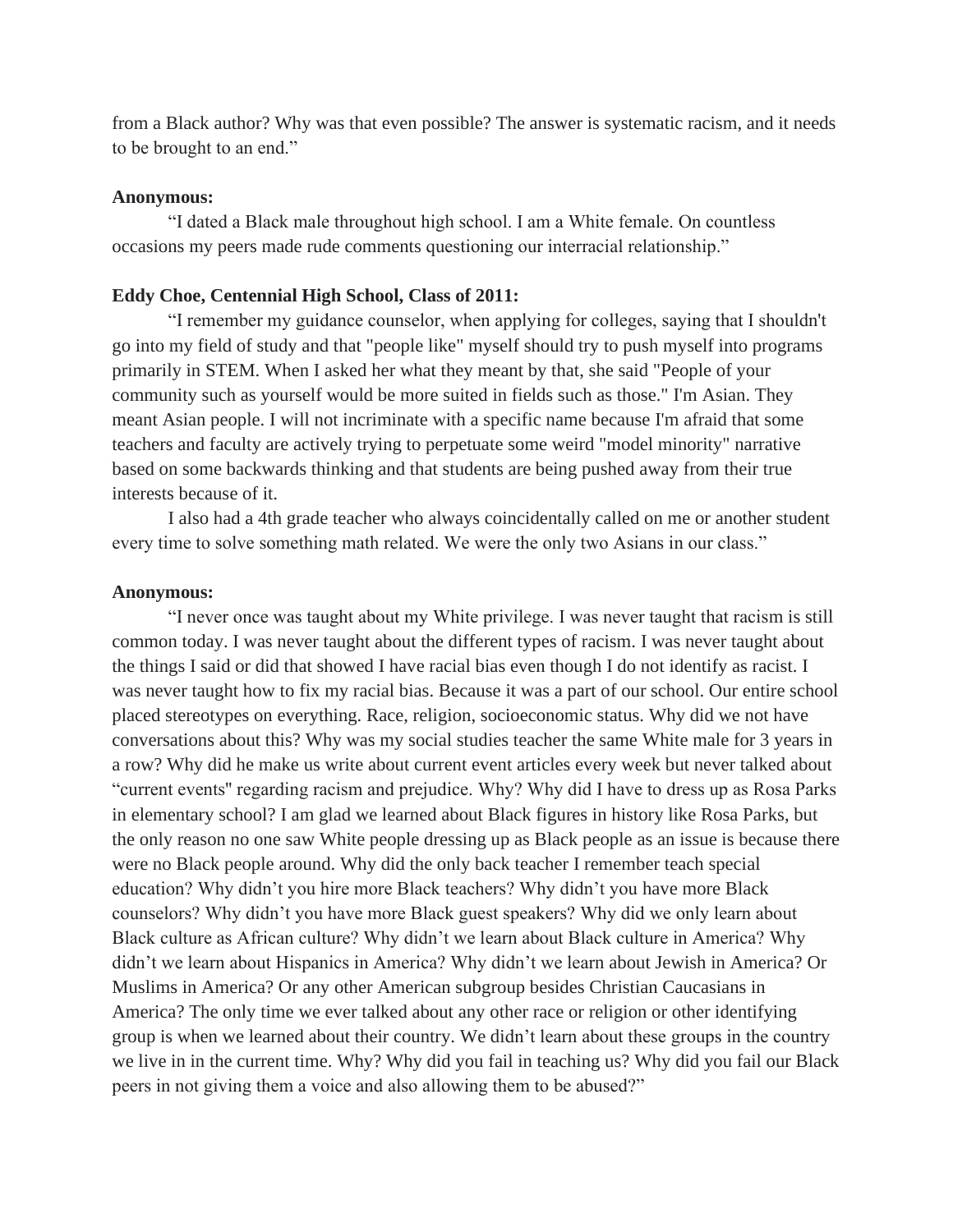### **Dr. Jenan Holley-Cuthrell, Long Reach High School, Class of 2007:**

"I was born and raised in Columbia, Maryland and I have only ever known the Howard County Public School System as it pertains to my formative years. I had the unique opportunity to experience many different schools in the county as my family moved a lot. It saddens me to say that in every school that I have attended, I've experienced some sort of microaggression or overt racism. In elementary school at Bryant Woods Elementary, myself and the only other Black girl in my class were put in remedial class. I was a shy kid, being new to the school, and didn't speak much, but I had no trouble completing my schoolwork in classes. It wasn't until my mother went to school to advocate for me that I was put in classes that challenged me. Throughout elementary and middle school, I experienced an innumerable amount of microaggressions, like kids telling me that I'm not really Black because I spoke a certain way or listened to a certain type of music. In high school, I found my voice, and learned how to advocate for myself. I advanced myself into GT English in 11th grade. I challenged teachers who solely relied on textbooks and problem sets to teach students. No matter how many times I proved myself to be a model student dedicated to academic excellence, there was always a moment that made me think that I wasn't good enough or smart enough. A teacher told me I was difficult. Students assume that I only got into a top college because I was Black. Administrators assumed I was skipping class while talking to a Black teacher in the hallway. These experiences have scarred my memories of childhood and deterred me from ever wanting to return to Howard County, let alone raise a family there. HCPSS cannot hide behind this veil of their so-called diversity when you can see the blatant segregation in schools throughout Howard County, the hate crimes and speech from students and parents alike, and the utter lack of leadership when the opportunity to stand up for racial justice and equity presents itself. I can only hope that the spirit of protest and revolution that is sweeping the nation does not miss HCPSS because change is so desperately needed."

#### **Anonymous:**

"I was in the math honor society and tutored many students after school. I cannot believe the number of students that were in their junior or senior year that would come in after school to learn how to do simple division and multiplication. These Black driven students so obviously wanted to learn. There were never many kids at after school help which shows that just coming and making the effort is a lot. The school system failed them. These students were going to graduate without learning simple arithmetic and I cannot see any other fault but that of their teachers. They were trying. They wanted to learn. But, the school system allowed them to get this far into their academic careers without teaching them anything."

## **Mallory Jubb, Glenelg High School, Class of 2019:**

"I attended Glenelg when the hate crimes were committed against our principal and minority students. I saw how little was truly done to educate students after the incident. I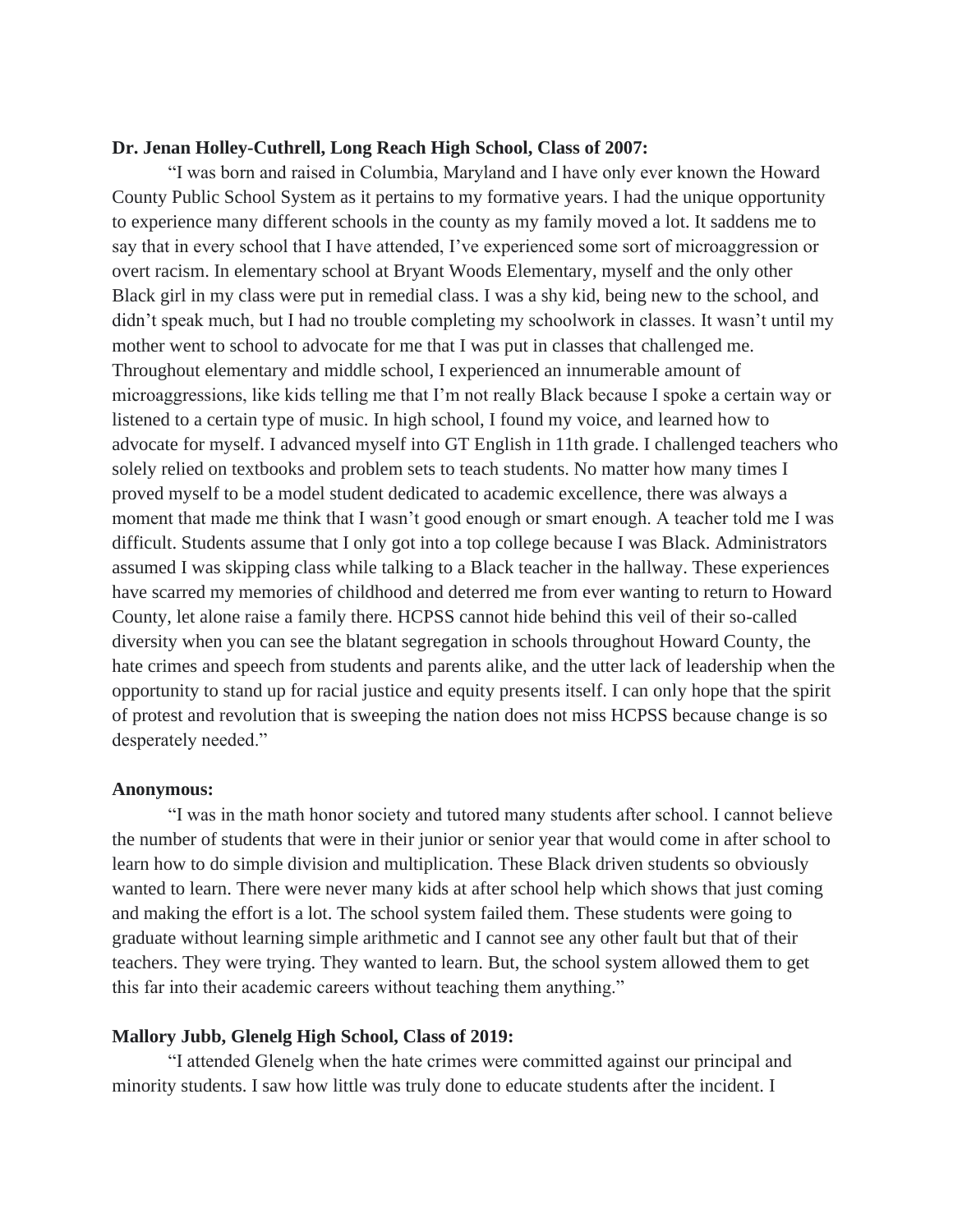witnessed these racist students live fairly normal lives following, as their friends stayed their friends and not many people spoke up on the issue. I also know the history of Glenelg students and the many other racist occurrences including holding up confederate flags at football games, etc. I also wish the HoCo Curriculum emphasized the importance of educating ALL students about Black history. I took US History, World History, and AP US history and I still find myself unequally more educated about "White history". Often in history, we spend so much time on the early years that moments such as the Civil Rights Movement and other important instances are squished at the end."

"I feel school systems need to educate students from a young age of the importance of equity and teach students about Black history. Our school system also needs to do a better job addressing instances of racism that are not always broadcasted as heavily as hate crimes (such as micro aggressions and other more subtle forms of racism)."

## **Greta Sobieski, Glenelg High School, Class of 2013:**

"As a White woman I cannot say that I have experienced racism at Glenelg nor can I say that I've ever felt unwelcome, unheard, or unrecognized because of my skin color. My knowledge of the privilege that I have was not something I completely learned about until after I went to a southern college and saw racism in full force, shameless and rampant. As I learned of the events that occurred at Glenelg from my younger brother and other Glenelg students younger than I, I began to realize how obvious it is that these students are not being educated to understand how their varying degrees of racism affects their peers. Whether it be compliance when making racial jokes or comments, or blatant support and donning of the confederate flag. Regardless of the "degree of severity" the racist remarks and actions are, it is unacceptable.

As a young adult, who is nearly 25 years old and has a college degree, it is embarrassing when I realize there are monumental moments in history that I am oblivious to because the education system has failed to include an in-depth coverage of Black history in it's curriculum. As someone who took multiple education courses in college, I understand that there is a fine line that teachers need to be careful of when they teach certain subjects. I understand that in order to remain unbiased, teachers must present all sides of history to allow us to figure out what we believe in, HOWEVER, this is not a matter of right or left, it's a matter of right and wrong. We teach our students about slavery and how Black people were stolen from their land and brought to America. We then put that unit in a drawer only to bring it back out for Black History Month where we review MLK and Rosa Parks.

For the amount of adversity that Black people in America have historically experienced and overcome, to condense their history into a few short units is insulting to Black students of HCPSS and it is damaging to the White students who graduate from high school with a vast lack of understanding in Black history and systemic racism. As I make posts on Facebook in regards to the BLM movement and see old classmates of mine turning previously safe spaces into places of ignorance and hate, it is apparent to me how severely these people were deprived of important information about Black history."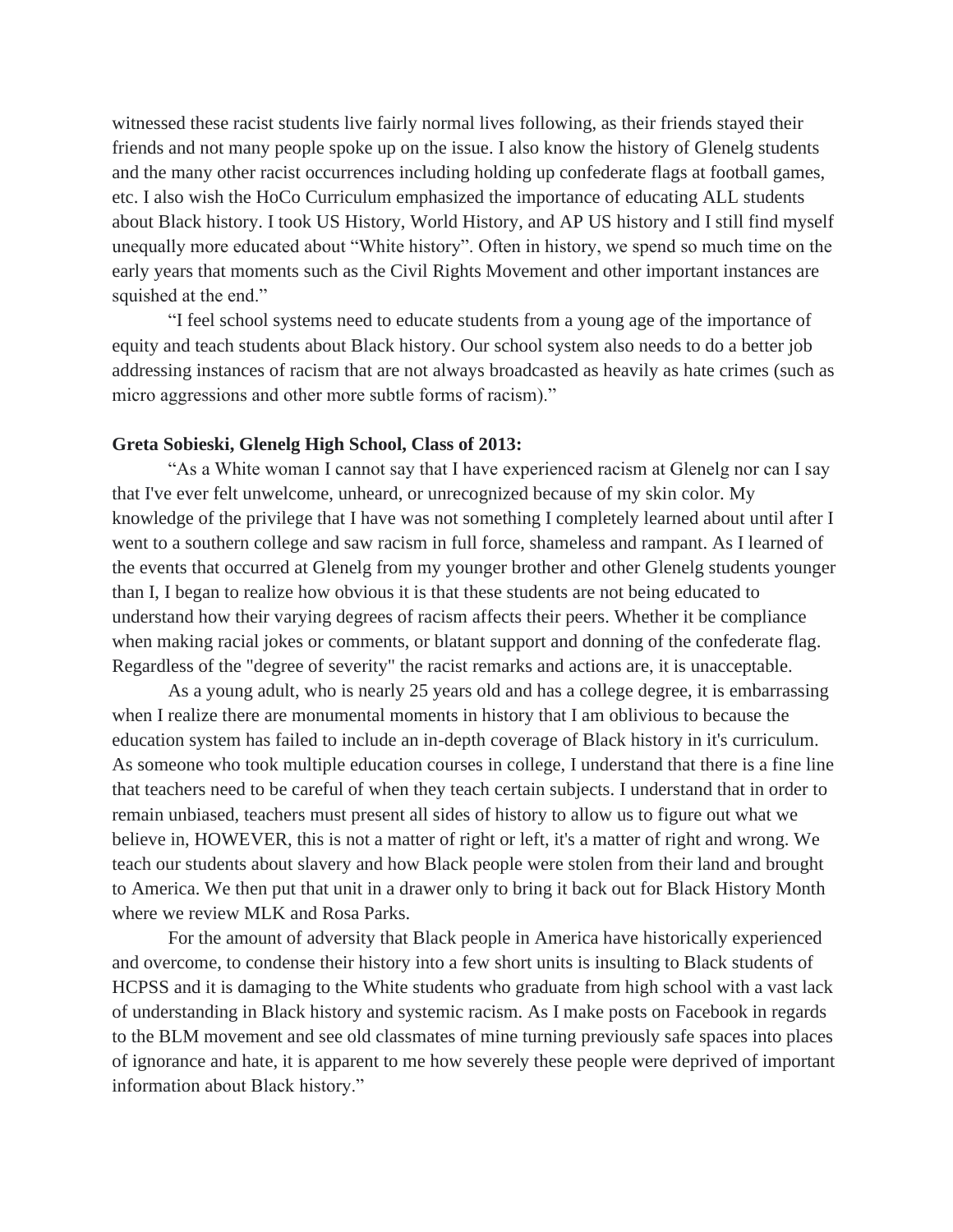## **Mallory Baldwin, Mount Hebron High School, Class of 2014:**

"From what I can remember, the Black history "curriculum" consisted of a few movies about Slavery, Harriet Tubman, Jim Crow laws, Brown v. Board of Education and Martin Luther King Jr. We briefly discussed the horrific events Black people experienced in the past and the amazing activists that fought for equal rights. That's where the conversation stopped. We never talked about the persisting racism and social injustice that affects Black students sitting in class present day."

#### **Anonymous:**

"It was either my sophomore or junior year, but I remember I was in the locker room changing after gym. I was with a bunch of White kids and a few Black kids. I don't remember what started it but I remember the locker room getting rowdy and a student started a White power and KKK chant. Being one of the few minorities in the locker room, it was definitely unsettling, especially for the Black students."

## **Samya, Wilde Lake High School, Class of 2023:**

"I think that the biggest issue I have seen a lot in Howard county is the racial divide between higher level classes. I'm Black and for the most part am in all GT classes but I have classes in all levels and you can't help but notice that there are less and less Black people in higher level classes. I truly think something should be done to change this because it creates this stigma that Black people are dumb or "unfocused" cause they aren't in GT when this isn't the case. The students also comment on it saying that their regular classes are with the "bad kids" but those bad kids are just Black kids. I also think that this year during redistricting, people especially from river hill were saying they don't want "diverse" kids from Wilde lake lowering their property value and test scores and Howard county was just like ok and something more should've been done especially since it truly showed the racial bias in Howard County."

## **Anna Hovet, River Hill High School, Class of 2018:**

"At one point we had to be able to label every country in Africa. We learned very little about when these countries formed, languages spoken in each country, relationships with other countries, and so on and so forth. As far as Black history in America, we learned about the civil rights act and movements. We did not learn about Stonewall. We did not learn about the NAACP."

#### **Anonymous:**

"On social media people from other Howard County schools have thought it was funny to claim me as a Mexican and say that I sell drugs and that I'm illegal. which none of that is true.. yet again it nothing new"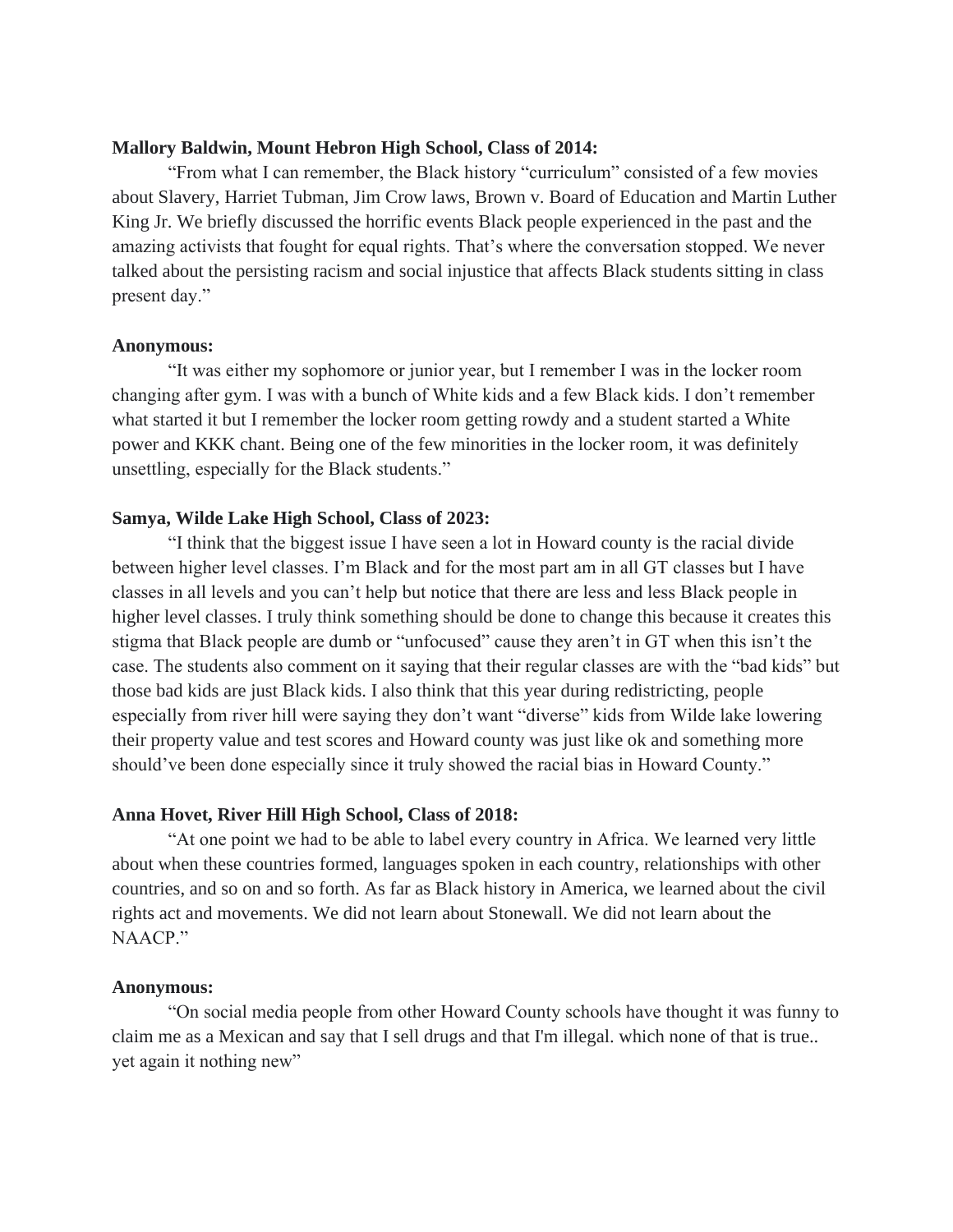#### **Anonymous:**

**(**Racism in HCPSS can be seen through) "students' use of the n-word on social media; inperson microaggressions"

## **Anonymous:**

"My first year playing soccer was as a freshman on the varsity team. I remember my teammates telling stories about how Glenelg High School's team was racist, but I was naive at the time and didn't think that people could be racist. I'll never forget that on game day as we were warming up, many of the other teammates spat at and towards my teammates of color. I don't recall any racist slurs, but I also think they dressed up as "ghetto" imitating that people from OM dressed and acted this way. This was the first time that I was exposed to this and it's something that I'll never forget."

### **Anonymous:**

"The best part of going to Oakland Mills was the diversity in both the student body and the staff. I like in upstate NY now, and wish the school system here was more diverse. I know that, when we were in school, there were county schools that people thought of as "ghetto" because they were more diverse, and schools we thought of as racist and redneck-y because they were not diverse at all. I believe all schools would benefit greatly from a more diverse population. The more different kinds of people, from a variety of backgrounds, that you get to know, the broader your idea of the human experience is. We need to expose our kids to others who are not just like them so they learn that everyone in the world is not just like them, and they understand the value of that."

# **Christina Kim, Atholton High School, Class of 2020:**

"Although we do learn about some of the racial injustices throughout history, the only class I took that focused on it was AP US History, and even in that class the severity of the situations were not communicated as well as they should have been. Additionally, we stopped discussing racism shortly after the lessons discussing segregation, when in reality it was a deepseated issue that continues on to this day."

#### **Anonymous:**

"As a Black girl who attended schools in Howard County for most of my K-12 experience and has since graduated, I can reflect knowing that my time there was full of racial microaggressions. Over the years, in high school particularly, I heard affluent White peers decide that the high proportion of Black students at schools like Oakland Mills and Hammond made those schools, "ghetto." When I was accepted into a prestigious university, I was told by two of my good friends of instances in which other students downplayed my achievement. In the first instance, another girl specifically claimed that I only got in because of affirmative action, while in the second, no explicit mention was made of race to my knowledge but do you really think the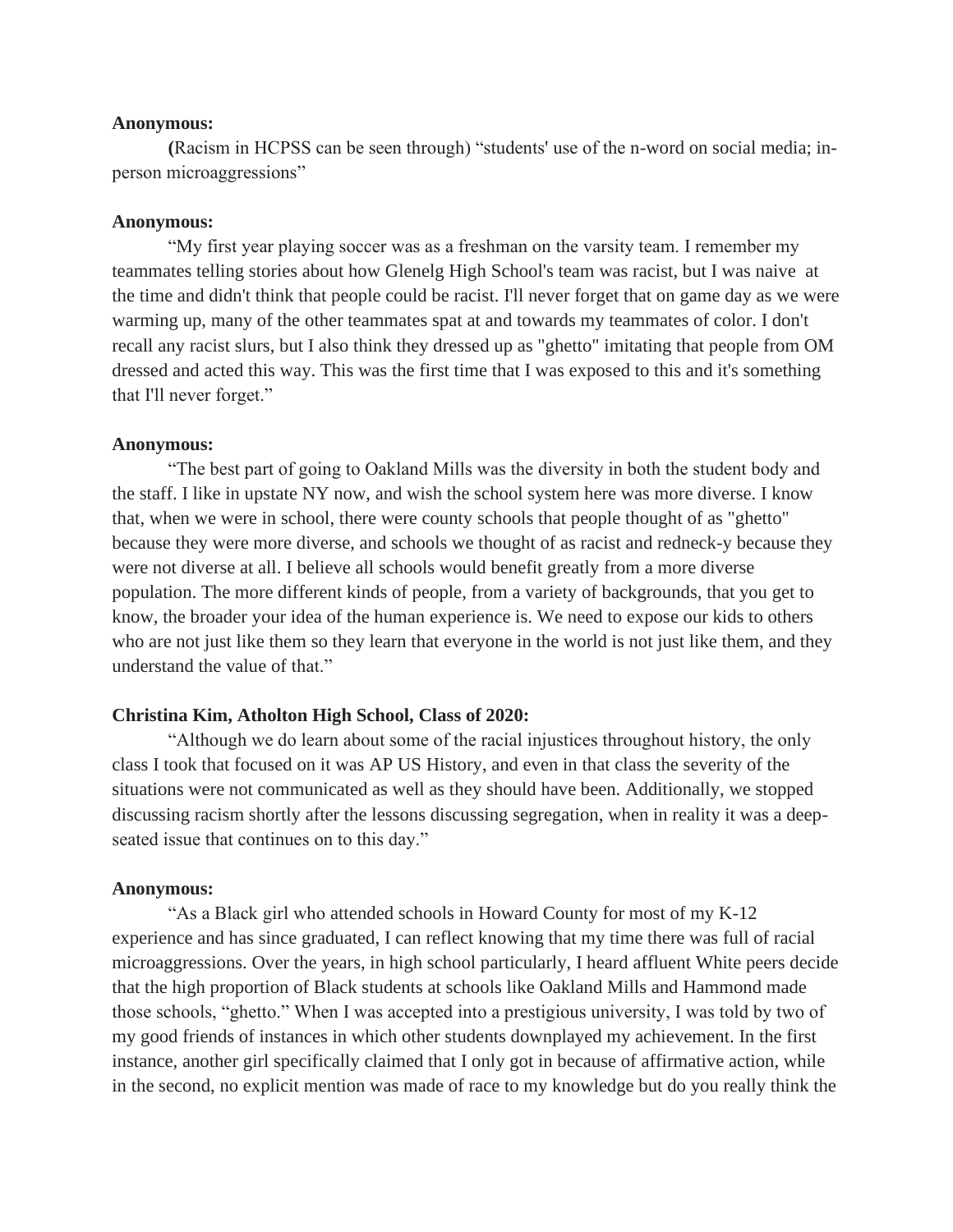same thing would have been said about a White or Asian student? We learn about affirmative action in school quite briefly but never about the fact that White women are actually the biggest beneficiaries.

I recall only having three Black teachers in my entire K-12 career: one in elementary school and two in middle school. For young Black boys, studies have shown that not being taught by individuals who look like them can be quite damaging. HCPSS needs to make an active effort to improve diversity in its hiring practices. HCPSS also needs to improve the diversity of authors in English curriculums. After reflecting on the books I read in my English classes, only in my senior year was there a real effort on my teacher's part to have us read literature that was not exclusively written by White men. Why can Shakespeare be read each year but not Black, Asian, Indigenous, and Latinx authors? It is not because individuals of these identities do not write but because curriculums do not seem to value their writing and the perspectives that take shape through their words.

History classes need not be taught from a Eurocentric perspective as many of mine were. It reinforces the idea of a White savior complex which only misguides students when they enter the real world and are (hopefully) forced to acknowledge that many groups of people were just fine before they encountered Europeans. In my years at HCPSS, I was told that I was shockingly articulate, called aggressive as I was only being assertive, and asked if my hair was real, if I could twerk, and a host of other questions taking root from stereotypes. When discussing my experiences with my natural hair, I was told by close non-Black friends, "yeah but it's just hair." Though upsetting to hear, I do not fully blame them. Students of color grow up in a world where their non-White skin encourages them to hate themselves, whether through stereotypes or a lack of representation in media and real life. This is a reality that most White students are unfamiliar with because books, products, etc. are made with them in mind. I believe history curriculums should at the very least make note of the Eurocentric beliefs that are forced onto most of us at a young age and discuss the current ramifications of those beliefs. Some male members of the track team also mocked Black culture by wearing durags (despite being White) and calling one particular warm-up "cotton pickers." Blind to the power of their words and actions, it was all just a joke to them but that was very disturbing to see and hear for me and other Black students. So to the Board of Education: high standardized test scores mean absolutely nothing if students are blind to the role of race because in this country, it permeates almost every aspect of life."

#### **Anonymous:**

"Our school was very diverse and yet there was still the occasional "casual racism", meaning conversations with overt racism or racist undertones being spoken casually. I am a White male and while this made me uncomfortable I did not have the courage to speak against it until I was older. While I never participated I know I only saw this side of the people who did because they assumed another White male would agree with them. As an adult I still experience these instances, with a lessening frequency up until about a year ago, but now I have the courage to speak against it. I think the curriculum needs to include what to do and how to stand against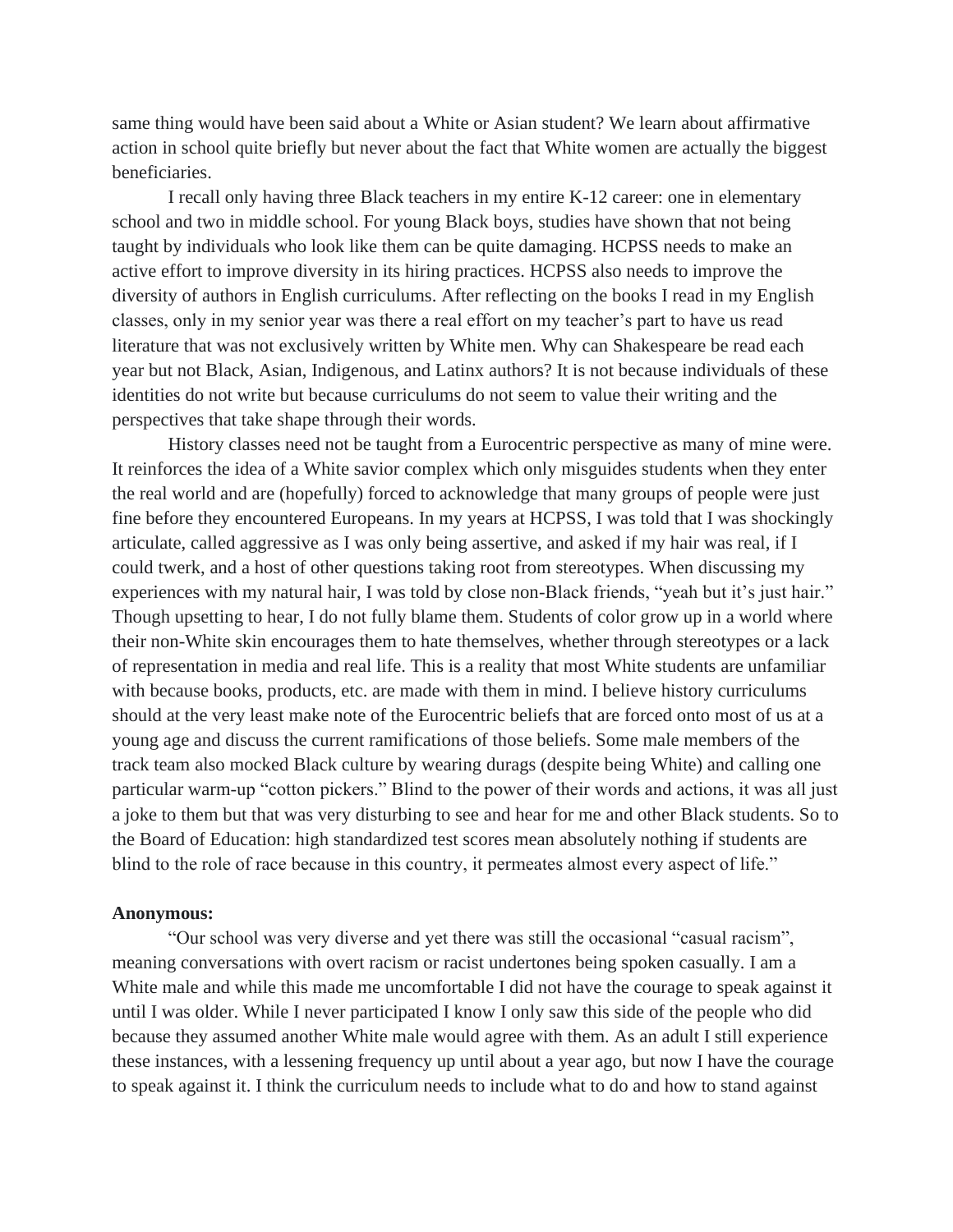racism when it is brought up with no minorities around. It is the responsibility of all of us to end racism and the best way to do that is to call it out in ANY setting, make no place a place of comfort for those thoughts and ideologies. This type of "casual racism" is perhaps one of the most dangerous as it gives it a place to settle and grow."

## **Anonymous:**

"We had a Black kid on our team, who our coach liked to call "boy" among other pseudo racist names. He called a number of the White players on the team "son" or "buddy" but always referred to our Black teammate as "boy." The racist nature of this and other comments were explicitly pointed out to him on several occasions, by White and Black players, to which the coach would always dismiss as joking; "Can't you take a joke boy?" So we started documenting all the racially abusive phrases and comments he would make for an entire month. We brought the entire extensive list and his responses to being told his comments were racist, to River Hills principal and athletic director. In a meeting with both, we presented all the data from a month (a full journals worth) and we were cut off from presenting and told "this clearly isn't an egregious case, and clearly you haven't warned him about how demeaning his comments are, so we don't feel this requires any further action on our part." The meeting lasted all of 5 minutes, and they didn't even look at the papers of documented racial abuse."

(HCPSS should have a) "neutral third party to handle any racial abuse complaints filed in the county."

## **Rachel Herron, Glenelg High School, Class of 2010:**

"My experiences with race as one of the few Black students at Glenelg belong to two categories: horribly egregious or willful ignorance. Here's what I mean, during my time at Glenelg I witnessed actions and conversations that were blatantly racist or was made to feel like there was no race problem at all, which honestly did more harm. I was in many AP classes, to my recollection, I was always the only Black person in most of my classes. The only Black person in the orchestra. The only Black person in many of my after school clubs. And every single teacher I had at Glenelg was White. So on top of the incidents of racism, whether it be the defending of the confederate flag or use of the n-word in the halls, there were very little conversations about these instances. After the election of Obama, a veil was lifted among many people, and that's when it became clear that the racism at our school was a community issue, as I heard critiques that were not political, they were blatantly racist. And there was little done to repair this issue. There was a Parent/Student meeting that I could not attend but my father did. While he appreciated it, we both wished it had been a school wide, mandatory assembly. Part of the reason why I wanted to leave Howard County was because I wanted to be in a place where there was not only more diversity, but more conversations about race and injustice. Most of the Black history I know was because of the research I did on my own and not because it was part of the curriculum. Whenever I had a chance to do a project on a writer, poet, hero, etc., I always chose a Black person to introduce my colleagues to people they never would have heard of. I did it so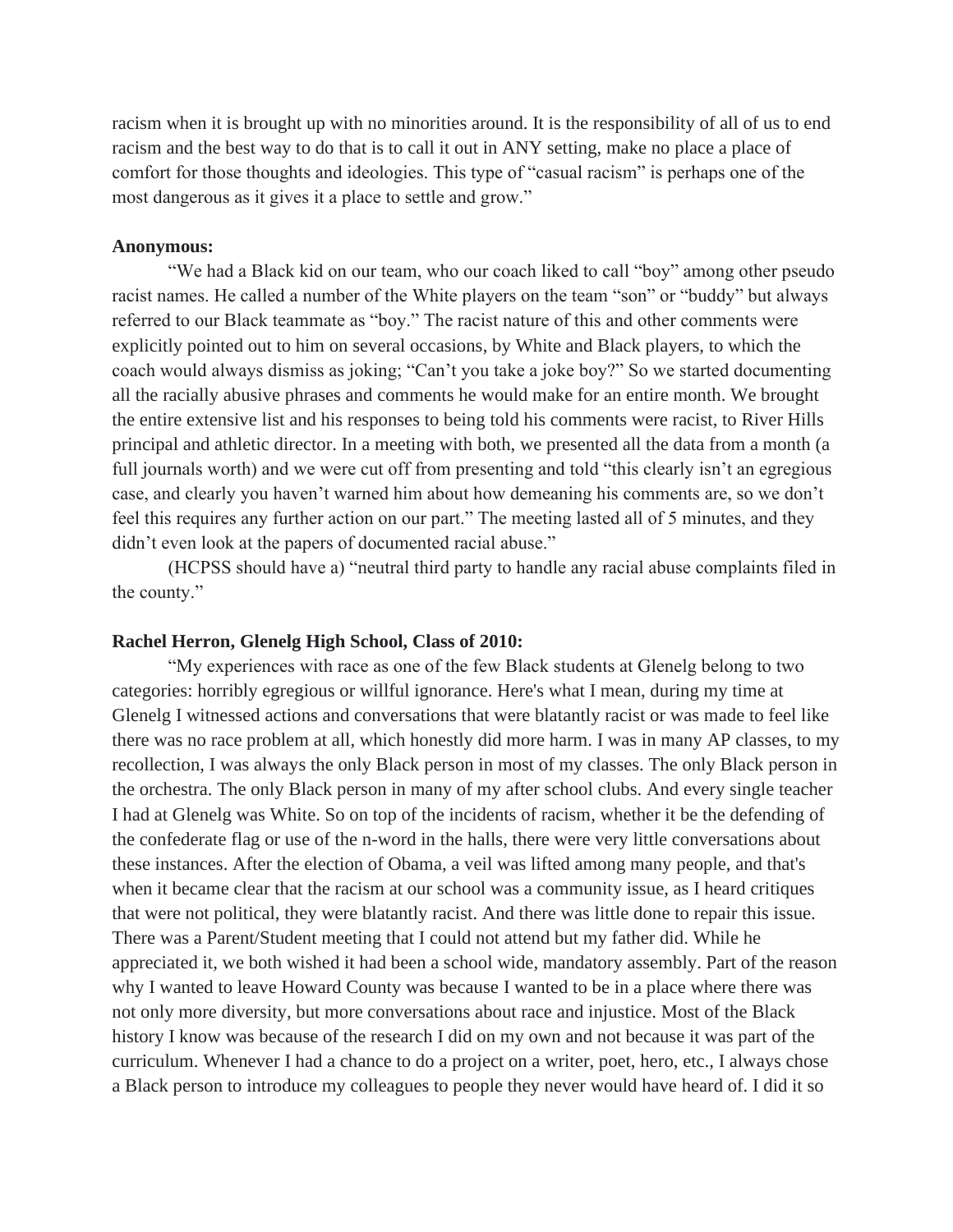often that my friend even made a snarky remark about how I only did projects on Black people. I feel like that experience perfectly encapsulates the issues with the euro-centric curriculum as well as the racism at the school. It was all just lacking education, understanding, and empathy."

"Encourage your teachers to not only understand their Black students' perspective, but also empower the students to bring that perspective to their work in whatever class or subject that may be. Create harsher punishments for any type of hate speech in any form. Have mandatory diversity and inclusion sessions in classrooms and in after school activities, even if there are no Black students present (especially if there are no Black students present). Stop ignoring the fact that for many of the HCPSS schools, there is a major lack of diversity. Instead of pretending that it isn't happening, acknowledge it as a tool to help everyone grow."

#### **Anonymous:**

"River Hill High School is (or at least, was) touted as one of the most diverse high schools in the county. I definitely took pride in that. It is only in retrospect that I realize that parading "diversity" was a way to avoid addressing actual issues with diversity. I literally don't think I had a single Black teacher (or a teacher of color, for that matter), which is unacceptable.

Additionally, our government and history courses presented an extremely diluted version of true US and world history; we received an accurate education with crucial pieces missing. I remember remarking that in AP US History, we had to memorize the name of every single WWII general/commander, but we barely spent any time talking about atrocities committed against Native Americans and how political maneuvers like the "War on Drugs" planted the seeds for systemic racism and police brutality as we see them today. In our English classes, we barely read any books by BIPOC, and any books we did read about racism and US history were written by White authors. I remember that I had joined the school book club for a few months; that was the only setting in which I read any books by POC authors. The one impactful book I read in high school on the subject, "To Kill a Mockingbird," was I think eventually banned. I must say, compared to my high school classes, several classes at Clarksville Middle School did a much better job of addressing racism without sugarcoating it. I read Roll of Thunder, Hear My Cry by Mildred D. Taylor in 7th grade, and the messages of that book have truly stuck with me.

The last thing I'd like to make clear is this: I am a non-Black person of color, and I did NOT face anywhere near the same challenges in this county that my Black colleagues faced in our system. In fact, I'd go as far as to say that many times, non-Black POC are complicit in perpetuating anti-Blackness. Many parents in the Asian-American community have fully bought into the "model minority" myth, and were happy to be overtly racist, along with White parents, in the face of potential redistricting a few years ago. I am concerned that if students do not receive proper, complete education about the history of systemic racism in middle and high school, they will not have the tools to combat the conditioned ideas that they inevitably inherited from their parents and fellow students."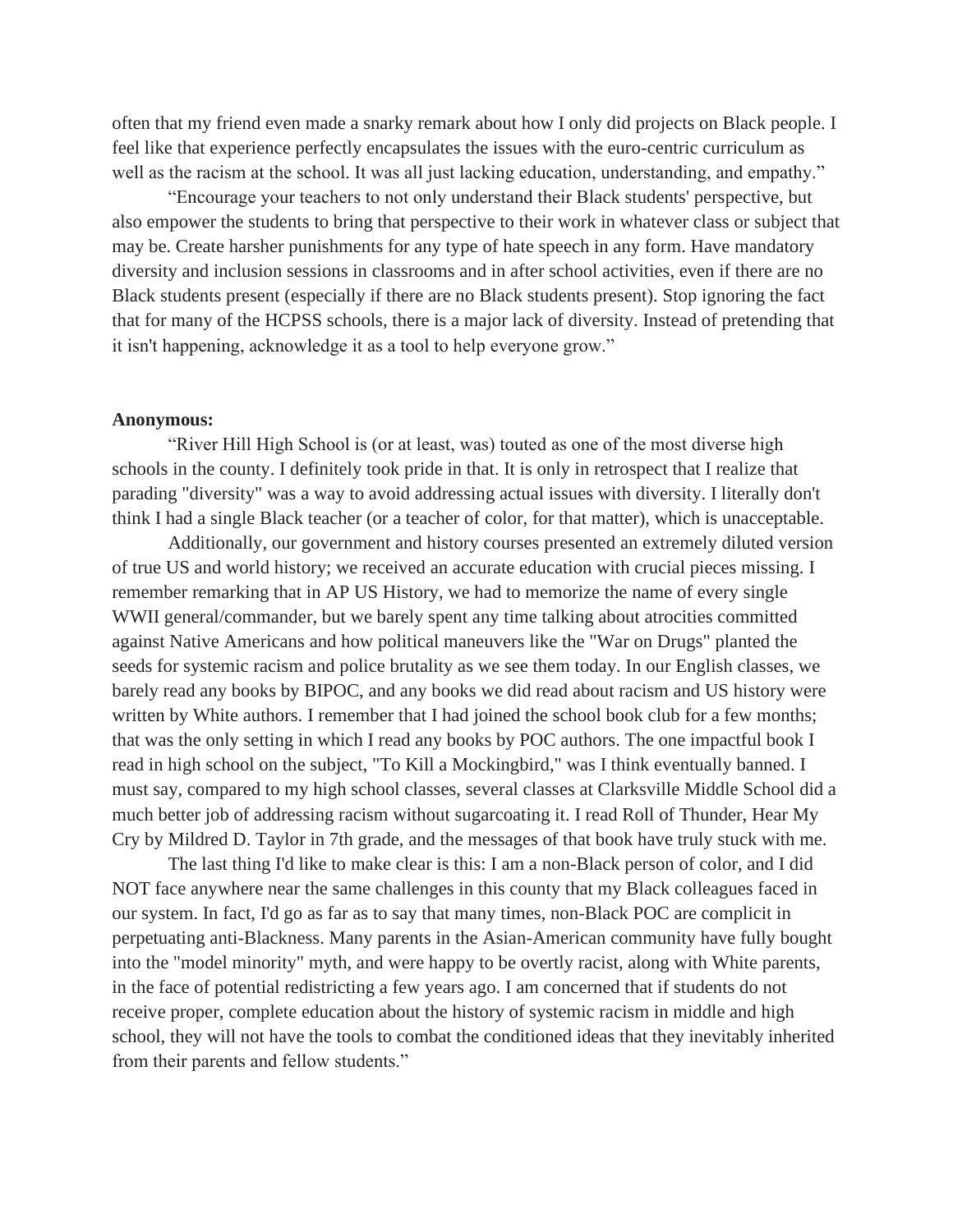"I think parents in this county also need to be held accountable, and need to better understand systemic racism and diversity. I don't know exactly how, yet, but it would be worth exploring ideas that actively engage parents in these discussions, too. A lot of these biases start at home."

## **Anonymous:**

"I am sad to say that it took me this long to recognize that HCPSS is flawed in regards to racial bias. I am an Asian American, and I've always been aware of the racial bias I've experienced; however, I never related it to the fact that there was a gap in the historical education within schools and lack of representation. As I've reflected, I've now realized that I can barely remember having many non-White teachers. Why is that? How are we to learn about the racism that exists when most teachers are unaware of their own privilege? Who is going to start those discussions? I am now a teacher, and I'm recognizing the importance of having these conversations with my students who may never become aware of the racial issues and implicit bias within themselves otherwise.

I remember a time in high school where my English teacher, who was White, asked one of my Asian American peers when she learned to speak English. This peer was born and raised in the US. What kind of sense of belonging does that create within the classroom? Again, as a teacher, I've learned that one of the most important things you can do is to create a climate where all students feel wanted and cared for. These kinds of questions will not lead anyone there. It's bad enough when students within the school make racist remarks, but when it's the teachers, that's so much worse. I'm sure I'm not the only one who holds teachers to a higher standard.

In addition to that, I've realized how much Black history WE DID NOT LEARN. I feel like I'm playing catch up now, and I am blown away by how much I didn't know about the corruption within our government and justice system, especially towards the Black community. Why am I learning this now, 7 years post high school graduation? I am embarrassed that I've been blind to it all this time. Many things need to change, and the curriculum is one of them. What I gathered about the US government from high school is that it truly worked for the good of all people. I know now that that is not true, and we have a lot of work to do, especially on behalf of the Black community. I needed to learn that earlier, not so that I could revolt against the government, but so that I could help be a part of the positive change."

#### **Anonymous:**

"The curriculum surrounding Black history month was woefully small and not well thought out."

### **Anonymous:**

"I started my journey with HCPSS at Deep Run Elementary School, where it was obvious that they did not receive the same number and quality of resources as other schools in the county. Deep Run had amazing teachers, those that genuinely cared about their students and wanted to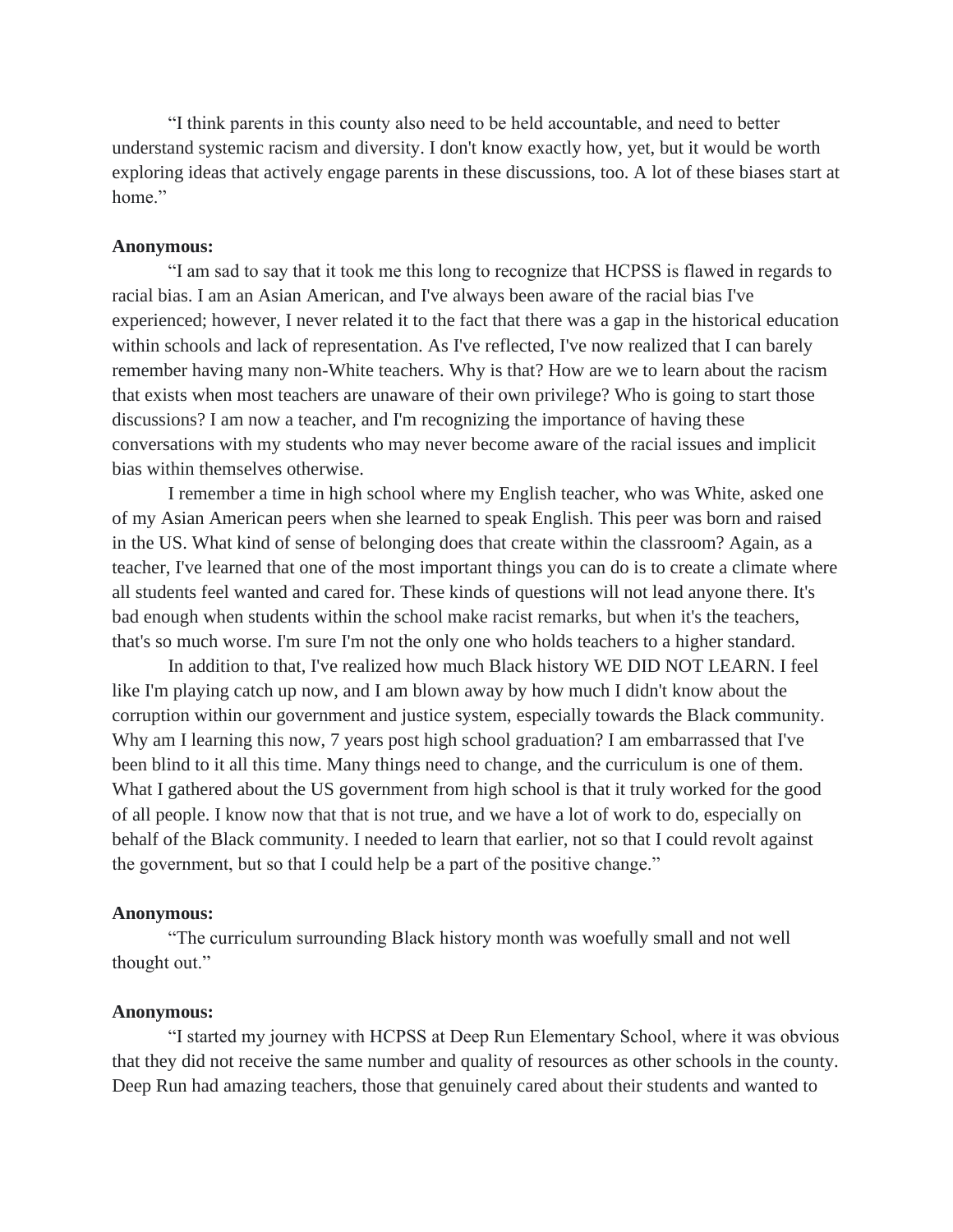fight for their diverse student body to have the same opportunities as the rest of the county. In the third grade I transferred schools to Bushy Park Elementary School, a school that had just been re-built, with shiny new books and an abundance of resources. While this in itself is not inherently wrong, the differences in opportunity between the two schools were striking. I continued my education in the Glenelg area, later attending Glenwood Middle and Glenelg High, both of which held the same story. Throughout my entire public school education, I would say I had about 5 POC teachers. Those that I did have were often ridiculed and disrespected by my peers.

There was a clear divide between the student demographic within grade-level courses and GT courses. I started my Freshman year in grade-level courses, where often the POC students were placed. In my Sophomore year I bumped up to all GT courses, where the consensus was really that those who were in grade-level courses were below us. We were in a school that pushed for students to take all AP classes, when really that was a disadvantage for those who may not have the resources or be able to afford multiple AP exams.

While students were already at a disadvantage being placed in grade-level courses, they were forced to be in school with a very prevalent racist community. I will always remember the minimal repercussions that students had after a confederate flag was flown at a football game. Following that game, many students came to school wearing confederate flag attire out of spite of the note, very small, punishment that they received. The administration did not do much to stop these students - teachers would ask the students to go to the administration office, where that shouldn't have even been their responsibility. Those students should have been stopped in the hallways before even going to class. And this was occurring for days, if not weeks.

I don't entirely blame the kids at school. It is the school system, the parents, the community. We need to stand together, to teach the truth, and to raise our kids to learn history and accept all people for who they are."

### **Lane Schanck, Marriott Ridge, Class of 2021:**

"While I am not a person of color, I have seen a and heard many teachers at my school perpetuate racism and stereotypes and blatantly ignore the students who do so as well. We need accountability amongst teachers as they are supposed to prepare us to impact the world beyond high school and if they are teaching us that racial bias is acceptable, we are likely to continue that attitude after we graduate. There needs to be accountability at HCPSS schools if we want lasting change."

## **Amy Blanchard, River Hill High School, Class of 2019:**

"Improve holocaust education before high school"

## **Clair Costa, Glenelg High School, Class of 2019:**

"I did a research project on implicit racial discrimination within HCPSS specifically focusing in grade performance and recommendation. Any educator who claims to be free of bias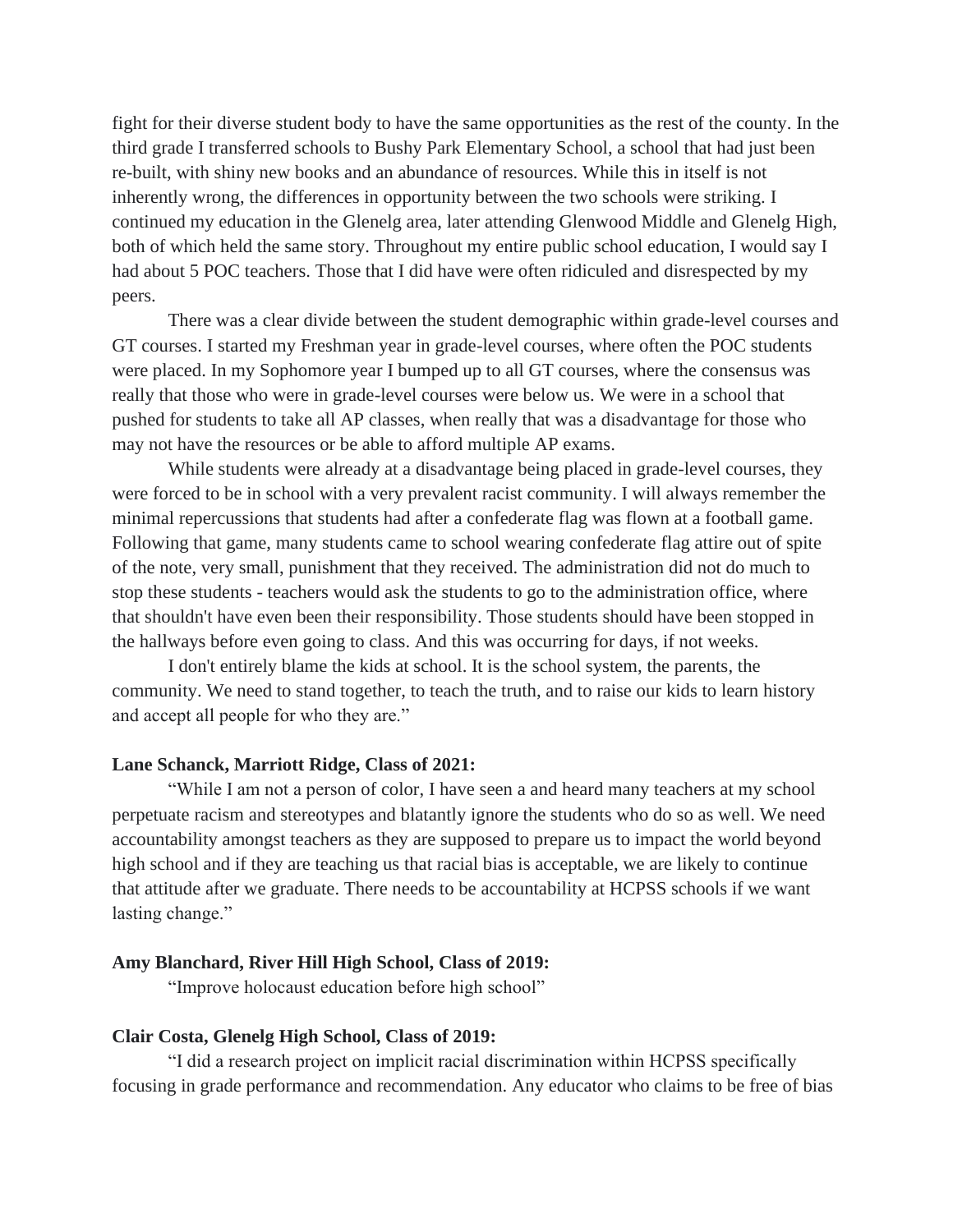should read the essay

(https://docs.google.com/document/d/1zfi7WqVHLVQUPs3\_3LGgzOS0TnYg5G6OkJHazCyfn xg/edit) and challenge themselves to face reality. HCPSS needs to do more to systematically, systemically, and structurally address this."

## **Terri Reynolds, Mount Hebron High School, Class of 2008:**

"Moved to MD in 2005, was instantly warned by a social studies teacher to be careful "in the jungle!" (That's what the staff & students called the hallway the Black kids hangout in). This same teacher would go on to tell myself and the class that racism isn't real and it's something that POC use as a crutch. He also told me that the "racial experiences" I spoke up probably happened because of my attitude or me playing the victim. The entire class joined in. The 3 years I was there, the classmates were allowed to make monkey noises walking past us, I also remember hearing those same noises from other schools while I was playing sports. There were teachers who allowed us to play "Blacks vs Whites" in PE and when the Black kids would refuse, we were given a 0 or sent to the office. I remember kids being allowed to call me any variation of the N word, and the teachers would usually laugh. I remember having classmates joke about buying all the WOC in our 08 class, because "his family probably already owned most of us!" Every time I defended myself against racial attacks, the teachers immediately corrected me, would tell me to apologize to the students and class, and to get over it, but the kids being racist NEVER got scolded. I remember being told that there could only be so many Black girls on each sports team, especially if the Black girls weren't going to be giving any "appreciation gifts." I had an English teacher call me a Black Witch and followed her rant with "You people disgust me!" I told my Mother, but of course the school denied everything and the teacher ended up dropping me a letter grade for "starting stuff with her!" I told my counselor, and the admins but literally everyone at Hebron could care less!!

Hebron is known for its racism, all Howard County is actually. I'm 30 years old now, and I refuse to step foot anywhere near Hebron or Howard County, because I know I'm not safe!! And I grew up in Kansas with actual KKK members!! Yall love to talk about how bad the city is, but I've never felt unsafe or uncomfortable in the city........however the schools AND community have let me know myself, and my kind are NOT welcome in Howard County, and I'll gladly stay away..."

"There has to be community effort, no policy in place will be effective if the students know the rest of the community is against them! We had policies in place when I went to Hebron, but we also knew the whole town hated us, so we didn't see the point in trying!"

# **Jeanine Gezelle, Glenelg High School, Class of 2015:**

"I think one of the biggest factors lacking from my experience at Glenelg was a continuous and candid discussion on race. If there did happen to be a class discussion on racism, the topic would be discussed as though it were merely a thing of the past, avoiding focus on the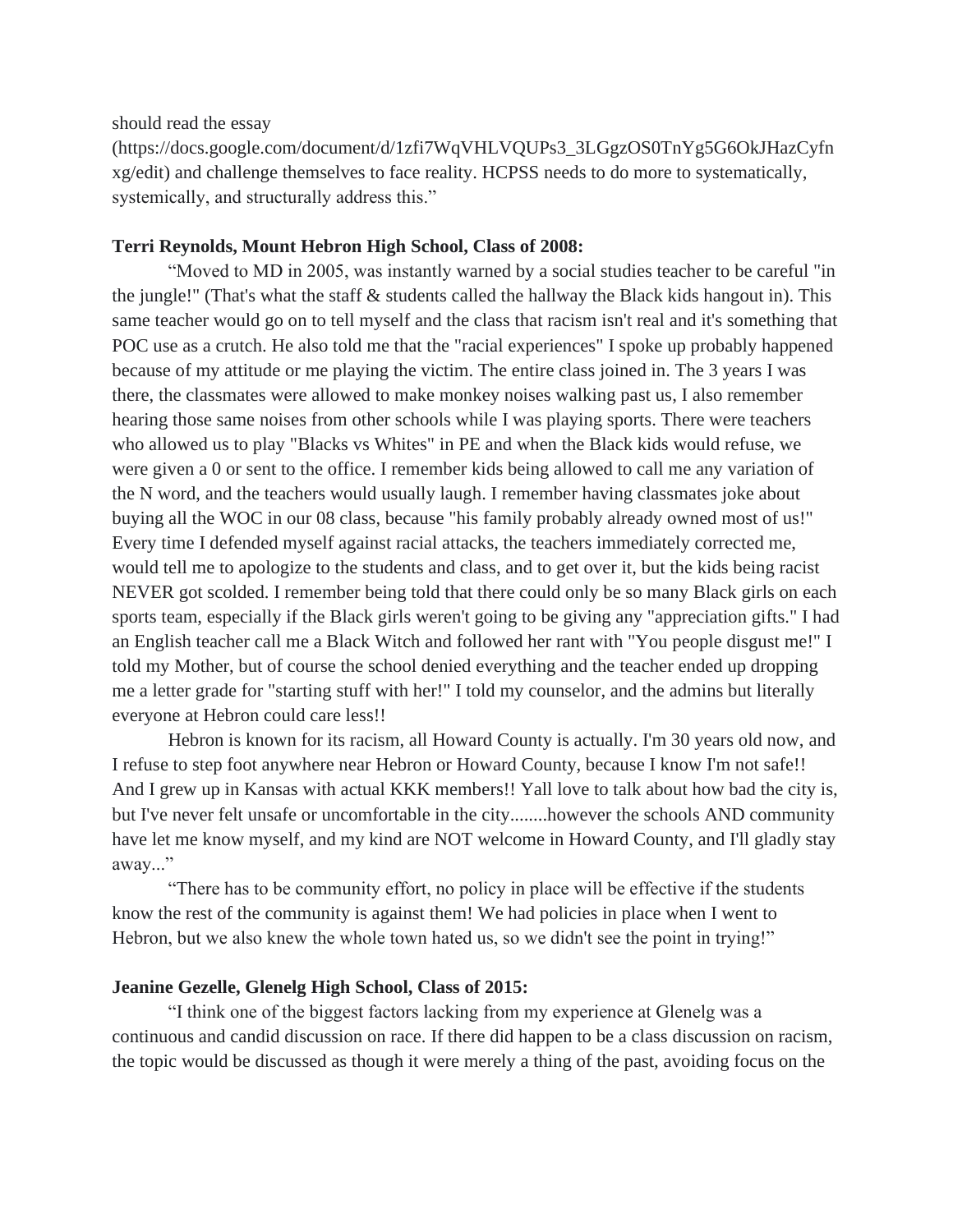indelible impact slavery has left on every US system. Learning about racism is one thing; learning about how we as White people are perpetuating it every day is another.

I had the privilege to be placed in advanced courses, some of which exposed students to prominent Black voices in literature. I didn't wonder until now: why were only advanced classes able to transcend a White-washed curriculum? And: why was there a stifling non-Black majority of students in higher-level courses? The general 'sorting' into higher-level classes is something I don't fully understand, but I do know that for many it starts at the elementary school level and is difficult to correct. Black students, no matter how intelligent and hardworking, are ignored by this system. No one should be shut out of necessary and meaningful discussions. Incorporating Black perspectives and stories into the curriculum through all types of media is a necessity.

I strongly believe that this lack of healthy discussion leads people, including myself, to lose sight of how they are part of the problem. As many in this letter have already mentioned, the GHS Class of 2015 woefully lacked diversity, and those that took pride in being overtly racist posed a very real threat to Black students. Using hateful racist language and symbols, even if it is only to be shocking, is inexcusable. The Confederate Flag Incident was not properly resolved. We know this because the culpable students came into school the next day wearing confederate flag clothing and, as far as I can remember, never apologized for their actions. There should have been conversations implemented in the classrooms and counseling sessions encouraged for students.

Years later, my brother had to walk into the school after it had been defaced with anti-Black, anti-gay, and Nazi symbols (by a completely different generation of students). Not to mention the supposedly less newsworthy acts of racism in between: the casual slinging-around of the N-word, the snickers at the N-word in books like Huck Finn and To Kill a Mockingbird (both by White authors), the swastikas in the bathroom stalls, the confederate flags on trucks, the references to predominantly Black groups of friends as 'ghetto,' the use of tired and hurtful Black stereotypes as 'jokes,' and so many more...

It's so important that Howard County in general does better in facilitating these discussions – no matter how uncomfortable they might be – and instructing on institutional racism. I have seen way too many Facebook statuses from Glenelg alumni claiming that this very real and deep issue of systemic racism is a 'myth.' Not everyone has the privilege of leaving the bubble, so please start taking these steps here at the K-12 level."

#### **Anonymous:**

"US history was taught from a very American viewpoint and did not do much to cover the hardships different minorities have had to face over the years. In fact I did not know about many different historical segregation events until I went to college. Without diversity in education it enforces ignorance and will lead to a future where America forgets the history of oppression, and will repeat itself.'

#### **Michael Dai, Atholton High School, Class of 2015:**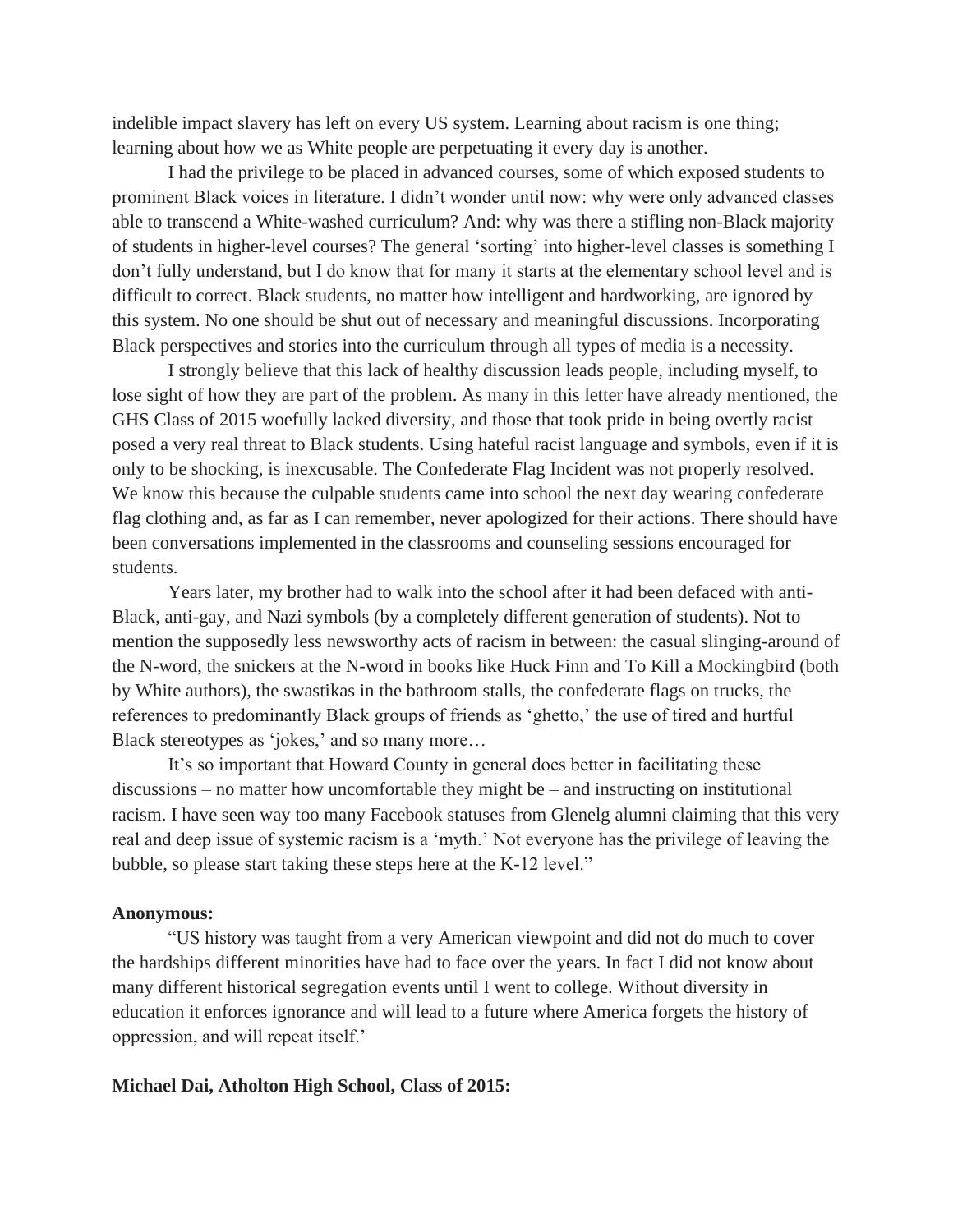"In elementary and middle school when I attended, messaging about race and racism in America was very reductionist and simplistic. The way that we approached civil rights and slavery was almost as if with Abraham Lincoln and JFK, that we had "solved" racism, which we understand to be far from the truth. I think the curriculum needs to be more complex (as appropriate), depending on the grade level, but needs to introduce the nuance of race as an ongoing difficult topic to younger kids. More so than that, the entirety of the curriculum that we learn about is incredibly Eurocentric - we spent such little time discussing the rest of the world and their contributions. We glaze over the civil war and do not discuss it at a depth that truly appreciates what the war was fought over. The fact that "states rights" was brought up during our US History discussions signifies that there is not enough emphasis that is truly placed on the horrors of America's past."

#### **Anonymous:**

"One time I was walking up the stairs and a group of White boys yelled at an Indian Muslim student behind me to say "Allahu Akbar." and continued to mock and harass him. I yelled at them to stop which they did, but only that one time. I reported the incident to the front office, however literally nothing happened. Groups of students (mostly White boys) continued to target this student as a "joke," but they were just mocking him the entire time. To this day I am so angry at how the entire school treated this student. And I'm even angrier that the school did NOTHING to stop it, When I was at Marriotts Ridge (not too long ago), the White people treated people of any other race as a joke. Except for their token Black friend or token Asian friend or token Indian friend."

## **Joy Scalabrin, Marriott Ridge High School, Class of 2013:**

HCPSS should "the issue of redistricting. This has been a hot button topic in the school system as parents become concerned about their students being redistricted to "worse" schools. The school board did pass controversial redistricting measures in November to address ever increasing socioeconomic and racial disparities in certain parts of the county (Read more here: [https://www.npr.org/local/305/2019/11/21/781709432/what-howard-county-s-demographic-data](https://www.npr.org/local/305/2019/11/21/781709432/what-howard-county-s-demographic-data-tells-you-about-the-school-redistricting-battle)[tells-you-about-the-school-redistricting-battle](https://www.npr.org/local/305/2019/11/21/781709432/what-howard-county-s-demographic-data-tells-you-about-the-school-redistricting-battle) ). I think we all know that Howard County's schools are segregated, and the school board should take a more active role in addressing issues of equity through shaping school districts."

### **Anonymous:**

**"**During my time at River Hill, I truly felt like it was a little bubble. As a non-Black person of color, I did not recognize the exclusive environment that the school created as I was a part of the considerably large Asian population. This was disrupted when there was drama in regards to Homecoming Court. One year, it was predominantly students of Asian descent that had won. The backlash from other fellow students was immense and discriminatory that ranged from online posts to sharp glares and whispered racially charged accusations and insults. All for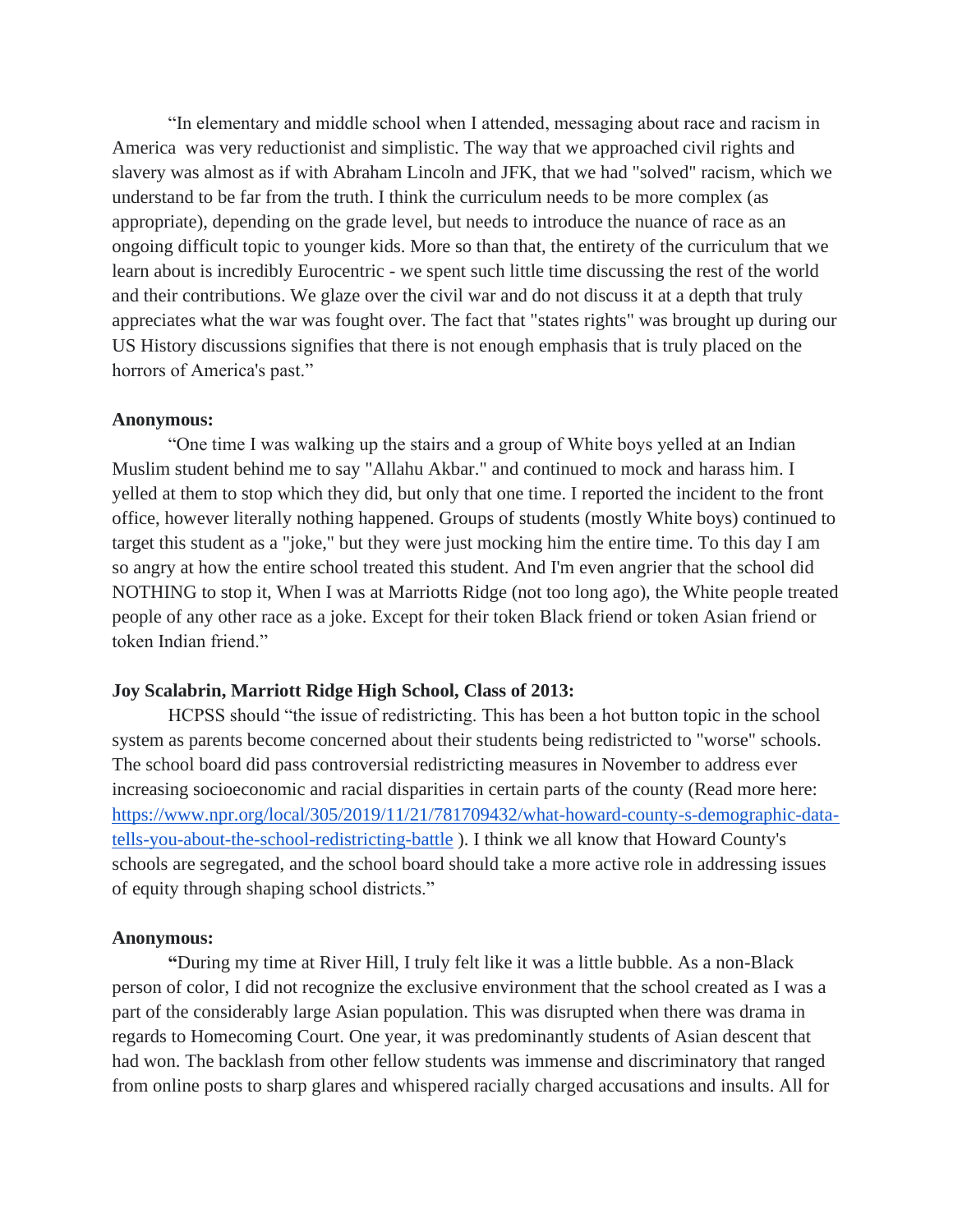what? A glorified popularity contest? From what I remember, we had an ineffective assembly meeting in which the student council "tore down" racism and ignorance with a paper brick wall resembling these issues. Students did not take it seriously and laughed at the stupidity but were happy to get out of class. This was a "wake up" call for me to demonstrate the ignorance and discriminatory practices that the school upheld whether intentional or unintentional.

Now, upon reflection, I recognize in terms of staff, the number of Black educators and administrative staff could be counted on one hand. In addition, at River Hill, we had a great ESOL (English as a Second Language) program that had students coming from all over the county. Through the UNITE club, I became acquainted with the students coming from all over the globe specifically from Latin America. I witnessed the teachers being condescending and degrading towards the students, many of whom were above the typical American high school age. The teachers would treat the students as children and indicated that they were stupid. They would repeat the same words over and over again in English when the students did not understand. It was insulting to watch so I cannot imagine how the students felt.

Lastly, throughout my whole entire experience, the curriculum was euro centric and focused solely on the history of White people. We did not learn about the genocides and horrible actions that Black people and people of color including Asian, indigenous, and Latinx have suffered in the United States of America nor globally. It was not until college that I learned about the Japanese internment camps during WW2 or the Chinese Exclusion Act or the propagation of Yellow Peril. When Asian countries were mentioned, it was to highlight the things that America has done to "help" these countries like the White savior swooping in to help the poor, uneducated, and defenseless countries. There was no mention of African or Latinx histories as well in the US. In regards to Black history in the school curriculum, slavery and the "bad parts of US history" were quickly swept over and not thoroughly discussed to speak about the relevant history of Black people in this country today and the systemic racism and discrimination against them in every aspect of life (housing, health, employment, etc.)"

#### **Anonymous:**

"River Hill is supposedly one of the best schools, not only in the county, but in the country. And yet, I didn't learn about systemic racism or the long-reaching effects of colonialism until I entered college. As a non-Black person of color, I acknowledge that a large part of the failure is on me - for not being proactive, for not challenging myself to learn, for not listening. However, I think there is a large role the school system can play in shaping how its students develop and see the world. HCPSS can take the right step in proactively challenging its students to have those difficult conversations about racism and our own privilege, actively work to dispel the Eurocentric narrative that pervades our country and recorded history, put its money to work and re-distribute funding and resources across its many schools, and so much more.

Many students of River Hill in particular have been born into considerable privilege privilege that enables them (albeit unfairly) to have considerable power to amplify marginalized voices and contribute resources, if they so choose to. As an institution that educates our youth,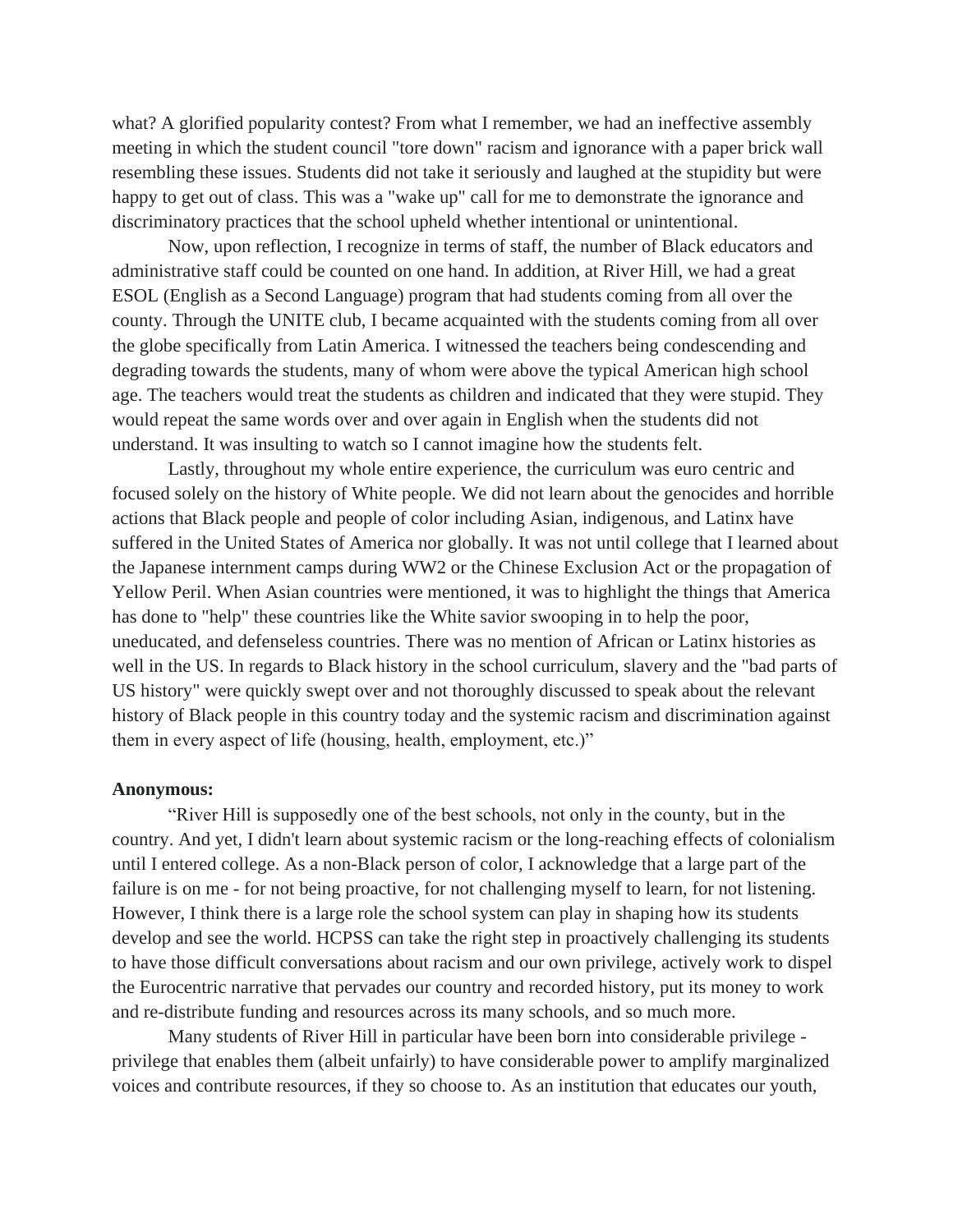the school system is failing its students if it does not proactively teach the full history of this country and challenge us to critically think about our privilege from an early age."

## **Neena Sengupta, Marriott Ridge High School, Class of 2020:**

"Throughout my 4 years at Marriotts Ridge, I witnessed a silent culture of racism and discrimination. During my time, there was a group of predominantly White individuals who would often make lewd and racist comments both in and outside of the classroom. These comments would be ignored or brushed off by staff members. In one instance, these individuals would mock an Indian Muslim underclassmen, pretending to be his friend while also making fun of him both on social media and in person for his race and appearance. This occurred in front of staff members and NO ACTION was taken. There is a serious problem with diversity among staff members, as I have only had ONE teacher who was a person of color throughout my 12 years in the Howard County Education system. Teachers would often get my name mixed up with other students who were the same ethnicity as me but would never mess up the White students name. This may seem like a small instance but it made me feel like I was grouped with other students of my ethnicity rather than my own individual person. It was common knowledge among students of color that certain teachers favored the White students. They may not have said anything outright but their actions spoke louder than words. As a student, I think it is important to have representation in the classroom because teachers shape so much of our early education and childhood, setting up our values in the future. I remember learning about race issues and discrimination in a vague and un-confrontational manner. There was no real effort to facilitate discussion about race and history was always taught in a Eurocentric light. I learned about the civil rights movement, Martin Luther King, Jim Crow and I was taught that after the civil rights movement race issues were completely resolved. However, especially recently, I have learned that is far from that case and I believe it is important for the education system to teach from all perspectives, especially those of minorities."

#### **Anonymous:**

"I remember a unit in 12th grade English class on "African literature." We read two books--Things Fall Apart by Chinua Achebe, a Nigerian novelist, and The Poisonwood Bible by Barbara Kingsolver, a White American novelist. The curriculum needs to be changed to include Black authors--and not sidelined as a separate unit. Reading only White authors unless there is a specific unit focused on "world literature" or "Black literature" others non-White voices while centering Whiteness. This communicates to students that White is the default--books written by White authors are "literature," while books written by people of color must be qualified. This needs to change."

#### **Anonymous:**

"I always have been and always will be ashamed when I have to tell others where I went to high school. Glenelg has a tainted reputation that automatically transfers to its students. I am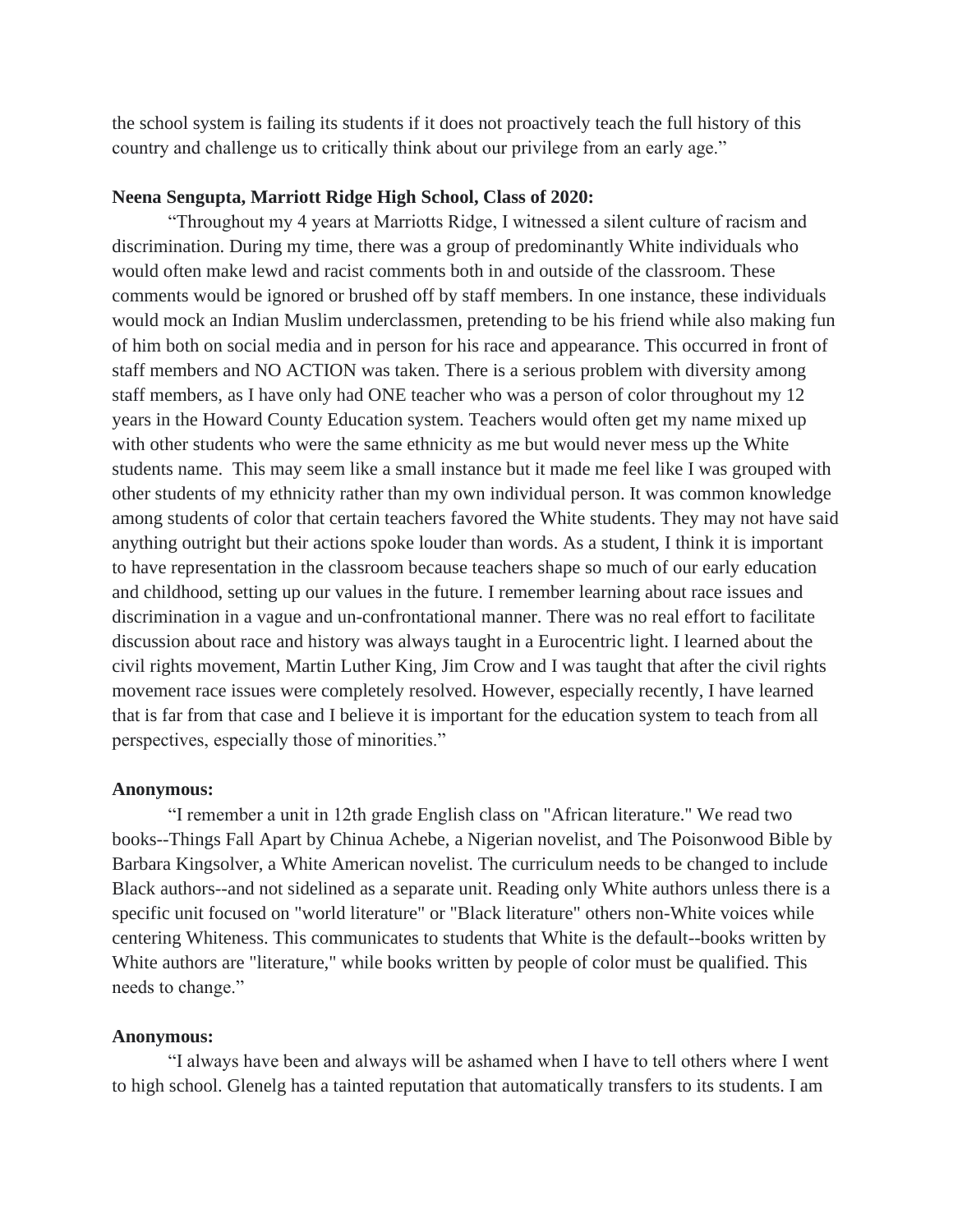ashamed to tell prospective employers that I went to Glenelg. I am ashamed to tell fellow Marylanders that I went to Glenelg. I am still ashamed of the actions of my peers and the lack of punishment that occurred when disgusting, insensitive, and racist incidents occurred. I am ashamed that my younger sisters will have to witness the horrible things I witnessed at Glenelg as a young woman. Glenelg and HCPSS needs change. This should no longer be up for debate. Do what is right."

#### **Anonymous:**

"I had the opportunity to grow up in a very diverse community and my preschool teacher was a POC. I would have never thought that having a teacher that was a POC would have such an impact on my view of other people as I got older. I believe experiencing this, hands down, provided me with more education on social justice, acceptance, and respect for all, than any of my years in the HCPSS. Research has shown that "explicit conversations with 5-7 year olds about interracial friendship can dramatically improve their racial attitudes in as little as a single week" (Bronson & Merryman, 2009). When my family moved to be part of the HCPSS, I would never have thought I would hear a classmate say a word that NO child should know how to say, yet understand the context of at the age of 7. A young boy called a Black child a n\*\*\*\*\*. Hate speech in the FIRST grade. Therefore, I am asking you to please increase the diversity of our educators to allow for these conversations to happen, especially in early education.

I began with my early education experience because the rest of my education lacked the diversity I had grown up with and increasingly got worse. Not only was there a lack of diversity among students, but even among our educators. I did not have my first teacher who was a POC, until my junior year of high school. That is incredibly disappointing. Additionally, when my high school did try to expose its students to different backgrounds and cultures, it was too late. From my 4 years, we had ONE cultural day. On that day, I remember multiple people laughing at students who were showcasing aspects of their culture that they were proud of. Again, disappointing. Not one teacher interfered. There are numerous examples of hate speech, vandalism, and bullying that I witnessed the rest of my years.

Our future does not deserve to experience the hate that we have today. Please take a moment to review resources at [http://www.childrenscommunityschool.org/justice/"](http://www.childrenscommunityschool.org/justice/)

## **Karina Joseph, Hammond High School, Class of 2020:**

"I'm a year younger than everyone in my grade, and when I first moved to Howard County, they refused to let me into the 1st grade level even though I had already passed 1st grade in the DC public school system. They then proceeded to test me, because they didn't believe I was smart enough to be placed in the 1st grade. I ended up testing on a 3rd grade level, and they then decided that I was good enough to be in 1st grade. My second experience was at my 2nd HoCo elementary school. We were learning about slavery, and I had a student tell me that if we were back in times when slavery was acceptable that they would beat me if I were their slave. Another experience I had at this school was when one of my friends won a raffle or something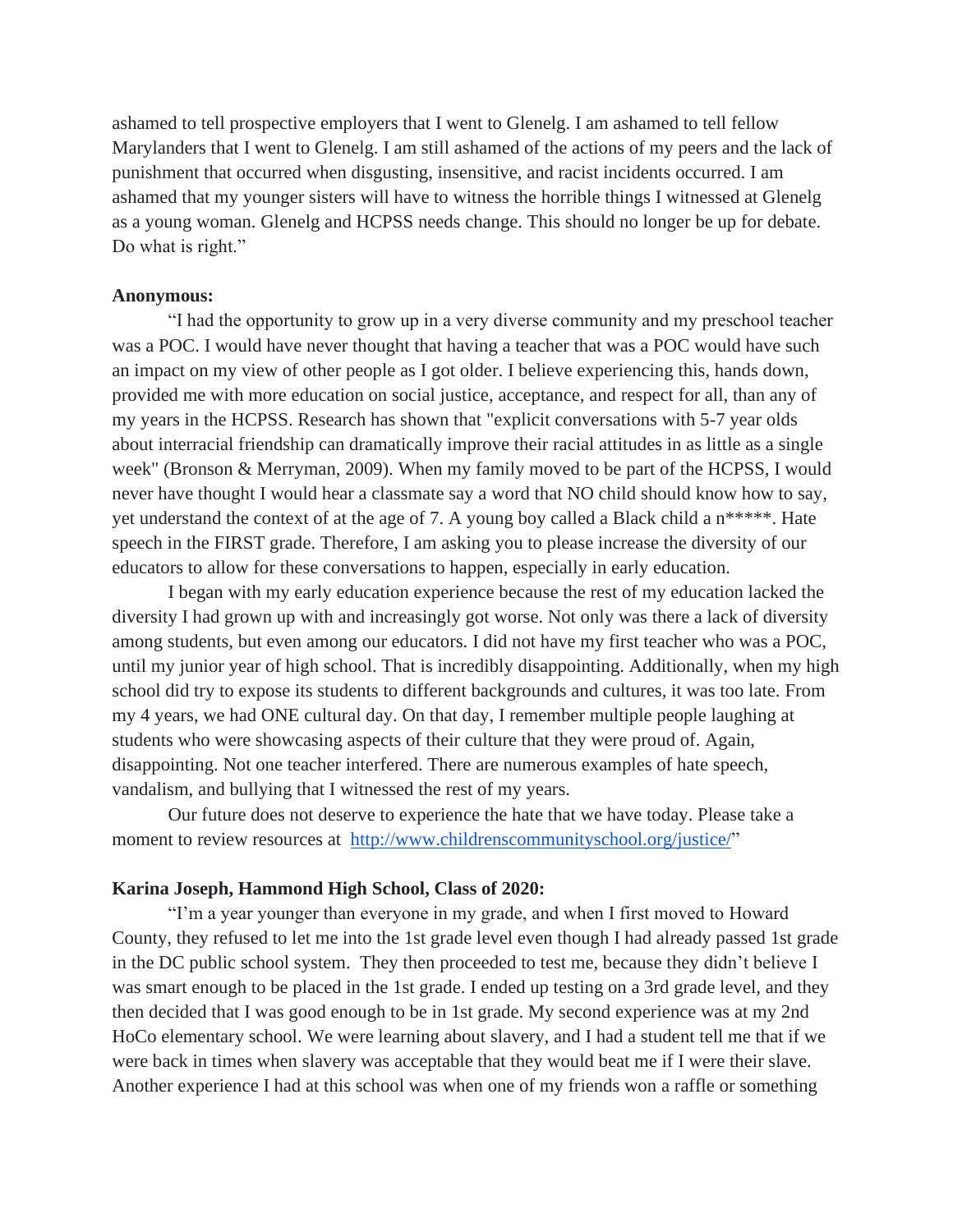and a teacher bought him lunch from anywhere he wanted. He then shared his lunch with his friends, including me, and a teacher saw (wasn't even the teacher who bought him the lunch). I was the only African American female who took a fry, and she yelled at me, only, and told me what I did was wrong because they weren't my fries. Even though the person who won the raffle told her that he was sharing his fries because he didn't want them, she proceeded to yell and degrade me. She then called my mother and told her she couldn't have things like this happening on her site and insisted my mom come and pick me up. Then in my 2nd HoCo middle school the assistant principal of my school would always call me "meanie head". The main times he would do it was while we were in a classroom with my non-minority counterparts. Also at this middle school one of my friends at the time hit me, so I hit her back. This friend was of a lighter brown shade than me, and my teacher automatically thought that I was the one who hit her first because I was taller, and darker (I was still younger than my friend at the time) and so she sent me to the front office. The Assistant Principal, mentioned earlier, would not listen to my side of the story even though my friend said she hit me first and that I was okay. He then proceeded to call my parents for about a week and wouldn't give up until my parents agreed that I would have to serve detention even though I had done nothing wrong but defend myself."

## **Matthew Skopic, Marriott Ridge High School, Class of 2014:**

"I witnessed harassment on the Men's JV soccer team. There was a Black player, gifted and well-liked among the players, who constantly had to deal with mistreatment from a predominantly White team. Some "teammates" liked to play a game where they'd see how close to saying the N-word (hard R) they could get before he spoke up. There was another incident where his family hosted a pre-game pasta dinner. While we were waiting to eat, I lost count of the number of times White players joked about his family serving us fried chicken, watermelon, etc. I was new to the team so I dismissed these incidents as team dynamics which I just didn't understand. The Black player always laughed off the ignorance and cruelty. I wonder now if he would have been as beloved if he fought back against these obnoxious entitled White boys. The boys were articulate, funny, and leaders so they wielded huge influence on the rest of the team. If you didn't play along, you'd cast yourself as an outsider; there is no room for outsiders on a team. At the time, the Marriotts Ridge's Men's soccer team had quite a reputation. I can't recall if coaches were present for these incidents but I pray they were not. I hope if they were aware they would have intervened at whatever cost to the team's reputation.

I think an anonymous tip system could be implemented where reports of prejudice and hate could be submitted directly to the school administration, bypassing the coaches. I don't believe anyone intended to hurt their fellow teammates. But I'm confident work can be done to make non-White Marriotts Ridge students and teammates feel like the integral part of the school's community they absolutely are."

"Institute an anonymous tip system for athletes facing discrimination that bypasses the coaches and goes straight to the administration. There would be no conflicts of interest and students can feel safe and valued within their teams."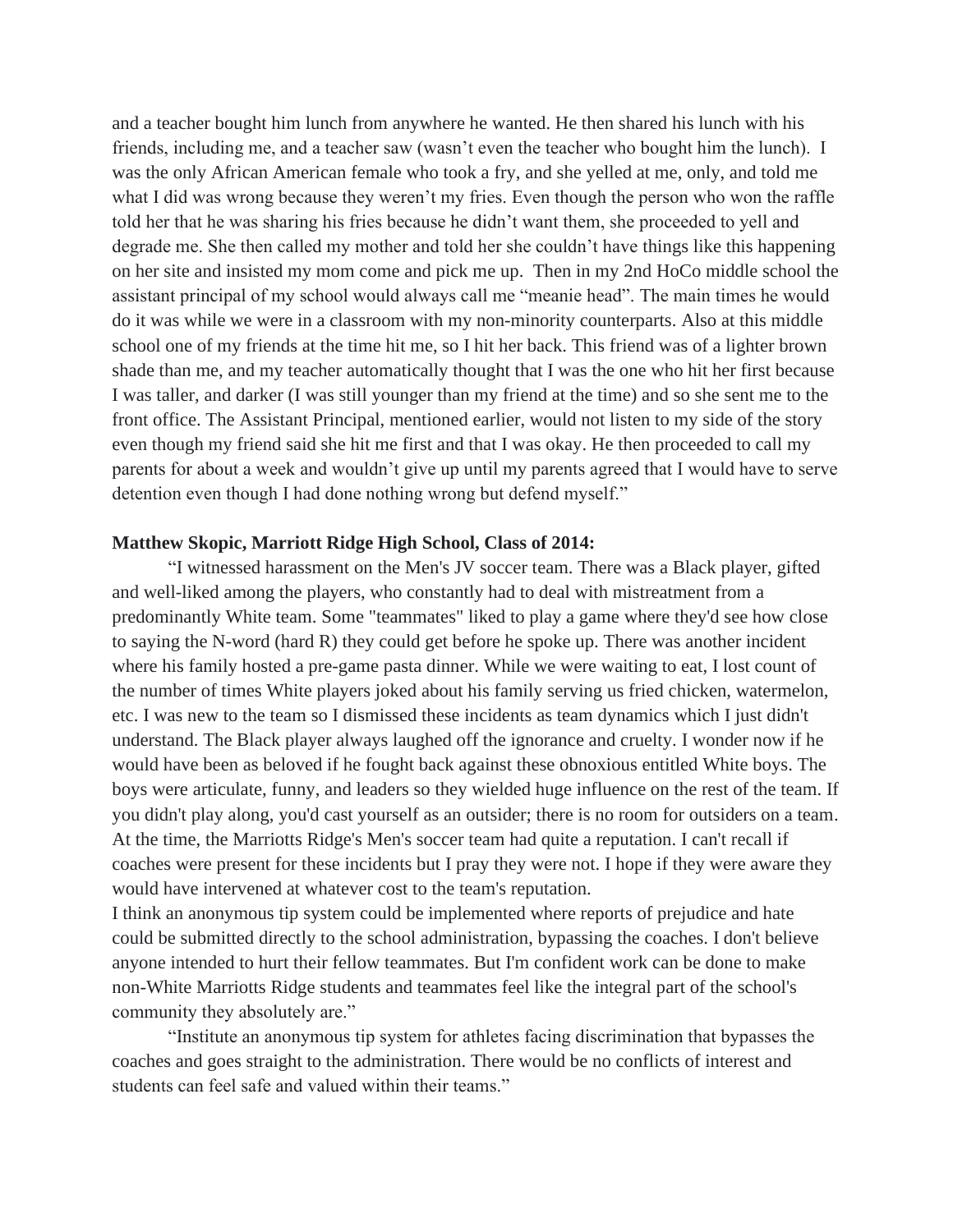## **Demetria Fortson, Glenelg High School, Class of 2014:**

"As a former Black student from Glenelg, I have experienced and seen countless microaggressions and racial bias throughout my high school career. From seeing the confederate flags being worn throughout the hallways, to being called the n word, to hearing I'm not allowed over someone's house or within a social circle because I was Black, to having hands put on me because I was Black... the list can go on and on. I can recount too many horrifying, racially charged experiences at Glenelg that have scarred me for my life.

At the end of the day, no one can erase these experiences from my mind, but HCPSS can do better by hiring more POC teachers, making White supremacy unacceptable within the walls, and accurately addressing race, racial injustice, and racial inequality within its lesson plans. This is the bare minimum that should be obtained by this school system that claims to give the best education to its students. Instead of keeping race hush hush we need to face it head on to resolve the racial problems that are ever so present within the school system. I know you can do better."

#### **Anonymous:**

"I can not count how many times I heard my White counterparts say racial slurs while I attended Reservoir.

I went to Howard county public schools since I was 3 years old. Even when I was young, I could notice some teachers treating White students differently. The one instance that stood out to me the most is when my fourth grade teacher decided my project was "too good" and docked me for getting help from an adult. Everyone gets help from their parents at that age. She was telling me I wasn't smart enough to complete the assignment on that caliber.

I also want to note that we never talk about Black history or it's impact on the world. Not during American history or World history. The one week during February is not enough! I shouldn't have to take an elective to know my history."

## **Muftiat Ogunsanya, Reservoir High School, Class of 2014:**

"I reflect back on my time in HCPSS, specifically Reservoir High School and I'm so grateful that I did not allow for that school to break me. I experienced microaggressions and racial bias from students and a few teachers/staff from the beginning of my time at Reservoir. Coming from a Murray Hill Middle School that had a very large Black and minority population, we were greeted with immediate stereotypes and ignorant comments from White classmates from the other two middle schools that attend RHS. Black students were often referred to as ghetto and ratchet, and they considered our side of Rt. 216 to be dangerous.

I clearly observed (and at times was subjected to) some of my White teachers showing bias towards other White classmates and would allow them to get away with behavior that would otherwise get other students unfairly punished for, such as disrupting class or speaking out of turn. I was discouraged by my teachers and staff early on from challenging myself. When I wanted to take precalculus over the summer after freshman year, I was made to speak with the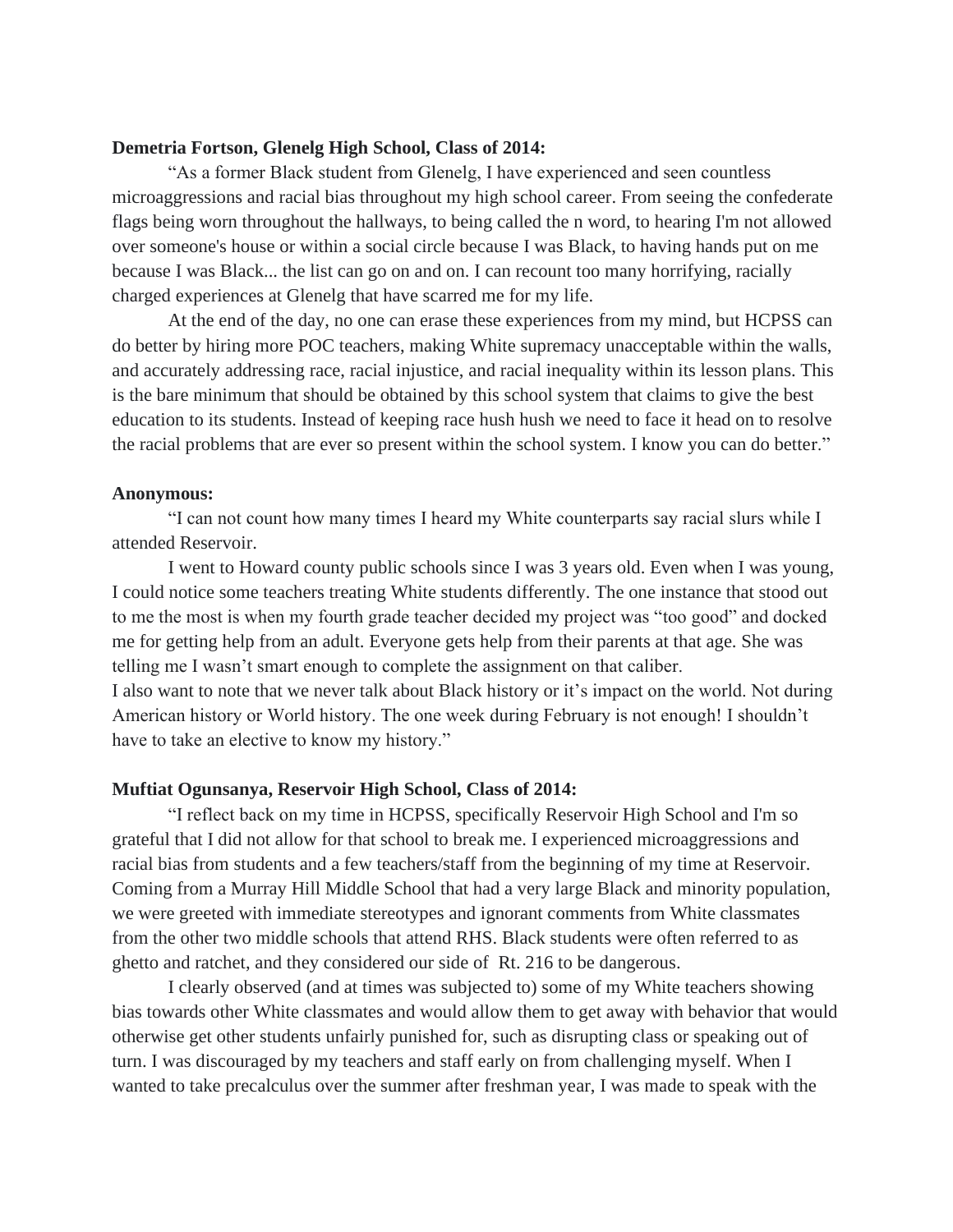math instructional lead at the time who essentially tried to convince me that the course would be too difficult and unnecessary for me to pursue over the summer. And it actually almost worked to discourage me had I not had a tenacious and adamant mother.

One of the most distinct, ingrained, and irritating experiences I had during my time at Reservoir came my senior year. I constantly heard remarks being made to me or about me that I had only gotten acceptances into certain colleges and only received the scholarships I did because I was Black, completely disregarding all of my accomplishments including receiving the number 1 class rank. I felt as though my classmates struggled with their inherent racial bias and had to find a way to undermine mine and other Black students' accomplishments because these kinds of comments were constantly made.

I only felt comfortable at Reservoir among the diverse community I cultivated which included majority students from MHMS. HCPSS needs to do better in educating it's students and challenging the racial bias that many students and in some cases, teachers possess. It is detrimental to learning and success. This only the tip of the iceberg of racial incidences I experienced during my 12 years attending HCPSS schools, and I consider my experience mild compared to many of friends who's experience I witness or have heard about.

### **Julia Zhen, Centennial High School, Class of 2015:**

"There was an incident when I was in the National Honor Society my junior year. We were having a general body meeting, and the teacher leading the NHS referred to her student aid, a Black student, as her slave. When the general body of students audibly reacted to the comment (the teacher) responded "I'm not racist, my husband is Black"."

"Include a more well-rounded curriculum that not includes an impartial and factually accurate telling of Black American history but also Asian American history and history surrounding the uprising of queer people and their uprising. If this can't fit into the American history class then offer it as an elective."

#### **Anonymous:**

"Glenelg did a poor job teaching me about the racial injustices including both past and present. My two best friends are Black and I saw many instances when they were treated wrongly. I remember students wearing political shirts, holding confederate flags, and making racist comments. I hope Howard county is able to educate students more on issues and makes sure every student is treated equally. A change needs to occur because these issues have been happening for too long."

# **Anonymous:**

"As a White female, I did not experience first hand any of the racism that my classmates most likely had to endure. I still want to share moments where I noticed the lack of diversity within HCPSS. I went to Atholton Elementary, Hammond Middle and Hammond High School. I graduated from HHS in 2011.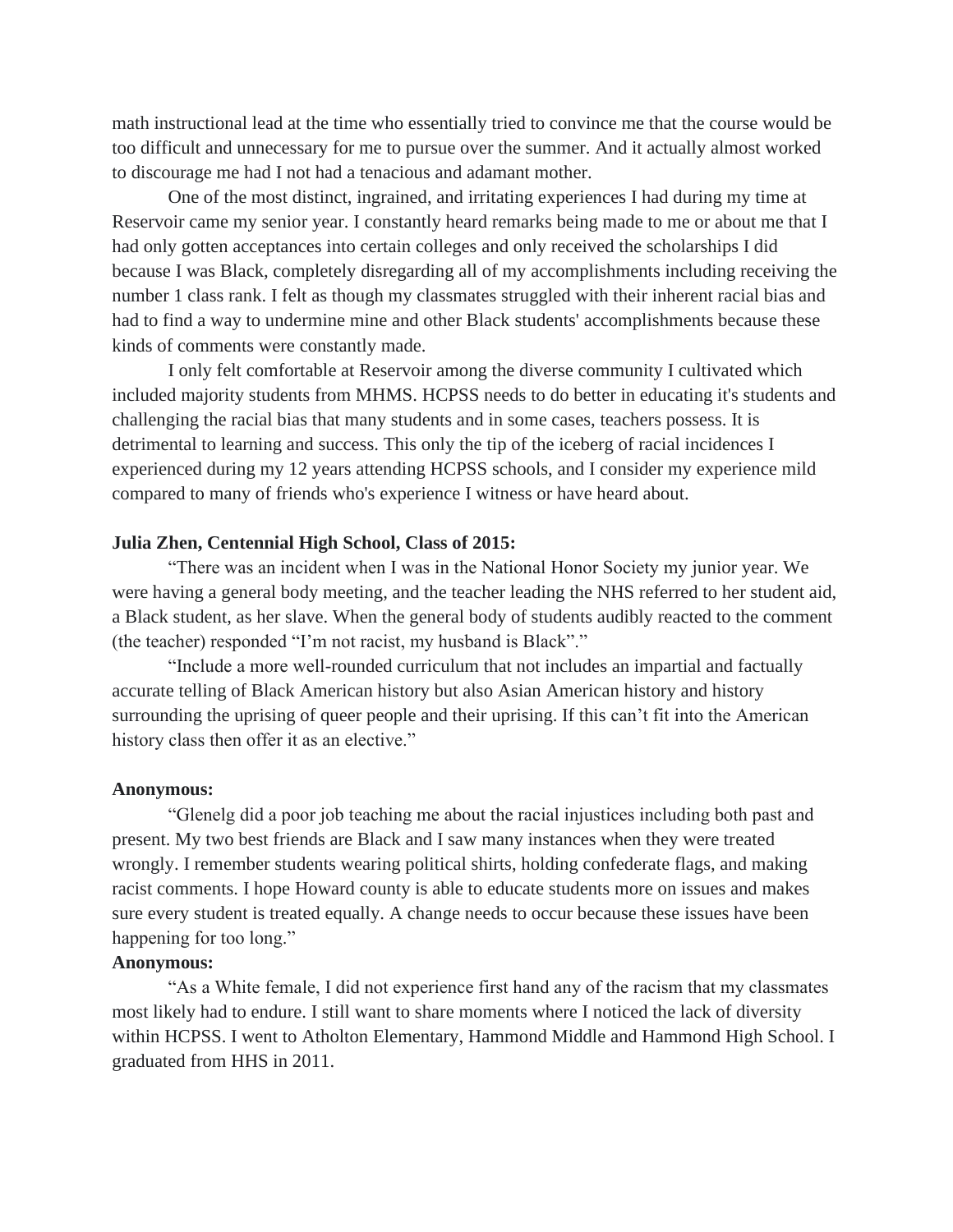1) In my entire 12 years at HCPSS, I can count on one hand the teachers who were African-American. I had no teachers of Asian or Latino descent. I took 5 years of Spanish in HCPSS, and all of my teachers were White.

2) Like many other public schools around the country, I was taught that racism ended when the Civil Rights movement happened, that MLK brought everyone together. We were not taught about the hundreds of years of the scratching and clawing, the desperation, the screaming and shouting and the tears that it took for the Black community to obtain basic human rights. We were not taught that racism still exists in this country.

3) My classmates in elementary and middle school were 90% White. There was slightly more diversity in high school, but Hammond, Wilde Lake and Oakland Mills were still thought of as being "bad" schools... coincidentally, they also have higher POC populations compared to other HCPSS high schools.

4) I took both World History Honors and European History AP, and they were identical; World History taught primarily European history, and only lightly touched upon Asian history. They didn't touch upon African, Central American, or South American history. I had no clue what apartheid was until college. I learned more about African history from reading Trevor Noah's "Born a Crime" than I ever did from my 12 years of HCPSS, outside of "slavery happened."

5) Most of the books we read in HCPSS were written by White people. The first book written by a POC was Ben Carson's autobiography in 7th grade.

6) If it was acceptable to read Night by Elie Wiesel, a memoir written by a Holocaust survivor, in my 9th grade English class, you can have your high school English classes read 12 Years a Slave, Barracoon or any memoir written by a former slave. If it was acceptable for my 9th grade English teacher to show us 2 videos about the Holocaust that showcases graphic footage, your History classes can show the images of George Stinney's execution or of Emmett Till's battered face after he was murdered. Wikipedia should not have taught me more about America's horrific history regarding race relations than my own public education."

## **Megan Haley, Long Reach High School, Class of 2015:**

"There were only a few instances I can recall where I learned about Black history and the Black experience. The basics were touched on in my sophomore year social studies class that covered ~1860 - ~2008. There were a few books I read in English like I Know Why the Caged Bird Sings and Their Eyes Were Watching God. This was not nearly enough information or detail on Black history and systemic racism in the U.S. I did not have a true understanding of the world based on my high school education. That needs to change."

### **Anonymous:**

""We have to understand that they are taught different priorities from us. You and I grew up in homes that emphasized education. They have homes whose cultures do not emphasize education." -administrator referring to Black students.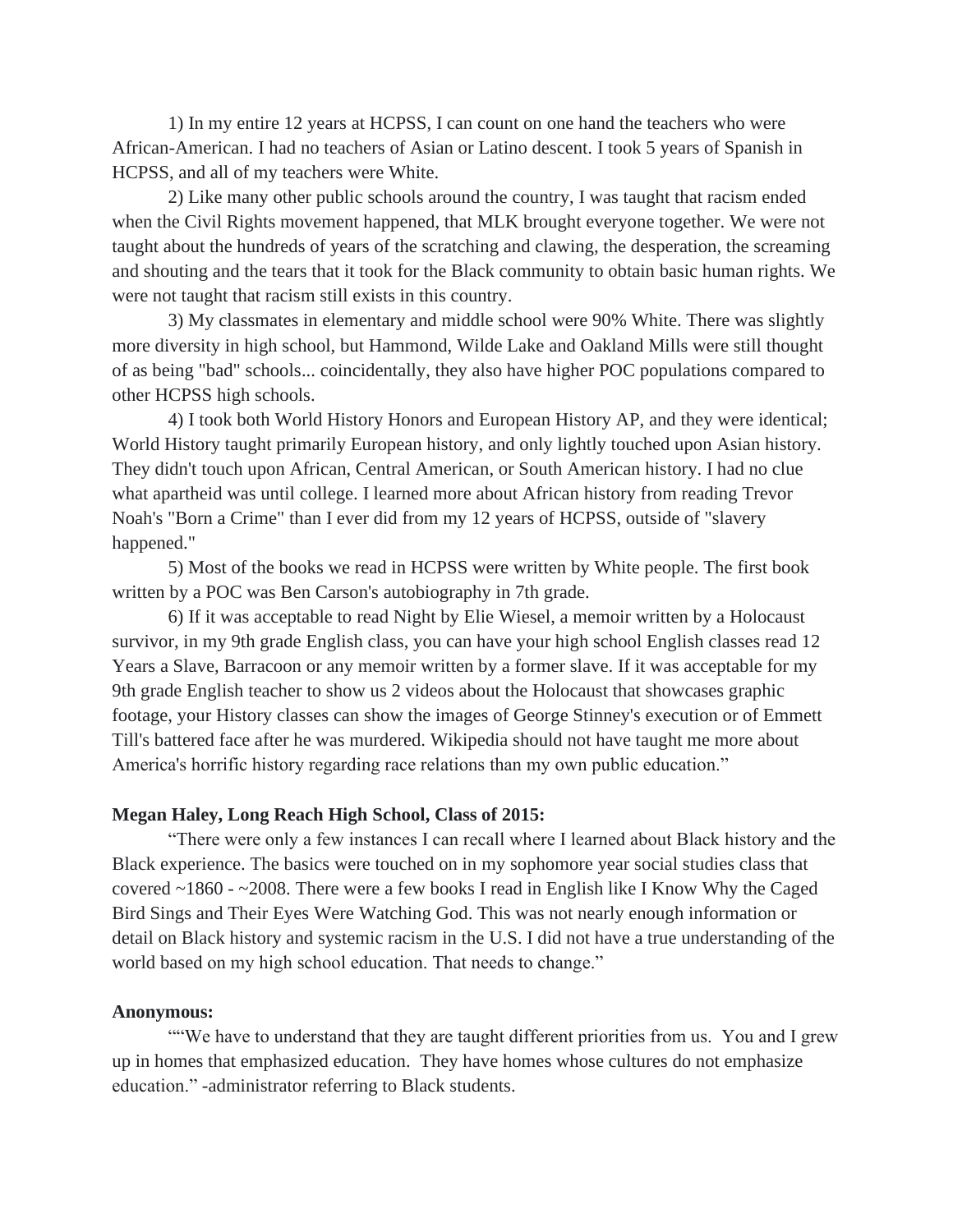"They were actually really funny" -teacher discussing minstrel shows (minstrel shows were incredibly racist and oppressive and we had just finished discussing that).

"Some stereotypes are born from fact. \*Black student\* Do you like watermelon? Of course you do! Do you know any Black people who don't like watermelon? Of course you don't!" -teacher trying to prove that the stereotype "all Black people like watermelon" is true."

#### **Anonymous:**

"Hi, I would like to preface this by saying I have the utmost faith that the teachers that I personally interacted with at Centennial have the compassion and resolve to acknowledge that there needs to be change.

A year ago there was a petition to assuage school crowding and also desegregate schools. I made a mistake and signed a petition against it because at the time (1) I didn't understand why schools couldn't be expanded instead of shuffling people around and (2) I didn't want to acknowledge the racism and classism in my neighborhood or in my house. Recently, I went back and read some of the letters of protest that were sent to the committee by parents in my community. They were disgusting.

I want to say that doing the bare minimum is to address the egregious racism that occurs on the school campus. A zero tolerance policy for waving confederate flags, actual punishment for racial slurs. This won't necessarily change harmful mindsets, but it prevents them from surfacing.

On the demands of this petition: a lot of students look up to teachers and staff as role models. It helps to see a Black teacher and White teacher and an Asian and Hispanic and a foreign and a native teacher (you get the idea) support each other and just hang out with each other rather than be "other." It helps to see those teachers interact with me and "get me." It gifts us with the potential to open up and have real conversations, then to celebrate differences, which lets us achieve a deeper understanding of our own identity, and in return, have greater empathy for others. I know that finding a real connection is rare but just creating an environment where this is possible and fostering the education and tools to achieve the necessary social awareness does a lot already. I still remember a moment in high school when I found out both my teacher and I had a deep interest in this one intersection of politics and history. That was when someone "got me" in a way that my culturally and financially homogeneous set of friends and family didn't, and that removed some views that I had that in hindsight, were dumb and harmful (to myself.)

More practically, I guess, just knowing about all these positive experiences with people who are different quells the fear and the prejudice. It is damaging to see and easy to absorb the racial slurs, stereotypes, and vitriol that gets hurled about on the Internet. A lot of people I know struggle with self-hate or internalized racism. These real, positive experiences counteract that negativity and the doubt. Sometimes by either choice or as a result of existing systems, school is the only place where it's possible to form these experiences.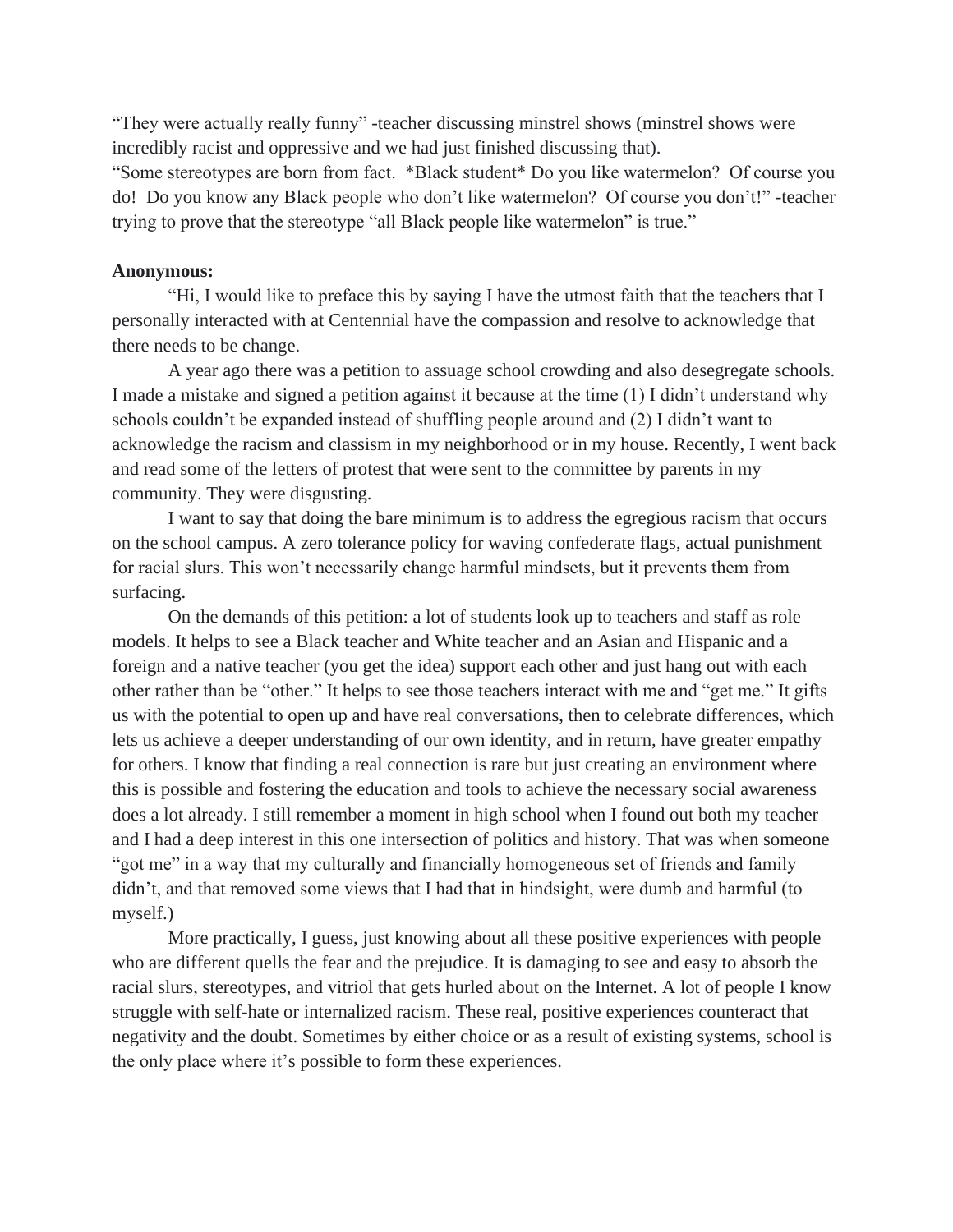But I want to reiterate that it's not the responsibility of the teachers to build these "safe havens." I think good teachers can maintain it. Building one is a big burden to the already tiring job of having to look after a bunch of teenagers. I don't know how exactly but I urge the administration to take advantage of this wave of momentum to see if we can enact the change that was needed a long time ago. Maybe I'm naive and there won't be change, but this is the first time in my life where everyone I know is open to having conversations.

My little sister is in high school now. A couple months ago she told me she is afraid of a school shooting. Maryland has a very complex past and Howard county is home to, no offense, a lot of simultaneously dumb and wealthy people. If you put two and two, together, I am not comfortable with how things are.

Lastly, people go to school to get educated. Are we really educated if we don't know about the problems of our neighbors, on our doorsteps?

Addendum: I would also like to add that I strongly believe that we should petition African American history to be included as an AP exam just as European history or World history. There is much richness in AA history as there are terrible mistakes in our urban history and legal history that people need to know. The US history exam just covers US history in a very general scope and there is only enough time to cover bits and pieces of everything."

#### **Anonymous:**

"We weren't taught too much on Black history (or much on the negative side of US/Europe and their impact on the world as a whole)... Much of what I learned in regards to Black history was through my own research, or my friends. Though I have not experienced it (as I am not Black), my friends have told me about how non-Black students would call people the nword, in addition to asking them questions like "Can I touch your hair? Can I touch your skin?" These questions are not only rude and inappropriate, but they are dehumanizing in the sense that others view them as people that aren't human. I feel our education at HCPSS does almost nothing to combat racism and discrimination, in addition to educating us about people of different ethnicities and races. Oftentimes to have a teacher include something, students ask questions about it in order for the teacher to include it in the class discussion."

"Please do better to teach students more than just the White side of history."

## **Genevieve Jones, Atholton High School, Class of 2015:**

"Perhaps to continue efforts to reduce inequalities within Howard County -- reallocating more resources to school with more high-needs students, continuing redistricting pushes to make our county more equitable -- things of that sort. I know that's not overly specific, but I think it's important to continue to fight inequities within our own county."

### **Anonymous:**

"As a Black girl, who lived in Howard county from 2003 for almost 10years.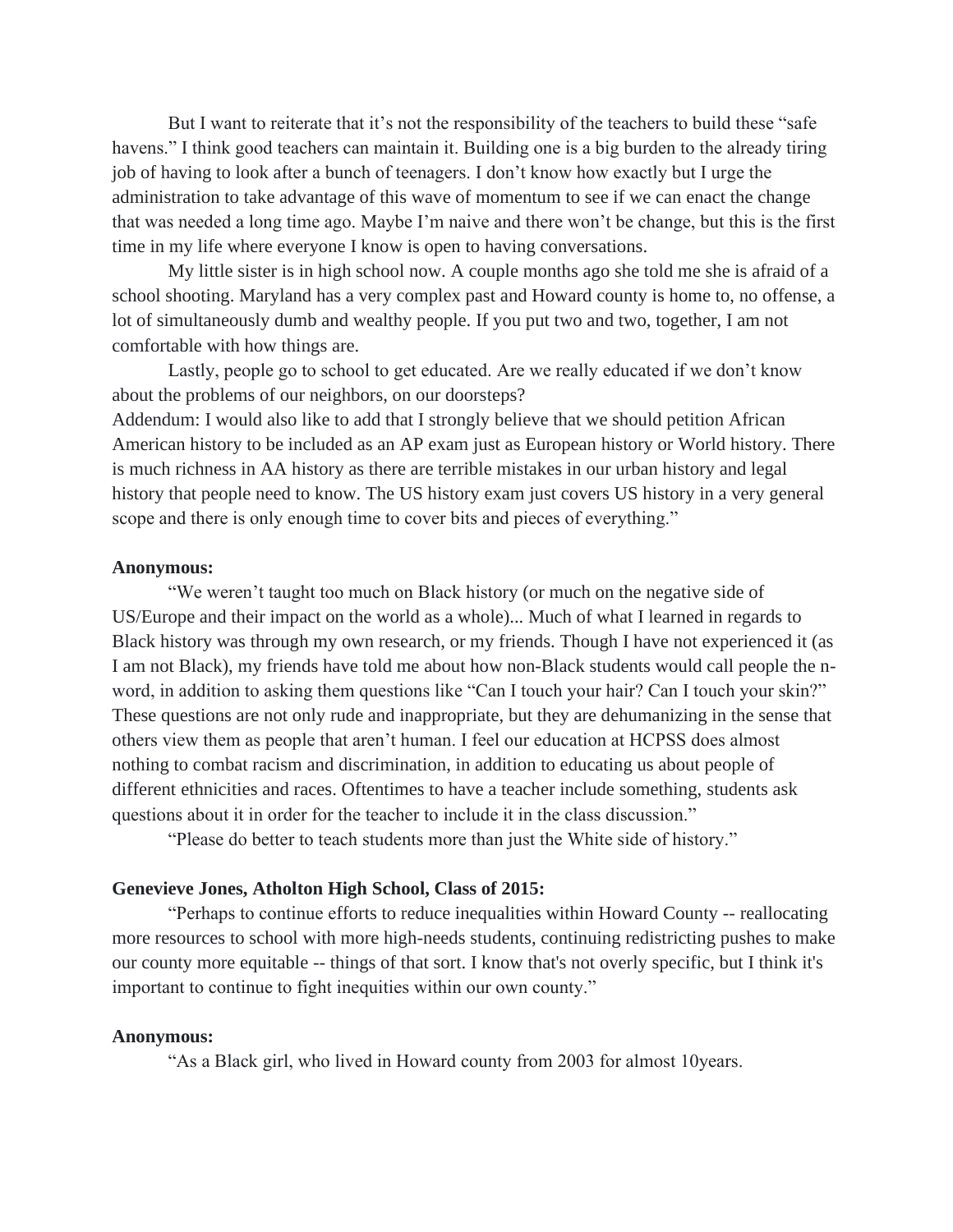When I was in elementary school (Columbia Area) I can remember being discriminated against by Peers because I was going through puberty earlier than most. I would get teased for having larger body features and just being bigger than most kids. I went to a predominantly White school and the Black students there either had a lot of money or hung out in different groups than I would because they didn't like me.

In middle school (in Ellicott city area) our curriculum explored plenty of race based topics, but I feel the White perspectives overshadowed Black perspectives. Also, we mostly heard of the slave narrative, rather than successful Blacks.

I had a middle school science teacher who got so angry at a Black student because they were not following directions that the teacher picked up a chair or something in the classroom and threw it to a side of the room because they were so angry. This occurred in front of the class and I'm not sure if it was reported.

When I was in high school I went through an experience being a cheerleader on the team and had a coach who didn't like me. Even though race never came up I felt as the only darker skinned girl, it was possibly race related.

Also in high school, another predominantly White school, and I felt somewhat ostracized because there was such a high performance rate and so many students with money that if you didn't fit in you just weren't in. I also was the only Black girl on one of the sports teams, so I certainly didn't feel like I belonged nor were my teammates inclusive.

The high school did a good job of effectively catering to their minorities but it didn't address the daily racial conflicts that many students experienced without being voiced.

There are so many stories that are said because many Black students lived a life of protesting everyday just to perform at school and nobody would know about the struggle. The Black kids with less money or short tempers, that I was around an elementary school or middle school, Will provoked the most and they were the students who often got referred for being bad and had poor reputations compared to other students."

## **Eleanor, Mount Hebron High School, Class of 2021:**

"Overall, I have felt isolated in most classroom settings. Oftentimes, I am the only Black student in my class and I end up feeling like the odd one out. I have had peers, people who I thought were friends, make comments regarding affirmative action, saying that I'll only get into a good college because I am Black. Such comments make me unspeakably angry because I work just as hard as my peers, if not harder considering my difficult family situation. In terms of the curriculum, Black history consists of slavery and segregation and maybe a little bit about the colonization of Africa. This is not to say I haven't had good experiences, I've definitely had great teachers and met some awesome friends. I also understand that there is no concrete way to deal with racial biases, I just wish these biases weren't as obvious so I could feel comfortable in my own community."

## **Anonymous:**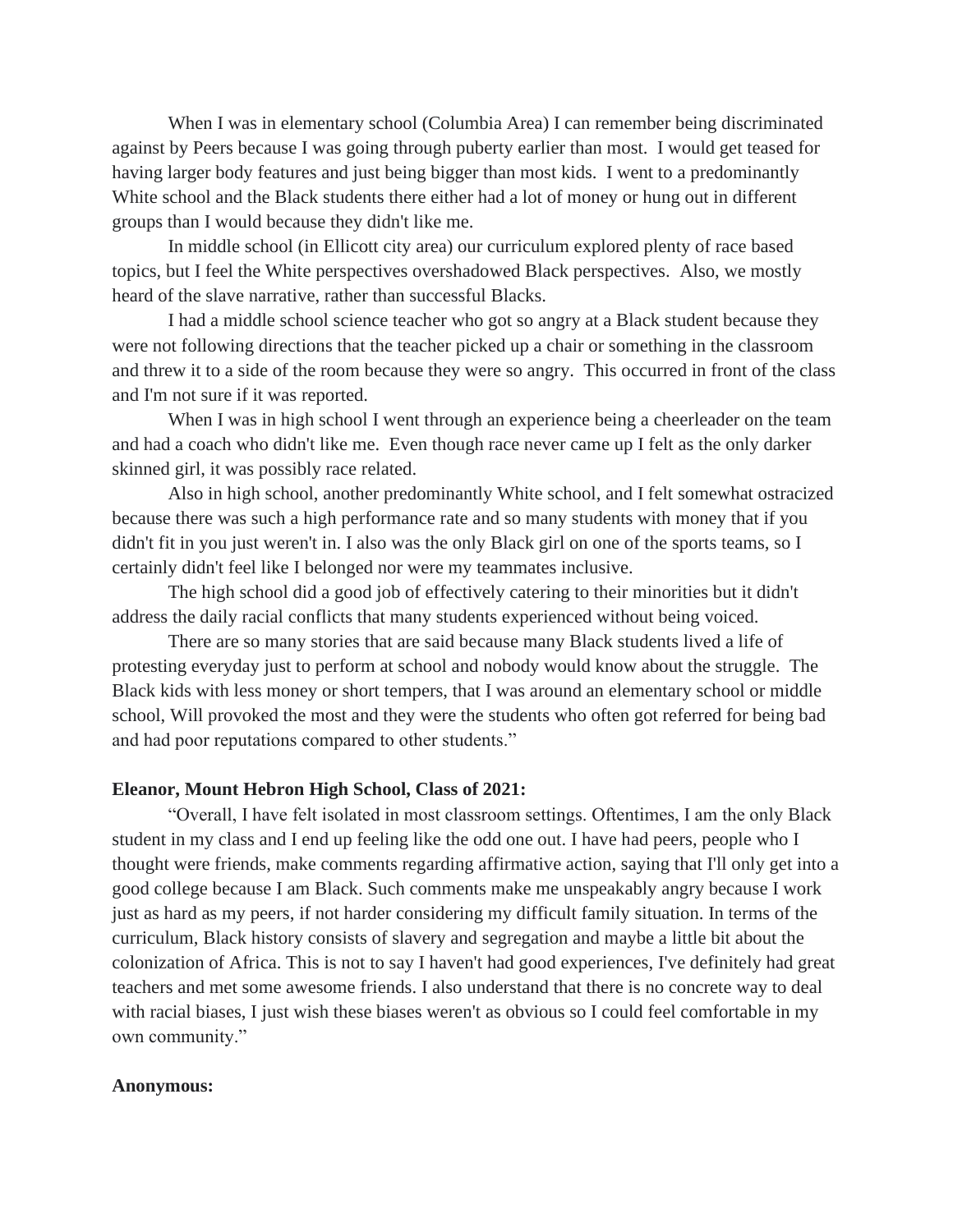"English teachers did not refrain from exclaiming racial slurs during reading exercises of civil rights novels."

#### **Anonymous:**

"During my 4 years of high school at Atholton, I do not recall having a Black teacher. From what I remember regarding our curriculum, there was definitely a lack of significant events that were left out from Black history. Upon reflecting, the main topic I remember is that MLK led the Civil Rights Movement and teachers echoed that we were all "equal" afterwards. I wish we were exposed to more than the "typical textbook topics" such as Harlem Renaissance, slavery, and the Civil Rights movement. What about the Tulsa Race Massacre, Henrietta Lacks, and Shirley Chisolm? In addition to encompassing more Black history throughout the school year instead of just during Black History Month, I hope teachers can start to engage with their students more about oppression, systemic racism, and inequality. I think having these productive discussions early can play a major role in how we continue to engage in these conversations as adults.

What's important is not only incorporating Black History in just U.S. history classes but also in English classes. The only book that I remember reading that had an African American character was To Kill a Mockingbird. There are so many talented and versatile Black authors that should be incorporated into the curriculum that tell stories from a Black person's perspective.

Another issue that needs to be addressed widely within HCPSS is the use of racial slurs. On many occasions, I heard students addressing each other in hallways offensively and oftentimes in front of teachers or administrators who said nothing and did nothing! Not only did this perpetuate the behavior but creates an unsafe and uncomfortable space for students and staff."

### **Emily Allen, Oakland Mills High School, Class of 2011:**

"I distinctly remember sitting in history class my senior year and being stuck in the most uncomfortable conversation with students and a teacher. The teacher had asked what the graduating students wanted to do for a career and based on race and gender demeaned students in the process. Telling an African American female student that she'll never be a lawyer or a judge and would only ever be a cop, or another that wanted to be a doctor that she'd become a nurse, but not saying the same thing to a White male student was unacceptable. As a White student I should have spoken up, and I regret that I didn't. This kind of behavior needs to be addressed in teachers and staff in our schools."

## **Michael Hudson, Long Reach High School, Class of 2015:**

"The HCPSS curriculum failed to teach me about the Tulsa Race Riots, Mansa Musa, and countless other important Black historical facts, achievements, and general information. However, we went over the civil war a bunch of times and could never learn enough about the racist White presidents that filled the 1900s, or slave trading kings from Europe."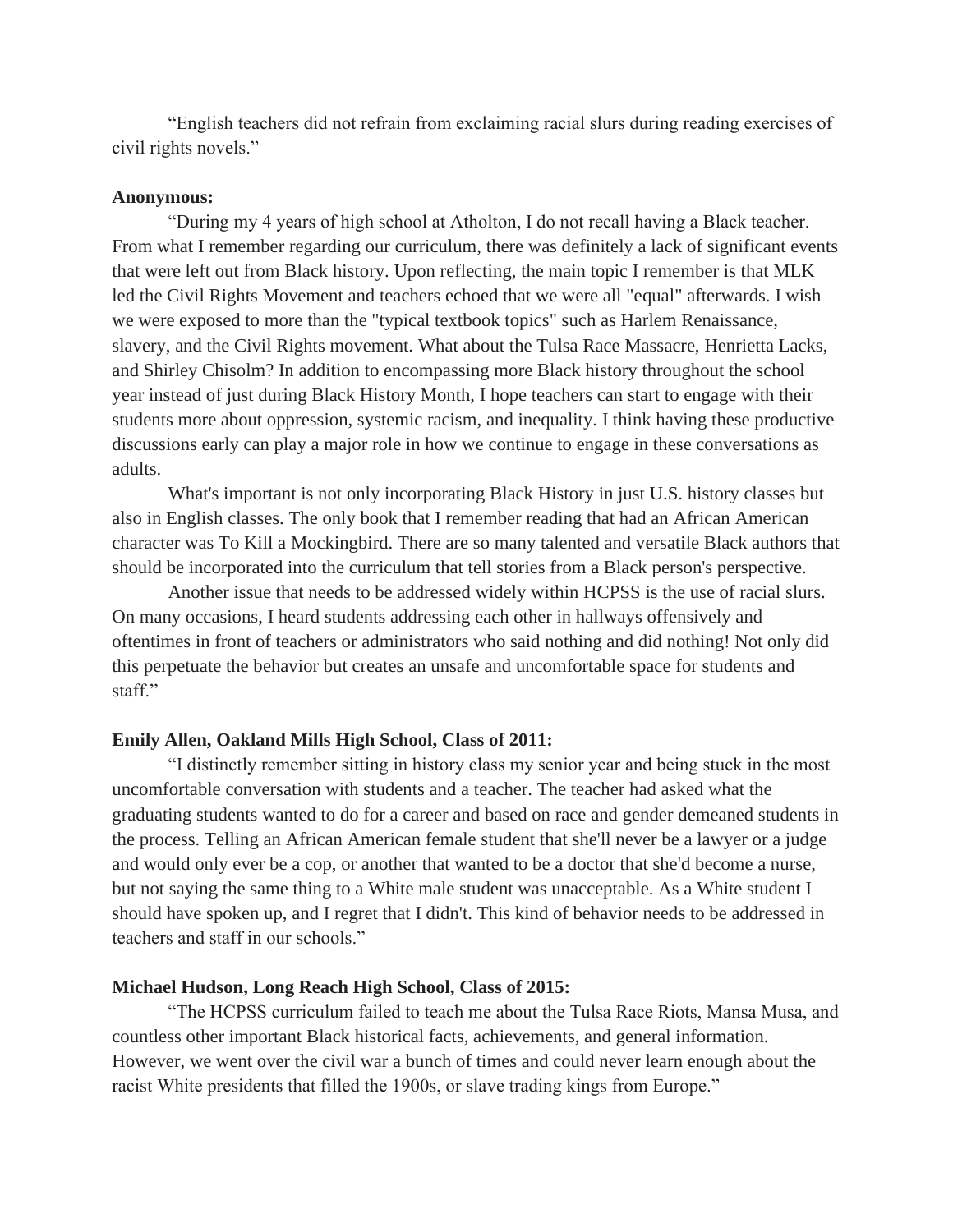## **Anonymous**

"I have seen racism and racial bias as a Howard County Teacher. I have personally witnessed teachers making remarks and not considering diversity in their classroom and honoring that we have different backgrounds in class communities and how important it is to advocate for that. I think teachers need more training and education and more cultural proficiency training. As a student, I feel that the Black history curriculum was completely inefficient. There is so much I have learned as an adult that should have been taught in History in high school. I think we need more instruction for all students on systemic racism, African American history in the US, and training on cultural proficiency. This should not start in High School but at an Elementary level!"

## **Anonymous:**

"Two days ago, I found out that Mt. Hebron High School was named after a slave plantation. I was quite disgusted but not shocked because the climate of the school is racially charged and segregated. I could not have gotten away with half of the things the White students did in that school as a person of color. I remember hearing about the basketball coach not giving play time to any of the Black players. He was so rude and mean and nasty to them that year that they all quit. I remember learning about Black history for one week during US History but White history was taught every single day, every single year that I took a history class. The US history and World History curriculums are quite appalling and honestly racist. The fact that the teachers don't even bother to teach about important things like Redlining and how the United States Government disenfranchised Black communities throughout the entire country after slavery was abolished is quite devastating, and hurtful. The HCPSS curriculum does a good job at coddling White students and making them feel like the actions of their ancestors were justified. Meanwhile, Black students and students of color have to sit there uncomfortably and be traumatized at the textbooks justifying why Europeans pillaged and raped and rioted African & Latin American countries. A lot of the textbooks and readings have a lot of White savior themes and justifications as to why White people did what they did to so many societies. That is why so many people are so ignorant at HCPSS because they live in a bubble. This lack of education is the reason why so many kids at HCPSS are racist and bigoted. My Black friend was called ghetto at school. My Muslim friend was tormented and called a terrorist. One of my Iranian acquaintances told me how some people at the school would make fun of her and ask her if she was going to blow up the school.

For World History, why do we not learn about Africa at all? Or Latin America? Or South Asia? Why do we only learn about North America and Europe as if they are the only continents that exist in the world? Also, when we learn about Latin America and Africa, all that is touched upon is slavery. African and Latin culture and history is not included in the curriculum. Again, the curriculum is racist.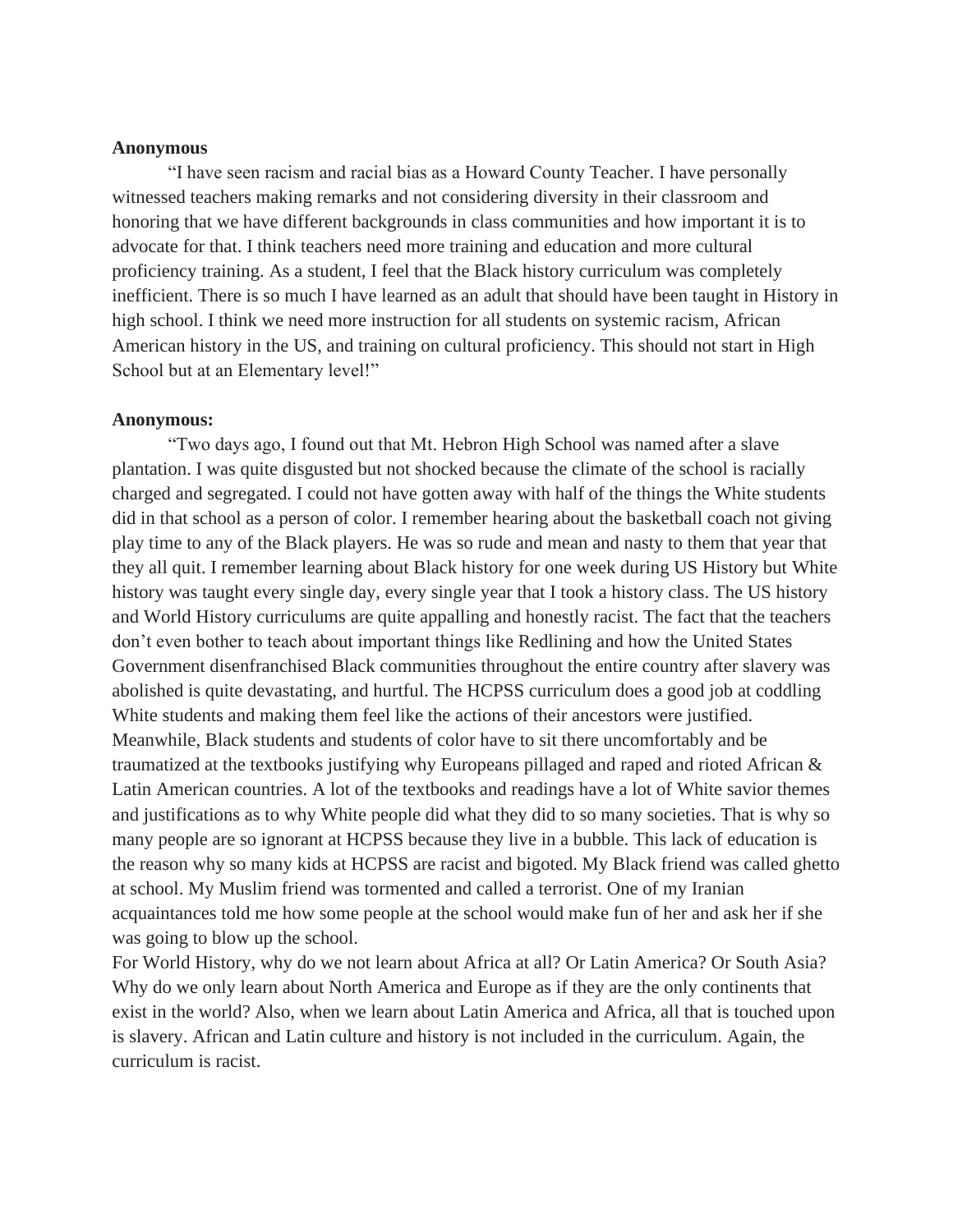There is resistance to racial awareness and sensitivity at Mt. Hebron. A teacher can confidently ask students to write a slave song and that said teacher can't see how insensitive it is to Black students in the class? Moving along, I remember cases where teachers would discourage Black students, Latino students and immigrant students from taking AP level and honors classes because "they couldn't handle it." Their intelligence was mocked and spitted on by teachers who are supposed to be uplifting students. A former history teacher who used to work at Hebron literally bullied an African girl out of her World History class. Why is there an assumption that these students are not capable of excelling in AP and Honors classes? White students are easily encouraged to take AP and Honors classes even if they are going to fail. They are given the opportunity to excel and fail in those classes. So why is it so hard to allow non White students to take those classes as well and give them the chance to either excel or fail? I was so tired of being the only minority in class. And I knew it was because teachers weren't encouraging Black and Latino students to take those AP classes as much as they encouraged White students and Asian students. Howard County might be a bubble for a lot of students, but for Black students and students of color it simply isn't. We notice everything. All the macro and microaggressions. It is time to address it because Black students and students of color should not feel attacked and out of place in their place of learning."

### **Anonymous:**

"honestly, blatant racism is quite rare based on what I've seen. i think hidden discrimination is more of an issue. For example, a teacher choosing more White students over students of color for special activities. I've experienced a lot of this discrimination. i had a teacher who would quite literally NEVER choose a POC to play a part in a play or musical. ONLY if the character HAD to be a certain color would they ever consider it. it's obvious that films and musicals are not inclusive of Asians, and our theater department tried to mimic that. maybe not on purpose, but i was definitely not the only one who felt this way. Some people are the "token POC" where they're used just so the teacher can say they're not discriminating, which is honestly such BS. hoco stereotypes are so widespread, pretty much everyone knows them. Schools with higher Black students population are considered "ghetto" and "not smart", Asians are competitive and sneaky, White people are favored for EVERYTHING, etc... there are more stereotypes of course, but those are just the "popular" ones. ever since i was a kid, anytime i did something a White kid did i would be the one to get in trouble for it. I could get more specific, but I'll save them from the humiliation. (@thunder hill elementary school)"

# **Talia Schwelling, Glenelg High School, Class of 2015:**

"During my time at Glenelg High School, I observed covert and overt instances of racism within the student body, the administration, and the curriculum. The now widely known confederate flag incidents at a football game and within the halls of Glenelg were disturbing displays of outright racism. What was equally disturbing to me was the lack of conversation coming from teachers and administration surrounding what the confederate flag stands for and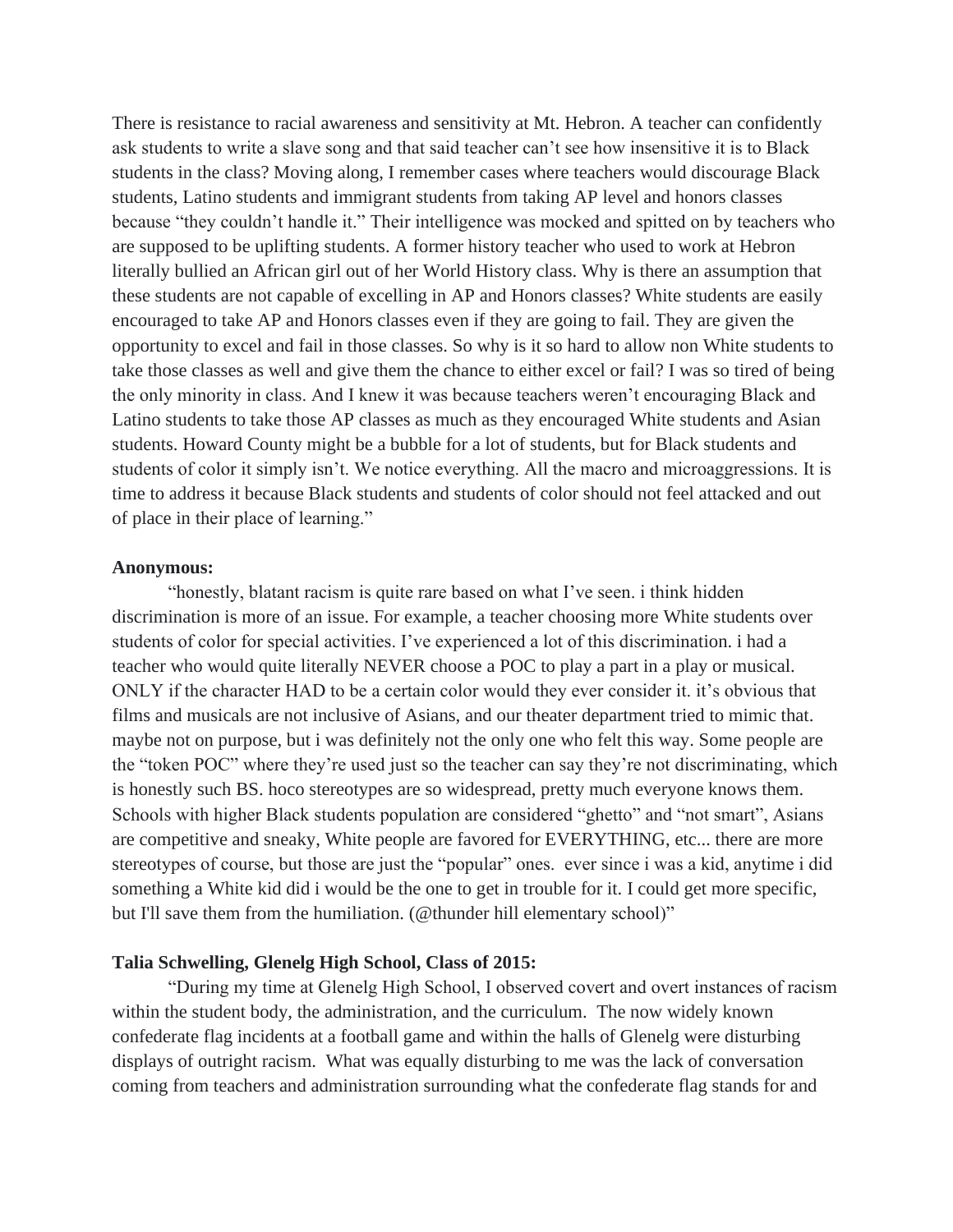why these incidents were hateful and unacceptable. This lack of conversation was pervasive within friend groups and within the classroom.

One experience that sticks out to me related to teachers/administrators is when a new French language teacher (who is White) transferred from Oakland Mills High School to Glenelg. When the class asked why she decided to come to Glenelg, she responded by describing the student body at Oakland Mills – which is almost 50% Black – as 'wild and unteachable.' Teachers, students, and school officials often made off-hand remarks like this. The racist undertones of her decision to relocate were clear and gave folks in my class permission to make racist remarks and assumptions about students at Oakland Mills.

As race was almost never a topic of discussion in the classroom in a historical or modern context, I left K-12 uneducated about many issues facing BIPOC and unequipped to address the issues of racism and lack of diversity within the student body, staff, and administration of Glenelg and beyond. I acknowledge that as a White woman, the depth of my frustration will never reach the frustration that BIPOC students that attended and still attend Glenelg may feel.

No person should be unheard, undervalued, or underestimated, especially in a school environment. The way many members of the student body, staff, and administration of Glenelg behaved made many students feel this way and reinforced racism in our community."

"HCPSS should re-evaluate the way students are 'punished' (i.e. suspensions, detentions, etc.). Effort should be allocated to understanding students and their individual circumstances. There were multiple incidents at Glenelg where racial bias played a role in punishments assigned to different students."

#### **Laura Horowitz, Wilde Lake High School, Class of 2007:**

"The subtle (and sometimes not so subtle) racism in Howard County in general really comes to the forefront when we are discussing school districts. It was well known in my time at Wilde Lake that it, along with Oakland Mills, were the "ghetto" schools. We all know what this is referring to. This comment usually was accompanied by barely veiled racist remarks. I am saddened that this continues to be the way the school districts are discussed today. It permeates the identities of both the schools and the students. I am disappointed that, as a White person, I only began to recognize this issue as an adult.

This education needs to start in school. The school district needs to do better to support Black students and other minority students and to have candid discussions about the challenges they face in today's society. I want a student body that is prepared to identify and challenge racism at every level and prepared to take action on lifting up the Black population that so often gets left behind, ignored, or held down. I support the motions of this petition whole-heartedly."

#### **Anonymous:**

"I wish I could say I made a change in the racism at my school during my years at Glenelg but unfortunately, I can't say that I did. It's sickening to me that so many things come to mind when being asked to write about the racism I witnessed, and that nothing I did helped put a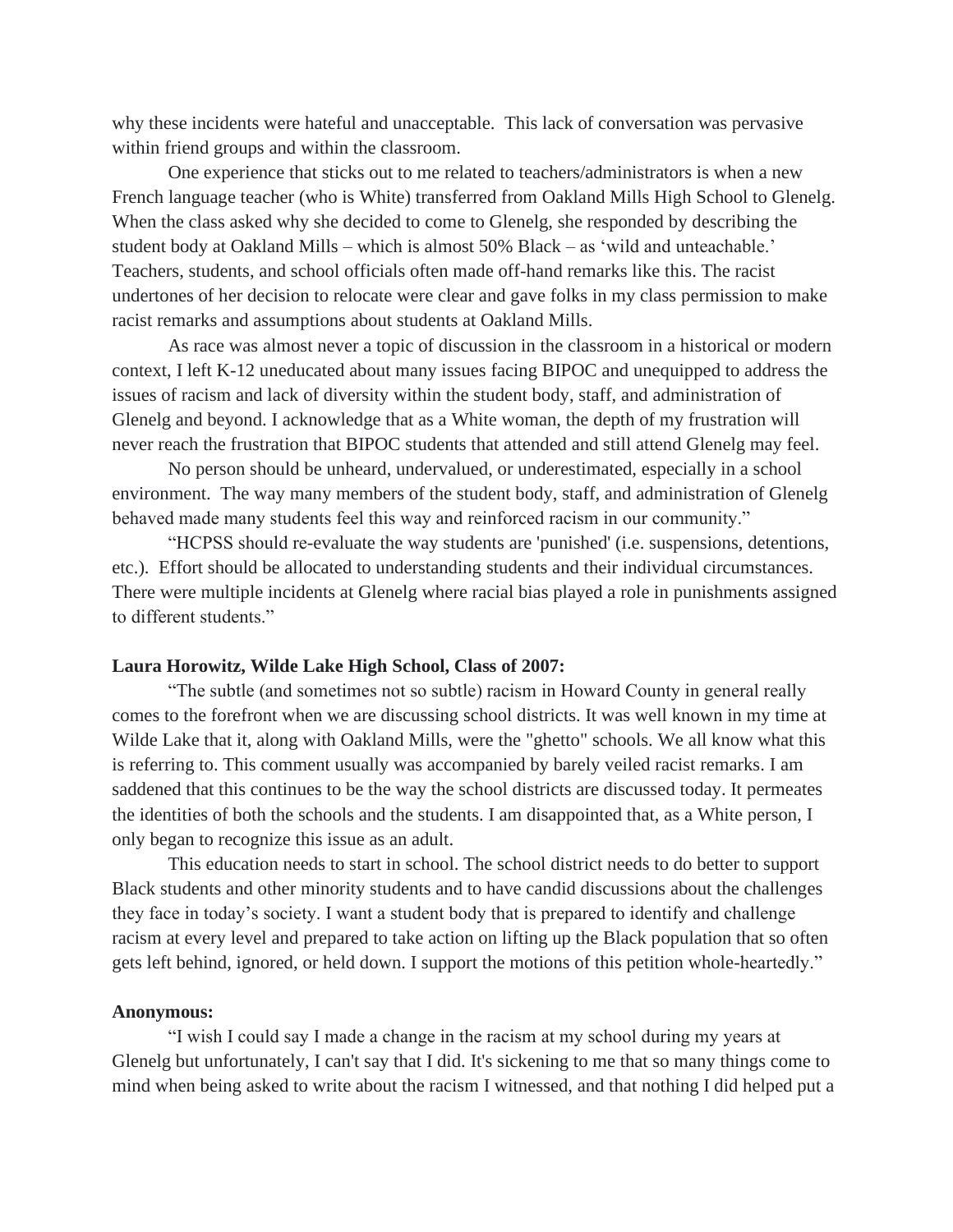stop to it. I dated someone who used the N word multiple times, casually and repeatedly when I told him not to. I listened to people in class make stereotypical racist jokes and wouldn't do more than give them a dirty look. One particular thing that comes to mind is that I was close friends with someone who was racist. She would often make jokes that she thought were harmless and I would tell her they were racist and that she couldn't say things like that, and she honestly never seemed to see anything wrong with what she said. I heard the things she said and I still spent time with her and considered her a friend. I even made excuses for her to my family saying that she genuinely didn't know any better. One night at a party she was yelling out blatantly racist things, including referring to people at the party by the N word. It never became a big deal and no one else at our school ever really heard about it. That's how normalized it was. That was the night I decided to stop talking to her completely. The fact that it was a difficult decision for me to make is embarrassing. I knew for months before how close-minded she was, but still I repeatedly ignored it and spent time with her. I was not brave enough to make a change and be louder about the issue. If I could go back to Glenelg now I would do plenty of things differently, but not standing up and speaking up for the people of color at my school is my biggest regret."

## **Katerina Havlik, Centennial High School, Class of 2014:**

"Even though we had American History every year during high school, there was barely any Black history included in the curriculum. The only history included some of the Trans-Atlantic African Slave Trade but ignored all history between then and the Civil Rights Movement of the 1960s. I had to learn so much history of Black folk in the US on my own - this should not be the case."

### **Caitlin Kelly, Glenelg High School, Class of 2010:**

(There was) "Little to no black history curriculum".

## **Anonymous:**

"My Ted talk about this:<https://m.youtube.com/watch?v=h-c0g1ATtnA&t=3s>

The English and history curriculums may be diverse but that diversity almost never makes it into the actual classroom and when it does, the material is taught in a racist or naive manner. The last three years of my education are the only times I enjoyed a history class because I finally got good teachers. Half of the English books that have representation or discuss marginalized communities are problematic and don't even come from the communities themselves providing a white washed version of history that only satisfies 35% of our student body. The school never assigned me a book by a black author.

We need to have a diverse curriculum because I have seen teachers and students display blatant racism towards others and myself. The schools unquestionably try to sweep these instances under the rug in hopes of maintaining a good image but that never fixes the problem.

I have reported students calling me racial slurs, I have addressed teachers privately and in front of others and nothing changes anything. They make it seem like we are the problem and not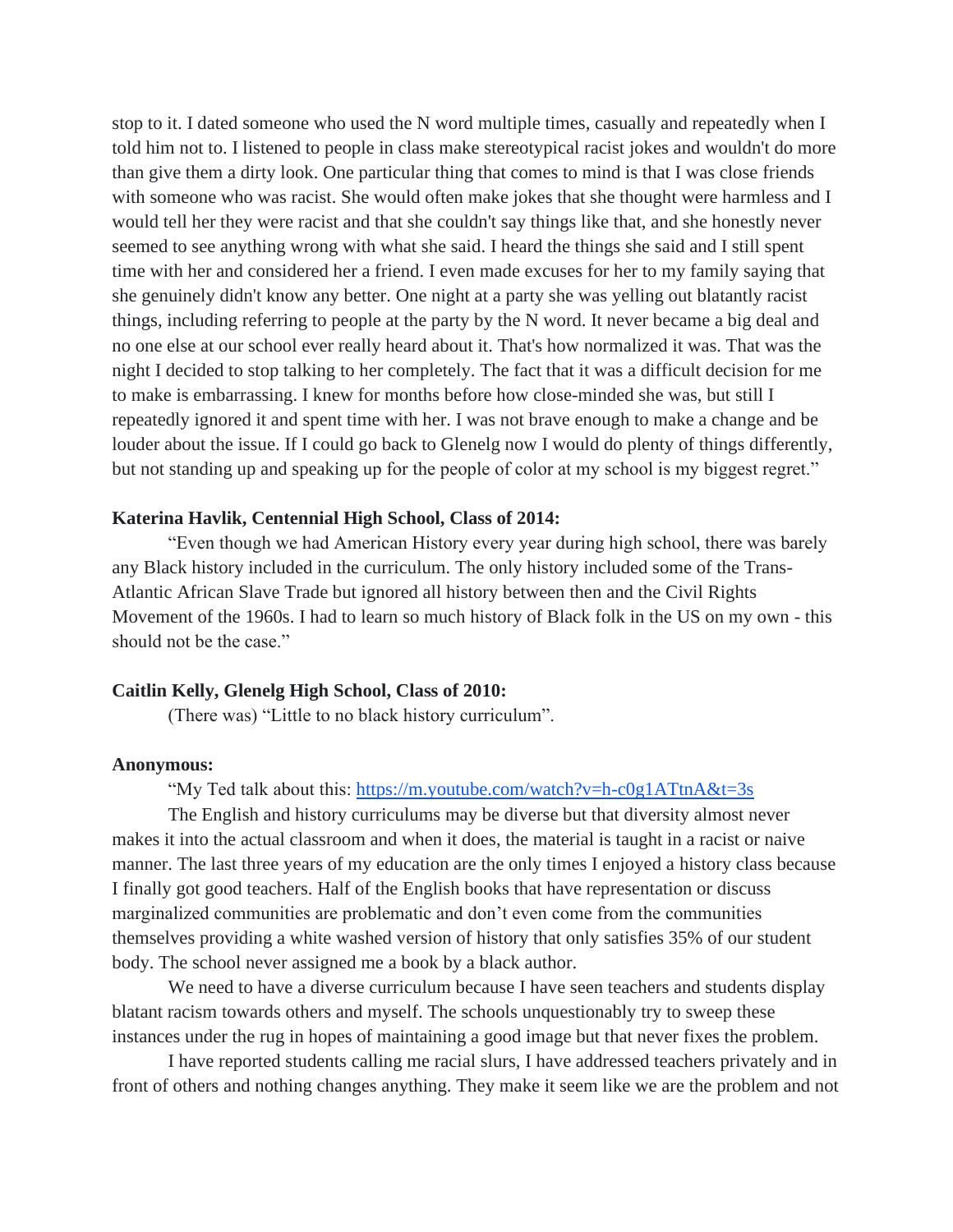them. When you finally find a teacher who will listen they have to find a supervisor who will listen too. I am lucky enough to have developed relationships with different officials during high school that finally give me the opportunity to share my experiences but most students don't. I've cried over the things teachers said to me; I've cried over the misrepresentation in our books. I've fought for others' representation nonstop and I started fighting for my own this year. Enough is enough.

Also watch my ted talk. [https://m.youtube.com/watch?v=h-c0g1ATtnA&t=3s"](https://m.youtube.com/watch?v=h-c0g1ATtnA&t=3s)

"There needs to be a form for students to report racist incidents from teachers or students available to all students at all times in plain sight."

# **Erin K., Oakland Mills High School, Class of 2021:**

"Looking back at my years in school, I can only remember having two African American teachers. That means out of 7 years of school so far and having over 30 different teachers, the minority were African Americans. I have NEVER even had teachers of Indian or Spanish heritage. Although I have had no concerns or issues with my teachers, I believe HCPSS should provide students to have opportunities to work with all kinds of teachers, of different personalities and cultures. We are taught to look at experiences from all stand points but it is hard to understand this when the vast majority of teachers are European. Almost all the books I have read through the HCPSS curriculum were written from a white perspective. So yes, there is racial bias when the only books talking about this are Huck Finn, Tom Sawyer, and To Kill a Mockingbird."

### **Anonymous:**

"I spent my whole childhood in Howard County public schools, and the very fact that I cannot remember learning about racism and racial inequality as it exists today is indicative of the fact that my education was not sufficient. I remember learning about systems but not about the flaws and shortcomings of current systems. The lessons I learned should have carried through to my understanding of the world as it is today, not just as it was in history. History lessons should have provided us with opportunities to confront racial injustice head-on. The most impactful lessons of empathy for and injustice in Black communities should not have come from college. White supremacy was talked about as a thing of the past when we all know that it is still rampant and more dangerous. This all should have been built into the foundations for education that we all received, especially as we all had/have privilege in some way or another living in Howard County. I, as a student, contributed unknowingly to these systems of oppression. All teachers and faculty contributed to them as well. It is a problem that Black students were not in my GT/AP classes; it is a problem that the divide was so obvious, and yet, there was no conversation about it. Staying silent on the glaring distinction between White and Asian kids in the "gifted" classes and Black and Latinx kids in the "regular" classes contributes to this narrative that Black and Latinx children are simply less capable. This sends dangerous messages to everyone involved about the value of identities based on race.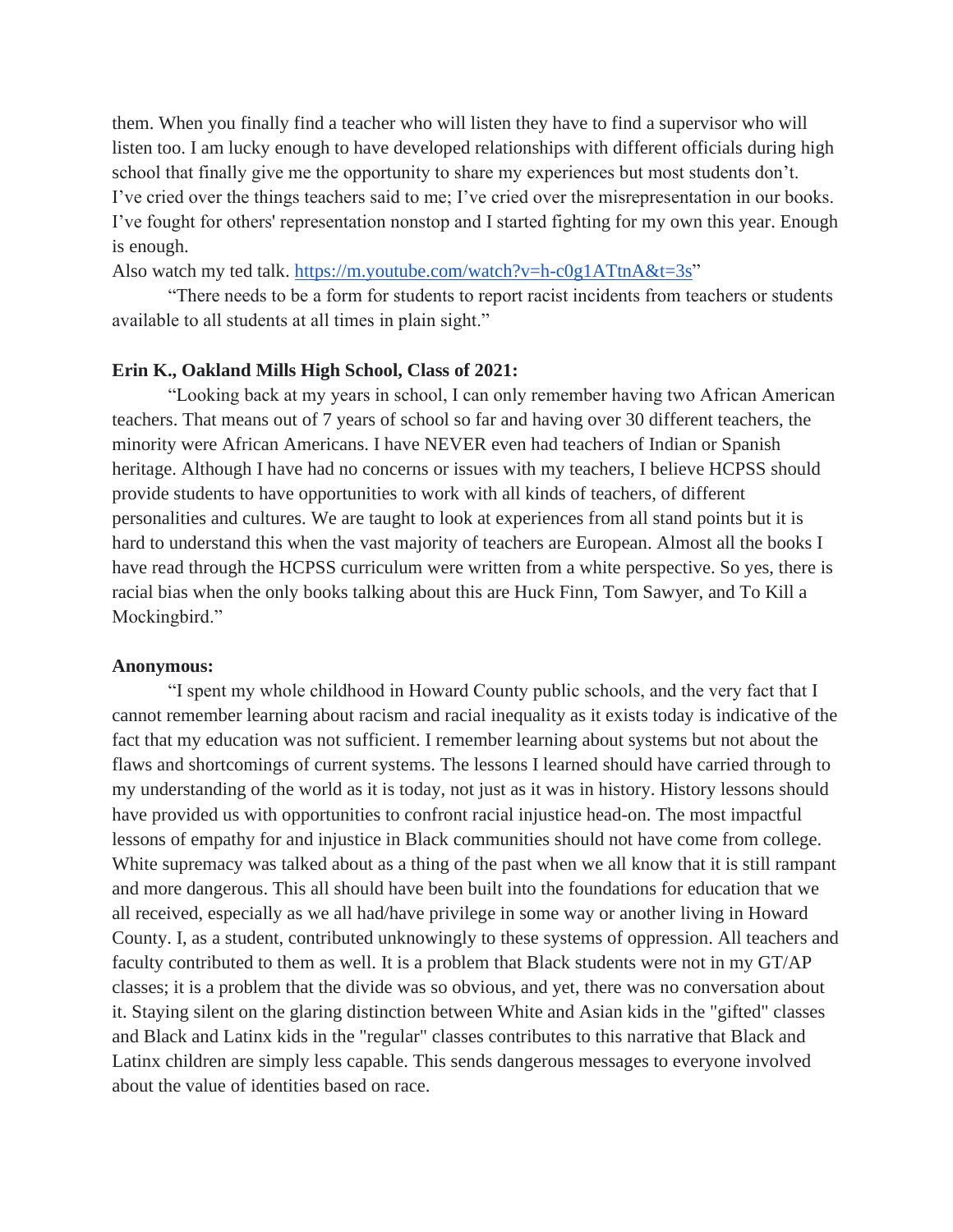Many of the books we read were centered on White people. Without knowing it, this meant that I, as a person of color, subconsciously learned that my story does not matter as much. I internalized this without having any feelings about it at the time. I internalized this in a way such that being invisible felt comfortable. So comfortable that any visibility makes me uncomfortable, which just goes to show how much easier it is for White people to take up space."

### **Anonymous:**

"I had a Black teacher for science in eighth grade. At the end of the year, there were rumors that she had been fired for a variety of reasons. Then, when I went to ninth grade, I learned that she would be a teacher there, but for some reason, she never showed up. Sure, a lot of people may have questioned the effectiveness of her teaching style, but what made it so that she did not even come to her first day of work? I feel like this is definitely questionable because throughout my HCPSS education, I've encountered teachers who a portion of my classmates and I haven't necessarily agreed with their teaching style, but I've never seen a teacher just not come to teach. Was it because the environment (whether imposed on her by the staff, students, or parents) made this teacher so uncomfortable that she decided she no longer wanted to teach through the HCPSS? I may be wrong because maybe she had something come up that made her have to leave this job, but I still believe that HCPSS needs to diversify their staff more because aside from that teacher, I have never had a Black teacher in all my years. For a county that seems to appear inclusive, that highlights a fundamental problem. In addition to the need of diversifying the school staff, I also believe that the curriculum that students read and learn from should be diversified as well. Throughout my high school years, I've been fortunate to have had teachers who go outside of the curriculum, who seek literature and pieces of work written by minority races so that my classmates and I can get a more comprehensive understanding of the topic that we're learning and understand both sides of the situation. However, those teachers took the INITIATIVE, there was NOTHING written in the curriculum stating that they were to do so. What HCPSS students are learning has been whitewashed; HCPSS is depriving students the opportunity to learn important parts of US history through multiple lenses, and hence robbing students the opportunity to be able to approach a situation from multiple viewpoints, a crucial skill in life when encountering opposing views. A prime example can be how there is an AP European History in my school, but there is no African American Studies course in my school. It's offered, but there has never been enough interest to be able to hold it, and a reason for that is because this elective would only, on a 5.0 GPA scale, earn a 4.0 for an A, which can be quite detrimental to the weighted GPA. This community places such a huge emphasis on GPA, and that is understandable because that is an important part of applying to colleges, but HCPSS should consider making the African American Studies course at least an honors course so that more students will be able to learn and become more educated on a topic that many lack education in."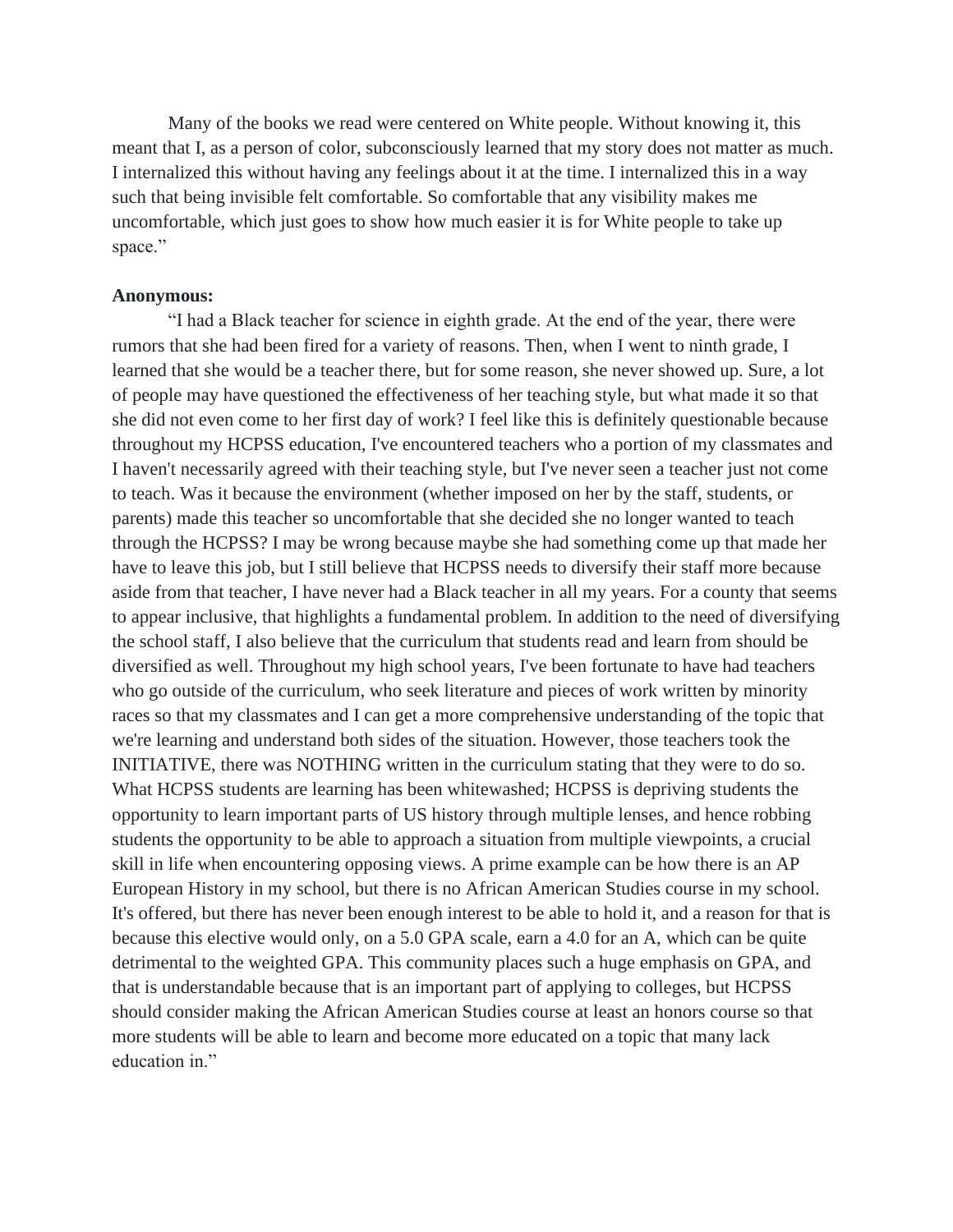### **Anonymous:**

"AP classes are almost white or Asian children, and they are maintained and seem to keep anyone else from joining. There's a teacher who's said the n-word. Students are racist and have gotten called out for being racist or doing racist things. No one is doing anything to stop it. We have great black history month assemblies and then it's like everyone goes back to wanting to oppress those who are the majority in this school."

### **Anonymous:**

"Centennial high school lacked A LOT of diversity in terms of having a black community in our school. I remember there was a table in the lunch room that was described as the "ghetto" table solely because it was the only table in the lunchroom where the black people sat there together. The problem also lied with the students who felt free to make those comments without ever being reprimanded.

Furthermore, our curriculum severely lacked in terms of having African American representation. This was the case not only in history class but also in all the subjects we had to take. We rarely learned about important African American artists, writers, historians, and scientists. Seriously though, why do we spend a whole quarter on Shakespeare's' non-sense when there are amazing Black writers, especially women writers, who deserve to be part of the curriculum and can do so much for students in terms of representation."

"Some action items I would suggest are redistricting and working on implementing more representation for the Black community in ALL of our school subjects, starting from kindergarten all the way up to 12th grade. Hire a team of people who can make this happen."

# **Anonymous:**

"There are many major issues in HCPSS. For instance, our tennis team is not allowed inside of Glenelg due to previous racially-charged incidents. This extends to other sports, but I am not entirely sure which.

The schools are segregated. Consequences (suspensions, expulsions, arrests) are racially biased. The preschool to prison pipeline in HCPSS is real.

In terms of post high school plans, Black and Brown students are not being told to go to college as much as white students. The admissions in GT programs are biased against POC, disabled students, and other marginalized groups."

## **Connie Chen, River Hill High School, Class of 2012:**

"HCPSS teachers and staff are wonderful! However, the curriculum we had to teach at times was pretty limited around racial justice, and our classes were segregated. For example, in my AP/GT classes, I only shared them in 4 years with 3 black students."

"Have more classes around racial injustice, history and impacts of colonialism"

### **Katherine Yi, Mount Hebron High School, Class of 2019:**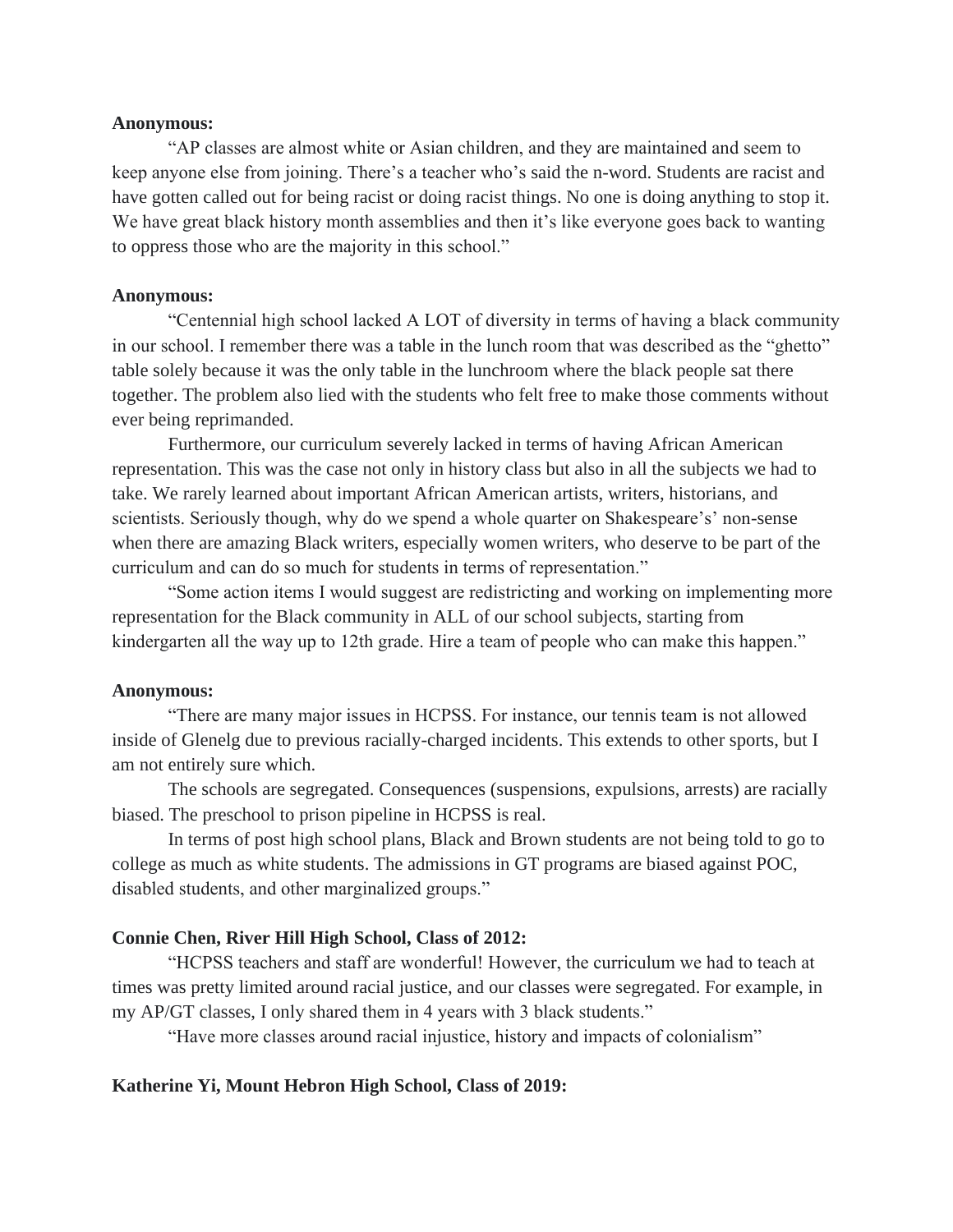"During my sophomore year of High School there was a walk out bc of a racist video that surfaced from a student from my school. After this walk out it was pretty much swept under the rug so I'd decided to make a document and interview a bunch of students around school to let me know some racist and unjust things that have happened at this school. I contacted the superintendent because I felt like our principal at the time was not doing the best he could to help the students. My email was completely ignored by the superintendent at the time. I forget her name. She forwarded my email to one of her assistants and she asked to meet with me. I asked her if I can bring my friends along because I am not the only voice that needs to be heard. She said no and when I got there I felt like she said no so that she can make me feel like a child and she can have power over me because I was alone. I gave her the document with everything written in it. She didn't even take a look and put it away. She basically dismissed everything I said and left saying I should've just talked to the principal. After that nothing happened except the principal calling me the next day saying I was supposed to contact him first. After that day I tried my best to be more involved in the community but it was so closed off that nothing happened.

Another reoccurring thing is my art teacher who I was with for four years even in Ap art would continually dismiss my ideas and say "I don't understand what you are trying to portray" and even take a couple points off bc my concentration for are was focused on political justice that focused on race and gender. I don't know if she intentionally did this but it felt like she always picked on me, called on me, criticized me and all my other classmates saw this.

Another time I had a fever and went to the nurse to go home. I always ask if I can personally call my mother because she does not speak English well and the nurse proceeds to waste my time while I'm sick to ask " why do you speak so well, you don't have an accent at all. Where were you born? Wow your English is amazing. If your mother is going to stay in America she should learn English. You should teach her." I told her I am sick, can I please just go home. She said "Ofc but next time teach your mom some English so it's easier for the both of us." I told her ma'am my mother has lived here 20 plus years with minimal English bc she doesn't need it for well being."

Another instance happened to my boyfriend who is African American, he took a ap comp sci class and the teacher asked him personally to switch out of his class on the third day of class because he feels like he will not do well. They didn't have a single grade in yet so there was no way to tell if he would do well or not and he was the only minority in that class at the time. So many things happened at this school like students driving in during spirit week with flags and confederate flags on their cars. Wearing trump propaganda and confederate clothing to school and not getting in trouble. During my senior slide show only 20% of it was pictures of me and my friends plus other minority students while the other 80% were of the white student and when we got upset about it they claimed we never sent pictures when I have a record of everyone I know plus more sending 10 or more pictures. The girl that made the video claimed we were bullying her and went to the principle. That's just some of the stuff. I took an African American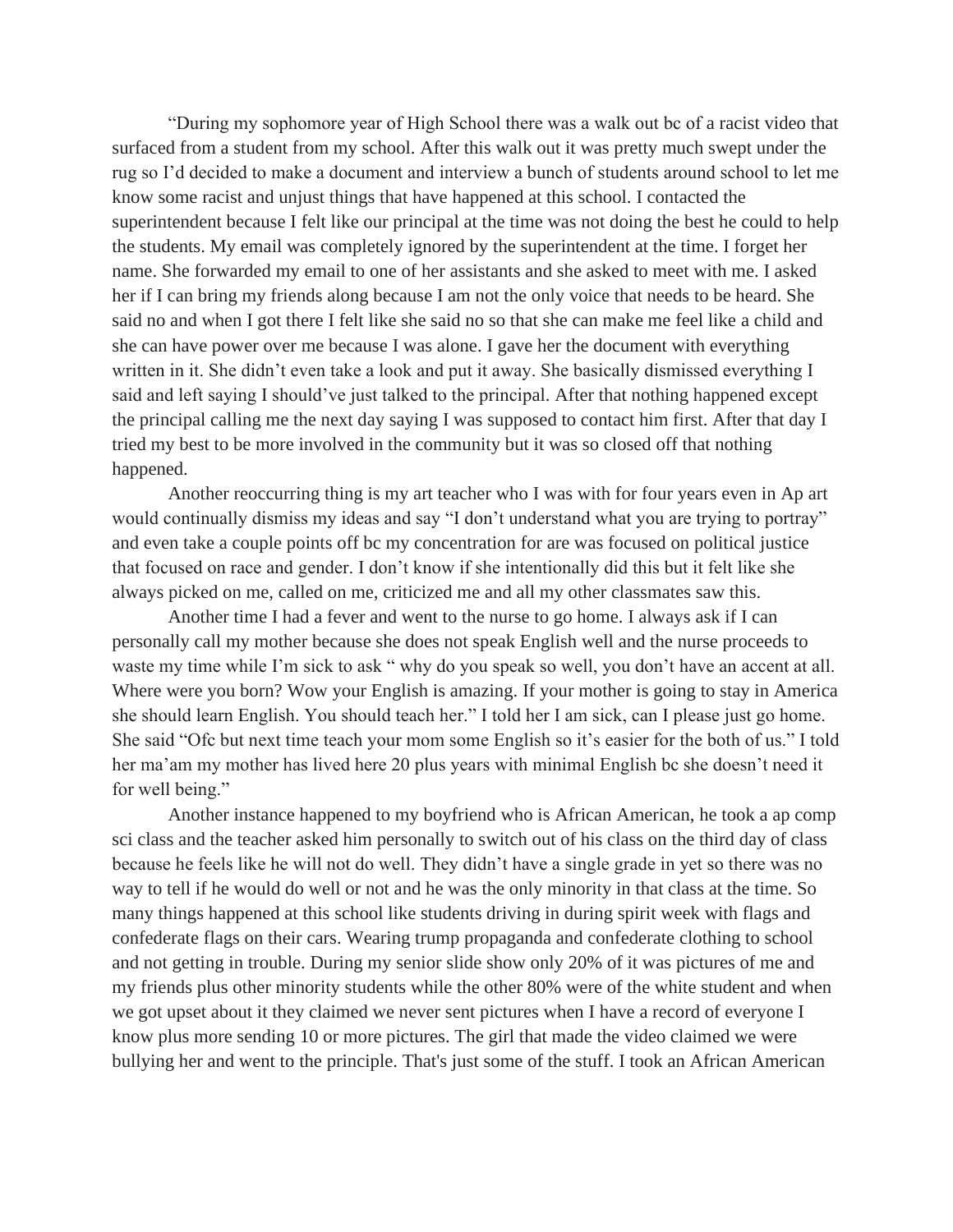studies class, wonderfully taught by a white teacher but we need this type of information in regular social studies classes and in literature or English classes."

## **Anonymous:**

"Shockingly enough, throughout my years of being a part of HCPSS since elementary school, I have only had one African American teacher during my senior year of high school. I only remember two Asian teachers during my years of being a part of HCPSS. None of the AP's I took and AP classes that I knew of were taught by African American or any other minority teachers. I think not that this is just a mere coincidence. There were so many incidences of white supremacy where many students walked around with the "Make America Great Again" slogan on their articles of clothing. It cannot be denied that Donald Trump stands for misogynistic, racist, and downright hateful ideas, and it truly made me feel uncomfortable to be at school sometimes. It angered me that none of the teachers seemed to make any attempts to discourage such actions. It really made me reconsider if I felt welcomed in this school. There was another incidence when a teacher made fun of two students who were speaking their native language during class. How dare you do that to your students? Teachers are supposed to be the ones who nurture, but you somehow think it is okay to make fun of your students? I really hope that Howard County could make it more welcoming for every student out there. No matter what their skin tone is and what language they speak, I hope a change is made so that none of these students have to question their importance while learning like I had to."

## **Kaylin Craine, Glenelg High School, Class of 2017:**

"My name is Kaylin Craine and I graduated from Glenelg High School in 2017. With everything going on, it has influenced me to do some reflection about my interactions in school. Oftentimes, I was told by classmates that I "acted and sounded white". Why? Because I'm articulate and educated? When I would voice my opinions, I was told "Oh so now you want to act black". While these comments may seem harmless, I became ashamed of who I was. I wanted to be respected, so I tried my best not to fit the stereotype. I wrote a poem about police brutality in my English class and I was afraid to ask others to read it because I did not want others to judge me on my views (I've included the poem below). My junior year of high school, people brought confederate flags to school. Some were angry, but many believed that it was a representation of "southern pride". During field hockey practice, I had many people tell me "It's just southern pride. Why is it a big deal?" I believe that these statements weren't made out of hatred, but plain ignorance. The worst part is that I did not say anything. I did not defend my beliefs because I did not want to lose my friendships.

In math class, my classmates thought that it was funny that Glenelg was on the news and that we were "famous". I remember my teacher scolding them and telling them that the incident was not funny, but rather a very serious matter. That was one of the first times that I felt like someone understood me. That same week, one of my closest friends asked "Why isn't there a white history month?" I did not say anything because I could not believe what she had said. One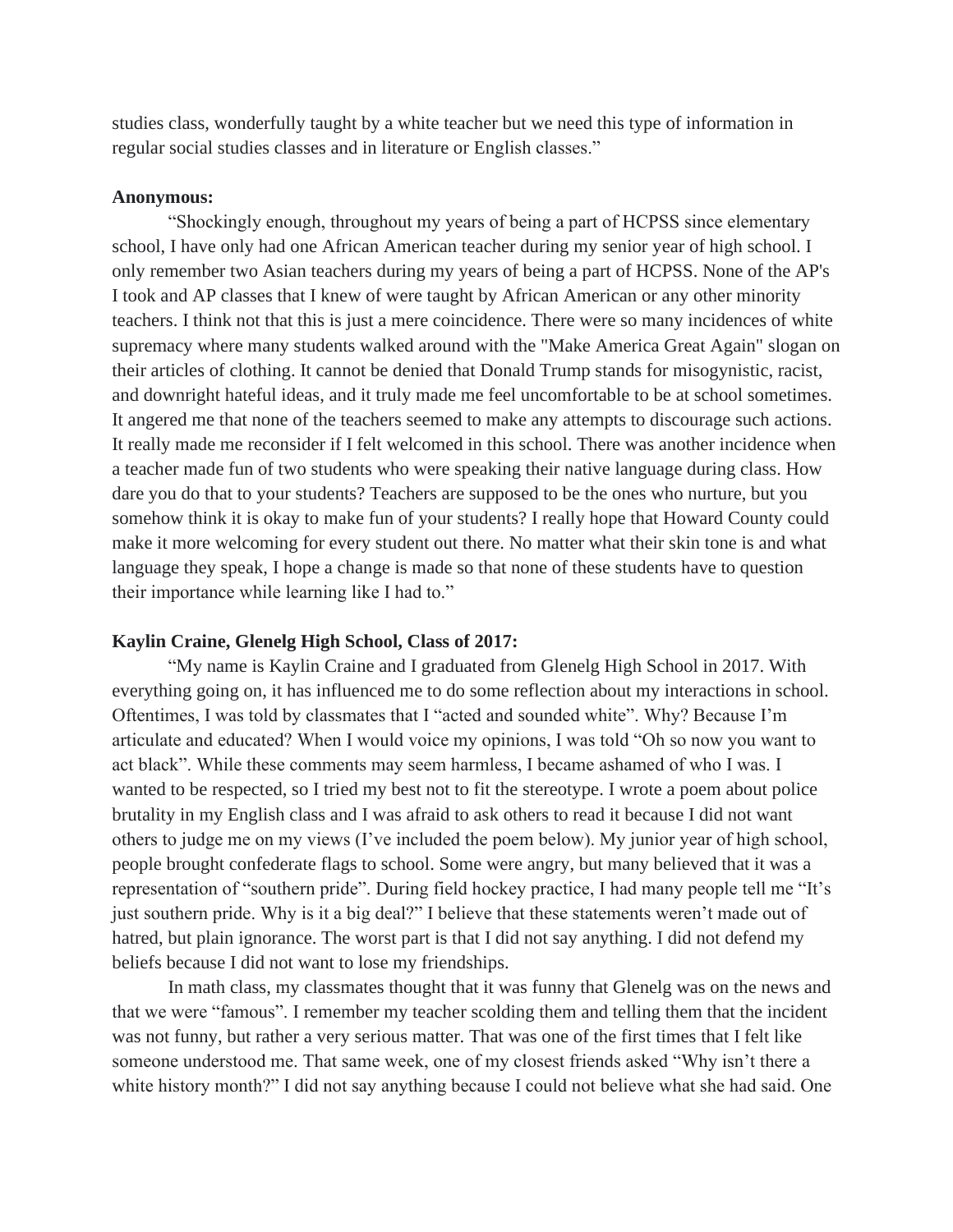of my other friends simply responded "because white history month is every day". In Spanish class, one of my classmates used the n word and I said nothing. My senior year, I was told "you only got into the Naval Academy because you are a minority". The disturbing part is I started to believe that.

Looking back on these incidents, I am disgusted with my inability to confront them in the moment. How could I allow them to say these things? These past few weeks, I've been reaching out to old friends to tell them how I felt and why their comments were ignorant. You're probably wondering what is the point of correcting them now because it happened almost four years ago? To be honest, I asked myself the same question. But if I am silent, I am part of the problem. If I do not make them aware of the magnitude of their comments, they believe that it is okay. Their views will be passed on to their children and the cycle continues. I want to break the cycle. It may be uncomfortable, but that is when growth happens. As I said before, most of these comments stemmed from ignorance. The simple solution to that is EDUCATION. To whoever is reading this, I challenge you to educate yourself on the topic. Do not be the reason that this cycle continues. To parents, teach your children to be empathetic and kind towards others. To the Howard County Public School System, students need more education on the history behind racism and its impact today. Students need more teachers who will correct their behavior. Do not turn a blind eye to what is happening in society. The world's greatest power is your voice. TOGETHER, WE CAN DO BETTER. WE MUST DO BETTER.

## Don't Shoot

The sun shined brightly as the clouds moved across the sky Alton Sterling stood on the corner Red and blue lights flashed brightly in his face He looked at the officers with confusion His face ran with sweat and tears "Get Down. Get Down" Suddenly, the power of Zeus' bolt ran through his back Three bullets spiraled from the barrel His body began to drift away Thoughts of his family filled his mind The family that will never see him smile again His blood stained the concrete Don't Shoot

Red and blue lights flashed in his rear view mirror Philandro Castile sat nervously in the car "License and registration please"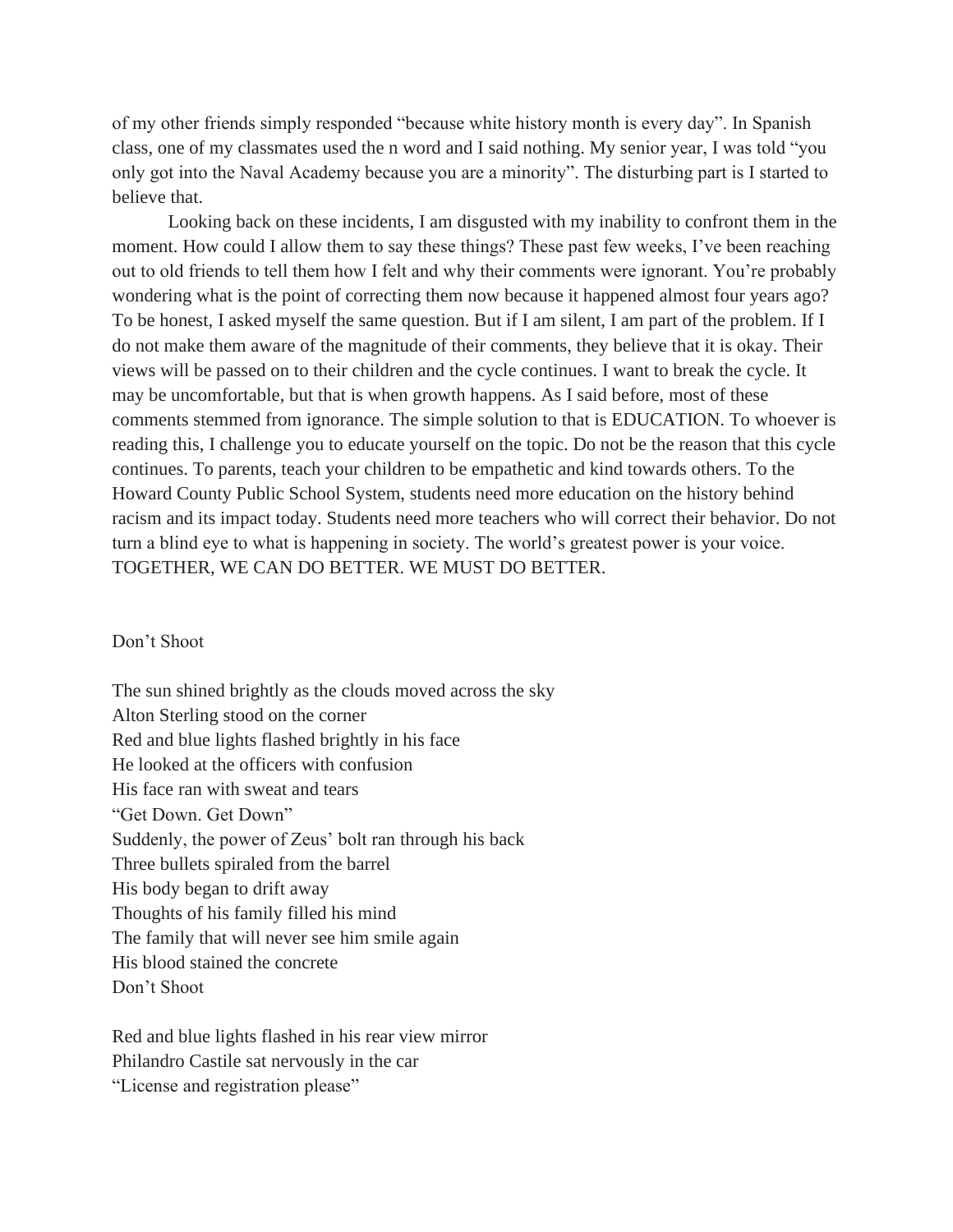Crimson blood bled through his white shirt His daughter sat quietly in the back seat Tears filled her eyes She knew that she would never hear her father say "I love you" again His soul faded away just like the memories they shared Don't Shoot

"Hands behind your back" Eric Garner's body dropped to the ground His eyes filled with fear, as salty tears ran down his cheek The officer's arm crushed his neck "I can't breathe" "I can't breathe" "I can't.." Don't Shoot

Am I next?"

# **Anonymous:**

"Although I am not black, I have on multiple occasions heard multiple non-black Centennial students use racial slurs such as c--- and the n-word. Additionally, I have taken US History in both middle and high school, and both curricula grievously neglected African-American history and followed a heavily Eurocentric viewpoint throughout the year."

# **Anonymous:**

"Many students and staff in Howard County like to claim that we are part of an inclusive and diverse community, which is true to an extent, but overshadows the internalized racism that most of us have. Sometimes it's quiet, like when students, teachers, or even our school police stereotype and profile each other based on race or redistrict school districts to manipulate the diversity at each school. Sometimes it's loud, like when non-black people use the n-word in the hallways or paint Nazi symbols on the sidewalks. Whatever it is, racism needs to be addressed, and we have to stop pretending that we aren't a part of it. When students or staff, whoever it is, is racist, it MUST be dealt with appropriately - racism should never be swept under the carpet to be forgotten and eventually internalized. Before we make moves to improve our county, HoCo can't be considered, and should not be considered, "equal.""

## **Anonymous:**

"For a school whose motto was "Where Diversity Excels" it did not always feel that way. We were viewed from the outside as the "bad school" (read black school) and it was known and felt, but often discussed in the school. In Howard County at large it can be easy for people to pat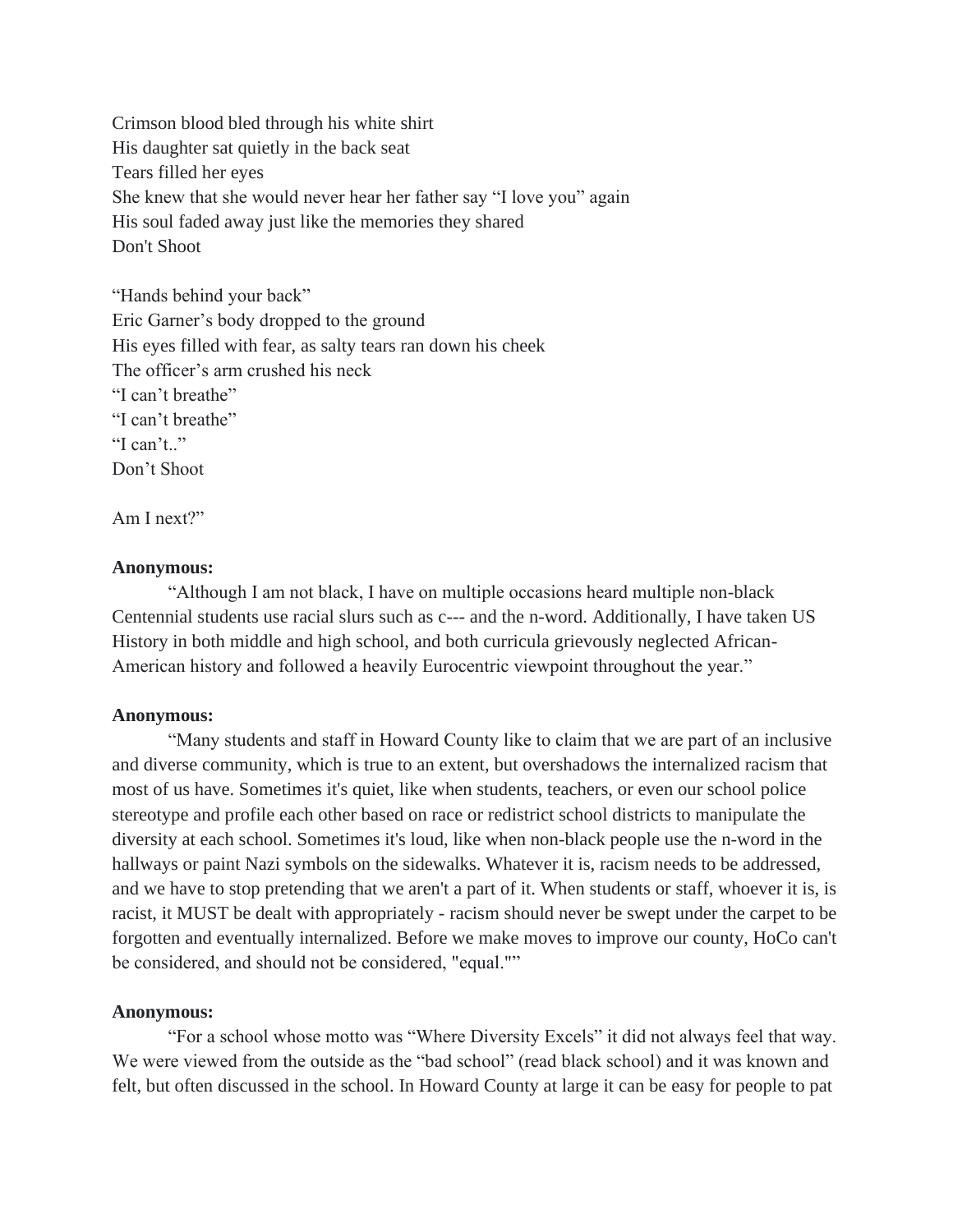themselves on the back and feel like by living in a planned and diverse community it is enough. It is not and those undertones were often papered over in school."

#### **Anonymous:**

"There is a big racial bias problem at Glenelg (more so among the students than among the staff, as far as I have observed). There are plenty of outright racists, quiet racists, and bystanders. I will admit that despite trying to educate myself on race, I was a bystander. During my time there, we had multiple incidents with the confederate flag. Most students did not seem to think there was a problem with the flag. They subscribed to the idea that it's "heritage, not hate". To them, being called a racist was worse than actually being one. It was especially apparent how deeply rooted these racial biases are during the unit on race in my sociology class. The white students were quick to go on the defensive whenever a black student talked about their experiences with race. They were not receptive to any part of the class that conflicted with what they were taught at home. And that's really where this starts- home. Kids are not born with these biases. They are taught at home and reinforced by school, the media, and peers. I remember being taught about racism in ES and MS as if it were a thing of the past. We were taught that Lincoln freed the slaves, Rosa Parks and MLK fought for equality, and everyone lived happily ever after. It was not until high school that I started to really think critically about race and my privilege as a white person. This is not a situation that one assembly can solve. In the small, majority white, conservative town of Glenelg where some students' parents are rumored to be involved with the KKK, more action is needed. I think HCPSS needs to implement education on race starting at the elementary school level, getting into more complex topics as the students get older. I also think all staff should be required to have training focusing on racial bias. My thoughts go out to all HCPSS students and staff of color, especially Principal Burton, who was a target of the racist graffiti in 2018. Black lives matter. Thank you for listening."

"race and racial bias (must) be included in the curriculum beyond learning about the Civil Rights Movement. For all staff to receive racial sensitivity training. For parents to receive educational materials on race to facilitate discussion with their children."

### **Anonymous:**

"I was bullied relentlessly all throughout middle school because of my hijab. Typically by my white, male peers, I was called names, shoved against lockers, cornered, etc. My teachers witnessed this but never said anything or spoke out against it. It continued when I came into high school as well. An adult staff member called my parents "terrorists" in my freshman year. My parents contacted the school and we got a verbal apology from the staff member, but that was it. Thankfully the bullying became less after freshman year, but it never stopped completely."

"Speakers should come present annually in schools about racism/racial bias"

# **Anonymous:**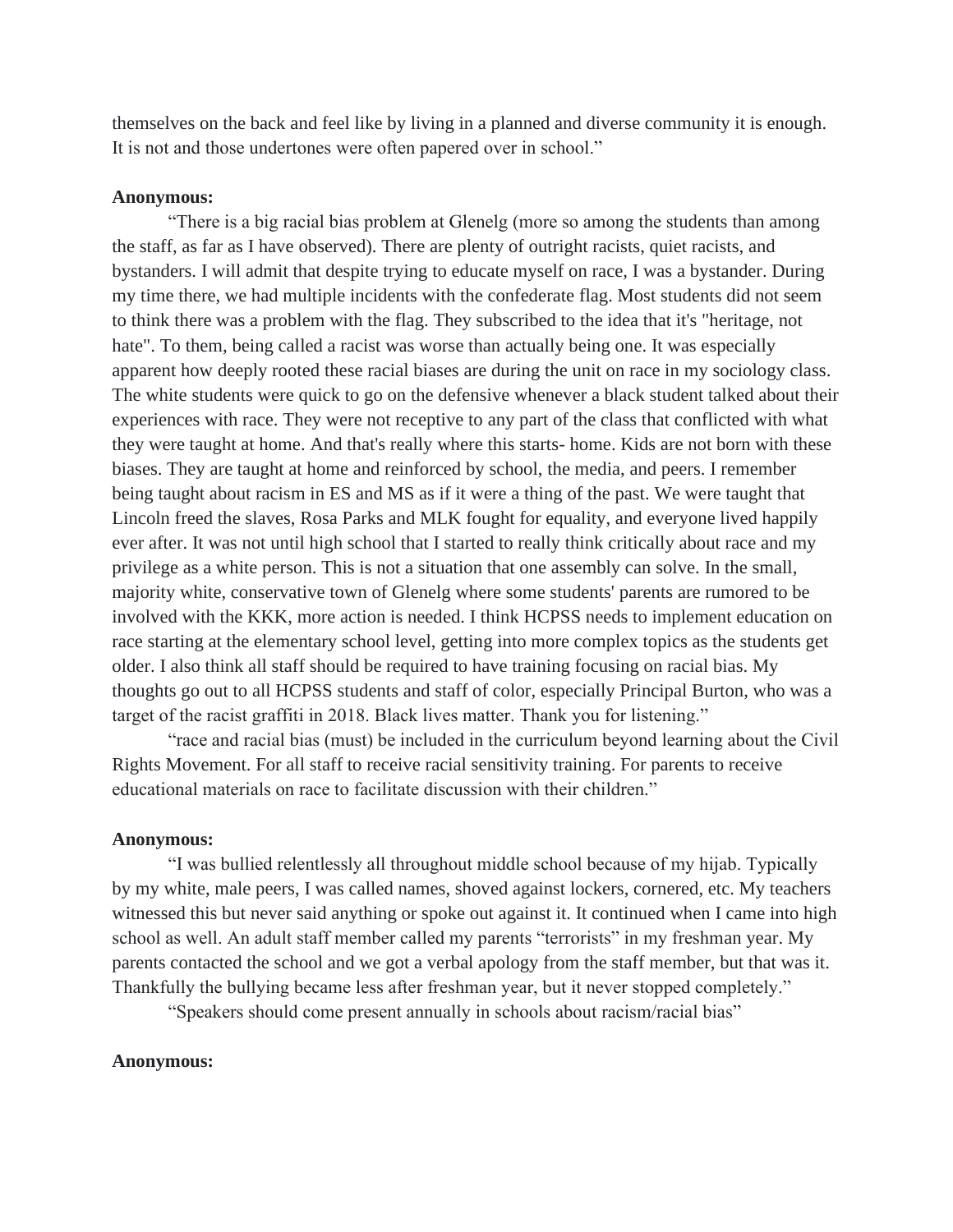"The only way to learn about Black history within the school system was if you took an elective class called African American studies. The teacher did an amazing job but as the class' name is African American studies, it should be taught by a Black person."

"I also think the lack of Latinx, Asian, and Indigenous peoples history should be added to the curriculum, not just here but everywhere. In mathematics and other common core subjects students should learn life skills like how to pay taxes, read from non Eurocentric points, and be able to feel comfortable within their religion at school. I think that there's a lot that needs to be addressed within the school system to prepare students for life especially because not a lot of minority students have access to the same resources as White students. An example, offer a low cost or free SAT prep tutoring and ways for minority communities to overcome the bias of the test."

## **Daniel Kundrat, Long Reach High School, Class of 2019:**

"I've experienced white kids questioning why the books that we read throughout the school years are always about someone black.

There is also a Howard High School teacher who made a fake twitter account to speak against Black Lives Matter

Also the disappointing and disgusting thoughts on the redistricting. I understand parents who have concerns because of mobility to the schools or anything outside of race. But the fact that so many parents let alone their kids, had a problem with transferring to my school, the Reach, made me extremely angry. Long Reach Highschool by far, carries the best spirit in the county, and it's hardest workers. It is infuriating that this county and community wishes to pride itself on its "diversity and inclusion" while not standing with them when the time comes. The rumors and stereotypes attached to the amazing kids at my school are nothing other than FALSE, terrible, and immature. It is saddening that the families in this county let their privilege of living in such a great community, blind themselves from seeing the beauty and power in those who live with them. The ignorant people of this country speak down on my school and it's students, all while it was students of The REACH who led the Columbia Black Lives Matter protest. Do NOT question our worth, because we matter."

"Audits should be performed on schools, in terms of upholding community and social standards. The factor to be analyzed and critiqued is how staff members and administration go about handling such social conflicts. If there is not already, there should be a Howard County department of diverse affairs that performs such investigations and can check those in power who may not be representing the HCPSS in an appropriate manner."

## **McKenzie Scott, Wilde Lake High School, Class of 2016:**

"At Wilde Lake, we always had a Black History Assembly and a Culture Day to celebrate our diverse students, but we never talked about those histories and cultures at other times, and I would like to see the county do a better job of making this part of students' daily learning experience."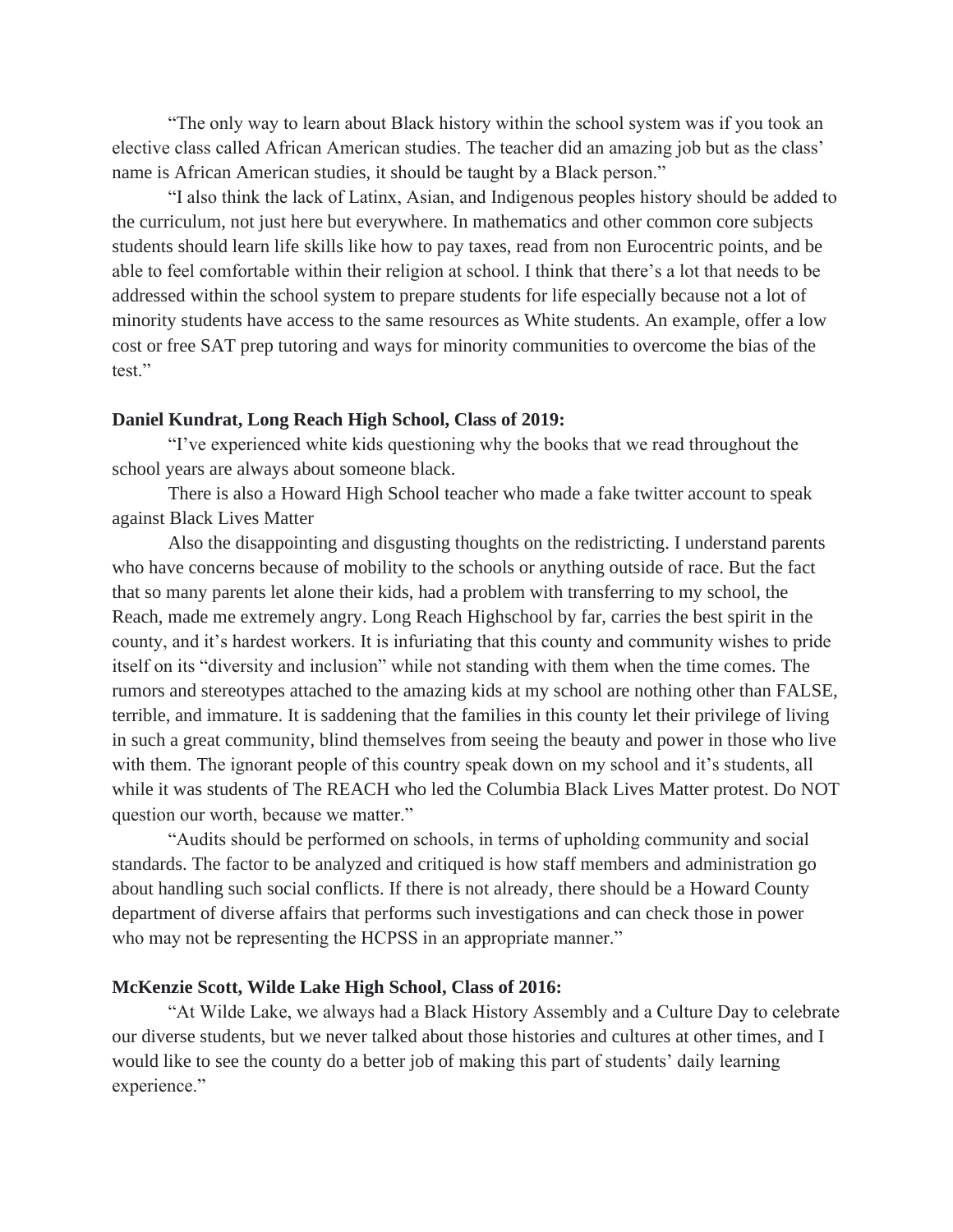# **Aboli Dahiwadkar, Mount Hebron High School, Class of 2020:**

"The black history curriculum did not spend a significant amount of time discussing the lasting effects of slavery and segregation. It usually only was discussed during the Civil War and ending segregation through peaceful protest, without taking into account how it still impacts society today. There was no discussion in systemic racism, which is critical to understand in context of our society."

# **Lynzee Louden, Mount Hebron High School, Class of 2020:**

"I feel like my school definitely made an effort to reduce racism and prejudice among students and faculty, especially after one particular incident that made national news in 2015/16. However, I believe that there are still more incidents than there should be; I felt like the administration should have given more severe punishments to students who made racist remarks . It was to the point where I'd be surprised if I did NOT hear a racial slur when walking through the halls.

I can remember an incident when one student called a black student the n-word, and then the black student was transferred out of the class after getting upset while the student who said the racist slur faced no consequences.

Another time, one of the English teachers made an assignment for her students to write slave songs and then sing them in front of the class. She was suspended for some time after black students complained about feeling uncomfortable, but from my understanding she is back to teaching like nothing happened. I am not suggesting that she should have been fired for this, but these types of inappropriate incidents happen all the time, most occurring without anyone batting an eye.

One time, I recall one of my middle school teachers interrogating me about what my parents did for a living. Although I know this teacher did not have any bad intentions, it felt like he was asking because it surprised him that a black student was in all GT classes, and he was curious about my upbringing and family situation. Needless to say, I felt very uncomfortable, but I brushed it off.

The last memory that I will share also occurred in middle school, I remember overhearing one of my classmates pointing out that none of the selected students of the month were black. "Makes sense" he laughed. Everyone who was listening agreed and laughed as well. I remember feeling so embarrassed in that moment that I had to leave the room because I thought I might cry. Little comments like these from my peers occurred all the time, but I just assumed they were normal and I should just suck it up. Now I know that racist remarks like these are not okay, and I hope that Howard County does a better job of educating students and teachers about prejudice.

Thank you for your time."

## **Sarah Kylap, Oakland Mills, Class of 2004:**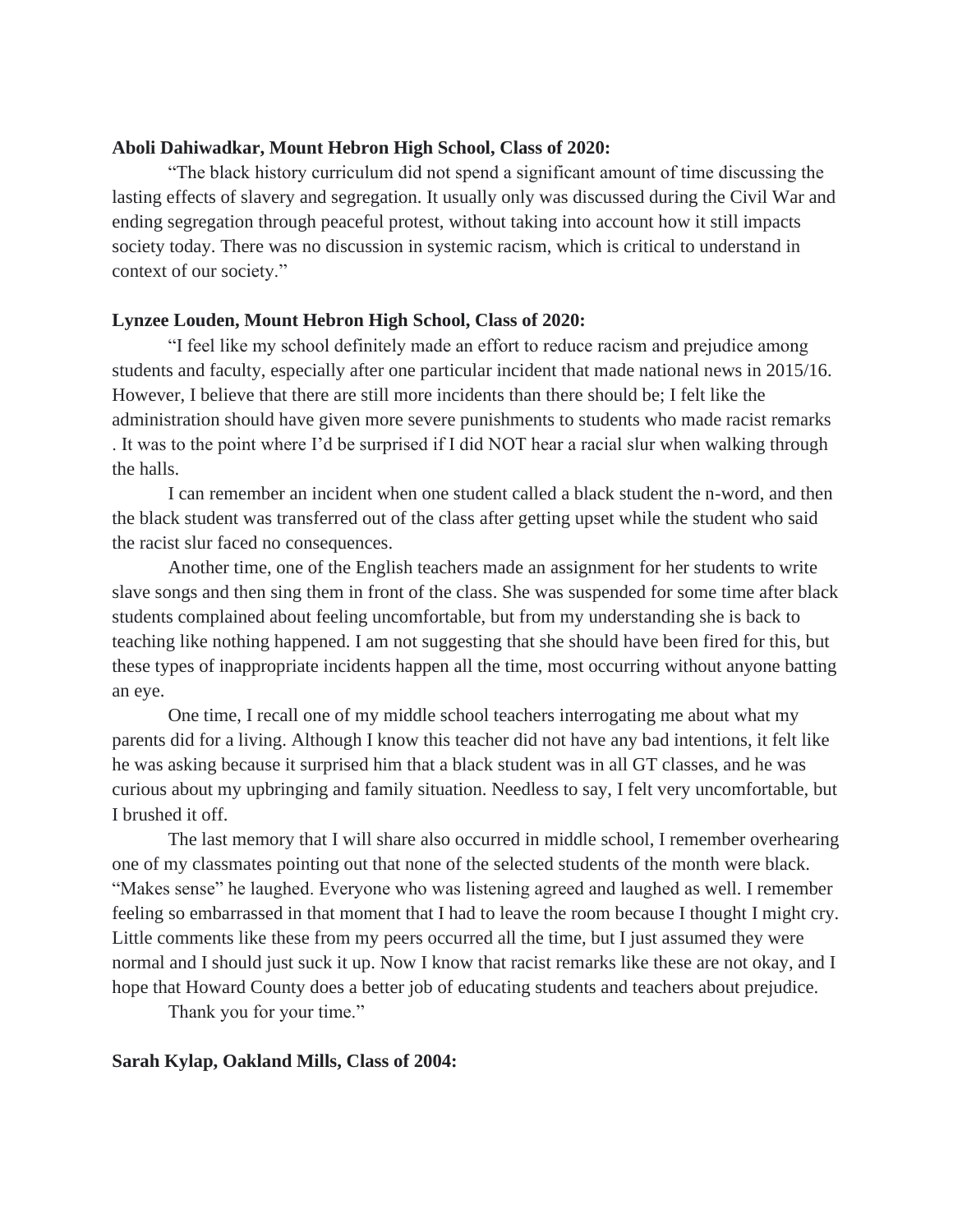"I would like to see the county end the tracking of students in middle and high schools. Having different levels of academic classes (regular, honors, GT) is not a practice that can be supported by educational research and only serves to exacerbate the opportunity gap. As many alumni have noted already, the honors and GT classes in HCPSS are attended primarily by white students. This means that white students are accessing a different standard of education than students of color and this system of oppression must end."

# **Emily Brown. Howard High School, Class of 2010:**

"I found my US History curriculum to be extremely lacking, as most of the life and work of Dr. Martin Luther King was missing from the lessons. I believe that too much time is spent on the post civil war reconstruction era, blaming that era for our present day problems instead of a holistic review of systemic issues. A complete review of the focus on the civil rights movement is required, along with an overhaul of present day conflicts. In my US Government class, we spent an entire unit on "the election project" surrounding President Obama's election but were told to leave his race out of our projects. I believe this was an oversight and that the Government courses should highlight discussion of policymakers of color. Also, in my HCPSS experience I had a very passionate Spanish teacher who opted to use one of her classroom times as an open discussion of the election of President Obama. I believe she was well intentioned, but the conversation was not thoughtfully led. Instead of it being on an as led per teacher basis, I encourage HCPSS to plan assemblies and school- wide engagement around these topics."

# **Emily Chandler, Glenelg high School, Class of 2017:**

"Hire more teachers of color and have actual repercussions for all micro-aggressions perpetrated by students and faculty."

### **Ryan Jose, Howard High School, Class of 2013:**

"I strongly support the expansion of the World History curriculum to go into Non-European histories for longer periods of time, specifically to go deeper into African histories. Also as a POC from the AP circle, something about the divide between the GT/AP circles of students and the "regular" circles of students doesn't sit right with me. If I didn't take a handful of "regular" courses, I would have mainly been exposed to the same set of people for the entirety of high school, other than extracurriculars. We should not be insulated from each other, and we should not be insulated from other schools. The racist undertones behind fellow students calling Long Reach "the ghetto" or a bad school are disgusting and unacceptable. Even when I hear more recent redistricting thoughts from some friends/relatives, Long Reach (majority Black/POC) is implied as a negative. That thought and that atmosphere needs to be acknowledged and explicitly dispelled."

"Invest in Black (and Indiginous and POC) students and groups, and the schools where they attend. Fix your district demographics. Interact with other schools in the county more, to build that community."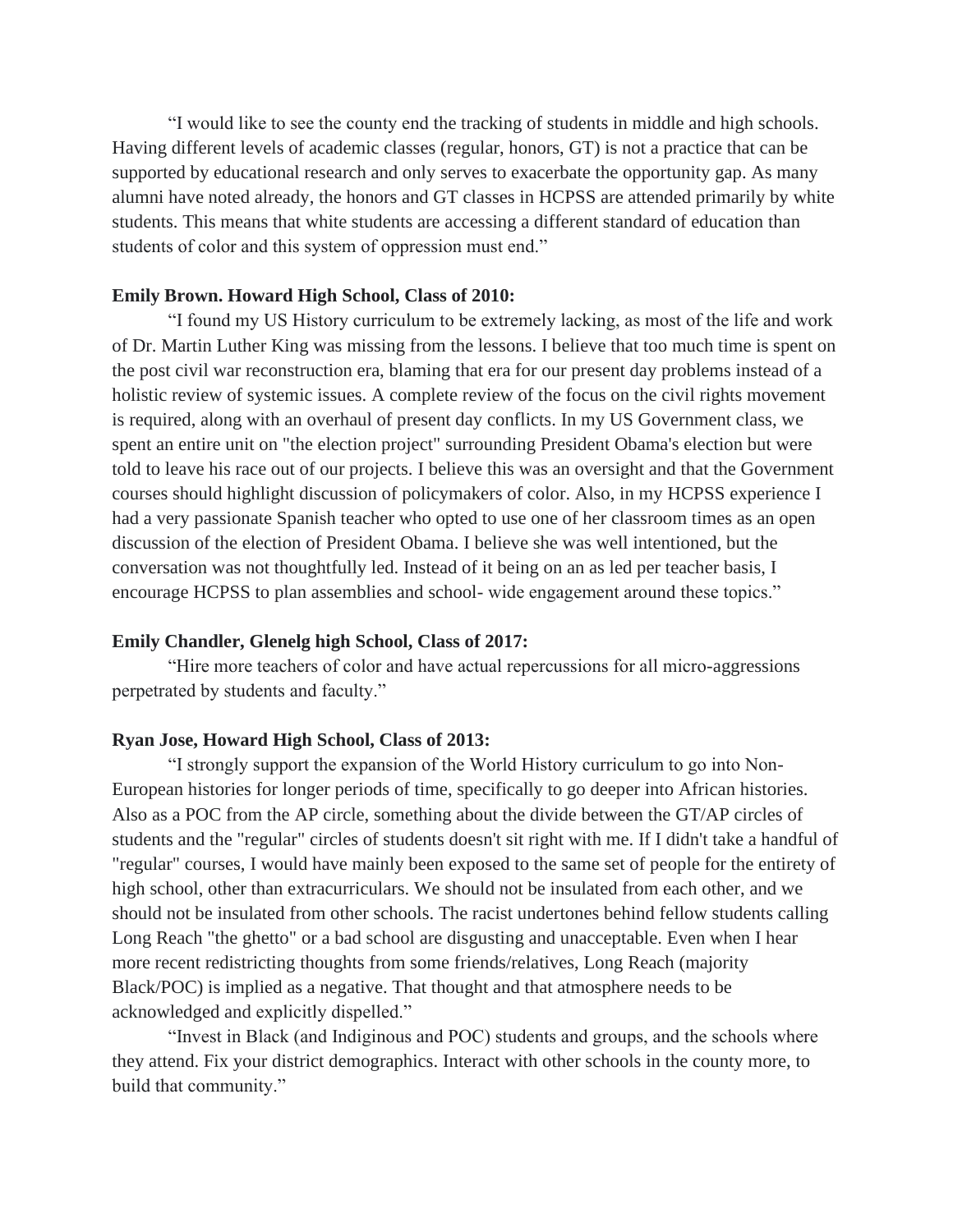## **Anonymous:**

"In school, I would say that classes aren't that diverse. Maybe about 2-3 African American kids to 30 white kids. Throughout my years in the school system, teachers have definitely had some racial bias. For example, in my 6th grade history class, my teacher would never choose the African American kids for the answers. But if he did, he would always have a snide remark and choose a white student to correct them, even if they were correct."

## **Maison Holcomb, Mount Hebron High School, Class of 2020:**

"Since moving from New Jersey in sixth grade into the Howard County Public School System, I have had one teacher that was a POC over seven years of being an HCPSS student. Not only was there a lack of diversity in the teaching staff, but as a consistent GT/AP student since middle school I have never been in a class with more than just a handful of POC students, making topics such as the Transatlantic slave trade, an awkward class experience. In terms of curriculum, the most black history that will be taught is the same thing that has been taught since elementary school and that is ONLY about the colonization of Africa, the slave trade, and the oppression of African-Americans and the fight for civil rights which is still ongoing and was never truly resolved but the history books won't say that."

### **Anonymous:**

"I did not have a black teacher teach me history until eighth grade. We learn pretty much nothing about black history, except a unit on MLK jr every February that is clearly just to check the box for black history month. I have also witnessed racism in teachers. There was a teacher who would never blame a white or Asian kid, she always blamed this one black boy. It got to the point the Asian kid could throw something across the room and she would blame the black kid. This is not just one teacher in one school, it's happening all over Howard County. Administration never did anything to address the student's reports."

"Require teachers, guidance, and administration to address the root cause of why kids may be "acting out" instead of just suspending them. (Reduces the school to prison pipeline)"

### **Anonymous:**

"The general racial bias among teachers as I observed that not a single African American teacher taught an AP level class."

## **Austen Roberson, Howard High School, Class of 2019:**

"A vivid memory I have of the subtle racism in HCPSS is my high school years at Howard, with some teachers talking down on schools like LRHS, WLHS, and OMHS (schools with higher minority populations) and treating them as below us. My 11th grade math teacher had a ranking system, telling us some problems, "were so easy that it's a Oakland Mills level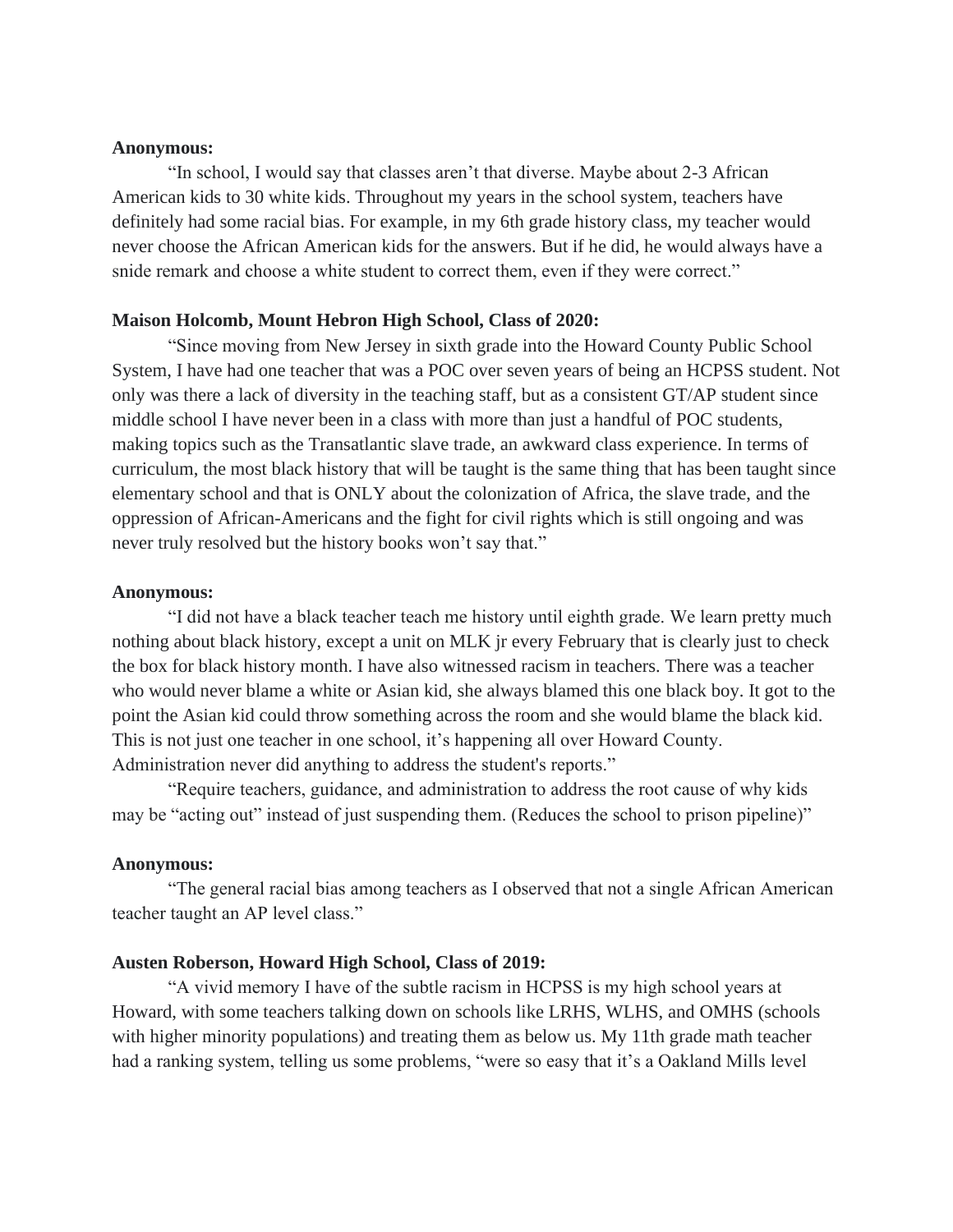problem." Even saying that through personal experience teaching there, the students weren't as intelligent.

I also think back to the times in my senior year after college decisions were announced. It wasn't uncommon to hear that I was the product of affirmative action. They would continuously make excuses for some of my accomplishments, saying my skin color made it easier for me. Others would say that the way that I act wasn't black or that I was an Oreo because I did well in my classes. Some told me "I'm blacker than you" because of their interests in music or other hobbies.

I'm sure I have more memories that I've suppressed. To survive in Howard County you can't call out these acts of subtle racism for fear of being ostracized by the community. It's all to preserve the appearance of a wholesome accepting community that always chooses civility, although that couldn't be further from the truth."

"I suggest that the Black History course should become a more vague requirement. I think it should encompass any non eurocentric curriculum. Or accounting for the lack of viable teachers for said curriculum, create a requirement for the current history and English courses to add a unit each year on non-white culture."

## **Davida Schiffer, Howard High School, Class of 2012:**

"Make substantive policy changes to end the systematic racism, ableism, and sexism in HoCo Schools. Eliminate police presence in schools."

## **Anonymous:**

"It's hard for me to talk about race with respect to my experience in the HCPSS, because it's only with a lot of hindsight that I can understand the role that race played during a time that was for the most part a positive experience. I'm an Asian American who went to RHHS, and I acknowledge that I benefited from racial inequity. But that is an acknowledgement I would not have been able to make upon graduating high school. There is still a lot I question about my adolescence, but since these comments are pointed at HCPSS, I would distill it down to this: In eleventh grade, our summer reading was Ayn Rand's "The Fountainhead," and all the schooling I'd gotten up to that point had primed me to totally buy her "philosophy" (that is a generous term) of objectivism. It took me 5 years of undergraduate education to realize that the ideology of unbridled individualism is not only a fairy tale, but a tool of capitalist exploitation and white supremacy. And that is to say nothing of the fact that Rand's writing is just bad."

## **Anonymous:**

"I think that the black history curriculum is insufficient. African history should be a class just like European history is. As far as incidents of racial bias, I cannot recall situations between staff and students in classes I was in. But I am also not black so I would not see everything. As I think about it, there were things I overheard that are racist comments. Some of these were worse than others, but they all portrayed non-whites in a negative way. I feel like the school itself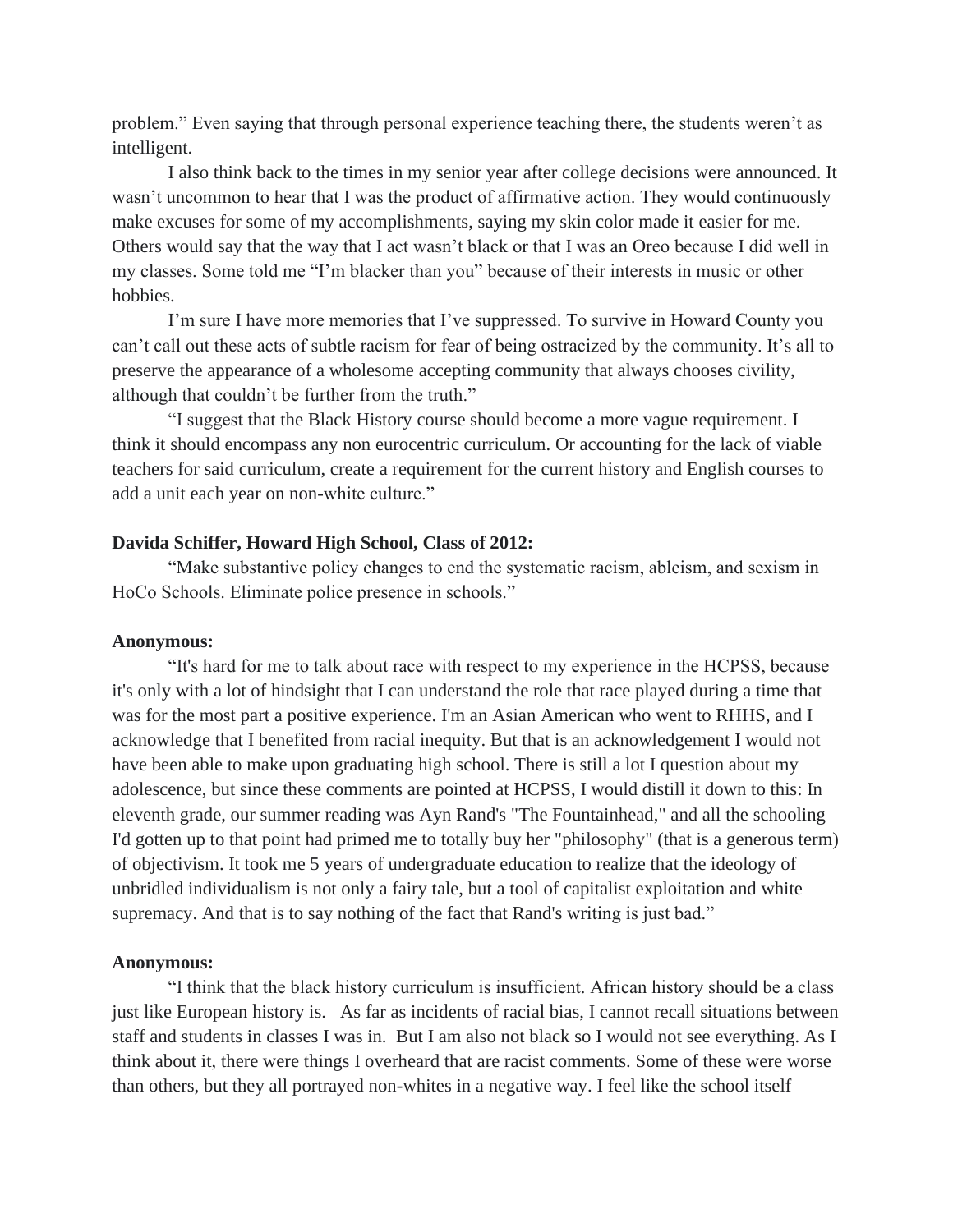presents a biased environment. Not by the staff, but the students. They feel some sense of superiority to other students if they take an AP class. It has always upset me that this sense of class stratification within the school exists. This idea spills over into racial issues and how students see their peers. High school was many years ago and it is hard to remember everything, but there are definitely issues in the high school I attended and others in the county."

"Include an African history class. Make reporting racism easily accessible. Create events to talk about red lining and systematic issues facing communities"

## **Maison Holcomb, Mount Hebron High School, Class of 2020:**

"Through learning Spanish since 7th grade, progressing from Spanish 1 to completing Spanish 5 AP as a junior, I have never had a Spanish teacher who was of Latin American descent. That doesn't even make sense."

## **Anonymous:**

"From elementary through high school, I essentially attended segregated schools. There was one black student in my elementary class who moved before we started middle school. My friend group was almost entirely white, and I never had a black teacher. I'm fairly certain none of the schools I attended even had a black teacher employed there until after I graduated. Overt racism and microaggressions were common among students. At school Halloween parties, cultural appropriation and racist costumes were common. After I graduated, a boy I shared a school bus with for years was arrested for spray-painting swastikas and racial and homophobic slurs on school buildings. Another boy who I had gone to school with since elementary school brought a Confederate flag to one of our high school football games. Our curriculum didn't help my American history classes didn't really discuss racism or the experiences of people of color in the US. There was almost no education about the structural aspects of anti-black racism, mass incarceration, police violence, or how those problems persist to this day. Instead, my history classes implied that racism was over after the civil rights movement in the 1960s. My high school offered an AP European history course but didn't have any history courses focused on majority non-white or non-Christian countries/cultures. Instead, we had to cover the entire history of the world outside Europe in one class - AP world history. In elementary school, for Thanksgiving, we made pilgrim and "Indian" hats to wear. We never learned about the violence that Christopher Columbus and other colonizers enacted on native people. I didn't really learn how colonialism works until college. In my English classes, we read almost no books or poetry by non-white authors. Instead, we read books by white people that featured black characters or were about Africa (Mark Twain, The Poisonwood Bible, A Light in August, To Kill a Mockingbird). Though it's important for white people to address racism, we should have also heard from black writers and discussed the problematic aspects/context of the books we did read. We shouldn't have had to learn about the experiences of black people in the US almost exclusively from white people."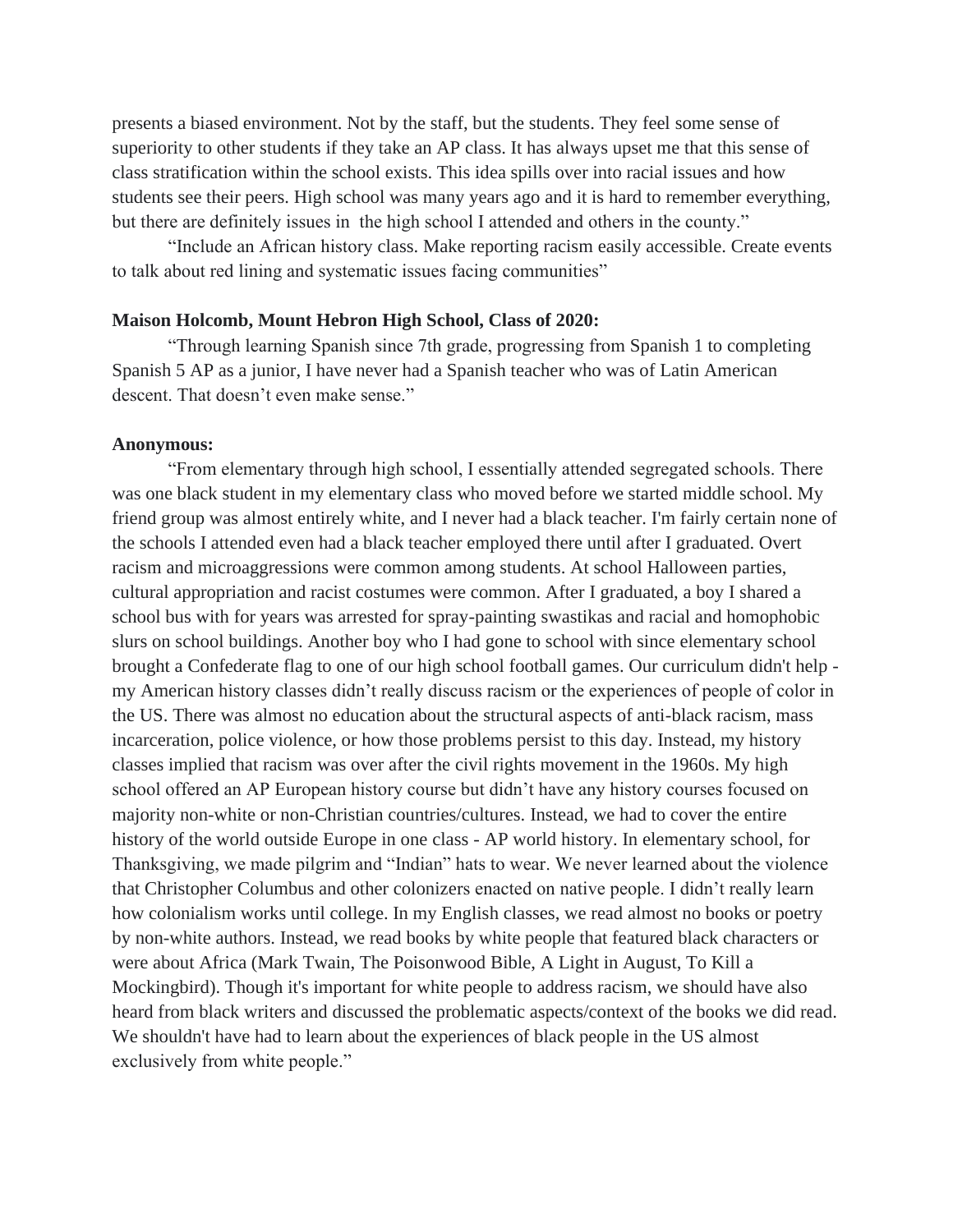### **Anonymous:**

"In high school, I remember classmates tweeting out racial slurs and lots of microaggressions, including racist nicknames, against other schools in the county. Black History Month was acknowledged and celebrated in elementary (Triadelphia Ridge) and middle (Folly Quarter) schools, but not at Glenelg. I don't recall reading books in English class by people of color until senior year AP literature, when we read Beloved by Toni Morrison."

"First, the school system should prioritize diverse hiring. In my 13 years in the Howard County Public School System, I had three black teachers and two black administrators. At Glenelg High School, I did not have any black teachers and had only one non-white teacher. I believe that diverse racial and ethnic representation in the classroom is vital to dismantling racism in our county.

Second, HCPSS should prioritize in-person, immersive education about microaggressions at all levels of the curriculum. I'm a white woman, and I didn't encounter this concept until I got to college. It really challenged me to think differently about some of my own prejudices that I did not confront in high school. Early education about microaggressions and their impact would help challenge the covert racism that pervades Glenelg and other schools."

### **Anonymous:**

"As an African American living and going to school in Howard County, I have seen and been affected by many instances of racial bias at school. I've been uninformed on certain opportunities, while the white kids have. I have felt uncomfortable and unsafe in class before because of racist comments made by other students in the class. I have been affected by racial bias and seen instances of racial bias numerous times at my school and other schools in the county."

### **Sheetal Chopra, River Hill High School, Class of 2011:**

(HCPSS needs) "cultural competency courses and history courses that focus on contributions of African Americans/ black people to our history."

### **Anonymous:**

"I knew about Long Reach's "reputation" years before becoming a student myself. I was always told it was "ghetto" and it wasn't a good school. Kids were moving out of the district or going to private school solely based on the rumors that surrounded the school. Looking back on it now, the school was a place for students to be anything they set their minds out to be, and they weren't limited by the color of their skin or what they believed. My freshmen year, I remember everyone telling me that Long Reach didn't have a great athletic program, and while that was true for a couple of years, I saw an underlying beauty in it. Kids who never played a sport had a chance to learn and some eventually became all-stars by their senior year. Coaches were buying equipment out of their own pockets because a lot of kids couldn't afford to have their own. I had the privilege of playing on an elite club team, but I knew others did not have the same resources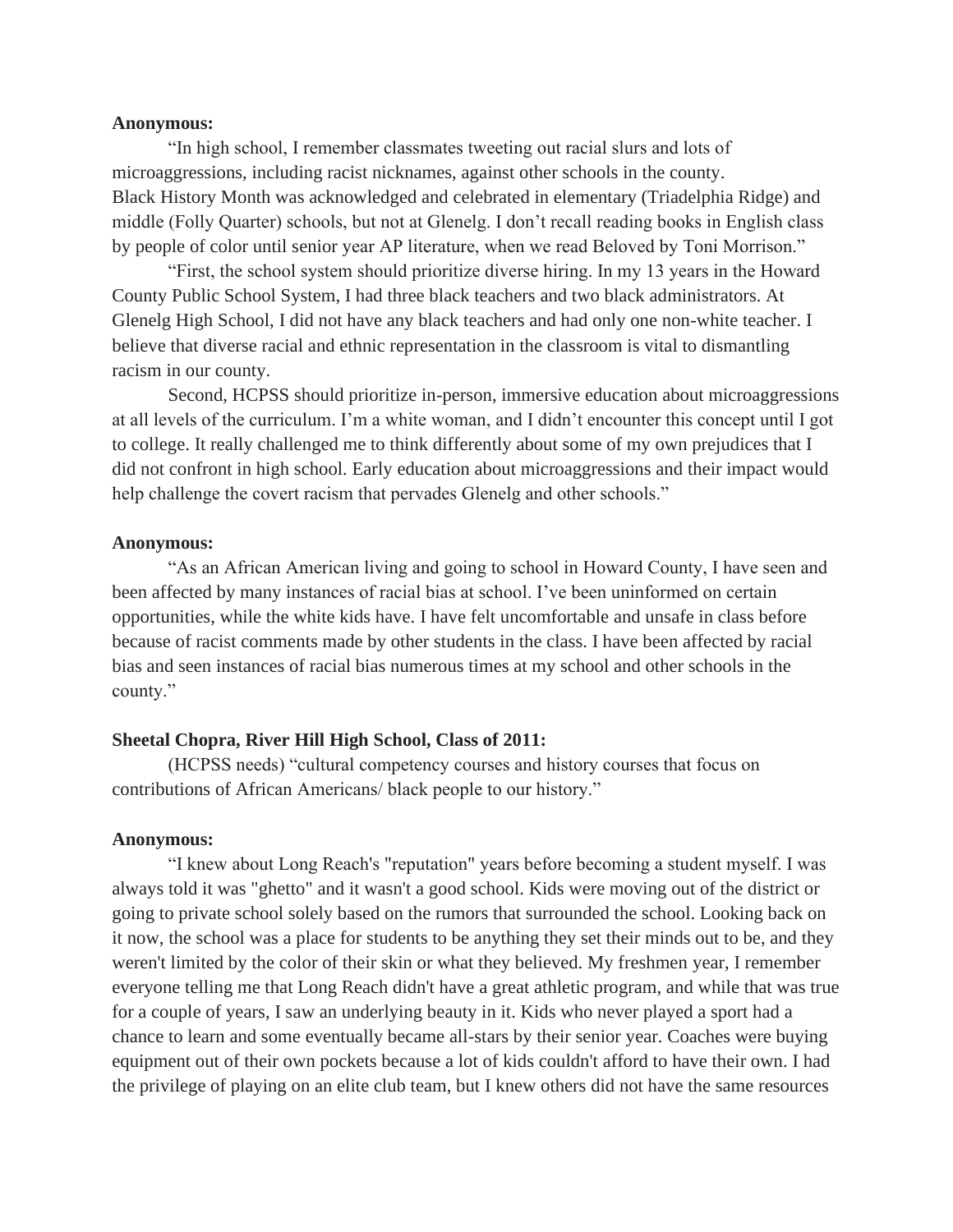or means to have the same experience, despite their natural talent and potential. I also knew that was not the case at the "rich kid" schools such as Marriotts Ridge, River Hill or Glenelg. I had teammates from my travel team who played at those high schools, and they would tell me about all of the resources and equipment provided by parents because they could afford to have it. The same went for our music department. As soon as someone knew we were from Long Reach, we'd get stares, laughs and snickers. If I said I went to Long Reach, I was automatically deemed "ghetto" despite growing up in an upper middle class household. It was our diversity that other schools weren't used to. From showing up to our school with confederate flags, to starting fights over racial slurs, our school was always a target for racism.

Long Reach always offered African American studies, and had amazing Alpha Achievers and Delta Scholars programs for our black students and other students of color. There were clubs for literally every ethnicity from Latino Lightning, Black Student Union or Asian Student Union, there was representation everywhere. That being said, there were still racial tensions within our student population as well. The higher academic classes would see less and less students of color, especially black students. It was a surprise to some if a black student was in an AP class because many students associated a lot of the black students with being on-grade or below-grade level. I was in both AP and on-grade level classes, and the difference is astounding. The relationships between the teachers and students in AP/GT classes were much friendlier than the classes with more students of color. As a woman of color myself, it was hard not to notice subtle microaggressions that would take place among students and teachers. It wasn't as obvious, but there was definitely a divide between the black students and white students.

That being said, however, I would not have wanted to go anywhere else. Despite the divide, students were always willing to listen to one another. When it came to sporting events, we stood as one school against anyone that tried to badmouth Long Reach. When we found out that Mr. Burton, our former principal, was being sent to Glenelg, we knew that it would shock that community to have a black man as their principal. When we heard that he was the target from the racist vandalism scandal, every Long Reach student past and present felt that. He was Papa Burton to us, and a great role model for our black students. It was an absolute shame to see the school he led after us didn't appreciate him the same.

There was a lot of room to grow but I'm glad that I never felt threatened because of my skin color at my own school. I don't think I could say the same at some other schools. I always knew black lives mattered because of the environment I grew up in, and it was a shock when I realized not everyone agreed with that. Long Reach should not be the only school that offers African American studies year-round. It shouldn't even be a question as to whether it should be offered at other schools, in fact, it should be mandatory. We were taught European history our entire lives without a choice, so Black history and African American history shouldn't be a choice either."

## **Anonymous:**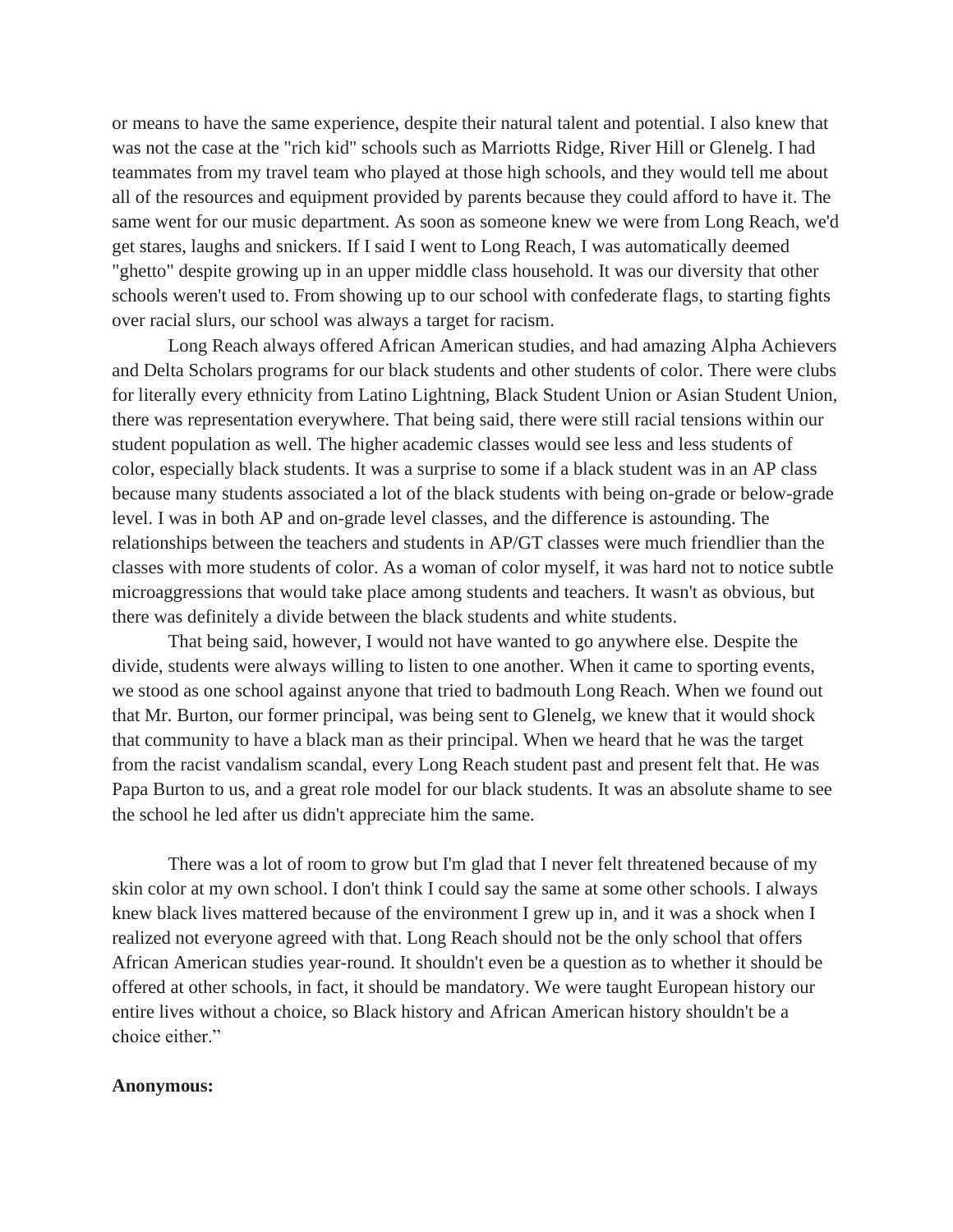"I benefited immensely from being in an environment with lots of diversity in students' races and cultures, and I'm grateful for how these experiences helped me personally grow. I grew up around many different voices, and these differences led to healthy debate that helped me better understand our society and how to be a more well-rounded community member. Without many of my classmates, I would have never gotten the chance to learn unique perspectives on race that have made me much more empathetic and ethical in my thinking. As for the black history curriculum, Black Boy is still one of books I best remember, and I appreciated learning about history in AP World History and Government & Politics, although I think much more needs to be added, such as Juneteenth content, which was never taught to me."

### **Anne Harshbarger, Glenelg High School, Class of 2015:**

"It wasn't until years after I had graduated from Glenelg that I learned just how much was left out of our education about the history of racial injustice in the U.S. We were taught just the basics about the role of race and racism in American history, and I have learned that even those basics were misleading. As a few examples, I distinctly remember learning about the "states' rights" narrative of the civil war; learning simply that the 13th Amendment abolished slavery, without learning about the massive loophole it leaves behind in the criminal justice system; and leaving history class with the oversimplified impression that Martin Luther King Jr. represented the one right and peaceful approach to the civil rights movement while Malcolm X represented a wrong and violent approach. Racism and discrimination were presented as problems of the past that had already been solved.

Upon reflection, we discussed racism more deeply in my advanced English classes than in history, though even these discussions were limited. I strongly urge HCPSS to incorporate Black history and non-Eurocentric narratives into the curriculum to prepare its students to be wellinformed and actively engaged members of their community. HCPSS students are not too young to be taught about racism in the U.S.; as you can see from these comments, Black students and non-Black students of color are faced with it every day in school. HCPSS can do more to support its students while in the school system by having meaningful conversations about race and taking students' accounts of racist acts by their peers and teachers seriously. Having these candid discussions throughout their HCPSS education will help students understand why the acts of racism you will read about in these comments are not okay and empower them to speak up when they see injustice."

#### **Anonymous:**

"The HCPSS curriculum is riddled with racial bias that enforces white supremacy. Throughout my four years at Glenelg High School, I was only required to read one book by a black author: Beloved by Toni Morrison, and that was the very last book that we read in AP English during my 12th grade year. To emphasize, out of all four years of high school, I only read one book by a black author, at the very end. In addition to this, even our history classes were biased. For instance, our history classes suggested that black history in the US began with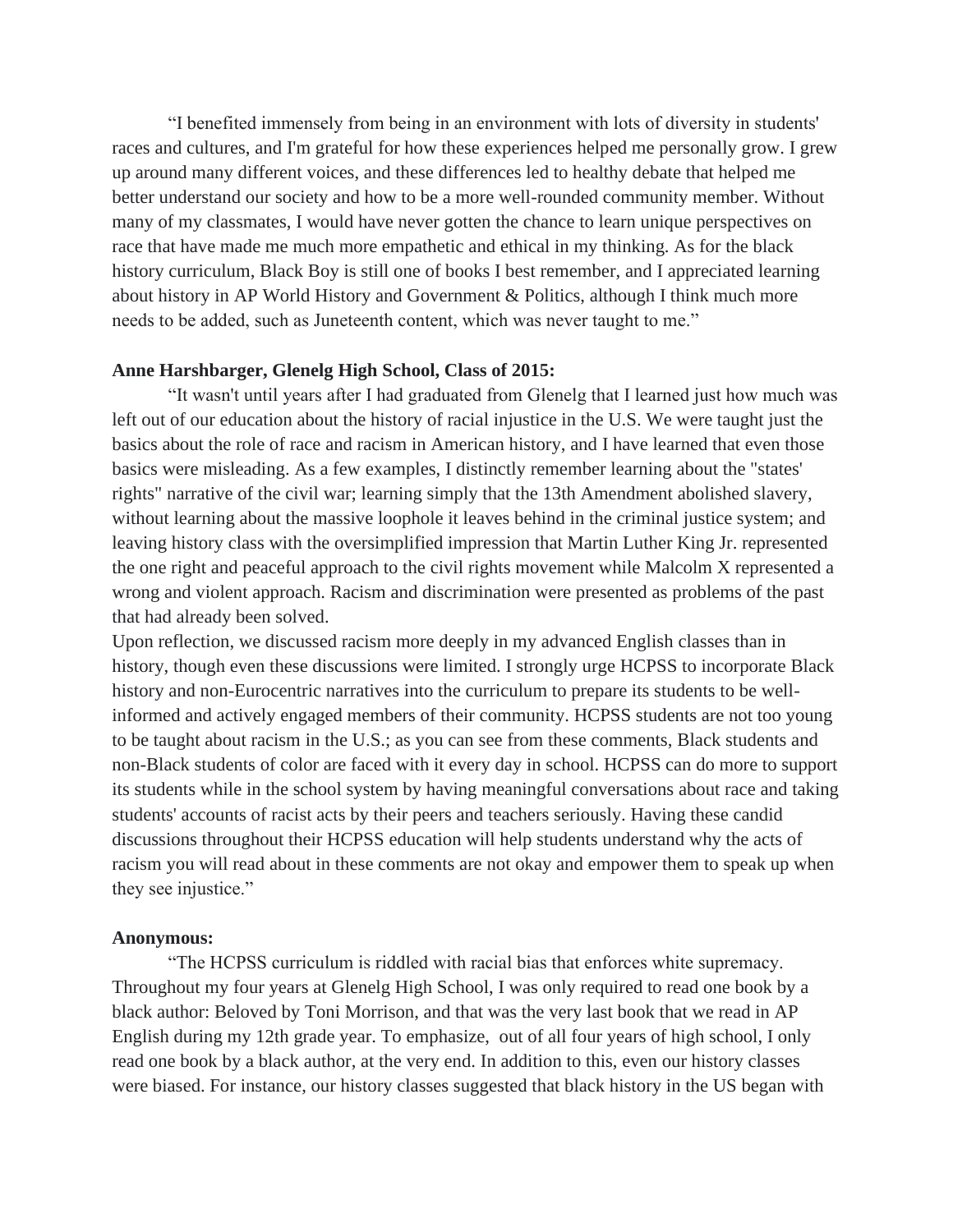the slave trade, when in reality there were black people present in North America before that. In this way, history was being taught through the perspective of white colonizers, rather than the perspective of people of African descent/black people. Therefore, the curriculum places greater importance on white voices than black voices, enforcing white supremacist ideologies. As a black student at Glenelg High School, I vividly remember when a huge confederate flag was raised at a football game, and students wore the confederate flag to school the next day. I remember when black students spoke up about it, many white students wanted us to stop talking about it because it made the school look bad. They were more concerned about their reputation than our reaction to a symbol of racism, so they wanted to silence us. As an artist, I also remember wanting to paint a mural in the school that would denounce hate and promote racial justice, but several students told me not to because it would draw too much attention to the situation. These situations exemplify how placing greater importance on white voices than black voices can play out in real life and create a hostile environment for black students. In addition to this, during high school, when cases of racist violence around the country made national news, it was never discussed or even acknowledged in class—it was always just business as usual. It was as if teachers did not see how those stories could impact us as individuals (\*It is important to also note that during my 11 years in the Howard County Public School System, I only had 3 black teachers.\*). If teachers did not want to take out class time to talk about these important real-life issues, then students should have at least been encouraged to speak with counselors about it if they needed someone to talk to. With that being said, HCPSS needs counselors who are trained to attend to the nuanced needs of black students as well as students of all marginalized groups.

However, racial issues are topics that should be discussed in class. I remember one day at school, I was sitting at lunch at a table full of only white students, and one of the girls looked at me and asked me for my opinion on affirmative action; interestingly, out of everyone at the table she only wanted my opinion. At the time, I didn't really have a good understanding of what affirmative action was, so I said that I wasn't sure. She replied by saying that she believed that it unfairly benefited black people. In college, I learned that affirmative action benefits white women the most out of any other demographic. Topics such as this must be discussed in certain classes in order to prevent the spreading of misinformation that is harmful to black people."

"HCPSS must provide improved mental health resources for students facing racism, discrimination, and/or prejudice. Also, faculty and staff must be trained to identify the signs that may be indicative of various mental health issues. At Howard County public schools, too many students have shown a plethora of signs, yet never received any help from school officials.

Additionally, in order to correct the racial bias in HCPSS curriculum.. The curriculum must be informed by distinguished scholars in African and African American history."

### **Elasia Jackson, Wilde Lake High School, Class of 2023:**

"Most of my experiences with race in the Howard County Public School System, actually come from children of other schools, that are predominately white. It is generally just blanket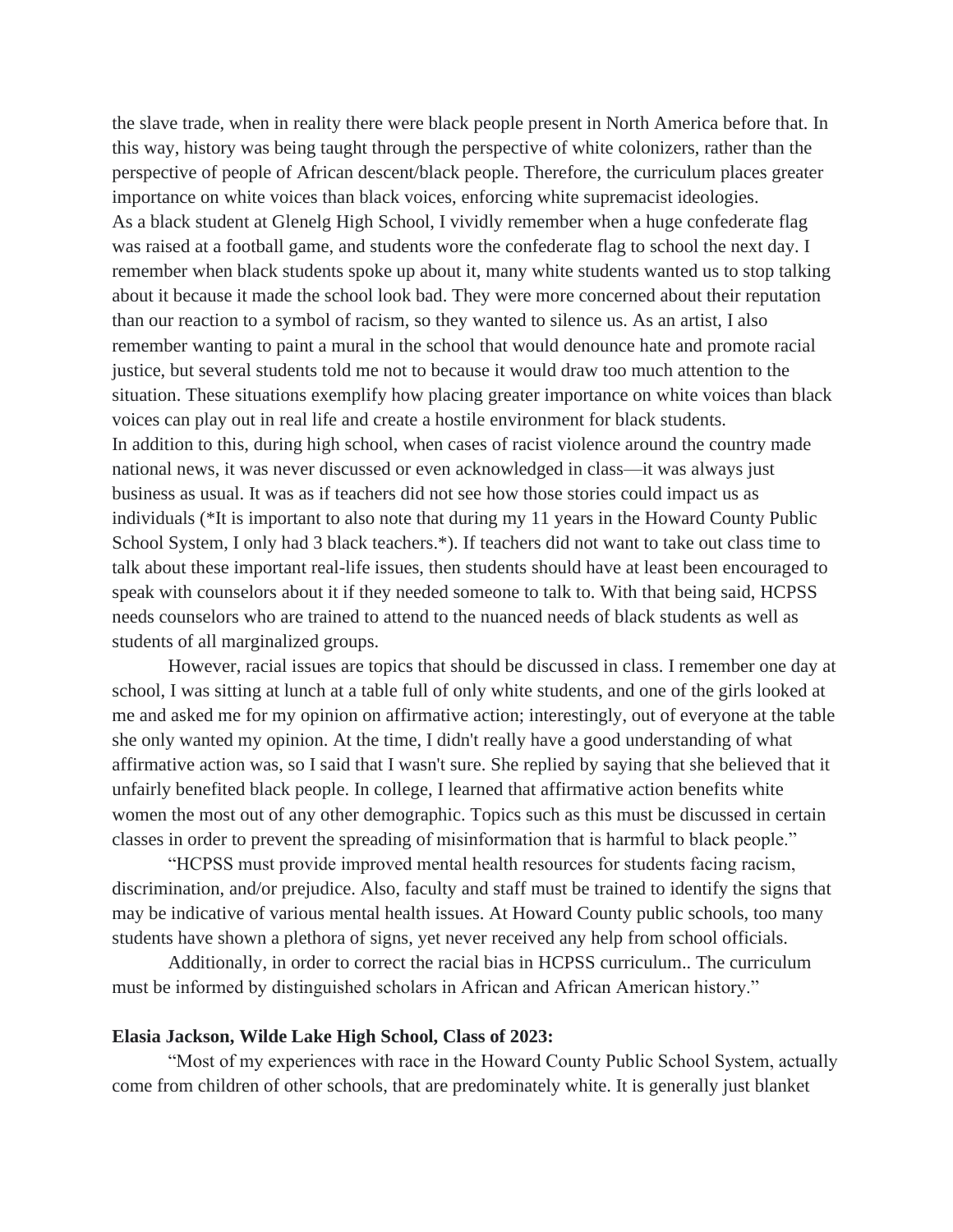ignorance or disrespect for the black community and what they are and have been working towards."

#### **Anonymous:**

"There was a lot of racism at River Hill that I, a white person, did not recognize at the time. In my AP classes, there were few black students. Some of my teachers would call on black students and ask them "how do black people feel about" an issue. Those students should not have been put on the spot like that and expected to speak for the whole black community in predominantly white classrooms. Many students at River Hill looked down upon other schools in the county for racist reasons and called them "ghetto." Many students also made casually racist comments about Asian people."

### **Anonymous:**

"For many reasons, I have tried to block out most of my experiences from growing up in the Howard County school system, and race definitely played a significant role. While I was fortunate to live in a community and go to school with more black children than other areas of the county, my family and I were not impervious to blatant ignorance. There are far too many incidents of microaggression to recall and count, and any number at all of the more glaring experiences of racism would be too many. I was never a big history buff (in fact I hated social studies and history class because it was so boring and whitewashed), but it would have meant more to me if I consistently got to learn about the actual history of my people. It also didn't help hearing all of the disrespectful things the other students would say about one of my social studies teachers (who was a black woman!). I hated that you had to both overexert your efforts and simultaneously shrink your inner self, restrain your mannerisms, and quietly fall in line to not only get into higher grade level courses (GT, AP, etc.) but also to be accepted in those spaces. I was one of never more than three or four black children at a time in each of my classes from the time I first moved to the county at age 9 until I graduated at age 17 (and in several cases, I was the only black person in the classroom). The entire time, I noticed black children who subjectively spoke out of turn were always quickest to be given detention/written up/sent to the principal's office, while their white classmates were given a warning or even had the teachers laugh with them saying their "just kidding around" \*insert eye roll here\*. Why was it okay for white people to be accepted as themselves and black people to only be respected/taken seriously if they played the part and played the token co-star in the classroom. There was an obvious and unintentional divide between the two sets of black people, because we weren't in the same classes and there weren't enough spaces or settings that consistently brought us all together (which, as an adult, I've felt was by design). People couldn't even bother to identify us clearly or see us as separate human beings with our own personalities (for at least 6 out of the 8 years I was in this school system, my name was constantly mixed up with two other skinny black girls, as if to say they could not tell us apart). I've had kids reach to grab accessories out of my hair on the school bus, or shout across the auditorium that I have a weave in (which I did not) because my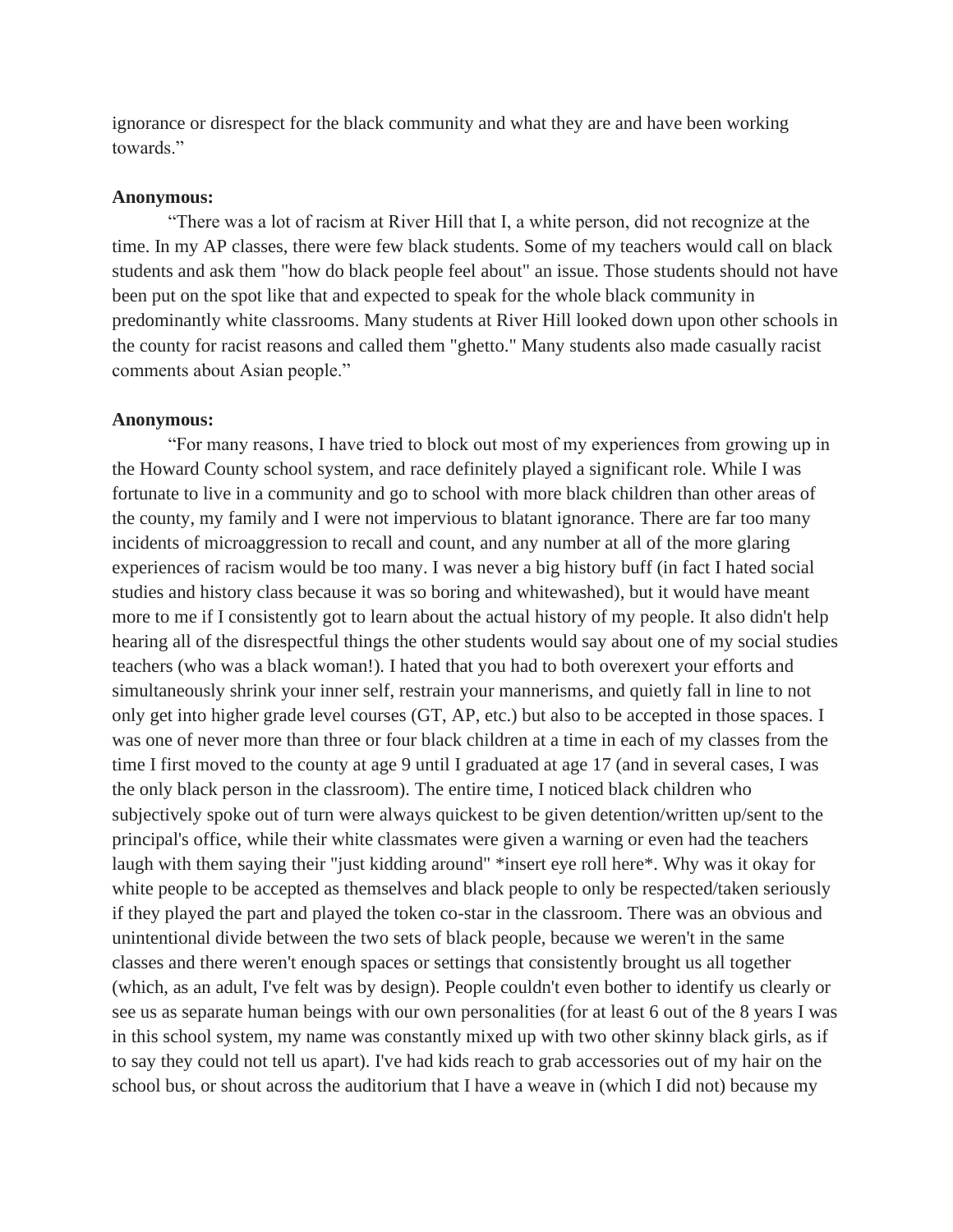hair was styled a different way. I've listened to white kids say rude and disrespectful things about teachers in class and then say I'm the one with an attitude because my face isn't doing a good enough job of hiding the rage I feel knowing a black kid would never/has never gotten away with that kind of behavior. When I'd felt like I was being myself or actually speaking up for what I believe, I'm called sassy or an angry black women, but when I'd go back to remaining quiet I'm "so polite and well-mannered", only for my younger siblings to be pressured by those same educators to fit in that same box which they were wise enough to not let themselves be bound by. The most collective space I experienced or witnessed seeing black students from varying walks of life come together was in sports, and even that wasn't safe when we'd travel to other schools in the county and have their students (and parents) shout racial slurs at us or tell us to go back home "to the ghetto". Truthfully, I could go on and on about the issues with this clique-based county, and it pains me to see how much hurt others have experienced in their testimonies here. But this is necessary. These conversations are necessary. This education is necessary. We matter WAY more than the world seems to understand. We are 100% just like everyone else, and deserve the same respect, the same resources, the same EMPATHY. HCPSS, please do your part in better educating your students, your faculty, AND the parents in this county to change their behaviors and mindsets. Thank you for reading."

"Action Items: Require REAL black history in your curriculum; provide more SAFE spaces for collective black activities; hire more black faculty; create REAL consequences for injustices against black people."

## **Anonymous:**

"I'm an Asian American in all G/T classes. I went to Swansfield Elementary school and I am currently at Harper's Choice Middle school. Here are just a few of my experiences:

The first time I was in a G/T math class in elementary school, I had to stand up on my chair to do the times tables for a piece of gum. I remember looking down at a bunch of White students looking up at me and being really scared. As one of the only non-White students I already felt different and that exercise made me stick out more.

I had a classmate tell me that I lived in the "ghetto" when I was in a townhome. She lived in a townhome too, so it didn't make sense to me. I lived in Harper's Choice near the village center. There seems to be an unspoken "bad" side of town vs "good" side of town that correlates to race.

One time at recess, I was outside playing football with a Black classmate and a White classmate pulled me aside and asked why I was playing with him. I asked them, "Why, is it a problem?" and they just shook their head and said no, but I could tell that it was because he was Black.

I've witnessed multiple teachers treating Black kids as less. I have a Math teacher who obviously favors White students. The White students can scream and fool around in class and she won't get that mad and whenever they ask questions, she's patient with them. She tends to praise the White kids a lot. However, I notice when a Black student asks a question, the teacher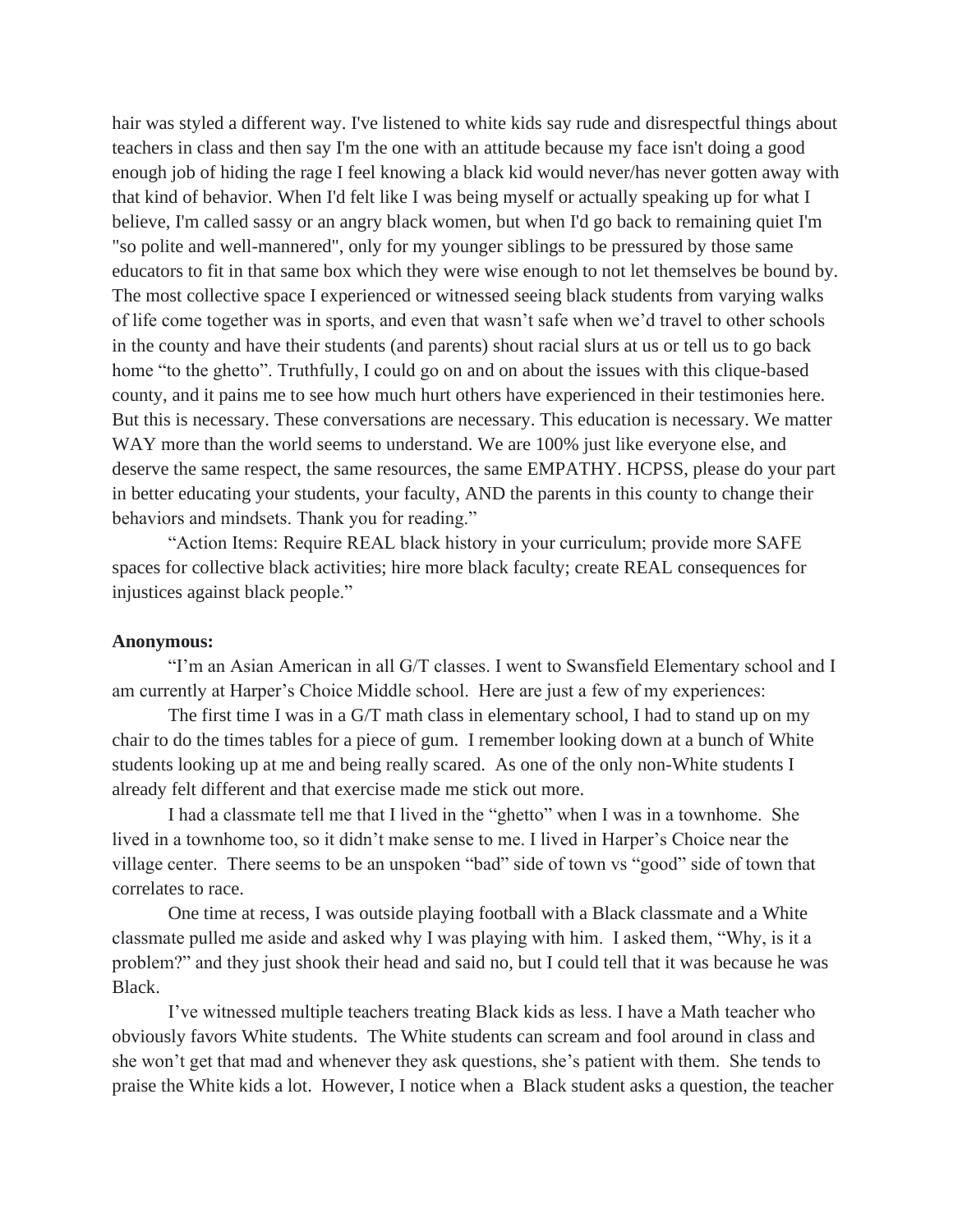speaks to them in a condescending way saying things like, "I don't even understand why you would ask that question, it's simple." I never feel comfortable asking her questions because I feel like she's putting me on trial. This same teacher has said the N-word and white students have used the word as well.

People don't know how to categorize me, I feel judged by who I hang out with. So when I'm with White classmates, I'm perceived as "white-washed" but I'm still not accepted or favored like they are even though we are all top students.

Since most of the kids in my classes are White, the majority of my friends are White. One time at lunch, a classmate came up to our table and said, "you need to get more diversity up in here," and in an instant, all my friends whipped their heads around and pointed towards me and said they had me in their group like I was their token friend of color. This happened a few times to me and it made me feel like I wasn't equal to my White friends and like I am an object rather than a human being.

I've seen an administrator ask a White student to put their phone away and the White student got cocky and sarcastic saying, "What are you going to do about it?" and the administrator just laughed it off. Whereas I've seen the same administrator yell at Black kids over minor things. With Black students, the administrator escalates it very quickly, raising their voice and yelling at them where you can see the veins popping out of their neck. There's a certain venom to it when it comes to Black kids. I also noticed that when a Black kid and a White kid are sitting next to each other in class and they get in trouble together, the Black student is almost always the one that's asked to move to another seat"

### **David Koralov, Centennial High School, Class of 2021:**

"My name is David Koralov, an 11th grade student at Centennial High School.

Throughout last year, I've had some unsettling experiences with discriminatory statements by teachers. On the first day of school, I was mistakenly placed in a chemistry class for first period. In a "joking" manner, the teacher would say things such as "Women eat a lot. That's like the main thing women do," or "His name is like thirty letters long, you know he's one of those Indians".

Due to a scheduling error, that was the only time I had this teacher's class. Nonetheless, this experience foreshadowed what happened throughout the rest of the year with other teachers. In particular, I had an AP Government teacher who would often make conservative comments (bragging about owning various firearms, complaining about voter fraud in Maryland, etc.). Then there would be "jokes", such as "You can never trust a brown boy," or "She's Asian so she's weird".

And then there would be some really evil stuff. For example, at one point, I got into an argument with her because she said that "People in Baltimore should just stop being so lazy and get a job". She did not say "black people," but the message was clear.

I was the only student who would speak up against such statements, and I would often be met with insults such as "So, we've got a little socialist over here". I eventually contacted my